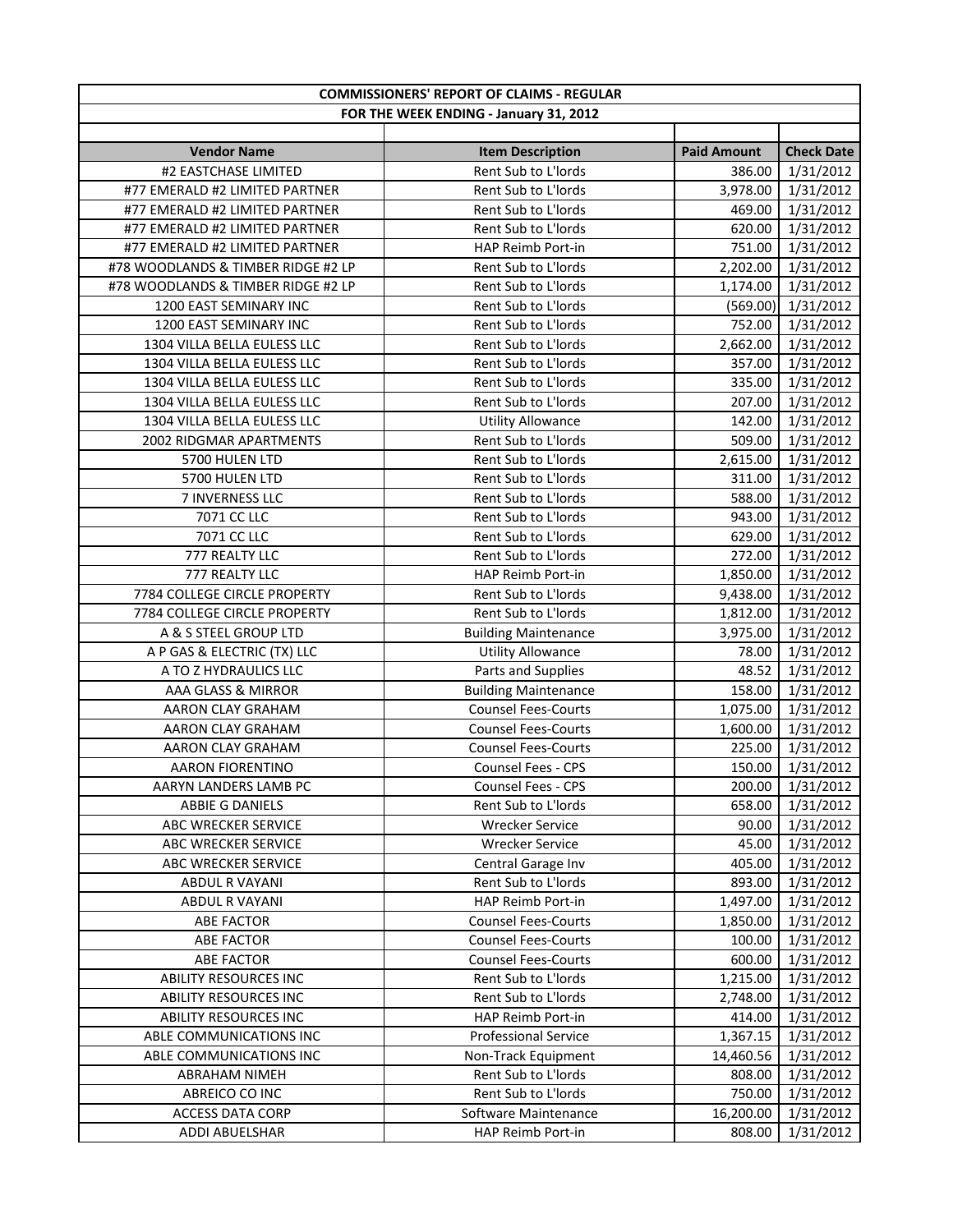| <b>ADELL MURPHY</b>               | Rent Sub to L'Iords         | 547.00     | 1/31/2012 |
|-----------------------------------|-----------------------------|------------|-----------|
| ADVANTAGE CAPITAL INVESTMENTS LP  | Rent Sub to L'Iords         | 925.00     | 1/31/2012 |
| AFFORDABLE POWER LP               | <b>Utility Allowance</b>    | 387.00     | 1/31/2012 |
| AFFORDABLE POWER LP               | HAP Reimb Port-in           | 17.00      | 1/31/2012 |
| <b>AG VANTAGE</b>                 | Rent Sub to L'Iords         | (1,210.00) | 1/31/2012 |
| <b>AG VANTAGE</b>                 | Rent Sub to L'Iords         | 605.00     | 1/31/2012 |
| <b>AG VANTAGE</b>                 | Rent Sub to L'Iords         | 741.00     | 1/31/2012 |
| <b>AG VANTAGE</b>                 | HAP Reimb Port-in           | 1,580.00   | 1/31/2012 |
| AGR FUNDING INC                   | Contract Labor              | 1,561.60   | 1/31/2012 |
| AHC BRECKENRIDGE ASSOC LLC        | Rent Sub to L'Iords         | (460.00)   | 1/31/2012 |
| AHC BRECKENRIDGE ASSOC LLC        | Rent Sub to L'Iords         | 3,411.00   | 1/31/2012 |
| AHC BRECKENRIDGE ASSOC LLC        | Rent Sub to L'Iords         | (460.00)   | 1/31/2012 |
| AHC BRECKENRIDGE ASSOC LLC        | Rent Sub to L'Iords         | (460.00)   | 1/31/2012 |
| AHF-HILLCREST LLC                 | Rent Sub to L'Iords         | 2,823.00   | 1/31/2012 |
| AHF-HURST MANOR COMMUNITY DEV LLC | Rent Sub to L'Iords         | 2,080.00   | 1/31/2012 |
| AHF-HURST MANOR COMMUNITY DEV LLC | HAP Reimb Port-in           | 677.00     | 1/31/2012 |
| AHF-QUAIL RIDGE LLC               | Rent Sub to L'Iords         | 524.00     | 1/31/2012 |
| <b>AHMAD RABIE</b>                | Rent Sub to L'Iords         | 1,068.00   | 1/31/2012 |
| AHMED BANDAR                      | Rent Sub to L'Iords         | 932.00     | 1/31/2012 |
| AIA-AMER INSTITUTE OF ARCHITECTS  | <b>Meeting Expenses</b>     | 45.00      | 1/31/2012 |
| AIDS OUTREACH CENTER              | <b>Subrecipient Service</b> | 12,730.60  | 1/31/2012 |
| AIDS OUTREACH CENTER              | <b>Subrecipient Service</b> | 5,021.96   | 1/31/2012 |
| AIDS OUTREACH CENTER              | <b>Subrecipient Service</b> | 117,552.70 | 1/31/2012 |
| AIDS OUTREACH CENTER              | <b>Subrecipient Service</b> | 18,248.93  | 1/31/2012 |
| AIDS OUTREACH CENTER              | <b>Subrecipient Service</b> | 3,181.08   | 1/31/2012 |
| AL Z LAZARUS ATTORNEY AT LAW      | <b>Counsel Fees-Courts</b>  | 1,300.00   | 1/31/2012 |
| AL Z LAZARUS ATTORNEY AT LAW      | <b>Counsel Fees-Courts</b>  | 750.00     | 1/31/2012 |
| <b>ALAN WHEELOCK</b>              | Rent Sub to L'Iords         | 315.00     | 1/31/2012 |
| ALARM SECURITY GROUP LLC          | Supplies                    | 85.00      | 1/31/2012 |
| ALARM SECURITY GROUP LLC          | <b>Building Maintenance</b> | 14.50      | 1/31/2012 |
| ALARM SECURITY GROUP LLC          | <b>Building Maintenance</b> | 14.50      | 1/31/2012 |
| ALARM SECURITY GROUP LLC          | <b>Building Maintenance</b> | 29.00      | 1/31/2012 |
| ALARM SECURITY GROUP LLC          | <b>Building Maintenance</b> | 14.50      | 1/31/2012 |
| ALARM SECURITY GROUP LLC          | <b>Building Maintenance</b> | 14.50      | 1/31/2012 |
| ALARM SECURITY GROUP LLC          | <b>Building Maintenance</b> | 14.50      | 1/31/2012 |
| ALARM SECURITY GROUP LLC          | <b>Building Maintenance</b> | 14.50      | 1/31/2012 |
| ALARM SECURITY GROUP LLC          | <b>Burglar Systems</b>      | 33.00      | 1/31/2012 |
| ALARM SECURITY GROUP LLC          | <b>Burglar Systems</b>      | 16.95      | 1/31/2012 |
| ALARM SECURITY GROUP LLC          | <b>Burglar Systems</b>      | 47.50      | 1/31/2012 |
| ALARM SECURITY GROUP LLC          | Non-Track Const/Bldg        | 7,160.60   | 1/31/2012 |
| <b>ALBERT MARTINEZ</b>            | Rent Sub to L'Iords         | 649.00     | 1/31/2012 |
| ALBERT P O'CONNOR                 | Rent Sub to L'Iords         | 11,538.00  | 1/31/2012 |
| <b>ALBERT P O'CONNOR</b>          | Rent Sub to L'Iords         | 666.00     | 1/31/2012 |
| ALBIN SLOVACEK                    | Rent Sub to L'Iords         | 725.00     | 1/31/2012 |
| ALBIN SLOVACEK                    | HAP Reimb Port-in           | 474.00     | 1/31/2012 |
| ALDINGER CO                       | <b>Professional Service</b> | 537.53     | 1/31/2012 |
| ALEMEDA VILLAS LP                 | Rent Sub to L'Iords         | 6,557.00   | 1/31/2012 |
| ALEMEDA VILLAS LP                 | Rent Sub to L'Iords         | 699.00     | 1/31/2012 |
| ALEMEDA VILLAS LP                 | HAP Reimb Port-in           | 734.00     | 1/31/2012 |
| ALEX GONZALEZ                     | <b>Counsel Fees-Courts</b>  | 200.00     | 1/31/2012 |
| ALEX JAY CLAUNCH                  | Rent Sub to L'Iords         | 392.00     | 1/31/2012 |
| ALFRED DAVIS II                   | Rent Sub to L'Iords         | 686.00     | 1/31/2012 |
| ALI OLIVER HASSIBI                | <b>Counsel Fees-Courts</b>  | 750.00     | 1/31/2012 |
| ALI OLIVER HASSIBI                | <b>Counsel Fees-Courts</b>  | 775.00     | 1/31/2012 |
| ALI OLIVER HASSIBI                | <b>Counsel Fees-Courts</b>  | 150.00     | 1/31/2012 |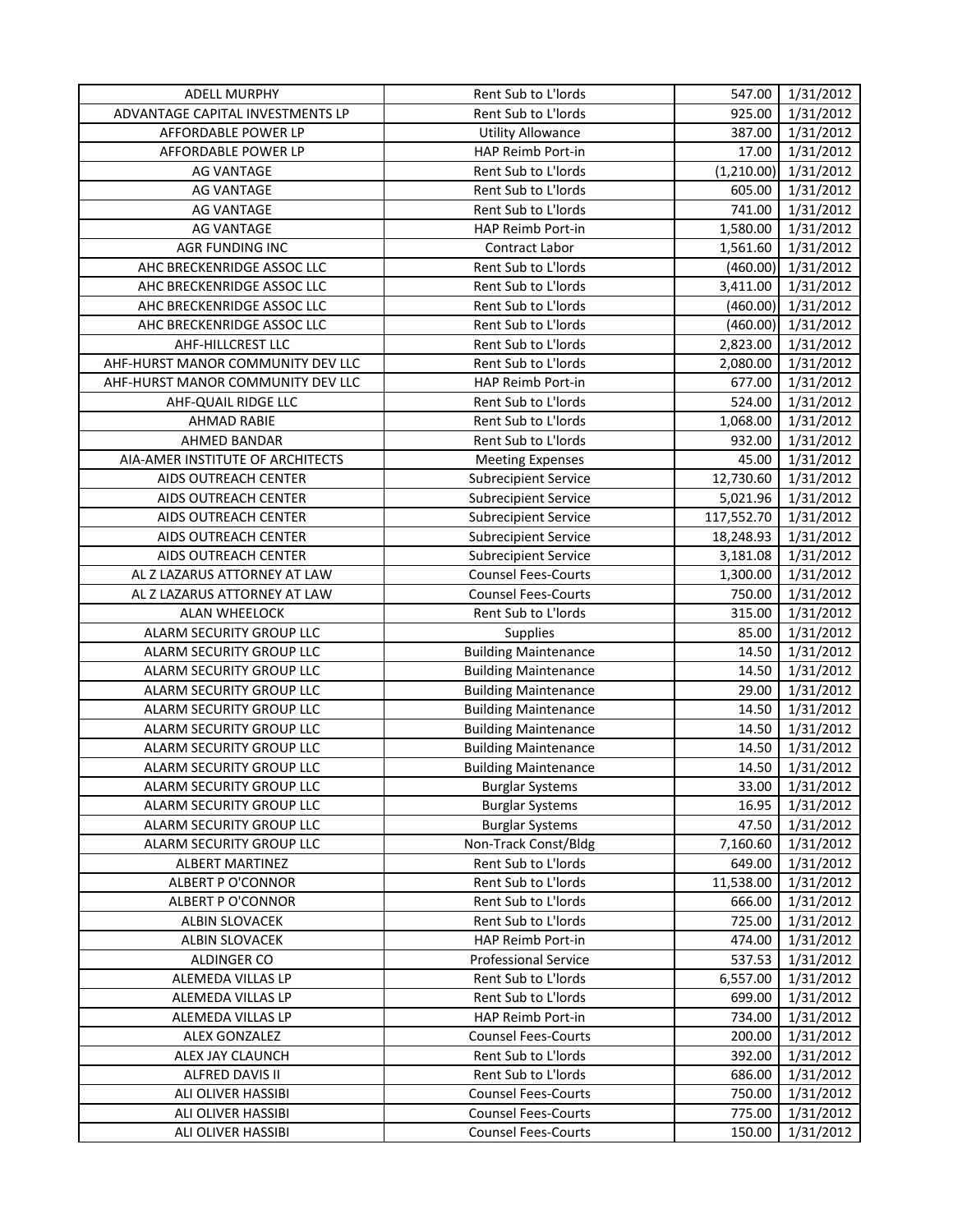| ALL CITIES SERVICE                | <b>Building Maintenance</b> | 167.90    | 1/31/2012 |
|-----------------------------------|-----------------------------|-----------|-----------|
| ALL CITIES SERVICE                | <b>Building Maintenance</b> | 115.00    | 1/31/2012 |
| ALL CITIES SERVICE                | Kitchen Maintenance         | 1,248.00  | 1/31/2012 |
| ALL CITIES SERVICE                | Kitchen Maintenance         | 112.28    | 1/31/2012 |
| ALL STAR XRAY INC                 | Lab Equip Mainten           | 215.50    | 1/31/2012 |
| <b>ALLEN &amp; WEAVER PC</b>      | Counsel Fees - CPS          | 100.00    | 1/31/2012 |
| <b>ALLEN FULSOM</b>               | Rent Sub to L'Iords         | 342.00    | 1/31/2012 |
| ALLIED COURT REPORTERS            | <b>Professional Service</b> | 350.84    | 1/31/2012 |
| ALLIED COURT REPORTERS            | Reporter's Records          | 48.00     | 1/31/2012 |
| ALLIED COURT REPORTERS            | Reporter's Records          | 508.00    | 1/31/2012 |
| <b>ALONTI CAFE &amp; CATERING</b> | <b>Meeting Expenses</b>     | 42.67     | 1/31/2012 |
| <b>ALTERNATIVE ENERGY STORE</b>   | Supplies                    | 257.98    | 1/31/2012 |
| Amanda D Gordon-Knox              | Prepaid - Travel            | 156.00    | 1/31/2012 |
| AMBIT ENERGY LLC                  | <b>Utility Assistance</b>   | 1,073.01  | 1/31/2012 |
| AMBIT ENERGY LLC                  | <b>Utility Allowance</b>    | 1,559.00  | 1/31/2012 |
| AMBIT ENERGY LLC                  | <b>Utility Allowance</b>    | 137.00    | 1/31/2012 |
| AMBIT ENERGY LLC                  | HAP Reimb Port-in           | 201.00    | 1/31/2012 |
| AMBIT TEXAS LLC                   | <b>Utility Assistance</b>   | 109.00    | 1/31/2012 |
| AMBIT TEXAS LLC                   | <b>Utility Assistance</b>   | 85.00     | 1/31/2012 |
| AMERASOUTH XVII LTD               | Rent Sub to L'Iords         | 2,085.00  | 1/31/2012 |
| AMERASOUTH XVII LTD               | Rent Sub to L'Iords         | 977.00    | 1/31/2012 |
| AMERASOUTH XVII LTD               | Rent Sub to L'Iords         | 3,126.00  | 1/31/2012 |
| AMERICAN AUTO SALVAGE             | Central Garage Inv          | 150.00    | 1/31/2012 |
| AMERICAN COMMUNICATIONS           | Radio Serv-Non Contr        | 70.80     | 1/31/2012 |
| AMERICAN FORENSICS LLC            | <b>Expert Witness Serv</b>  | 2,160.00  | 1/31/2012 |
| <b>AMERISOUTH XXVI</b>            | Rent Sub to L'Iords         | 649.00    | 1/31/2012 |
| AMERISOUTH XXXI LTD               | Rent Sub to L'Iords         | 621.00    | 1/31/2012 |
| AMERISOUTH XXXI LTD               | Rent Sub to L'Iords         | 590.00    | 1/31/2012 |
| AMIN A ABBASHER                   | HAP Reimb Port-in           | 981.00    | 1/31/2012 |
| <b>AMY HUNG</b>                   | HAP Reimb Port-in           | 1,100.00  | 1/31/2012 |
| <b>ANAND KUMAR</b>                | Rent Sub to L'Iords         | 595.00    | 1/31/2012 |
| ANDOLYN N JOHNSON                 | Rent Sub to L'Iords         | 83.00     | 1/31/2012 |
| ANDRE HUEY-YOU                    | Rent Sub to L'Iords         | 368.00    | 1/31/2012 |
| ANDRE LANDRUM                     | Rent Sub to L'Iords         | 2,506.00  | 1/31/2012 |
| ANDREW CHINCHILLA                 | HAP Reimb Port-in           | 270.00    | 1/31/2012 |
| ANDREW OPPONG-BAWUAH              | Rent Sub to L'Iords         | 550.00    | 1/31/2012 |
| ANDY RYLE                         | <b>Restitution Payable</b>  | 8.00      | 1/31/2012 |
| ANGEL CABRE                       | <b>Drug Seizures</b>        | 300.00    | 1/31/2012 |
| ANGEL CABRE                       | Drug Seizure Int            | 0.50      | 1/31/2012 |
| ANGEL JOHNSON                     | HAP Reimb Port-in           | 580.00    | 1/31/2012 |
| ANGELA CAUDURO                    | Rent Sub to L'Iords         | 383.00    | 1/31/2012 |
| ANGELA CAUDURO                    | Rent Sub to L'Iords         | 515.00    | 1/31/2012 |
| ANGELA RATZLAFF                   | Cash For Kids               | 50.00     | 1/31/2012 |
| ANGELICA TAYLOR                   | Reporter's Records          | 35,945.40 | 1/31/2012 |
| ANH LAN LY                        | Rent Sub to L'Iords         | 672.00    | 1/31/2012 |
| ANKUR CHAWLA                      | Rent Sub to L'Iords         | 1,548.00  | 1/31/2012 |
| <b>ANN KESSEL</b>                 | Rent Sub to L'Iords         | 415.00    | 1/31/2012 |
| <b>ANN LAWLER</b>                 | <b>Counsel Fees-Courts</b>  | 300.00    | 1/31/2012 |
| <b>ANN LAWLER</b>                 | Counsel Fees-Juv            | 100.00    | 1/31/2012 |
| <b>ANN LAWLER</b>                 | Counsel Fees - CPS          | 100.00    | 1/31/2012 |
| ANNA JOHNSON                      | Rent Sub to L'Iords         | 1,159.00  | 1/31/2012 |
| ANQUY TONG                        | Rent Sub to L'Iords         | 1,208.00  | 1/31/2012 |
| ANQUY TONG                        | Rent Sub to L'Iords         | 475.00    | 1/31/2012 |
| ANSHU ASSOCIATES INC              | Rent Sub to L'Iords         | 675.00    | 1/31/2012 |
| ANSON FINANCIAL INC               | Rent Sub to L'Iords         | 610.00    | 1/31/2012 |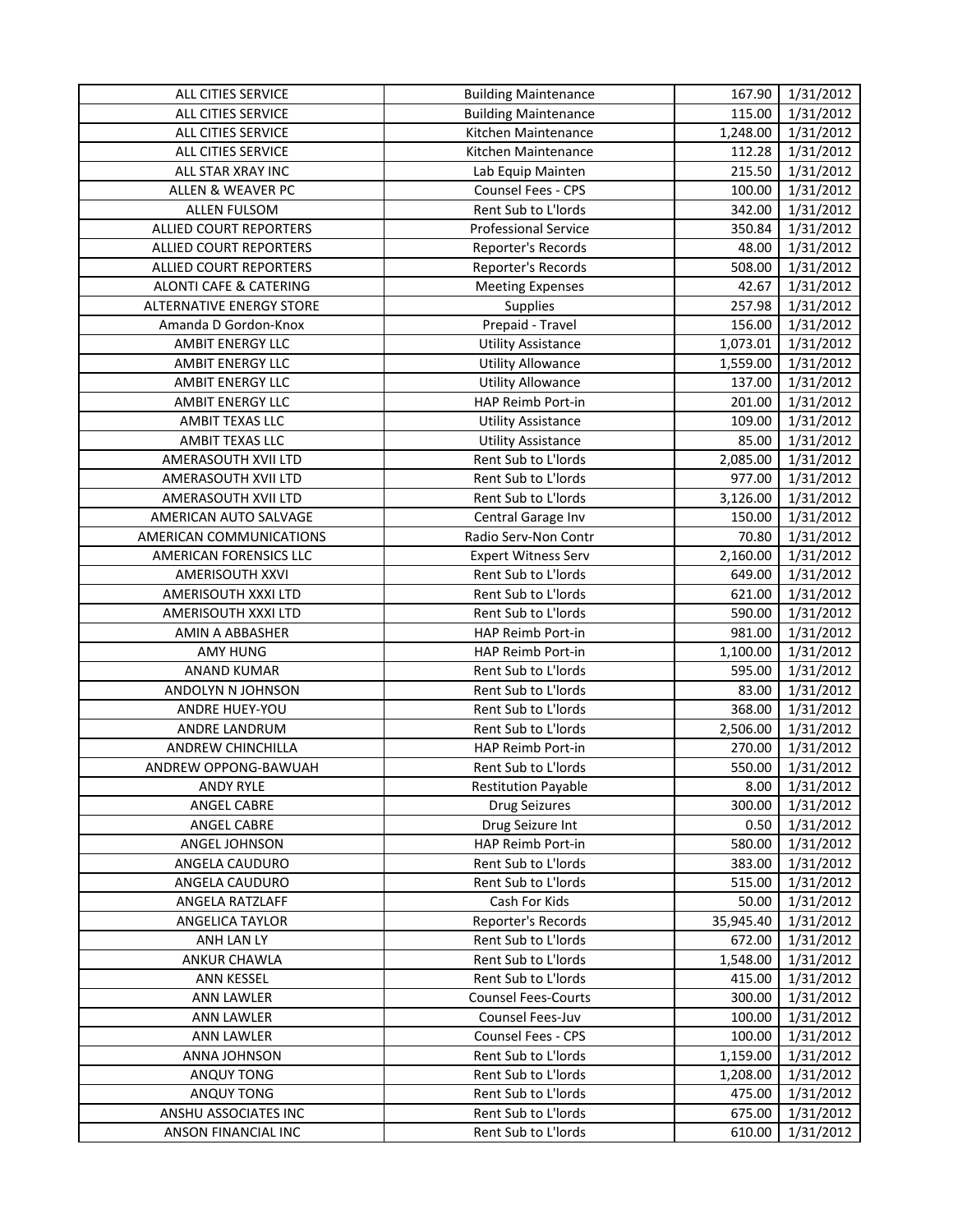| ANTHONY AMOAKO ADDAE             | Rent Sub to L'Iords         | 692.00    | 1/31/2012 |
|----------------------------------|-----------------------------|-----------|-----------|
| <b>ANTHONY GREEN</b>             | Counsel Fees-Juv            | 100.00    | 1/31/2012 |
| <b>ANTHONY GREEN</b>             | Counsel Fees - CPS          | 100.00    | 1/31/2012 |
| ANTHONY LAMAR BROWN              | Rent Sub to L'Iords         | 932.00    | 1/31/2012 |
| <b>ANTHONY PEREIRA</b>           | Rent Sub to L'Iords         | 475.00    | 1/31/2012 |
| ANTOINETTE R MCGARRAHAN          | Psych Exam/Testimony        | 1,500.00  | 1/31/2012 |
| ANTOINETTE R MCGARRAHAN          | Cap Murder-Othr Cost        | 3,360.00  | 1/31/2012 |
| AON GLOBAL RISK CONSULTING       | <b>Professional Service</b> | 2,475.00  | 1/31/2012 |
| AON GLOBAL RISK CONSULTING       | <b>Professional Service</b> | 2,475.00  | 1/31/2012 |
| APAC TEXAS INC                   | Asphalt-Rock/Hot Mix        | 42,421.75 | 1/31/2012 |
| APANIS REALTY LLC                | Rent Sub to L'Iords         | 654.00    | 1/31/2012 |
| APEX POINT REALTY LLC            | Rent Sub to L'Iords         | 748.00    | 1/31/2012 |
| <b>APPA INSTITUTE</b>            | Education                   | 450.00    | 1/31/2012 |
| APPROVED PROPERTIES LLC          | Rent Sub to L'Iords         | 1,833.00  | 1/31/2012 |
| APPROVED PROPERTIES LLC          | HAP Reimb Port-in           | 789.00    | 1/31/2012 |
| APPROVED PROPERTY MANAGEMENT INC | Rent Sub to L'Iords         | 1,317.00  | 1/31/2012 |
| ARAMARK UNIFORM SERVICES INC     | <b>Graphics Inventory</b>   | 6.00      | 1/31/2012 |
| ARAMARK UNIFORM SERVICES INC     | <b>Custodian Services</b>   | 52.55     | 1/31/2012 |
| ARAMARK UNIFORM SERVICES INC     | <b>Custodian Services</b>   | 71.80     | 1/31/2012 |
| ARAMARK UNIFORM SERVICES INC     | <b>Custodian Services</b>   | 9.00      | 1/31/2012 |
| ARAMARK UNIFORM SERVICES INC     | <b>Equipment Rentals</b>    | 307.60    | 1/31/2012 |
| ARAMARK UNIFORM SERVICES INC     | <b>Building Maintenance</b> | 22.75     | 1/31/2012 |
| ARAMARK UNIFORM SERVICES INC     | <b>Custodian Services</b>   | 2.75      | 1/31/2012 |
| ARBOR CP ASSOCIATES LP           | Rent Sub to L'Iords         | 812.00    | 1/31/2012 |
| ARC/ AUSTIN RIBBON & COMPUTER    | <b>Computer Supplies</b>    | 161.34    | 1/31/2012 |
| ARC/ AUSTIN RIBBON & COMPUTER    | <b>Computer Supplies</b>    | 819.00    | 1/31/2012 |
| ARC/ AUSTIN RIBBON & COMPUTER    | <b>Computer Supplies</b>    | 214.26    | 1/31/2012 |
| ARC/ AUSTIN RIBBON & COMPUTER    | <b>Computer Supplies</b>    | 179.48    | 1/31/2012 |
| ARC/ AUSTIN RIBBON & COMPUTER    | <b>Computer Supplies</b>    | 71.42     | 1/31/2012 |
| ARC/ AUSTIN RIBBON & COMPUTER    | Capital Outlay-Low V        | 1,450.40  | 1/31/2012 |
| ARC/ AUSTIN RIBBON & COMPUTER    | Capital Outlay-Low V        | 284.52    | 1/31/2012 |
| ARC/ AUSTIN RIBBON & COMPUTER    | Non-Track Equipment         | 148.78    | 1/31/2012 |
| ARCHIVE SUPPLIES INC             | Photo Processing Inv        | 695.70    | 1/31/2012 |
| ARIZPE PROPERTIES                | Rent Sub to L'Iords         | 324.00    | 1/31/2012 |
| ARLINGTON HOUSING AUTHORITY      | Port HAP Port-out           | 7,045.00  | 1/31/2012 |
| ARLINGTON HOUSING AUTHORITY      | Port Admin Fee Expen        | 557.31    | 1/31/2012 |
| ARLINGTON POLICE DEPT.           | Drug Seizures               | 4,936.50  | 1/31/2012 |
| ARLINGTON POLICE DEPT.           | <b>Drug Seizures</b>        | 541.00    | 1/31/2012 |
| ARLINGTON POLICE DEPT.           | <b>Drug Seizures</b>        | 1,320.00  | 1/31/2012 |
| ARLINGTON POLICE DEPT.           | <b>Drug Seizures</b>        | 595.00    | 1/31/2012 |
| ARLINGTON POLICE DEPT.           | <b>Drug Seizures</b>        | 199.00    | 1/31/2012 |
| ARLINGTON POLICE DEPT.           | <b>Drug Seizures</b>        | 237.00    | 1/31/2012 |
| ARLINGTON POLICE DEPT.           | <b>Drug Seizures</b>        | 518.50    | 1/31/2012 |
| ARLINGTON POLICE DEPT.           | <b>Drug Seizures</b>        | 782.50    | 1/31/2012 |
| ARLINGTON POLICE DEPT.           | <b>Drug Seizures</b>        | 183.25    | 1/31/2012 |
| ARLINGTON POLICE DEPT.           | Drug Seizure Int            | 7.75      | 1/31/2012 |
| ARLINGTON POLICE DEPT.           | Drug Seizure Int            | 1.54      | 1/31/2012 |
| ARLINGTON POLICE DEPT.           | Drug Seizure Int            | 1.33      | 1/31/2012 |
| ARLINGTON POLICE DEPT.           | Drug Seizure Int            | 0.65      | 1/31/2012 |
| ARLINGTON POLICE DEPT.           | Drug Seizure Int            | 0.18      | 1/31/2012 |
| ARLINGTON POLICE DEPT.           | Drug Seizure Int            | 0.17      | 1/31/2012 |
| ARLINGTON POLICE DEPT.           | Drug Seizure Int            | 0.56      | 1/31/2012 |
| ARLINGTON POLICE DEPT.           | Drug Seizure Int            | 1.24      | 1/31/2012 |
| ARLINGTON POLICE DEPT.           | Drug Seizure Int            | 0.25      | 1/31/2012 |
| ARLINGTON WATER UTILITIES        | Water                       | 31.12     | 1/31/2012 |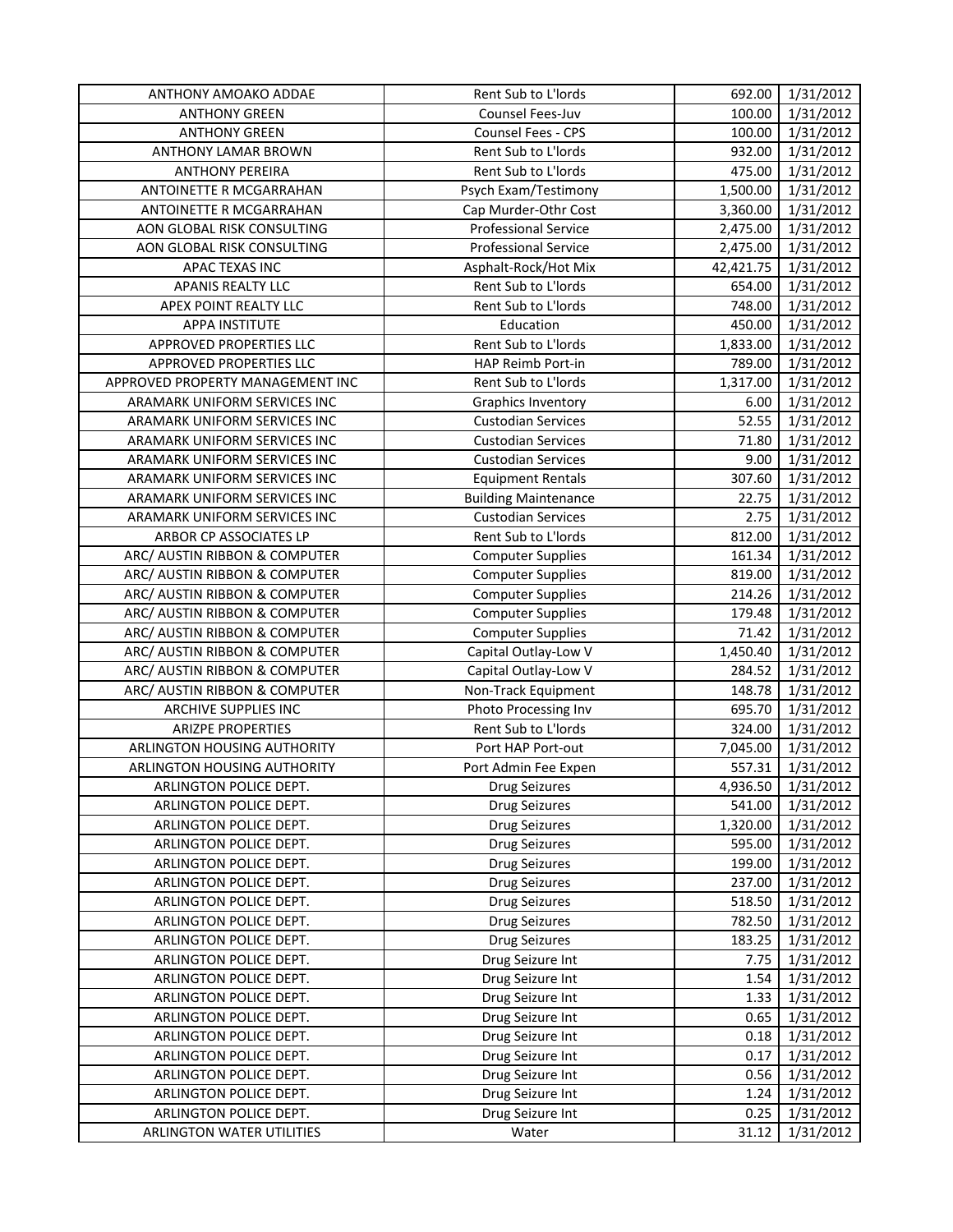| ARLINGTON WATER UTILITIES             | Water                      | 20.74     | 1/31/2012 |
|---------------------------------------|----------------------------|-----------|-----------|
| <b>ARLINGTON WATER UTILITIES</b>      | <b>Utility Assistance</b>  | 83.18     | 1/31/2012 |
| ARTEX AIR COMPANY INC                 | Rent Sub to L'Iords        | 377.00    | 1/31/2012 |
| ASHLEY DIANE BROSEN                   | Rent Sub to L'Iords        | 585.00    | 1/31/2012 |
| ASHLEY DIANE BROSEN                   | HAP Reimb Port-in          | 700.00    | 1/31/2012 |
| <b>ASHRAF ISHAK</b>                   | Rent Sub to L'Iords        | 943.00    | 1/31/2012 |
| ASMARA AFFORDABLE HOUSING INC         | Rent Sub to L'Iords        | 1,615.00  | 1/31/2012 |
| <b>ATMOS ENERGY CORP</b>              | Gas                        | 22.24     | 1/31/2012 |
| <b>ATMOS ENERGY CORP</b>              | Gas                        | 451.42    | 1/31/2012 |
| <b>ATMOS ENERGY CORP</b>              | Gas                        | 25.57     | 1/31/2012 |
| <b>ATMOS ENERGY CORP</b>              | Gas                        | 253.08    | 1/31/2012 |
| <b>ATMOS ENERGY CORP</b>              | Gas                        | 229.72    | 1/31/2012 |
| <b>ATMOS ENERGY CORP</b>              | Gas                        | 15,566.58 | 1/31/2012 |
| <b>ATMOS ENERGY CORP</b>              | Gas                        | 4,690.09  | 1/31/2012 |
| <b>ATMOS ENERGY CORP</b>              | Gas                        | 18.12     | 1/31/2012 |
| <b>ATMOS ENERGY CORP</b>              | Gas                        | 938.02    | 1/31/2012 |
| <b>ATMOS ENERGY CORP</b>              | <b>Utility Assistance</b>  | 1,443.47  | 1/31/2012 |
| <b>ATMOS ENERGY CORP</b>              | Gas                        | 474.22    | 1/31/2012 |
| <b>ATMOS ENERGY CORP</b>              | Gas                        | 780.29    | 1/31/2012 |
| <b>ATMOS ENERGY CORP</b>              | Gas                        | 127.87    | 1/31/2012 |
| <b>ATMOS ENERGY CORP</b>              | <b>Utility Assistance</b>  | 518.55    | 1/31/2012 |
| <b>ATTICUS J GILL</b>                 | <b>Counsel Fees-Courts</b> | 900.00    | 1/31/2012 |
| <b>ATTICUS J GILL</b>                 | <b>Counsel Fees-Courts</b> | 118.75    | 1/31/2012 |
| AUBURN MANCHESTER LTD                 | Rent Sub to L'Iords        | 2,443.00  | 1/31/2012 |
| AUBURN MANCHESTER LTD                 | HAP Reimb Port-in          | 607.00    | 1/31/2012 |
| AUTONATION FORT WORTH MOTORS          | Central Garage Inv         | 285.30    | 1/31/2012 |
| AV PARK PLACE ASSOCIATES              | Rent Sub to L'Iords        | 620.00    | 1/31/2012 |
| AV PARK PLACE ASSOCIATES              | Rent Sub to L'Iords        | 2,526.00  | 1/31/2012 |
| AV POLO RUN                           | Rent Sub to L'Iords        | 685.00    | 1/31/2012 |
| AVENTINE TARRANT PARKWAY APTS LP      | Rent Sub to L'Iords        | 10,041.00 | 1/31/2012 |
| AVENTINE TARRANT PARKWAY APTS LP      | Rent Sub to L'Iords        | 454.00    | 1/31/2012 |
| AVENTINE TARRANT PARKWAY APTS LP      | Rent Sub to L'Iords        | 1,638.00  | 1/31/2012 |
| AVENTINE TARRANT PARKWAY APTS LP      | HAP Reimb Port-in          | 1,117.00  | 1/31/2012 |
| AVENTINE TARRANT PARKWAY LP           | Rent Sub to L'Iords        | 969.00    | 1/31/2012 |
| AVIS RENT A CAR SYSTEM LLC            | Transportation             | 50.80     | 1/31/2012 |
| <b>AVTAR S HAILER</b>                 | Rent Sub to L'Iords        | 600.00    | 1/31/2012 |
| AZLE OAKS APARTMENTS PARTNERSHIP      | Rent Sub to L'Iords        | 271.00    | 1/31/2012 |
| AZLE OAKS APARTMENTS PARTNERSHIP      | Rent Sub to L'Iords        | 308.00    | 1/31/2012 |
| AZLE OAKS APARTMENTS PARTNERSHIP      | Rent Sub to L'Iords        | 255.00    | 1/31/2012 |
| <b>BAILEY &amp; GALYEN</b>            | <b>Counsel Fees-Courts</b> | 800.00    | 1/31/2012 |
| <b>BAILEY &amp; GALYEN</b>            | <b>Counsel Fees-Courts</b> | 700.00    | 1/31/2012 |
| BAKER AND DAMERON LLC                 | <b>Counsel Fees-Courts</b> | 650.00    | 1/31/2012 |
| <b>BALANCE FORENSIC &amp; GENERAL</b> | Psych Exam/Testimony       | 400.00    | 1/31/2012 |
| <b>BALANCE FORENSIC &amp; GENERAL</b> | Psych Exam/Testimony       | 350.00    | 1/31/2012 |
| <b>BALL &amp; HASE PC</b>             | Cnsl Fees-Cap Murder       | 16,000.00 | 1/31/2012 |
| BANKSTON FORD OF SOUTH FORT WORTH     | Parts and Supplies         | (81.50)   | 1/31/2012 |
| BANKSTON FORD OF SOUTH FORT WORTH     | Central Garage Inv         | 762.35    | 1/31/2012 |
| BANKSTON FORD OF SOUTH FORT WORTH     | Central Garage Inv         | (49.53)   | 1/31/2012 |
| BANKSTON FORD OF SOUTH FORT WORTH     | Parts and Supplies         | 45.62     | 1/31/2012 |
| BARBARA A BRADFORD                    | Rent Sub to L'Iords        | 382.00    | 1/31/2012 |
| BARBARA SLOAN NON-GST EXEMPT TRUST    | Rent Sub to L'Iords        | 3,643.00  | 1/31/2012 |
| BARBARA SLOAN NON-GST EXEMPT TRUST    | Rent Sub to L'Iords        | 1,100.00  | 1/31/2012 |
| BARBARA SLOAN NON-GST EXEMPT TRUST    | Rent Sub to L'Iords        | 650.00    | 1/31/2012 |
| BARBARA SLOAN NON-GST EXEMPT TRUST    | HAP Reimb Port-in          | 1,094.00  | 1/31/2012 |
| <b>BARBRA COLEMAN</b>                 | Rent Sub to L'Iords        | 799.00    | 1/31/2012 |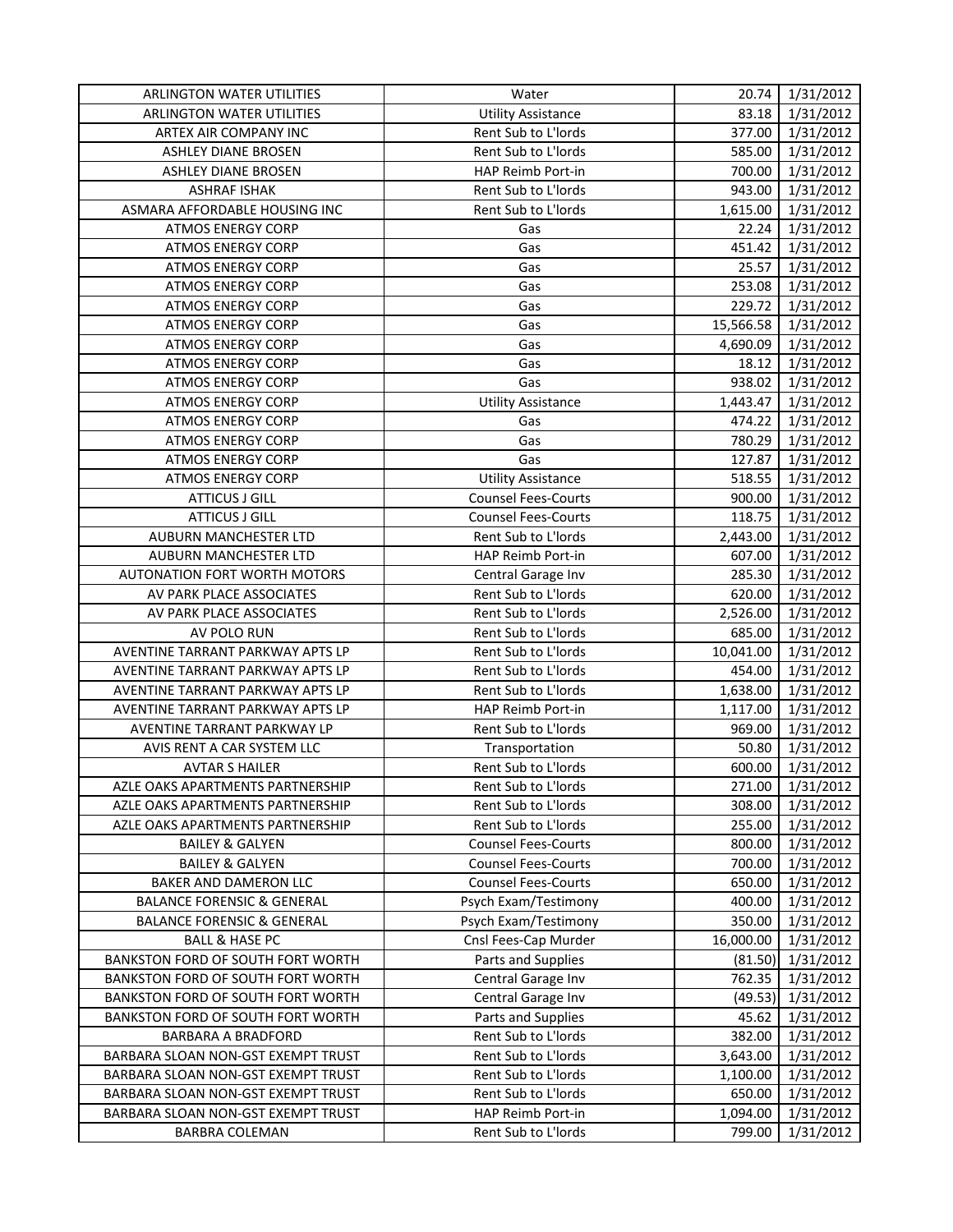| <b>BARNES PROX LAW PLLC</b>        | Counsel Fees - CPS          | 440.00   | 1/31/2012 |
|------------------------------------|-----------------------------|----------|-----------|
| BARNEY HOLLAND OIL COMPANY         | Fuel                        | 1,839.62 | 1/31/2012 |
| BARNEY HOLLAND OIL COMPANY         | Fuel                        | 149.64   | 1/31/2012 |
| BARNEY HOLLAND OIL COMPANY         | Fuel                        | 1,118.75 | 1/31/2012 |
| <b>BARRY ALFORD</b>                | <b>Counsel Fees-Courts</b>  | 150.00   | 1/31/2012 |
| <b>BARRY ALFORD</b>                | <b>Counsel Fees-Courts</b>  | 150.00   | 1/31/2012 |
| <b>BARRY ELTON BENTLE JR</b>       | <b>Drug Seizures</b>        | 208.50   | 1/31/2012 |
| <b>BARRY ELTON BENTLE JR</b>       | Drug Seizure Int            | 0.28     | 1/31/2012 |
| <b>BARRY YOUNG</b>                 | Rent Sub to L'Iords         | 167.00   | 1/31/2012 |
| <b>BARRY YOUNG</b>                 | Rent Sub to L'Iords         | 363.00   | 1/31/2012 |
| BEAUTIFUL PROPERTIES INC           | Rent Sub to L'Iords         | 5,446.00 | 1/31/2012 |
| BEHAVIORAL MEASURES AND FORENSIC   | Polygraph                   | 150.00   | 1/31/2012 |
| <b>BEN LEONARD PLLC</b>            | <b>Counsel Fees-Courts</b>  | 485.00   | 1/31/2012 |
| <b>BEN LEONARD PLLC</b>            | <b>Counsel Fees-Courts</b>  | 5,025.00 | 1/31/2012 |
| <b>BENBROOK WATER AUTHORITY</b>    | <b>Utility Assistance</b>   | 133.00   | 1/31/2012 |
| <b>BENNY JOHNSON</b>               | Rent Sub to L'Iords         | 237.00   | 1/31/2012 |
| BENTLEY SQUARE APARTMENTS          | Rent Sub to L'Iords         | 3,818.00 | 1/31/2012 |
| <b>BERLEY E TRENTHAM JR</b>        | Rent Sub to L'Iords         | 538.00   | 1/31/2012 |
| BEST BUY GOV LLC                   | <b>Building Maintenance</b> | 575.25   | 1/31/2012 |
| <b>BETSY GLASS</b>                 | Rent Sub to L'Iords         | 151.00   | 1/31/2012 |
| <b>BETTY HUMPHRIES</b>             | Rent Sub to L'Iords         | 667.00   | 1/31/2012 |
| <b>BETTY HUMPHRIES</b>             | Rent Sub to L'Iords         | 407.00   | 1/31/2012 |
| BIG WINDMILL TERRACE LLC           | Rent Sub to L'Iords         | 267.00   | 1/31/2012 |
| <b>BILLY R SCOTT</b>               | Rent Sub to L'Iords         | 1,224.00 | 1/31/2012 |
| <b>BILLY RAY MARCOM</b>            | Rent Sub to L'Iords         | 986.00   | 1/31/2012 |
| <b>BLAGG TIRE AND SERVICE</b>      | Central Garage Inv          | 3,658.89 | 1/31/2012 |
| BLUE CROWN INVESTMENTS LLC         | Rent Sub to L'Iords         | 654.00   | 1/31/2012 |
| BLUE LAKES AT MARINE CREEK         | Rent Sub to L'Iords         | 3,913.00 | 1/31/2012 |
| BLUE LAKES AT MARINE CREEK         | HAP Reimb Port-in           | 1,382.00 | 1/31/2012 |
| BLUE PLAID INVESTMENTS LLC         | Rent Sub to L'Iords         | 281.00   | 1/31/2012 |
| <b>BOB BARKER</b>                  | Personal Hygiene            | 140.96   | 1/31/2012 |
| <b>BOB BARKER</b>                  | Safety/Tact Supplies        | 459.80   | 1/31/2012 |
| BOB LEONARD LAW GROUP PLLC         | <b>Counsel Fees-Courts</b>  | 500.00   | 1/31/2012 |
| <b>BOB VAN HOOSE</b>               | Rent Sub to L'Iords         | 795.00   | 1/31/2012 |
| <b>BOMA/FORT WORTH</b>             | Education                   | 2,605.00 | 1/31/2012 |
| <b>BONNIE C WELLS</b>              | Investigative               | 123.25   | 1/31/2012 |
| BONNIE JAMES                       | <b>Medical Services</b>     | 67.98    | 1/31/2012 |
| <b>BOUNCE ENERGY INC</b>           | <b>Utility Allowance</b>    | 204.00   | 1/31/2012 |
| <b>BOUNCE ENERGY INC</b>           | HAP Reimb Port-in           | 13.00    | 1/31/2012 |
| <b>BOUND TREE MEDICAL LLC</b>      | <b>Medical Supplies</b>     | 377.32   | 1/31/2012 |
| <b>BOYD MOONEY</b>                 | Counsel Fees-Juv            | 400.00   | 1/31/2012 |
| <b>BRADFORD SHAW</b>               | <b>Counsel Fees-Courts</b>  | 700.00   | 1/31/2012 |
| <b>BRADFORD SHAW</b>               | <b>Counsel Fees-Courts</b>  | 525.00   | 1/31/2012 |
| <b>BRADFORD SHAW</b>               | Counsel Fees-Juv            | 200.00   | 1/31/2012 |
| <b>BRADFORD SHAW</b>               | <b>Counsel Fees - CPS</b>   | 1,300.00 | 1/31/2012 |
| <b>BRADFORD W MCCURRY</b>          | Rent Sub to L'Iords         | 501.00   | 1/31/2012 |
| <b>BRADLEY REEVES</b>              | <b>Witness Travel</b>       | 15.00    | 1/31/2012 |
| BRAMA WEST POINTE PINES LTD        | Rent Sub to L'Iords         | 2,525.00 | 1/31/2012 |
| <b>BRAMA WEST POINTE PINES LTD</b> | Rent Sub to L'Iords         | 473.00   | 1/31/2012 |
| <b>BRANDON HUGHES</b>              | Rent Sub to L'Iords         | 734.00   | 1/31/2012 |
| <b>BRANDON LEE MCGEE</b>           | <b>Counsel Fees-Courts</b>  | 500.00   | 1/31/2012 |
| <b>Brandy M Lowrance</b>           | Education                   | 18.00    | 1/31/2012 |
| BRE CS HOLDINGS LLC                | Travel                      | 462.84   | 1/31/2012 |
| <b>BRENDA HANSEN</b>               | <b>Counsel Fees-Courts</b>  | 1,000.00 | 1/31/2012 |
| <b>BRENDA HANSEN</b>               | <b>Counsel Fees-Courts</b>  | 475.00   | 1/31/2012 |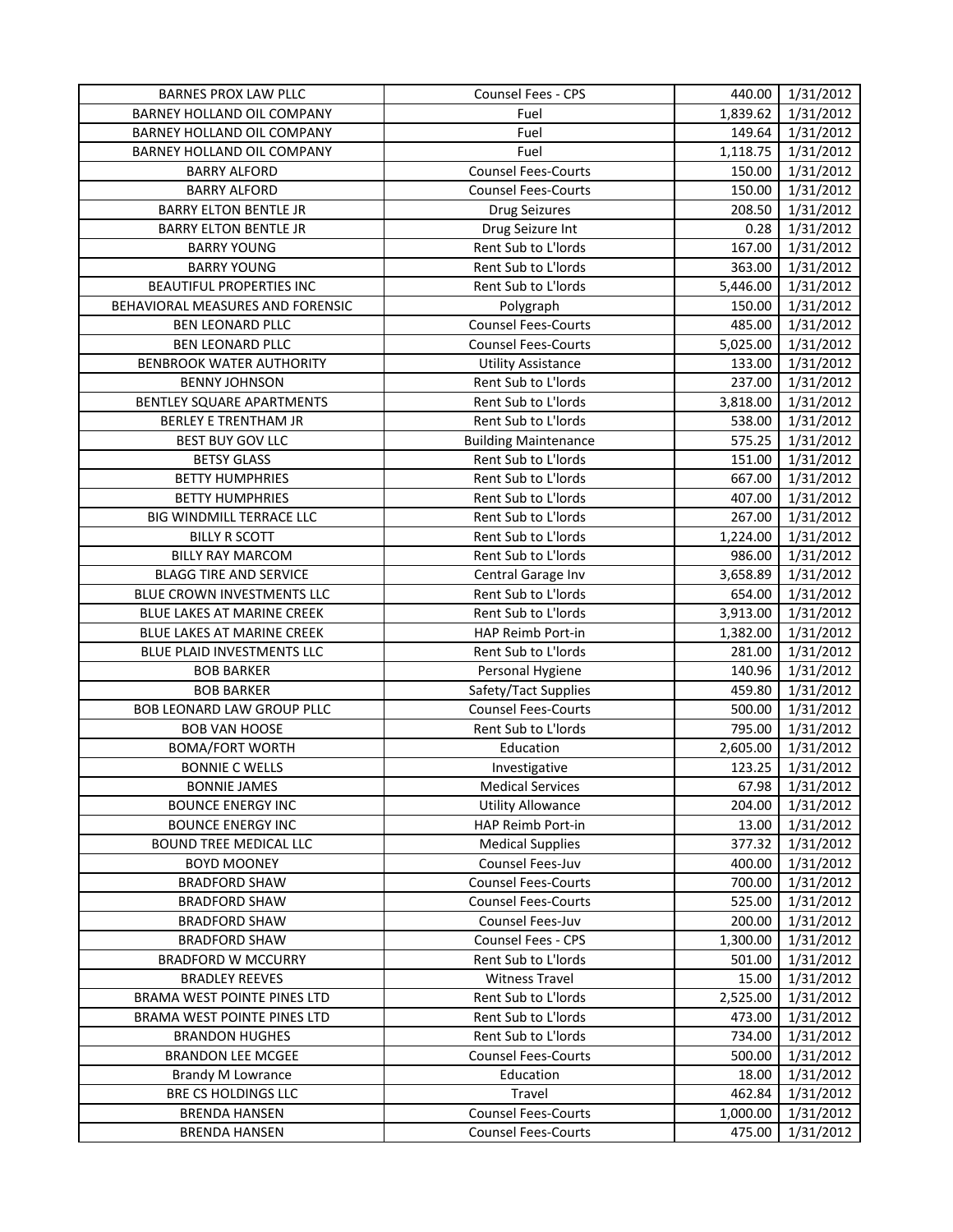| <b>BRENDA HANSEN</b>                 | Counsel Fees-Juv            |           | 930.00 1/31/2012 |
|--------------------------------------|-----------------------------|-----------|------------------|
| <b>BRENDA R VONJOE</b>               | <b>Counsel Fees-Courts</b>  | 1,775.00  | 1/31/2012        |
| <b>BRENT JENKINS</b>                 | HAP Reimb Port-in           | 576.00    | 1/31/2012        |
| <b>BRENT L HOCK</b>                  | Rent Sub to L'Iords         | 700.00    | 1/31/2012        |
| BRENTWOOD MULTIFAMILY LLC            | Rent Sub to L'Iords         | 574.00    | 1/31/2012        |
| <b>BRETT BOONE</b>                   | <b>Counsel Fees-Courts</b>  | 12,487.50 | 1/31/2012        |
| <b>BRETT BOONE</b>                   | <b>Counsel Fees-Courts</b>  | 200.00    | 1/31/2012        |
| <b>BRIAN C SIMPSON</b>               | Counsel Fees - CPS          | 100.00    | 1/31/2012        |
| <b>BRIAN J NEWMAN</b>                | <b>Counsel Fees-Courts</b>  | 320.00    | 1/31/2012        |
| <b>BRIAN J NEWMAN</b>                | <b>Counsel Fees-Courts</b>  | 770.00    | 1/31/2012        |
| <b>BRIAN J NEWMAN</b>                | Counsel Fees-Juv            | 230.00    | 1/31/2012        |
| <b>BRIAN J WILLETT</b>               | <b>Counsel Fees-Courts</b>  | 450.00    | 1/31/2012        |
| <b>BRIAN J WILLETT</b>               | <b>Counsel Fees-Courts</b>  | 325.00    | 1/31/2012        |
| <b>BRIAN J WILLETT</b>               | <b>Counsel Fees-Courts</b>  | 400.00    | 1/31/2012        |
| <b>BRIAN J WILLETT</b>               | Counsel Fees-Juv            | 400.00    | 1/31/2012        |
| <b>BRIAN K WALKER</b>                | <b>Counsel Fees-Courts</b>  | 600.00    | 1/31/2012        |
| <b>BRIAN SALVANT</b>                 | <b>Counsel Fees-Courts</b>  | 500.00    | 1/31/2012        |
| <b>BRIAN ZWICK</b>                   | Rent Sub to L'Iords         | 297.00    | 1/31/2012        |
| <b>BRISBEN MERIDIAN LP</b>           | Rent Sub to L'Iords         | 2,313.00  | 1/31/2012        |
| BRISBEN MERIDIAN LP                  | Rent Sub to L'Iords         | 731.00    | 1/31/2012        |
| BRISBEN MERIDIAN LP                  | HAP Reimb Port-in           | 616.00    | 1/31/2012        |
| <b>BROADDUS &amp; ASSOCIATES INC</b> | <b>Professional Service</b> | 29,500.00 | 1/31/2012        |
| <b>BROCK REALTORS LLC</b>            | Rent Sub to L'Iords         | 6,116.00  | 1/31/2012        |
| <b>BROWN PROPERTIES</b>              | Rent Sub to L'Iords         | 1,397.00  | 1/31/2012        |
| BROWN PRUITT PETERSON & WAMBSGANSS   | Counsel Fees - CPS          | 1,675.00  | 1/31/2012        |
| BROWN, OWENS AND BRUMLEY             | <b>County Burials</b>       | 3,230.00  | 1/31/2012        |
| <b>BROWNELLS INC</b>                 | Range Supplies              | 241.79    | 1/31/2012        |
| <b>BRUCE ASHWORTH</b>                | <b>Counsel Fees-Courts</b>  | 2,900.00  | 1/31/2012        |
| <b>BRUCE ASHWORTH</b>                | <b>Counsel Fees-Courts</b>  | 1,050.00  | 1/31/2012        |
| BRYCO/BRYANT COMPANY                 | <b>Professional Service</b> | 7,980.00  | 1/31/2012        |
| BUD STARNES AND ASSOCIATES INC       | Rent Sub to L'Iords         | 790.00    | 1/31/2012        |
| <b>BURLESON ARB LTD</b>              | Rent Sub to L'Iords         | 466.00    | 1/31/2012        |
| <b>BURLESON ARB LTD</b>              | Rent Sub to L'Iords         | 430.00    | 1/31/2012        |
| <b>BURLESON ARB LTD</b>              | HAP Reimb Port-in           | 438.00    | 1/31/2012        |
| Byron R Hubbard                      | Education                   | 220.00    | 1/31/2012        |
| C & J MULTI #1 LP                    | HAP Reimb Port-in           | 625.00    | 1/31/2012        |
| C P CONTINENTAL LP                   | Rent Sub to L'Iords         | 1,217.00  | 1/31/2012        |
| C P CONTINENTAL LP                   | Rent Sub to L'Iords         | 1,621.00  | 1/31/2012        |
| C RICHARD DAVIS JR                   | Rent Sub to L'Iords         | 545.00    | 1/31/2012        |
| CALEB I MOORE                        | Counsel Fees - CPS          | 100.00    | 1/31/2012        |
| CALEB I MOORE                        | Cnsl Fees-Crim Appls        | 4,532.50  | 1/31/2012        |
| <b>CAMERON CREEK</b>                 | Rent Sub to L'Iords         | 2,017.00  | 1/31/2012        |
| <b>CAMILLE HODNETT</b>               | <b>Bail Bond Surety Fee</b> | 13.50     | 1/31/2012        |
| <b>CAMILLE HODNETT</b>               | <b>Bail Bond Surety Fee</b> | 1.50      | 1/31/2012        |
| <b>CANAS &amp; FLORES</b>            | <b>Counsel Fees-Courts</b>  | 350.00    | 1/31/2012        |
| <b>CANAS &amp; FLORES</b>            | <b>Counsel Fees-Courts</b>  | 400.00    | 1/31/2012        |
| <b>CANAS &amp; FLORES</b>            | <b>Counsel Fees-Courts</b>  | 450.00    | 1/31/2012        |
| <b>CANAS &amp; FLORES</b>            | <b>Counsel Fees-Courts</b>  | 875.00    | 1/31/2012        |
| <b>CANTEY HANGER LLP</b>             | <b>Counsel Fees-Courts</b>  | 590.00    | 1/31/2012        |
| <b>CAREY WALKER</b>                  | <b>Counsel Fees-Courts</b>  | 125.00    | 1/31/2012        |
| CARLSON INVESTMENTS INC              | Rent Sub to L'Iords         | 1,002.00  | 1/31/2012        |
| CARLSON INVESTMENTS INC              | Rent Sub to L'Iords         | 280.00    | 1/31/2012        |
| <b>CAROLE KERR</b>                   | <b>Counsel Fees-Courts</b>  | 500.00    | 1/31/2012        |
| CAROLINA TEXTILES OKI INC            | <b>Bedding and Clothing</b> | 1,723.50  | 1/31/2012        |
| <b>CAROLINE ELAD TABE</b>            | Rent Sub to L'Iords         | 1,540.00  | 1/31/2012        |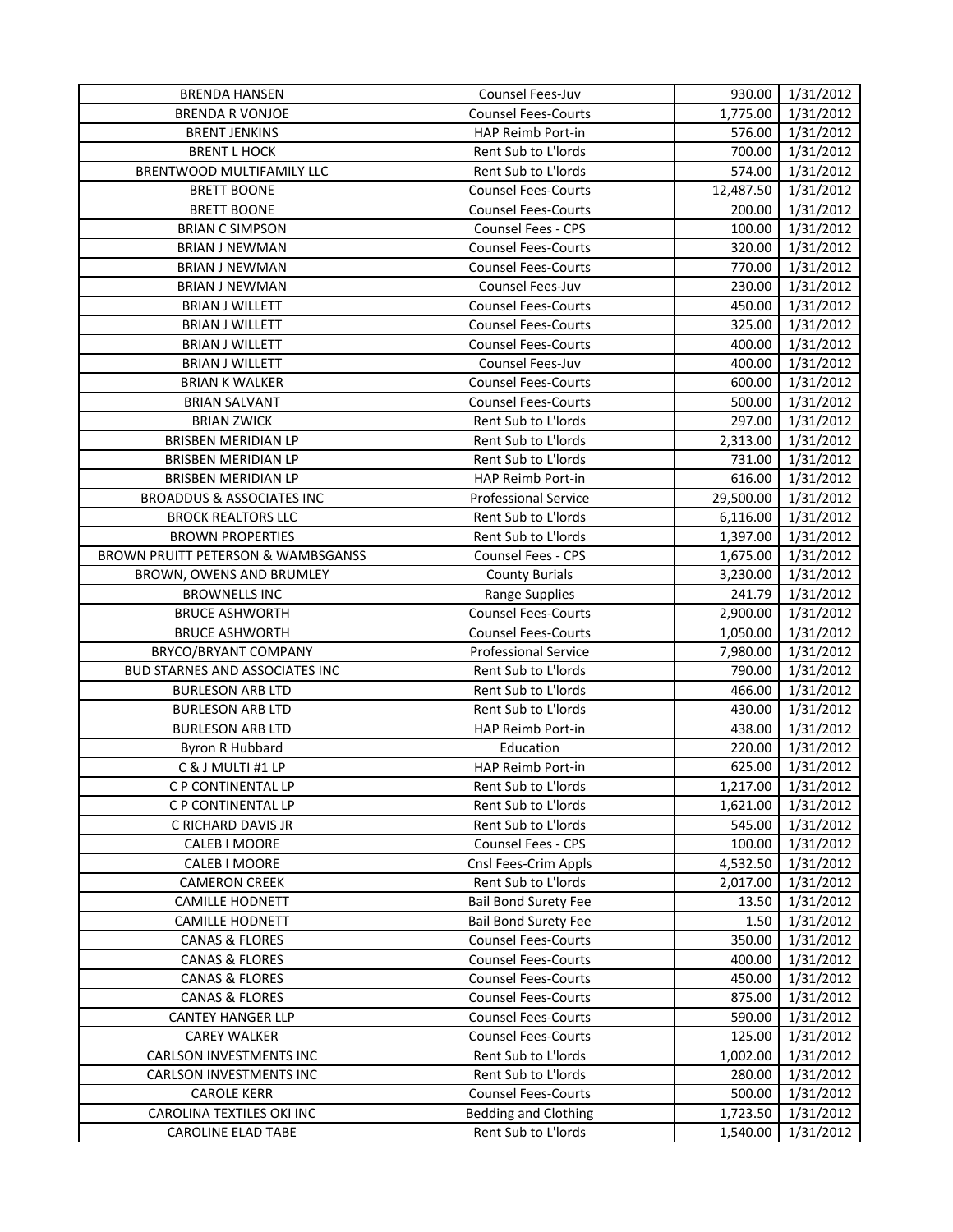| <b>CAROLINE ELAD TABE</b>           | Rent Sub to L'Iords         | 484.00    | 1/31/2012 |
|-------------------------------------|-----------------------------|-----------|-----------|
| <b>CAROLINE ELAD TABE</b>           | Rent Sub to L'Iords         | 975.00    | 1/31/2012 |
| CAROLYN A CROSS                     | Rent Sub to L'Iords         | 697.00    | 1/31/2012 |
| <b>CARRIE R MURPHY</b>              | Rent Sub to L'Iords         | 524.00    | 1/31/2012 |
| CARSCO ENT LLC                      | Rent Sub to L'Iords         | 879.00    | 1/31/2012 |
| CASA ROYALE APARTMENTS, LTD.        | Rent Sub to L'Iords         | 706.00    | 1/31/2012 |
| CASA ROYALE APARTMENTS, LTD.        | Rent Sub to L'Iords         | 578.00    | 1/31/2012 |
| <b>CASEY COLE</b>                   | <b>Counsel Fees-Courts</b>  | 125.00    | 1/31/2012 |
| <b>CASEY COLE</b>                   | <b>Counsel Fees-Courts</b>  | 100.00    | 1/31/2012 |
| <b>CASSATA LEARNING CENTER</b>      | <b>Professional Service</b> | 7,058.20  | 1/31/2012 |
| <b>CATHERINE A WATERS</b>           | Rent Sub to L'Iords         | 1,229.00  | 1/31/2012 |
| <b>CATHERINE DUNNAVANT</b>          | <b>Counsel Fees-Courts</b>  | 450.00    | 1/31/2012 |
| <b>CDJ HOLDINGS LLC</b>             | Rent Sub to L'Iords         | 926.00    | 1/31/2012 |
| <b>CDW GOVERNMENT INC</b>           | Supplies                    | 46.86     | 1/31/2012 |
| <b>CEDAR POINT APTS LP</b>          | Rent Sub to L'Iords         | 10,744.00 | 1/31/2012 |
| <b>CEDAR POINT APTS LP</b>          | Rent Sub to L'Iords         | 801.00    | 1/31/2012 |
| <b>CEDAR POINT APTS LP</b>          | HAP Reimb Port-in           | 2,796.00  | 1/31/2012 |
| <b>CELIA J THORNTON</b>             | Rent Sub to L'Iords         | 650.00    | 1/31/2012 |
| <b>CENTAURUS GF TERRACE LLC</b>     | Rent Sub to L'Iords         | 393.20    | 1/31/2012 |
| CENTAURUS GF TERRACE LLC            | Rent Sub to L'Iords         | 1,194.00  | 1/31/2012 |
| <b>CENTAURUS GF TERRACE LLC</b>     | HAP Reimb Port-in           | 519.00    | 1/31/2012 |
| CENTER FOR THERAPEUTIC CHANGE LTD   | O/P Group Counseling        | 7,010.00  | 1/31/2012 |
| <b>CENTERLINE SUPPLY</b>            | Posts                       | 2,305.00  | 1/31/2012 |
| <b>CENTERLINE SUPPLY</b>            | Road Signs                  | 1,616.00  | 1/31/2012 |
| <b>CHAD TRIBBLE</b>                 | Rent Sub to L'Iords         | 762.00    | 1/31/2012 |
| CHADWELL GROUP LP                   | <b>Professional Service</b> | 4,849.58  | 1/31/2012 |
| <b>CHAMPION ENERGY SERVICES LLC</b> | <b>Utility Allowance</b>    | 82.00     | 1/31/2012 |
| <b>CHARLES E WILLIAMS</b>           | <b>County Burials</b>       | 495.00    | 1/31/2012 |
| <b>CHARLES E WOMACK</b>             | <b>Professional Service</b> | 1,831.71  | 1/31/2012 |
| Charles M Clow                      | Education                   | 508.40    | 1/31/2012 |
| Charles N Welch                     | <b>Meeting Expenses</b>     | 139.30    | 1/31/2012 |
| <b>CHARLES R BLACKLEDGE</b>         | Rent Sub to L'Iords         | 723.00    | 1/31/2012 |
| <b>CHARLES ROACH</b>                | <b>Counsel Fees-Courts</b>  | 400.00    | 1/31/2012 |
| <b>CHARLES ROACH</b>                | <b>Counsel Fees-Courts</b>  | 1,200.00  | 1/31/2012 |
| <b>CHARLES WADE PARRISH</b>         | Rent Sub to L'Iords         | 216.00    | 1/31/2012 |
| <b>CHARLIE NICKERSON</b>            | Rent Sub to L'Iords         | 1,611.00  | 1/31/2012 |
| <b>CHARTER CAPITAL</b>              | Professional Service        | $8.52$    | 1/31/2012 |
| <b>CHECKPOINT SERVICES INC</b>      | <b>Computer Supplies</b>    |           | 1/31/2012 |
| <b>CHECKPOINT SERVICES INC</b>      | <b>Computer Maintenance</b> | 184.80    | 1/31/2012 |
| <b>CHEM AQUA</b>                    | A/C Maint Contract          | 1,050.00  | 1/31/2012 |
| <b>CHICAGO PROPERTIES INC</b>       | Rent Sub to L'Iords         | 522.00    | 1/31/2012 |
| <b>CHRIS MINTEER</b>                | Rent Sub to L'Iords         | 989.00    | 1/31/2012 |
| <b>CHRIS SAUNDERS</b>               | Rent Sub to L'Iords         | 717.00    | 1/31/2012 |
| <b>CHRISTINA JOANNE WHIPPLE</b>     | <b>Counsel Fees-Courts</b>  | 475.00    | 1/31/2012 |
| <b>CHRISTINE CHAFFIN</b>            | Rent Sub to L'Iords         | 184.00    | 1/31/2012 |
| <b>CHRISTOPHER D BURDEN SR</b>      | Rent Sub to L'Iords         | 1,295.00  | 1/31/2012 |
| <b>CHRISTOPHER LEO CASTANON</b>     | <b>Counsel Fees-Courts</b>  | 625.00    | 1/31/2012 |
| CHRISTOPHER LEO CASTANON            | <b>Counsel Fees-Courts</b>  | 600.00    | 1/31/2012 |
| <b>CHRISTY BRANDT</b>               | Rent Sub to L'Iords         | 750.00    | 1/31/2012 |
| CINCINNATI SURGICAL CO INC          | Lab Supplies                | 63.76     | 1/31/2012 |
| <b>CINDY LE</b>                     | Rent Sub to L'Iords         | 761.00    | 1/31/2012 |
| <b>CINDY LE</b>                     | Rent Sub to L'Iords         | 830.00    | 1/31/2012 |
| <b>CIRRO ENERGY</b>                 | <b>Utility Assistance</b>   | 154.29    | 1/31/2012 |
| <b>CIRRO ENERGY</b>                 | <b>Utility Allowance</b>    | 434.00    | 1/31/2012 |
| <b>CITY OF ARLINGTON</b>            | Fed ARRA Grant Rev          | 5.48      | 1/31/2012 |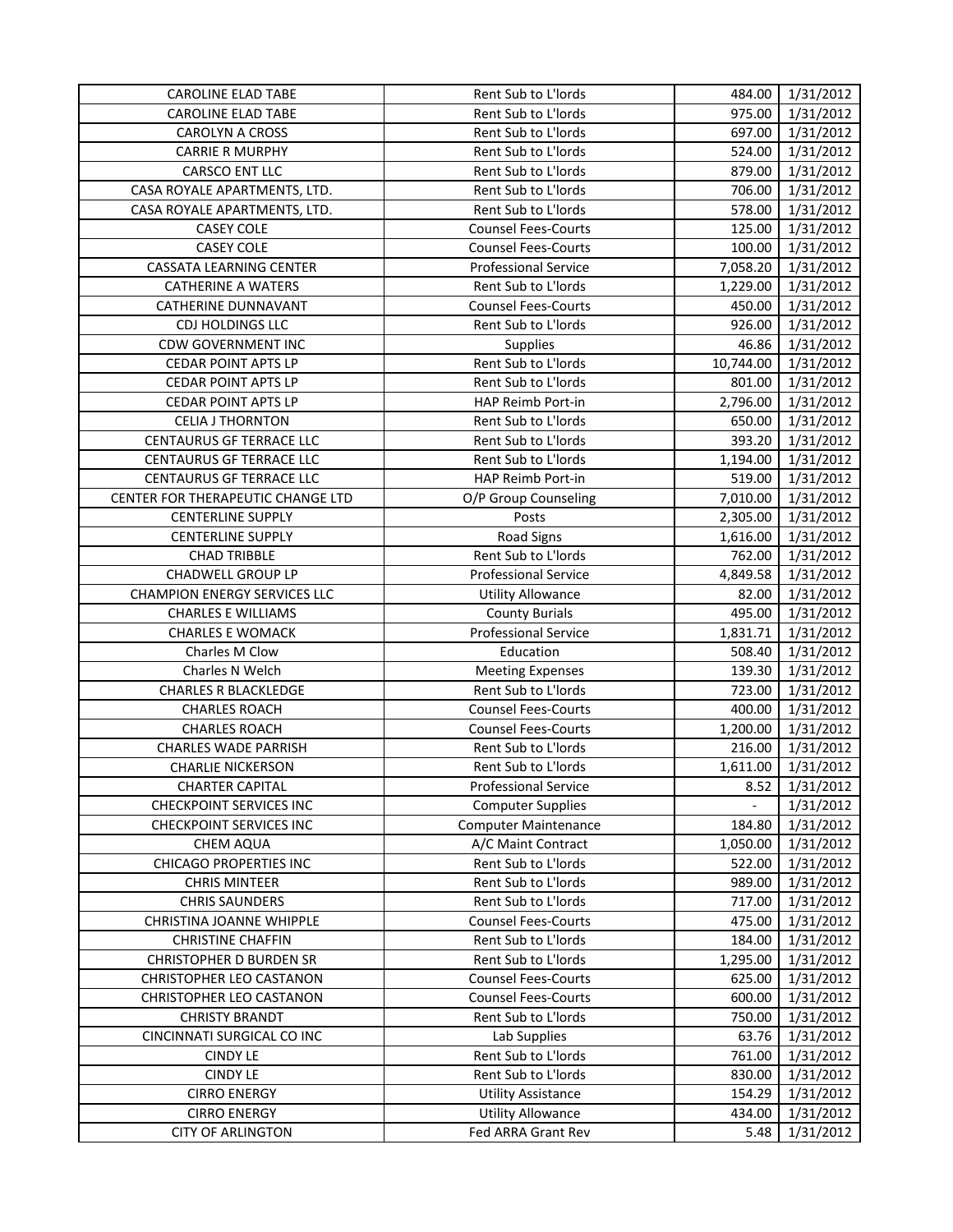| CITY OF FOREST HILL UTILITIES       | <b>Utility Assistance</b>   | 77.23      | 1/31/2012 |
|-------------------------------------|-----------------------------|------------|-----------|
| <b>CITY OF HURST</b>                | <b>Restitution Payable</b>  | 100.00     | 1/31/2012 |
| CITY OF HURST WATER DEPT            | Water                       | 231.82     | 1/31/2012 |
| CITY OF HURST WATER DEPT            | Water                       | 7.00       | 1/31/2012 |
| CITY OF HURST WATER DEPT            | Water                       | 159.90     | 1/31/2012 |
| <b>CITY OF KELLER</b>               | <b>County Projects</b>      | 210,484.96 | 1/31/2012 |
| <b>CITY OF KELLER</b>               | <b>County Projects</b>      | 91,170.95  | 1/31/2012 |
| <b>CITY OF LAKE WORTH</b>           | Water                       | 118.35     | 1/31/2012 |
| <b>CITY OF LAKE WORTH</b>           | Water                       | 32.20      | 1/31/2012 |
| <b>CITY OF LAKE WORTH</b>           | Water                       | 27.65      | 1/31/2012 |
| <b>CITY OF LAKE WORTH</b>           | Water                       | 82.67      | 1/31/2012 |
| <b>CITY OF LAKE WORTH</b>           | Water                       | 73.75      | 1/31/2012 |
| <b>CITY OF LAKE WORTH</b>           | Water                       | 91.59      | 1/31/2012 |
| <b>CITY OF LAKE WORTH</b>           | Water                       | 14.00      | 1/31/2012 |
| CITY OF NORTH RICHLAND HILLS        | Water                       | 219.49     | 1/31/2012 |
| <b>CITY OF PASADENA</b>             | Port HAP Port-out           | 741.00     | 1/31/2012 |
| <b>CITY OF PASADENA</b>             | Port Admin Fee Expen        | 42.87      | 1/31/2012 |
| <b>CLARK PANNIER</b>                | Rent Sub to L'Iords         | 854.00     | 1/31/2012 |
| <b>CLASSIC LOCATORS INC</b>         | Rent Sub to L'Iords         | 3,668.00   | 1/31/2012 |
| <b>CLAUDIE C LOFTON JR</b>          | Rent Sub to L'Iords         | 929.00     | 1/31/2012 |
| <b>CLIFFORD D MACKENZIE</b>         | Counsel Fees - CPS          | 100.00     | 1/31/2012 |
| <b>CLIFFORD GINN</b>                | Investigative               | 463.50     | 1/31/2012 |
| <b>CLOVIS PARTNERS LP</b>           | Rent Sub to L'Iords         | 1,125.00   | 1/31/2012 |
| <b>CLOYCE E JONES</b>               | Rent Sub to L'Iords         | 571.00     | 1/31/2012 |
| COBB PARK TOWNHOMES II LP           | Rent Sub to L'Iords         | 599.00     | 1/31/2012 |
| COBB PARK TOWNHOMES II LP           | Rent Sub to L'Iords         | 9,193.00   | 1/31/2012 |
| COBB PARK TOWNHOMES II LP           | Rent Sub to L'Iords         | 573.00     | 1/31/2012 |
| COBB PARK TOWNHOMES II LP           | HAP Reimb Port-in           | 129.00     | 1/31/2012 |
| CODY L COFER                        | <b>Counsel Fees-Courts</b>  | 350.00     | 1/31/2012 |
| CODY L COFER                        | <b>Counsel Fees-Courts</b>  | 387.50     | 1/31/2012 |
| CODY L COFER                        | <b>Counsel Fees-Courts</b>  | 331.25     | 1/31/2012 |
| COLONIAL HARDWARE CORP              | Field Equip&Supplies        | 309.25     | 1/31/2012 |
| <b>COMMERCIAL RECORDER</b>          | <b>Estray Livestock</b>     | 28.00      | 1/31/2012 |
| COMMERCIAL SATELLITE SALES LLC      | <b>Equipment Maint</b>      | 917.97     | 1/31/2012 |
| <b>COMMUNITY ENRICHMENT CENTER</b>  | <b>Subrecipient Service</b> | 11,529.48  | 1/31/2012 |
| <b>COMMUNITY ENRICHMENT CENTER</b>  | <b>Subrecipient Service</b> | 18,214.51  | 1/31/2012 |
| <b>COMMUNITY ENRICHMENT CENTER</b>  | Rent Sub to L'Iords         | 4,370.00   | 1/31/2012 |
| <b>COMMUNITY ENRICHMENT CENTER</b>  | Rent Sub to L'Iords         | 812.00     | 1/31/2012 |
| <b>COMMUNITY ENRICHMENT CENTER</b>  | Rent Sub to L'Iords         | 585.00     | 1/31/2012 |
| <b>COMMUNITY ENRICHMENT CENTER</b>  | HAP Reimb Port-in           | 402.00     | 1/31/2012 |
| COMMUNITY MORTUARY SERVICES LLC     | <b>County Burials</b>       | 825.00     | 1/31/2012 |
| COMPREHENSIVE BREAST CARE CNTR OF T | <b>Professional Service</b> | 10,874.81  | 1/31/2012 |
| COMPREHENSIVE BREAST CARE CNTR OF T | <b>Professional Service</b> | 824.96     | 1/31/2012 |
| <b>CONCHO SUPPLY INC</b>            | Central Garage Inv          | 72.00      | 1/31/2012 |
| CONCHO SUPPLY INC                   | Central Garage Inv          | 1,205.46   | 1/31/2012 |
| CONCIERGE ASSET MANAGEMENT LLC      | Rent Sub to L'Iords         | 320.00     | 1/31/2012 |
| CONCORD SUMMIT LTD.                 | Rent Sub to L'Iords         | 550.00     | 1/31/2012 |
| CONCORD SUMMIT LTD.                 | <b>Utility Allowance</b>    | 14.00      | 1/31/2012 |
| CONCORD SUMMIT LTD.                 | HAP Reimb Port-in           | 467.00     | 1/31/2012 |
| CONLEY LOTT NICHOLS OF TEXAS INC    | Parts and Supplies          | 231.53     | 1/31/2012 |
| <b>CONNIE TRUONG</b>                | Rent Sub to L'Iords         | 658.00     | 1/31/2012 |
| COOK CHILDRENS MEDICAL CENTER       | <b>Subrecipient Service</b> | 2,830.93   | 1/31/2012 |
| COOK CHILDRENS MEDICAL CENTER       | <b>Subrecipient Service</b> | 2,328.94   | 1/31/2012 |
| COOK CHILDRENS MEDICAL CENTER       | <b>Subrecipient Service</b> | 362.36     | 1/31/2012 |
| COOK CHILDRENS MEDICAL CENTER       | <b>Subrecipient Service</b> | 2,314.14   | 1/31/2012 |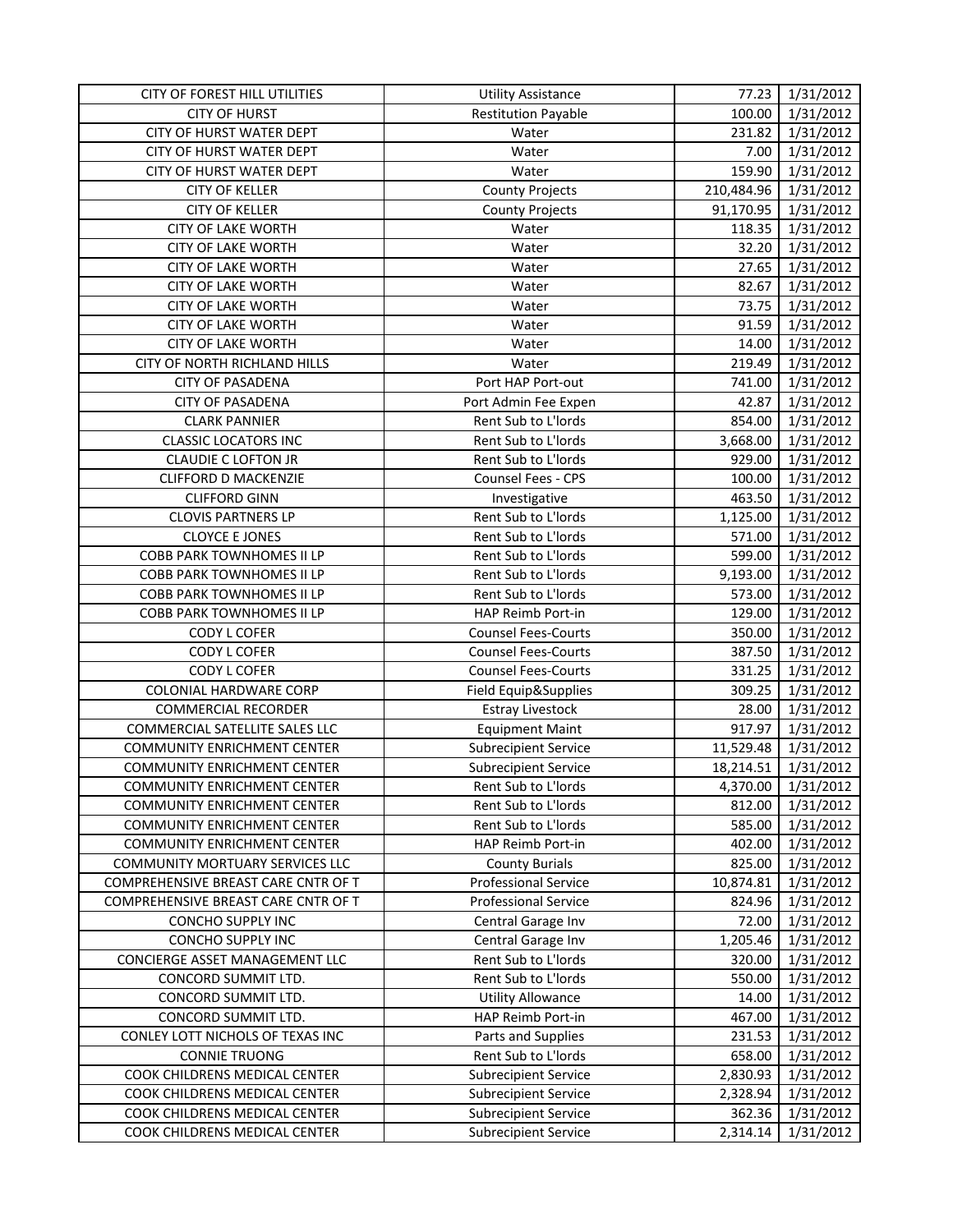| COOK CHILDRENS MEDICAL CENTER         | <b>Medical Exams</b>        | 1,666.67  | 1/31/2012 |
|---------------------------------------|-----------------------------|-----------|-----------|
| COOK CHILDREN'S PHYSICIAN NETWORK     | <b>Medical Services</b>     | 523.00    | 1/31/2012 |
| <b>CORDELL &amp; CORDELL PC</b>       | <b>Counsel Fees-Courts</b>  | 400.00    | 1/31/2012 |
| <b>COREY NEUNER</b>                   | Rent Sub to L'Iords         | 843.00    | 1/31/2012 |
| <b>CORNERSTONE ASSISTANCE NETWORK</b> | <b>Subrecipient Service</b> | 5,931.31  | 1/31/2012 |
| <b>CORPORATE GREEN INC</b>            | <b>Building Maintenance</b> | 129.00    | 1/31/2012 |
| COTTONWOOD HAMMER LP                  | Rent Sub to L'Iords         | 7,933.00  | 1/31/2012 |
| COTTONWOOD HAMMER LP                  | Rent Sub to L'Iords         | 526.00    | 1/31/2012 |
| COTTONWOOD HAMMER LP                  | Rent Sub to L'Iords         | 374.00    | 1/31/2012 |
| COTTONWOOD HAMMER LP                  | HAP Reimb Port-in           | 3,056.00  | 1/31/2012 |
| COURTHOUSE TECHNOLOGIES LTD           | Software Maintenance        | 2,700.00  | 1/31/2012 |
| COURTYARD BY MARRIOTT BLACKSTONE      | <b>Witness Travel</b>       | 1,093.29  | 1/31/2012 |
| COURTYARD BY MARRIOTT BLACKSTONE      | <b>Witness Travel</b>       | 799.25    | 1/31/2012 |
| COURTYARD BY MARRIOTT BLACKSTONE      | <b>Witness Travel</b>       | 704.35    | 1/31/2012 |
| COURTYARD BY MARRIOTT BLACKSTONE      | <b>Witness Travel</b>       | 181.50    | 1/31/2012 |
| <b>COURTYARDS PARTNERSHIP</b>         | Rent Sub to L'Iords         | 371.00    | 1/31/2012 |
| <b>COWTOWN MATERIALS</b>              | <b>Building Maintenance</b> | 1,087.26  | 1/31/2012 |
| <b>COWTOWN PROPERTIES</b>             | Rent Sub to L'Iords         | 879.00    | 1/31/2012 |
| CP CONTINENTAL LP                     | Rent Sub to L'Iords         | 593.00    | 1/31/2012 |
| CPH ASSOCIATES LTD                    | Rent Sub to L'Iords         | 353.00    | 1/31/2012 |
| <b>CRASH DYNAMICS</b>                 | <b>Expert Witness Serv</b>  | 2,549.40  | 1/31/2012 |
| <b>CRASH DYNAMICS</b>                 | Education                   | 650.00    | 1/31/2012 |
| <b>CROSS PROPERTIES</b>               | Rent Sub to L'Iords         | 559.00    | 1/31/2012 |
| CROWLEY FOUNTAINHEAD LP               | Rent Sub to L'Iords         | 353.00    | 1/31/2012 |
| CROWLEY RETIREMENT VILLAGE LP         | Rent Sub to L'Iords         | 2,054.00  | 1/31/2012 |
| CTC FAMILY LIMITED PARTNERSHIP        | Rent Sub to L'Iords         | 3,957.00  | 1/31/2012 |
| CTC FAMILY LIMITED PARTNERSHIP        | Rent Sub to L'Iords         | 491.00    | 1/31/2012 |
| CTC FAMILY LIMITED PARTNERSHIP        | Rent Sub to L'Iords         | 820.00    | 1/31/2012 |
| CTC FAMILY LIMITED PARTNERSHIP        | HAP Reimb Port-in           | 478.00    | 1/31/2012 |
| CTJ MAINTENANCE INC                   | <b>Custodian Services</b>   | 1,273.47  | 1/31/2012 |
| CTJ MAINTENANCE INC                   | <b>Custodian Services</b>   | 6,459.75  | 1/31/2012 |
| CTJ MAINTENANCE INC                   | <b>Custodian Services</b>   | 2,373.20  | 1/31/2012 |
| <b>CTJ MAINTENANCE INC</b>            | <b>Custodian Services</b>   | 1,856.68  | 1/31/2012 |
| CTJ MAINTENANCE INC                   | <b>Custodian Services</b>   | 1,703.12  | 1/31/2012 |
| CTJ MAINTENANCE INC                   | <b>Custodian Services</b>   | 704.70    | 1/31/2012 |
| <b>CTJ MAINTENANCE INC</b>            | <b>Custodian Services</b>   | 8,547.75  | 1/31/2012 |
| CTJ MAINTENANCE INC                   | <b>Custodian Services</b>   | 21,708.68 | 1/31/2012 |
| CTJ MAINTENANCE INC                   | <b>Custodian Services</b>   | 5,324.40  | 1/31/2012 |
| <b>CTJ MAINTENANCE INC</b>            | <b>Custodian Services</b>   | 16,795.35 | 1/31/2012 |
| <b>CTJ MAINTENANCE INC</b>            | <b>Custodian Services</b>   | 1,853.10  | 1/31/2012 |
| <b>CTJ MAINTENANCE INC</b>            | Contract Labor              | 1,912.56  | 1/31/2012 |
| <b>CTJ MAINTENANCE INC</b>            | Contract Labor              | 1,961.60  | 1/31/2012 |
| <b>CTJ MAINTENANCE INC</b>            | Contract Labor              | 1,780.68  | 1/31/2012 |
| <b>CTJ MAINTENANCE INC</b>            | Contract Labor              | 3,635.09  | 1/31/2012 |
| CTJ MAINTENANCE INC                   | Contract Labor              | 3,530.88  | 1/31/2012 |
| <b>CUEVAS DISTRIBUTION INC</b>        | Lab Supplies                | 883.00    | 1/31/2012 |
| <b>CURTIS FORTINBERRY</b>             | <b>Counsel Fees-Courts</b>  | 350.00    | 1/31/2012 |
| <b>CURTIS FORTINBERRY</b>             | <b>Counsel Fees-Courts</b>  | 500.00    | 1/31/2012 |
| <b>CURTIS ROSEBERRY</b>               | Rent Sub to L'Iords         | 495.00    | 1/31/2012 |
| <b>CUSTOM PRODUCTS CORP</b>           | <b>Building Maintenance</b> | 114.28    | 1/31/2012 |
| <b>CVR COMPUTER SUPPLIES INC</b>      | Sheriff Inventory           | 1,128.00  | 1/31/2012 |
| <b>CVR COMPUTER SUPPLIES INC</b>      | <b>Supplies</b>             | 58.00     | 1/31/2012 |
| <b>CYNTHIA A FITCH</b>                | <b>Counsel Fees-Courts</b>  | 300.00    | 1/31/2012 |
| <b>CYNTHIA A FITCH</b>                | Counsel Fees - CPS          | 2,480.00  | 1/31/2012 |
| <b>CYRUS D TATUM</b>                  | HAP Reimb Port-in           | 775.00    | 1/31/2012 |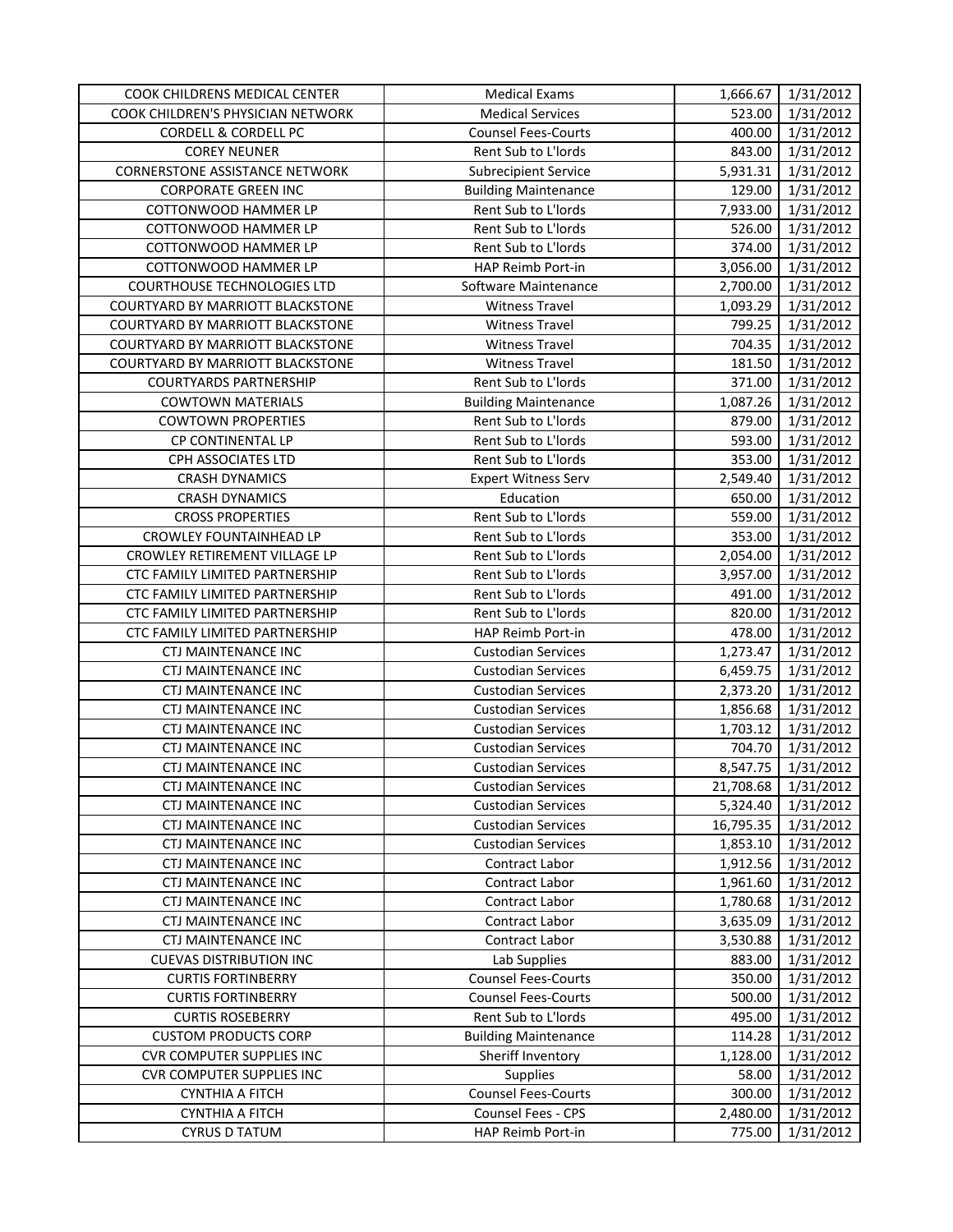| D ROBIN MCCARTY                 | <b>Counsel Fees-Courts</b> | 300.00   | 1/31/2012 |
|---------------------------------|----------------------------|----------|-----------|
| D ROBIN MCCARTY                 | <b>Counsel Fees-Courts</b> | 325.00   | 1/31/2012 |
| DALE A BALLARD                  | Rent Sub to L'Iords        | 190.00   | 1/31/2012 |
| DALE HEISCH                     | <b>Counsel Fees-Courts</b> | 200.00   | 1/31/2012 |
| DALLAS COUNTY SHERIFF           | Court Costs                | 140.00   | 1/31/2012 |
| <b>DALLAS COUNTY SHERIFF</b>    | Court Costs                | 140.00   | 1/31/2012 |
| DALLAS COUNTY SHERIFF           | Court Costs                | 140.00   | 1/31/2012 |
| <b>DALLAS COUNTY SHERIFF</b>    | <b>Court Costs</b>         | 140.00   | 1/31/2012 |
| <b>DALLAS COUNTY SHERIFF</b>    | Court Costs                | 140.00   | 1/31/2012 |
| DALLAS GET THERE FAST (GTF) INC | Rent Sub to L'Iords        | 1,668.00 | 1/31/2012 |
| DANA A DUFFEY                   | Counsel Fees-Juv           | 100.00   | 1/31/2012 |
| DANA A DUFFEY                   | Counsel Fees - CPS         | 100.00   | 1/31/2012 |
| DANETTE DEE ALVARADO            | Counsel Fees-Juv           | 100.00   | 1/31/2012 |
| DANIEL D PHAM                   | Rent Sub to L'Iords        | 1,114.00 | 1/31/2012 |
| DANIEL HERNANDEZ                | <b>Counsel Fees-Courts</b> | 300.00   | 1/31/2012 |
| DANIEL HERNANDEZ                | <b>Counsel Fees-Courts</b> | 1,550.00 | 1/31/2012 |
| DANIEL HERNANDEZ                | <b>Counsel Fees-Courts</b> | 300.00   | 1/31/2012 |
| DANIEL HERNANDEZ                | <b>Counsel Fees-Courts</b> | 300.00   | 1/31/2012 |
| <b>DANIEL KLU</b>               | Rent Sub to L'Iords        | 794.00   | 1/31/2012 |
| DANIEL YOUNG                    | <b>Counsel Fees-Courts</b> | 850.00   | 1/31/2012 |
| DANIEL YOUNG                    | <b>Counsel Fees-Courts</b> | 325.00   | 1/31/2012 |
| DANILO A ACEVEDO                | Rent Sub to L'Iords        | 811.00   | 1/31/2012 |
| DANNELL WALKER                  | Clothing                   | 225.07   | 1/31/2012 |
| DANNY D PITZER                  | <b>Counsel Fees-Courts</b> | 550.00   | 1/31/2012 |
| DANNY L HELMS                   | Rent Sub to L'Iords        | 681.00   | 1/31/2012 |
| DARCY NILES DENO                | Counsel Fees-Juv           | 200.00   | 1/31/2012 |
| DARCY NILES DENO                | Counsel Fees - CPS         | 100.00   | 1/31/2012 |
| <b>DARR LIFT</b>                | Parts and Supplies         | 192.16   | 1/31/2012 |
| DARREL E THRASHER               | Rent Sub to L'Iords        | 850.00   | 1/31/2012 |
| <b>DAVID BAYS</b>               | <b>Counsel Fees-Courts</b> | 550.00   | 1/31/2012 |
| DAVID BERNARD                   | Rent Sub to L'Iords        | 1,038.00 | 1/31/2012 |
| DAVID DANIELS                   | Rent Sub to L'Iords        | 244.00   | 1/31/2012 |
| DAVID I JOHNSON                 | Rent Sub to L'Iords        | 700.00   | 1/31/2012 |
| DAVID J KRIENER                 | Rent Sub to L'Iords        | 638.00   | 1/31/2012 |
| <b>DAVID LAGAT</b>              | Rent Sub to L'Iords        | 4,962.00 | 1/31/2012 |
| DAVID MARLOW                    | Investigative              | 682.50   | 1/31/2012 |
| DAVID MICHAEL PERAHIA           | Rent Sub to L'Iords        | 352.00   | 1/31/2012 |
| DAVID MONROE INGRAM             | Rent Sub to L'Iords        | 1,083.00 | 1/31/2012 |
| DAVID PEARSON, IV               | <b>Counsel Fees-Courts</b> | 1,620.00 | 1/31/2012 |
| DAVID PEARSON, IV               | <b>Counsel Fees-Courts</b> | 810.00   | 1/31/2012 |
| DAVID PEARSON, IV               | <b>Counsel Fees-Courts</b> | 5,790.00 | 1/31/2012 |
| DAVID PEARSON, IV               | <b>Counsel Fees-Courts</b> | 100.00   | 1/31/2012 |
| DAVID PEARSON, IV               | <b>Counsel Fees-Courts</b> | 322.50   | 1/31/2012 |
| DAVID PEARSON, IV               | Counsel Fees-Juv           | 100.00   | 1/31/2012 |
| DAVID PEARSON, IV               | <b>Litigation Expense</b>  | 37.67    | 1/31/2012 |
| <b>DAVID POST</b>               | Rent Sub to L'Iords        | 2,333.00 | 1/31/2012 |
| DAVID R YALE                    | Rent Sub to L'Iords        | 250.00   | 1/31/2012 |
| <b>DAVID RODRIGUEZ</b>          | Rent Sub to L'Iords        | 1,201.00 | 1/31/2012 |
| DAWN VAN WINKLE                 | Rent Sub to L'Iords        | 478.00   | 1/31/2012 |
| DBC FAMILY LAW                  | Counsel Fees-Juv           | 400.00   | 1/31/2012 |
| DBC FAMILY LAW                  | Counsel Fees - CPS         | 100.00   | 1/31/2012 |
| DCTC SPHINX DEVELOPMENT LP      | Rent Sub to L'Iords        | 1,773.00 | 1/31/2012 |
| DCTC SPHINX DEVELOPMENT LP      | Rent Sub to L'Iords        | 642.00   | 1/31/2012 |
| DCTC SPHINX DEVELOPMENT LP      | HAP Reimb Port-in          | 2,266.00 | 1/31/2012 |
| DDRE MCDONALD FAMILY LP         | Rent Sub to L'Iords        | 1,820.00 | 1/31/2012 |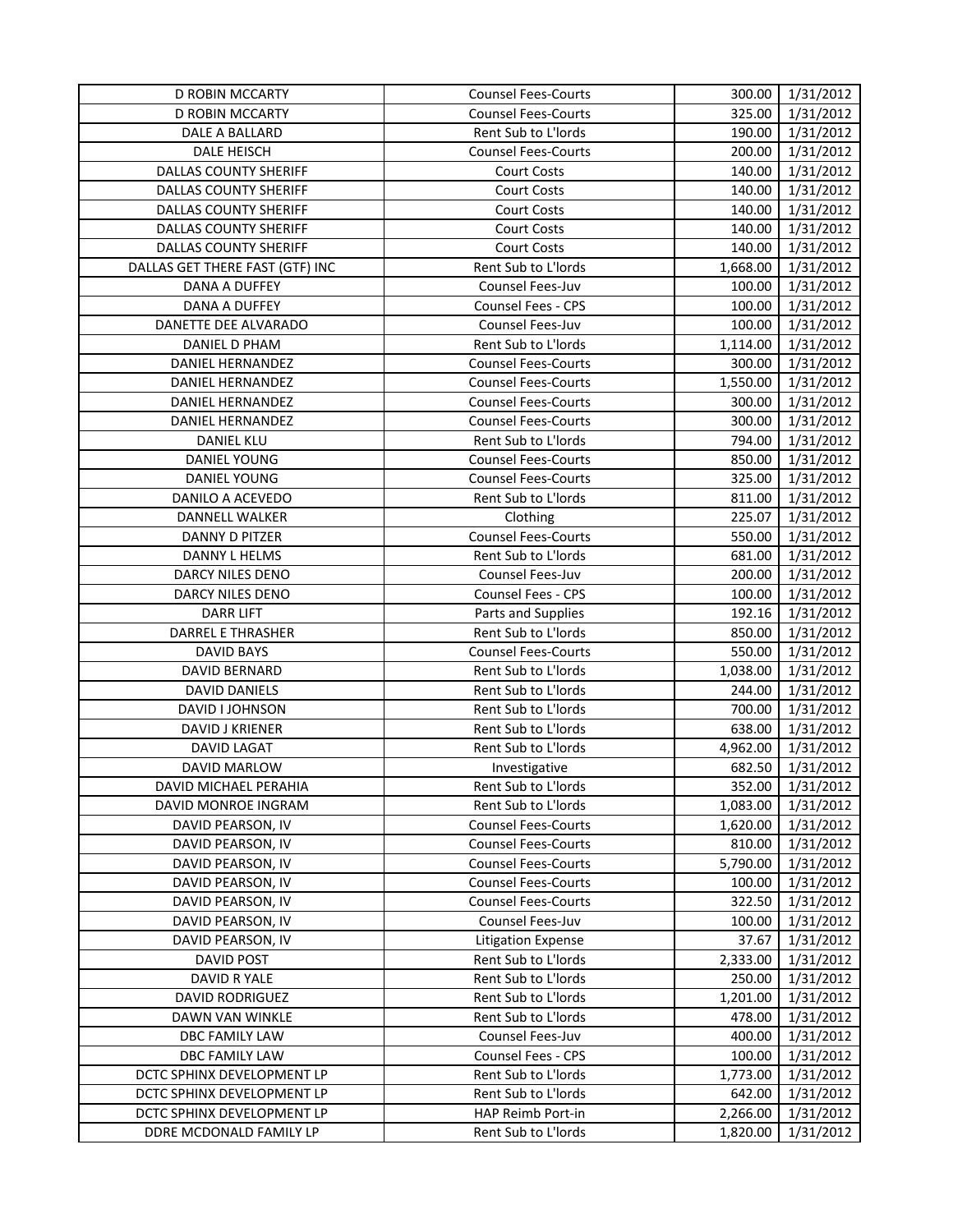| DDRE MCDONALD FAMILY LP             | HAP Reimb Port-in           |          | 856.00 1/31/2012 |
|-------------------------------------|-----------------------------|----------|------------------|
| DEAN SWANDA                         | <b>Counsel Fees-Courts</b>  | 6,000.00 | 1/31/2012        |
| DEANNA M VILLARREAL                 | Rent Sub to L'Iords         | 447.00   | 1/31/2012        |
| <b>DEBBIE EDWARDS</b>               | Reporter's Records          | 1,644.00 | 1/31/2012        |
| Debbie L White Buck                 | Travel                      | 85.00    | 1/31/2012        |
| DEBORAH ANN MADEWELL                | Rent Sub to L'Iords         | 800.00   | 1/31/2012        |
| <b>DEBORAH HOOVER</b>               | Rent Sub to L'Iords         | 853.00   | 1/31/2012        |
| DEBRA A FLOYD                       | Rent Sub to L'Iords         | 933.00   | 1/31/2012        |
| DECASAS PROPERTIES LLC              | Rent Sub to L'Iords         | 453.00   | 1/31/2012        |
| DECASAS PROPERTIES LLC              | Rent Sub to L'Iords         | 445.00   | 1/31/2012        |
| DEEN FORT WORTH ASSOCIATES LTD      | Rent Sub to L'Iords         | 2,394.00 | 1/31/2012        |
| DEEN FORT WORTH ASSOCIATES LTD      | Rent Sub to L'Iords         | 1,270.00 | 1/31/2012        |
| DEEN FORT WORTH ASSOCIATES LTD      | Rent Sub to L'Iords         | 644.00   | 1/31/2012        |
| DEEN FORT WORTH ASSOCIATES LTD      | Rent Sub to L'Iords         | 805.00   | 1/31/2012        |
| DEEPDALE INVESTMENTS LTD            | Rent Sub to L'Iords         | 968.00   | 1/31/2012        |
| DEEPDALE INVESTMENTS LTD            | Rent Sub to L'Iords         | 633.00   | 1/31/2012        |
| DEIDRA KINDRED                      | <b>HAP Reimb Port-in</b>    | 657.00   | 1/31/2012        |
| DEITRIC D DUNN SR                   | <b>HAP Reimb Port-in</b>    | 805.00   | 1/31/2012        |
| DELARIO KIZZEE                      | Rent Sub to L'Iords         | 953.00   | 1/31/2012        |
| DELSYIA M ALDANA                    | Rent Sub to L'Iords         | 373.00   | 1/31/2012        |
| DELTA DENTAL INSURANCE COMPANY      | Dental Admin                | 3,847.68 | 1/31/2012        |
| DELTA DENTAL INSURANCE COMPANY      | Dental Admin                | 906.24   | 1/31/2012        |
| DELTHAREAN HAMILTON                 | Rent Sub to L'Iords         | 702.00   | 1/31/2012        |
| <b>DENISE M JONES</b>               | Rent Sub to L'Iords         | 425.00   | 1/31/2012        |
| <b>DENTON HOUSING AUTHORITY</b>     | Port HAP Port-out           | 765.00   | 1/31/2012        |
| <b>DENTON HOUSING AUTHORITY</b>     | Port Admin Fee Expen        | 42.87    | 1/31/2012        |
| DEPARTMENT OF STATE HEALTH SERVICES | Dpt Vit Stats Rem BC        | 1,176.69 | 1/31/2012        |
| DEPARTMENT OF STATE HEALTH SERVICES | <b>CC Certified Copies</b>  | 32.94    | 1/31/2012        |
| DEPT OF INFORMATION RESOURCES       | Lab Equip Mainten           | 225.86   | 1/31/2012        |
| <b>DEREK BROWN</b>                  | <b>Counsel Fees-Courts</b>  | 418.75   | 1/31/2012        |
| <b>DERRICK JOHN SAMUELS</b>         | Rent Sub to L'Iords         | 497.00   | 1/31/2012        |
| DEVELOPMENT CORPORATION OF TARRANT  | <b>Professional Service</b> | 7,169.03 | 1/31/2012        |
| DFW COMMUNICATIONS INC              | <b>Equipment Maint</b>      | 425.28   | 1/31/2012        |
| DFW PROPERTIES LLC                  | Rent Sub to L'Iords         | 412.00   | 1/31/2012        |
| DHARMPAL SINGH CHAUHAN              | Rent Sub to L'Iords         | 1,594.00 | 1/31/2012        |
| DHARMPAL SINGH CHAUHAN              | Rent Sub to L'Iords         | 893.00   | 1/31/2012        |
| DIAGNOSTIC HYBRIDS, INC.            | Lab Supplies                | 211.42   | 1/31/2012        |
| <b>DIANE DEBRUYN</b>                | Rent Sub to L'Iords         | 901.00   | 1/31/2012        |
| <b>DIANE V SELLECK</b>              | Rent Sub to L'Iords         | 658.00   | 1/31/2012        |
| <b>DIANNA FUNCHES</b>               | Rent Sub to L'Iords         | 309.00   | 1/31/2012        |
| DIDRAIL JENNINGS                    | Rent Sub to L'Iords         | 2,721.00 | 1/31/2012        |
| DIMMIE WILLIS JR                    | Rent Sub to L'Iords         | 1,035.00 | 1/31/2012        |
| <b>DIRECT ENERGY LP</b>             | <b>Utility Assistance</b>   | 339.81   | 1/31/2012        |
| <b>DIRECT ENERGY LP</b>             | <b>Utility Allowance</b>    | 3,958.00 | 1/31/2012        |
| <b>DIRECT ENERGY LP</b>             | <b>Utility Allowance</b>    | 292.00   | 1/31/2012        |
| DIRECT ENERGY LP                    | HAP Reimb Port-in           | 239.00   | 1/31/2012        |
| <b>DIRECTV INC</b>                  | Subscriptions               | 60.98    | 1/31/2012        |
| DIVERSIFIED POWER SYSTEMS INC       | <b>Building Maintenance</b> | 2,850.00 | 1/31/2012        |
| D-NADERS INVESTMENTS LLC            | Rent Sub to L'Iords         | 995.00   | 1/31/2012        |
| DOLORES AMPARAN SANDOVAL            | Relative Assistance         | 900.00   | 1/31/2012        |
| DOLORES STEWART & ASSOCIATES INC    | <b>Professional Service</b> | 350.84   | 1/31/2012        |
| DOLORES STEWART & ASSOCIATES INC    | Reporter's Records          | 75.90    | 1/31/2012        |
| DOMINIC A BAUMAN                    | <b>Counsel Fees-Courts</b>  | 275.00   | 1/31/2012        |
| DOMINIC A BAUMAN                    | <b>Counsel Fees-Courts</b>  | 225.00   | 1/31/2012        |
| DON GANDY                           | <b>Counsel Fees-Courts</b>  | 500.00   | 1/31/2012        |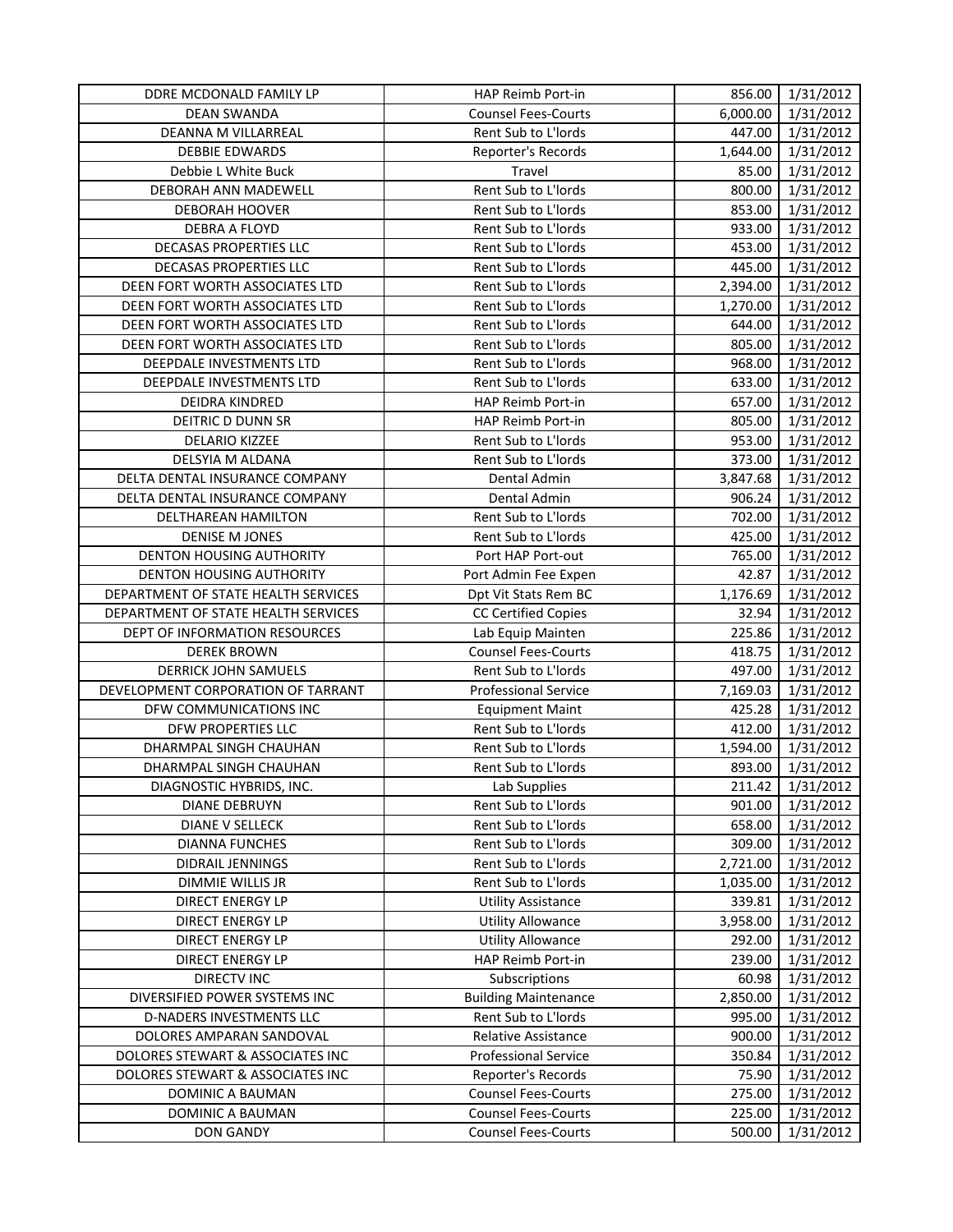| DON M DAWES                      | <b>Counsel Fees-Courts</b>  | 200.00   | 1/31/2012 |
|----------------------------------|-----------------------------|----------|-----------|
| <b>DON M DAWES</b>               | <b>Counsel Fees-Courts</b>  | 800.00   | 1/31/2012 |
| DON M DAWES                      | <b>Counsel Fees-Courts</b>  | 400.00   | 1/31/2012 |
| DONALD E FLECK                   | Rent Sub to L'Iords         | 663.00   | 1/31/2012 |
| DONALD G JOHNSON                 | Rent Sub to L'Iords         | 800.00   | 1/31/2012 |
| DONALD J HETLING                 | Rent Sub to L'Iords         | 850.00   | 1/31/2012 |
| DONALD N TURNER                  | <b>Counsel Fees-Courts</b>  | 400.00   | 1/31/2012 |
| DONALD N TURNER                  | <b>Counsel Fees-Courts</b>  | 100.00   | 1/31/2012 |
| DONALD O FLOYD                   | Rent Sub to L'Iords         | 352.00   | 1/31/2012 |
| DONNA CASTIGLIONE                | <b>Relative Assistance</b>  | 300.00   | 1/31/2012 |
| DONNA FITZGERALD                 | Rent Sub to L'Iords         | 337.00   | 1/31/2012 |
| <b>DONNELL PARISH</b>            | Rent Sub to L'Iords         | 754.00   | 1/31/2012 |
| DPI ENERGY LLC                   | <b>Utility Allowance</b>    | 1,182.00 | 1/31/2012 |
| <b>DPI ENERGY LLC</b>            | HAP Reimb Port-in           | 92.00    | 1/31/2012 |
| DR JENNIFER RUSSELL              | <b>Witness Travel</b>       | 34.29    | 1/31/2012 |
| DRAKE COMMUNICATIONS INC         | <b>Equipment Maint</b>      | 495.00   | 1/31/2012 |
| DRPW LLC                         | State Right of Way          | 450.00   | 1/31/2012 |
| DSHS-DEPARTMENT OF STATE HEALTH  | <b>Professional Service</b> | 803.88   | 1/31/2012 |
| DSHS-DEPARTMENT OF STATE HEALTH  | <b>Professional Service</b> | 154.00   | 1/31/2012 |
| DT WOODLAND OAKS APARTMENTS LP   | Rent Sub to L'Iords         | 740.00   | 1/31/2012 |
| DT WOODLAND OAKS APARTMENTS LP   | Rent Sub to L'Iords         | 1,226.00 | 1/31/2012 |
| DU T PHAM                        | HAP Reimb Port-in           | 940.00   | 1/31/2012 |
| DUNG Q TRAN                      | Rent Sub to L'Iords         | 1,803.00 | 1/31/2012 |
| <b>DUNG Q TRAN</b>               | HAP Reimb Port-in           | 906.00   | 1/31/2012 |
| DURHAM SCHOOL SERVICES LP        | Transportation              | 8,012.88 | 1/31/2012 |
| DURKIN LAW OFFICES PC            | Counsel Fees-Juv            | 200.00   | 1/31/2012 |
| DW REALTY INC                    | Rent Sub to L'Iords         | 707.00   | 1/31/2012 |
| DWAIN CARROLL FULLER             | Investigative               | 400.00   | 1/31/2012 |
| DWAIN CARROLL FULLER             | Investigative               | 100.00   | 1/31/2012 |
| DYANN WILLIAMS                   | HAP Reimb Port-in           | 917.00   | 1/31/2012 |
| DYNA TEN CORPORATION             | A/C Maint Contract          | 808.26   | 1/31/2012 |
| <b>EAN HOLDINGS LLC</b>          | <b>Travel</b>               | 76.22    | 1/31/2012 |
| <b>EARL E BATES JR</b>           | <b>Counsel Fees-Courts</b>  | 350.00   | 1/31/2012 |
| EARL G GOEZ                      | Rent Sub to L'Iords         | 1,050.00 | 1/31/2012 |
| <b>EARL GREINETZ</b>             | Rent Sub to L'Iords         | 1,128.00 | 1/31/2012 |
| EASTCHASE MILL VALLEY LLC        | Rent Sub to L'Iords         | 2,361.00 | 1/31/2012 |
| EASTCHASE MILL VALLEY LLC        | Rent Sub to L'Iords         | 1,137.00 | 1/31/2012 |
| <b>ED FASKE</b>                  | Rent Sub to L'Iords         | 673.00   | 1/31/2012 |
| <b>EDGAR RAMIREZ</b>             | Rent Sub to L'Iords         | 1,053.00 | 1/31/2012 |
| <b>EDWARD G JONES</b>            | <b>Counsel Fees-Courts</b>  | 2,450.00 | 1/31/2012 |
| <b>EDWARD G JONES</b>            | <b>Counsel Fees-Courts</b>  | 218.75   | 1/31/2012 |
| <b>EDWARD G JONES</b>            | <b>Counsel Fees-Courts</b>  | 300.00   | 1/31/2012 |
| <b>EDWARD G MARKEY</b>           | State Right of Way          | 600.00   | 1/31/2012 |
| <b>EDWARD K HAHN</b>             | Rent Sub to L'Iords         | 363.00   | 1/31/2012 |
| <b>EDWIN G STEPHENS</b>          | Reporter's Records          | 5,864.00 | 1/31/2012 |
| <b>EDWIN G STEPHENS</b>          | Reporter's Records          | 1,260.00 | 1/31/2012 |
| <b>EDWIN YOUNGBLOOD</b>          | <b>Counsel Fees-Courts</b>  | 665.00   | 1/31/2012 |
| <b>EDWIN YOUNGBLOOD</b>          | Counsel Fees-Juv            | 100.00   | 1/31/2012 |
| EDWIN YOUNGBLOOD                 | Counsel Fees - CPS          | 200.00   | 1/31/2012 |
| EDWIN YOUNGBLOOD                 | Cnsl Fees-Juv Det&Tr        | 100.00   | 1/31/2012 |
| EDWIN YOUNGBLOOD                 | <b>Litigation Expense</b>   | 16.80    | 1/31/2012 |
| EJLAD INVESTMENTS LLC            | Rent Sub to L'Iords         | 1,052.00 | 1/31/2012 |
| ELECTION CENTER INC              | Dues                        | 1,200.00 | 1/31/2012 |
| ELECTRONIC TECHNOLOGIES CORP USA | <b>Building Maintenance</b> | 150.00   | 1/31/2012 |
| ELIZABETH PFRIMMER               | Clothing                    | 100.00   | 1/31/2012 |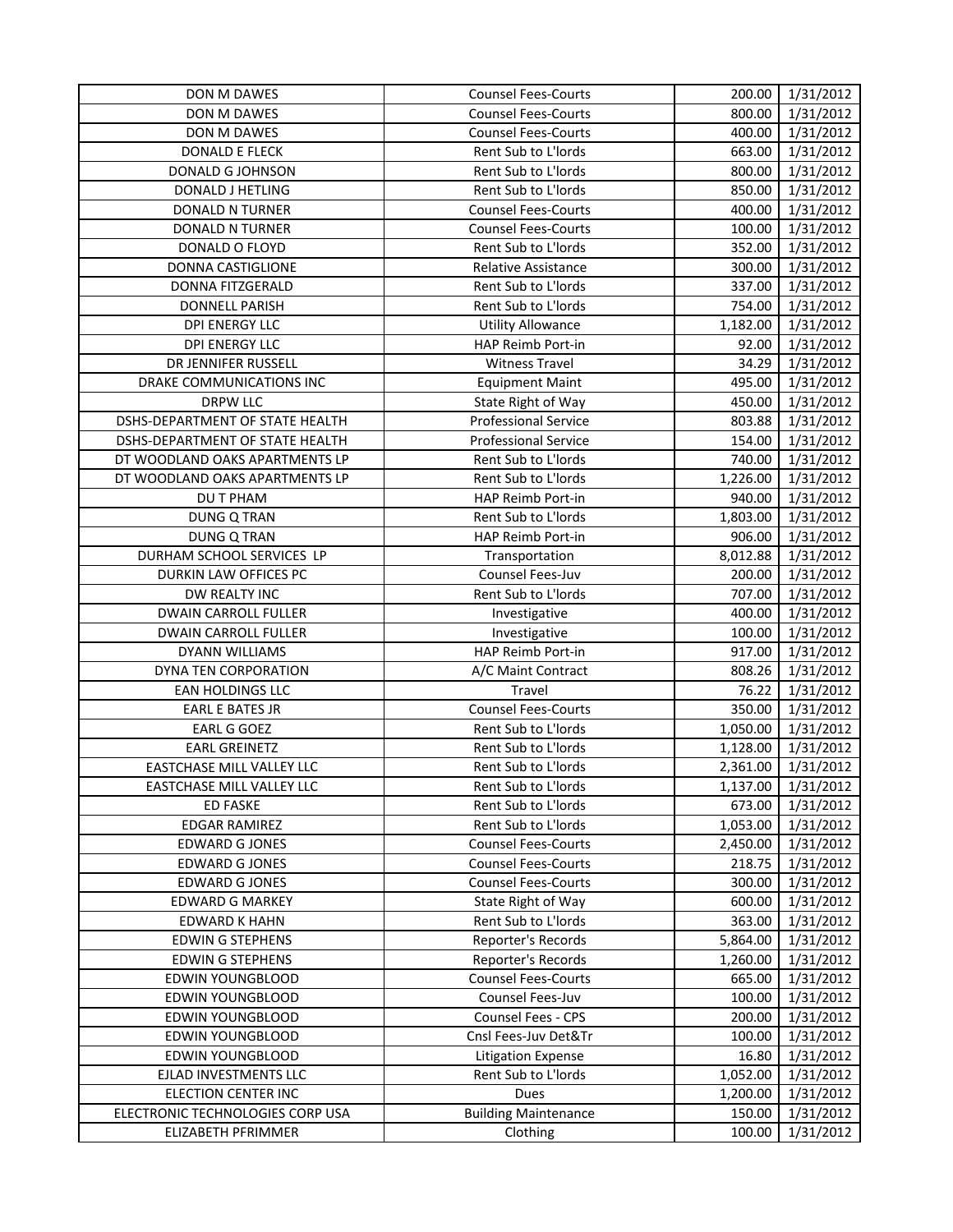| <b>ELKE L DANIEL</b>           | Counsel Fees - CPS          | 200.00   | 1/31/2012 |
|--------------------------------|-----------------------------|----------|-----------|
| ELOY SEPULVEDA                 | <b>Counsel Fees-Courts</b>  | 2,150.00 | 1/31/2012 |
| ELOY SEPULVEDA                 | <b>Counsel Fees-Courts</b>  | 300.00   | 1/31/2012 |
| <b>ELOY SEPULVEDA</b>          | <b>Counsel Fees-Courts</b>  | 4,600.00 | 1/31/2012 |
| <b>EMERALD TRAILS LLC</b>      | Rent Sub to L'Iords         | 412.00   | 1/31/2012 |
| <b>EMMA J JOHNSON</b>          | Rent Sub to L'Iords         | 688.00   | 1/31/2012 |
| <b>EMMANUEL E AJAEGBU</b>      | Rent Sub to L'Iords         | 578.00   | 1/31/2012 |
| <b>EMPIRE PAPER</b>            | Sheriff Inventory           | 478.72   | 1/31/2012 |
| <b>EMPIRE PAPER</b>            | Supplies                    | 139.70   | 1/31/2012 |
| <b>EMPIRE PAPER</b>            | <b>Custodian Supplies</b>   | 1,112.05 | 1/31/2012 |
| ENCLAVE @ PARKVIEW LP          | Rent Sub to L'Iords         | 1,357.00 | 1/31/2012 |
| ENCLAVE @ PARKVIEW LP          | Rent Sub to L'Iords         | 159.00   | 1/31/2012 |
| ENCLAVE @ PARKVIEW LP          | Rent Sub to L'Iords         | 226.00   | 1/31/2012 |
| ENCLAVE @ PARKVIEW LP          | HAP Reimb Port-in           | 513.00   | 1/31/2012 |
| <b>ENCON SYSTEMS INC</b>       | <b>Computer Supplies</b>    | 2,073.60 | 1/31/2012 |
| <b>ENCON SYSTEMS INC</b>       | Supplies                    | 123.60   | 1/31/2012 |
| <b>ENCON SYSTEMS INC</b>       | Supplies                    | 976.00   | 1/31/2012 |
| <b>ENVIROMATIC SYSTEMS</b>     | <b>Energy Mgmt Maint</b>    | 3,000.00 | 1/31/2012 |
| EQUIPMENT DEPOT-FORT WORTH     | <b>Building Maintenance</b> | 81.30    | 1/31/2012 |
| ERGON ASPHALT & EMULSIONS INC  | Asphalt-Liquid              | 1,545.01 | 1/31/2012 |
| <b>ERIC B SIMMONS</b>          | Rent Sub to L'Iords         | 409.00   | 1/31/2012 |
| <b>ERIC CUMMINGS</b>           | <b>Counsel Fees-Courts</b>  | 1,180.00 | 1/31/2012 |
| ESTATE OF FRANK M PUSKARICH SR | Rent Sub to L'Iords         | 158.00   | 1/31/2012 |
| <b>ESTELLE WILSON</b>          | Rent Sub to L'Iords         | 350.00   | 1/31/2012 |
| <b>ESTHER AGUIRRE</b>          | Rent Sub to L'Iords         | 138.00   | 1/31/2012 |
| <b>ESTHER RASHAD</b>           | Rent Sub to L'Iords         | 702.00   | 1/31/2012 |
| <b>EULA BROWN</b>              | Clothing                    | 119.45   | 1/31/2012 |
| <b>EULA BROWN</b>              | Cash For Kids               | 18.39    | 1/31/2012 |
| EULESS POLICE DEPARTMENT       | <b>Drug Seizures</b>        | 1,150.00 | 1/31/2012 |
| EULESS POLICE DEPARTMENT       | <b>Drug Seizures</b>        | 1,692.50 | 1/31/2012 |
| EULESS POLICE DEPARTMENT       | Drug Seizure Int            | 3.88     | 1/31/2012 |
| EULESS POLICE DEPARTMENT       | Drug Seizure Int            | 2.77     | 1/31/2012 |
| EULESS SYCAMORE CIRCLE LLC     | HAP Reimb Port-in           | 735.00   | 1/31/2012 |
| <b>EVCO PARTNERS LP</b>        | Supplies                    | 38.08    | 1/31/2012 |
| <b>EVCO PARTNERS LP</b>        | Supplies                    | 38.10    | 1/31/2012 |
| <b>EVCO PARTNERS LP</b>        | Supplies                    | 4.75     | 1/31/2012 |
| <b>EVCO PARTNERS LP</b>        | <b>Supplies</b>             | 344.70   | 1/31/2012 |
| <b>EVCO PARTNERS LP</b>        | <b>Supplies</b>             | 0.76     | 1/31/2012 |
| <b>EVCO PARTNERS LP</b>        | Supplies                    | 0.86     | 1/31/2012 |
| <b>EVCO PARTNERS LP</b>        | <b>Supplies</b>             | 0.86     | 1/31/2012 |
| <b>EVCO PARTNERS LP</b>        | <b>Supplies</b>             | 0.77     | 1/31/2012 |
| <b>EVCO PARTNERS LP</b>        | <b>Supplies</b>             | 0.86     | 1/31/2012 |
| <b>EVCO PARTNERS LP</b>        | <b>Supplies</b>             | 0.86     | 1/31/2012 |
| <b>EVCO PARTNERS LP</b>        | <b>Supplies</b>             | 0.76     | 1/31/2012 |
| <b>EVCO PARTNERS LP</b>        | <b>Supplies</b>             | 0.77     | 1/31/2012 |
| <b>EVCO PARTNERS LP</b>        | <b>Supplies</b>             | 0.76     | 1/31/2012 |
| <b>EVCO PARTNERS LP</b>        | Supplies                    | 0.76     | 1/31/2012 |
| <b>EVCO PARTNERS LP</b>        | Supplies                    | 0.76     | 1/31/2012 |
| <b>EVCO PARTNERS LP</b>        | Supplies                    | 0.76     | 1/31/2012 |
| <b>EVCO PARTNERS LP</b>        | Range Supplies              | 59.66    | 1/31/2012 |
| <b>EVCO PARTNERS LP</b>        | <b>Building Maintenance</b> | 90.18    | 1/31/2012 |
| <b>EVCO PARTNERS LP</b>        | <b>Building Maintenance</b> | 628.80   | 1/31/2012 |
| <b>EVCO PARTNERS LP</b>        | <b>Building Maintenance</b> | 245.23   | 1/31/2012 |
| <b>EVCO PARTNERS LP</b>        | <b>Building Maintenance</b> | 71.21    | 1/31/2012 |
| <b>EVCO PARTNERS LP</b>        | <b>Building Maintenance</b> | 29.66    | 1/31/2012 |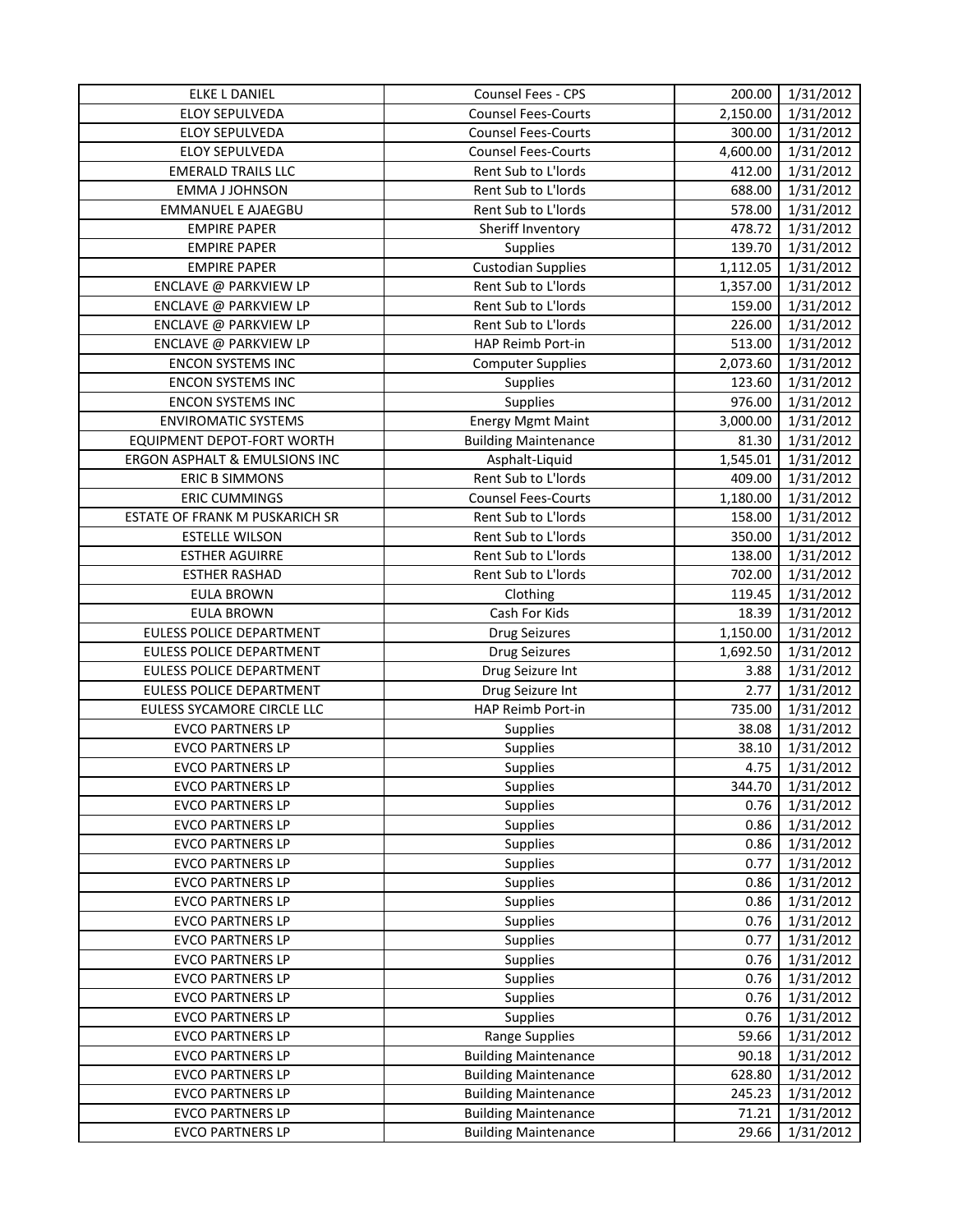| <b>EVCO PARTNERS LP</b>             | Supplies                    | 29.51     | 1/31/2012 |
|-------------------------------------|-----------------------------|-----------|-----------|
| <b>EVCO PARTNERS LP</b>             | Supplies                    | 13.16     | 1/31/2012 |
| <b>EVCO PARTNERS LP</b>             | <b>Small Tools</b>          | 77.12     | 1/31/2012 |
| <b>EVCO PARTNERS LP</b>             | <b>Building Maintenance</b> | 105.28    | 1/31/2012 |
| <b>EVCO PARTNERS LP</b>             | <b>Supplies</b>             | 12.06     | 1/31/2012 |
| <b>EZ LEASE</b>                     | Rent Sub to L'Iords         | 1,653.00  | 1/31/2012 |
| <b>EZELL WILDER</b>                 | Rent Sub to L'Iords         | 405.00    | 1/31/2012 |
| F & S CAPITAL LLC                   | Rent Sub to L'Iords         | 3,260.00  | 1/31/2012 |
| F & S CAPITAL LLC                   | Rent Sub to L'Iords         | 754.00    | 1/31/2012 |
| <b>FABIN CAMACHO</b>                | Rent Sub to L'Iords         | 485.00    | 1/31/2012 |
| FAMILY DOLLAR #1995                 | Food/Hygiene Assist         | 45.00     | 1/31/2012 |
| FAMILY DOLLAR #3660                 | Other Payable               | 62.00     | 1/31/2012 |
| FAMILY DOLLAR #3660                 | Food/Hygiene Assist         | 46.75     | 1/31/2012 |
| FAMILY DOLLAR #7232                 | Food/Hygiene Assist         | 20.00     | 1/31/2012 |
| <b>FARMERS MARKET</b>               | Food                        | 394.23    | 1/31/2012 |
| FARSHID KHOSHGAM                    | Rent Sub to L'Iords         | 451.00    | 1/31/2012 |
| <b>FEDEX</b>                        | Postage                     | 80.94     | 1/31/2012 |
| <b>FEDEX</b>                        | Postage                     | 12.14     | 1/31/2012 |
| <b>FEDEX</b>                        | Postage                     | 378.51    | 1/31/2012 |
| <b>FEDEX</b>                        | Postage                     | 19.83     | 1/31/2012 |
| <b>FEDEX</b>                        | Postage                     | 18.81     | 1/31/2012 |
| <b>FEDEX</b>                        | Postage                     | 71.37     | 1/31/2012 |
| <b>FEDEX</b>                        | Postage                     | 1,063.57  | 1/31/2012 |
| <b>FEDEX</b>                        | Postage                     | 54.20     | 1/31/2012 |
| FELIPE O CALZADA                    | <b>Counsel Fees-Courts</b>  | 300.00    | 1/31/2012 |
| FELIPE O CALZADA                    | <b>Counsel Fees-Courts</b>  | 450.00    | 1/31/2012 |
| FELIPE O CALZADA                    | <b>Counsel Fees-Courts</b>  | 800.00    | 1/31/2012 |
| FELIPE O CALZADA                    | Counsel Fees-Juv            | 500.00    | 1/31/2012 |
| <b>FELIX GALINDO</b>                | HAP Reimb Port-in           | 675.00    | 1/31/2012 |
| FILTER SYSTEMS INC                  | A/C Maint Contract          | 962.66    | 1/31/2012 |
| FILTER SYSTEMS INC                  | A/C Maint Contract          | 249.18    | 1/31/2012 |
| FILTER SYSTEMS INC                  | <b>Building Maintenance</b> | 163.44    | 1/31/2012 |
| <b>FIRST CALL MORGUE</b>            | <b>Professional Service</b> | 255.00    | 1/31/2012 |
| <b>FIRST CHOICE POWER</b>           | <b>Utility Assistance</b>   | 55.30     | 1/31/2012 |
| FIRST CHOICE POWER                  | <b>Utility Assistance</b>   | 202.08    | 1/31/2012 |
| <b>FIRST CHOICE POWER</b>           | <b>Utility Allowance</b>    | 2,889.00  | 1/31/2012 |
| <b>FIRST CHOICE POWER</b>           | <b>Utility Allowance</b>    | 385.00    | 1/31/2012 |
| <b>FIRST CHOICE POWER</b>           | HAP Reimb Port-in           | 316.00    | 1/31/2012 |
| FIRST CONSOLIDATED ASSET MGMT LLC   | Rent Sub to L'Iords         | 440.00    | 1/31/2012 |
| <b>FISHER SCIENTIFIC</b>            | Lab Supplies                | 250.35    | 1/31/2012 |
| <b>FISHER SCIENTIFIC</b>            | Lab Supplies                | 266.00    | 1/31/2012 |
| <b>FISHER SCIENTIFIC</b>            | Lab Supplies                | 300.00    | 1/31/2012 |
| FIVE STAR CORRECTIONAL SERVICES INC | <b>Food Contr/Prisoners</b> | 76,110.36 | 1/31/2012 |
| FIVE STAR CORRECTIONAL SERVICES INC | Food Contr/Employees        | 2,556.37  | 1/31/2012 |
| <b>FLEETSCREEN LTD</b>              | <b>Employee Physicals</b>   | 875.00    | 1/31/2012 |
| <b>FLOYD L PETERSON</b>             | Rent Sub to L'Iords         | 555.00    | 1/31/2012 |
| <b>FLOYD ROBINSON</b>               | Rent Sub to L'Iords         | 284.00    | 1/31/2012 |
| FLYNN, FRANCIS & CLARK LLP          | Counsel Fees - CPS          | 100.00    | 1/31/2012 |
| FORD & SONS REAL ESTATE INVESTORS   | Rent Sub to L'Iords         | 1,061.00  | 1/31/2012 |
| FORENSIC TOXICOLOGY CONSULTANT      | Investigative               | 1,500.00  | 1/31/2012 |
| FORESIGHT MANAGEMENT & DEVELOPMENT  | Rent Sub to L'Iords         | 653.00    | 1/31/2012 |
| FORT WORTH AFFORDABILITY INC        | Rent Sub to L'Iords         | 2,257.00  | 1/31/2012 |
| FORT WORTH AFFORDABILITY INC        | HAP Reimb Port-in           | 759.00    | 1/31/2012 |
| FORT WORTH AFFORDABILITY INC        | HAP Reimb Port-in           | 684.00    | 1/31/2012 |
| FORT WORTH AMBASSADOR APARTMENTS    | Rent Sub to L'Iords         | 403.00    | 1/31/2012 |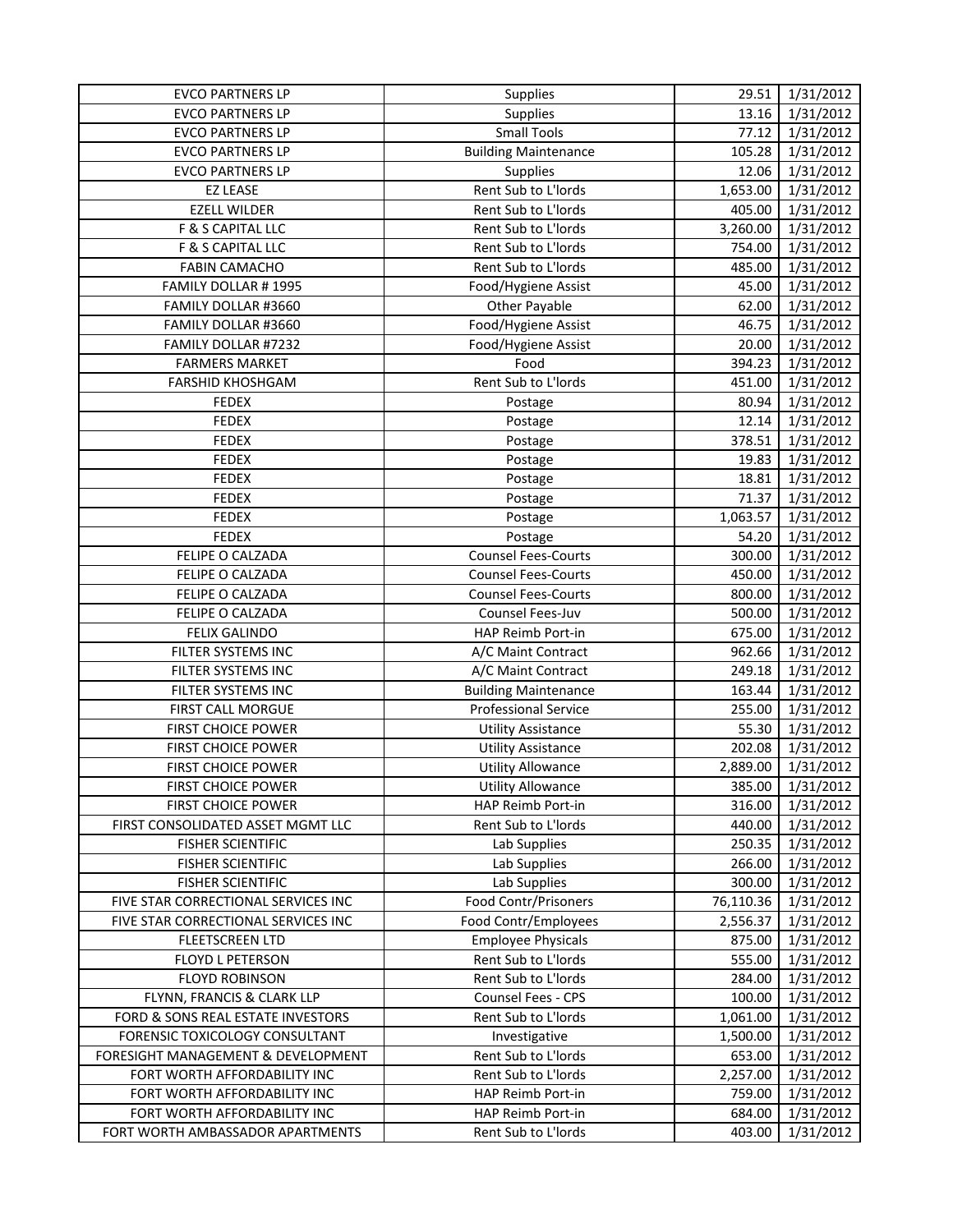| FORT WORTH AUTO GLASS CENTER LTD                 | Central Garage Inv                                | 129.50             | 1/31/2012              |
|--------------------------------------------------|---------------------------------------------------|--------------------|------------------------|
| FORT WORTH BOLT AND TOOL CO                      | <b>Building Maintenance</b>                       | 162.89             | 1/31/2012              |
| FORT WORTH BOLT AND TOOL CO                      | <b>Building Maintenance</b>                       | 1,706.66           | 1/31/2012              |
| FORT WORTH BOLT AND TOOL CO                      | <b>Building Maintenance</b>                       | 56.56              | 1/31/2012              |
| FORT WORTH POLICE DEPARTMENT                     | <b>Drug Seizures</b>                              | 339.00             | 1/31/2012              |
| FORT WORTH POLICE DEPARTMENT                     | Drug Seizures                                     | 889.00             | 1/31/2012              |
| FORT WORTH POLICE DEPARTMENT                     | <b>Drug Seizures</b>                              | 291.05             | 1/31/2012              |
| FORT WORTH POLICE DEPARTMENT                     | <b>Drug Seizures</b>                              | 7,775.50           | 1/31/2012              |
| FORT WORTH POLICE DEPARTMENT                     | <b>Drug Seizures</b>                              | 500.00             | 1/31/2012              |
| FORT WORTH POLICE DEPARTMENT                     | Drug Seizure Int                                  | 0.56               | 1/31/2012              |
| FORT WORTH POLICE DEPARTMENT                     | Drug Seizure Int                                  | 2.32               | 1/31/2012              |
| FORT WORTH POLICE DEPARTMENT                     | Drug Seizure Int                                  | 0.29               | 1/31/2012              |
| FORT WORTH POLICE DEPARTMENT                     | Drug Seizure Int                                  | 6.06               | 1/31/2012              |
| FORT WORTH POLICE DEPARTMENT                     | Drug Seizure Int                                  | 0.26               | 1/31/2012              |
| FORT WORTH PROPERTY MANAGEMENT LLC               | Rent Sub to L'Iords                               | 700.00             | 1/31/2012              |
| FORT WORTH TRANSPORTATION AUTHORITY              | Transportation                                    | 99.00              | 1/31/2012              |
| FORT WORTH TRANSPORTATION AUTHORITY              | Transportation                                    | 300.00             | 1/31/2012              |
| FORT WORTH WATER DEPARTMENT                      | Water                                             | 564.82             | 1/31/2012              |
| FORT WORTH WATER DEPARTMENT                      | Water                                             | 108.76             | 1/31/2012              |
| FORT WORTH WATER DEPARTMENT                      | <b>Utility Assistance</b>                         | 1,279.03           | 1/31/2012              |
| FORT WORTH WATER DEPARTMENT                      | Water                                             | 616.29             | 1/31/2012              |
| FORT WORTH WATER DEPARTMENT                      | Water                                             | 4,068.05           | 1/31/2012              |
| FORTUNE REAL PROPERTY                            | Rent Sub to L'Iords                               | 1,340.00           | 1/31/2012              |
| <b>FOUR BUCKS LLC</b>                            | Rent Sub to L'Iords                               | 1,078.00           | 1/31/2012              |
| FOUR SEASONS AT CLEAR CREEK LTD                  | Rent Sub to L'Iords                               | 3,821.00           | 1/31/2012              |
| FOUR SEASONS AT CLEAR CREEK LTD                  | HAP Reimb Port-in                                 | 669.00             | 1/31/2012              |
| FQFW LIMITED PARTNERSHIP                         | Rent Sub to L'Iords                               | (632.00)           | 1/31/2012              |
| FQFW LIMITED PARTNERSHIP                         | Rent Sub to L'Iords                               | 655.00             | 1/31/2012              |
| FQFW LIMITED PARTNERSHIP                         | Rent Sub to L'Iords                               | 614.00             | 1/31/2012              |
| <b>FRANCES B JANEZIC</b>                         | <b>Professional Service</b>                       | 175.42             | 1/31/2012              |
| <b>FRANCES B JANEZIC</b>                         | <b>Professional Service</b>                       | 680.12             | 1/31/2012              |
| <b>FRANCES B JANEZIC</b>                         | Reporter's Records                                | 140.00             | 1/31/2012              |
| FRANCISCO HERNANDEZ JR                           | <b>Counsel Fees-Courts</b>                        | 300.00             | 1/31/2012              |
| FRANCISCO HERNANDEZ JR                           | <b>Counsel Fees-Courts</b>                        | 100.00             | 1/31/2012              |
| <b>FRANCISCO RIOS</b>                            | Rent Sub to L'Iords                               | 525.00             | 1/31/2012              |
| <b>FRANK ADLER</b>                               | Counsel Fees - CPS                                | 250.00             | 1/31/2012              |
| <b>FRANK R WARREN</b>                            | Rent Sub to L'Iords                               | 1,211.00           | 1/31/2012              |
| <b>FRED A ANDREWS</b>                            | Rent Sub to L'Iords                               | 288.00             | 1/31/2012              |
| <b>FRED CUMMINGS</b>                             | <b>Counsel Fees-Courts</b>                        | 2,510.00           | 1/31/2012              |
| FRED QUATRO                                      | Rent Sub to L'Iords                               | 631.00             | 1/31/2012              |
| FREDDY GOMEZ                                     | Rent Sub to L'Iords                               | 408.00             | 1/31/2012              |
| <b>FREDERICK GLEN MCCARTHY</b>                   | Rent Sub to L'Iords                               | 383.00             | 1/31/2012              |
| FREER MECHANICAL CONTRACTORS                     | Non-Track Equipment                               | 7,305.00           | 1/31/2012              |
| <b>FREMANI PROPERTIES LLC</b>                    | Rent Sub to L'Iords                               | 700.00             | 1/31/2012              |
| <b>FRENCHELL WHITE</b>                           | Rent Sub to L'Iords                               | 615.00             | 1/31/2012              |
| <b>FRONING &amp; ASSOCIATES</b>                  | <b>Professional Service</b>                       | 526.26             | 1/31/2012              |
| FRONTLINE PROPERTY MANAGEMENT INC                | Rent Sub to L'Iords                               | (541.00)           | 1/31/2012              |
| FRONTLINE PROPERTY MANAGEMENT INC                | Rent Sub to L'Iords                               | 2,901.00           | 1/31/2012              |
| FRONTLINE PROPERTY MANAGEMENT INC                | HAP Reimb Port-in                                 | 760.00             | 1/31/2012              |
| FT WORTH LAUNDRY & DRY CLEAN                     | Lab Equip Mainten<br><b>Utility Allowance</b>     | 68.00              | 1/31/2012              |
| FULCRUM RETAIL ENERGY LLC<br>FULGHAM LAW FIRM PC | <b>Counsel Fees-Courts</b>                        | 224.00             | 1/31/2012              |
|                                                  |                                                   | 475.00             | 1/31/2012              |
| FULGHAM LAW FIRM PC<br>FW BRENTWOOD APTS LTD     | <b>Counsel Fees-Courts</b><br>Rent Sub to L'Iords | 125.00<br>3,433.00 | 1/31/2012<br>1/31/2012 |
| FW BRENTWOOD APTS LTD                            | Rent Sub to L'Iords                               | 1,204.00           | 1/31/2012              |
|                                                  |                                                   |                    |                        |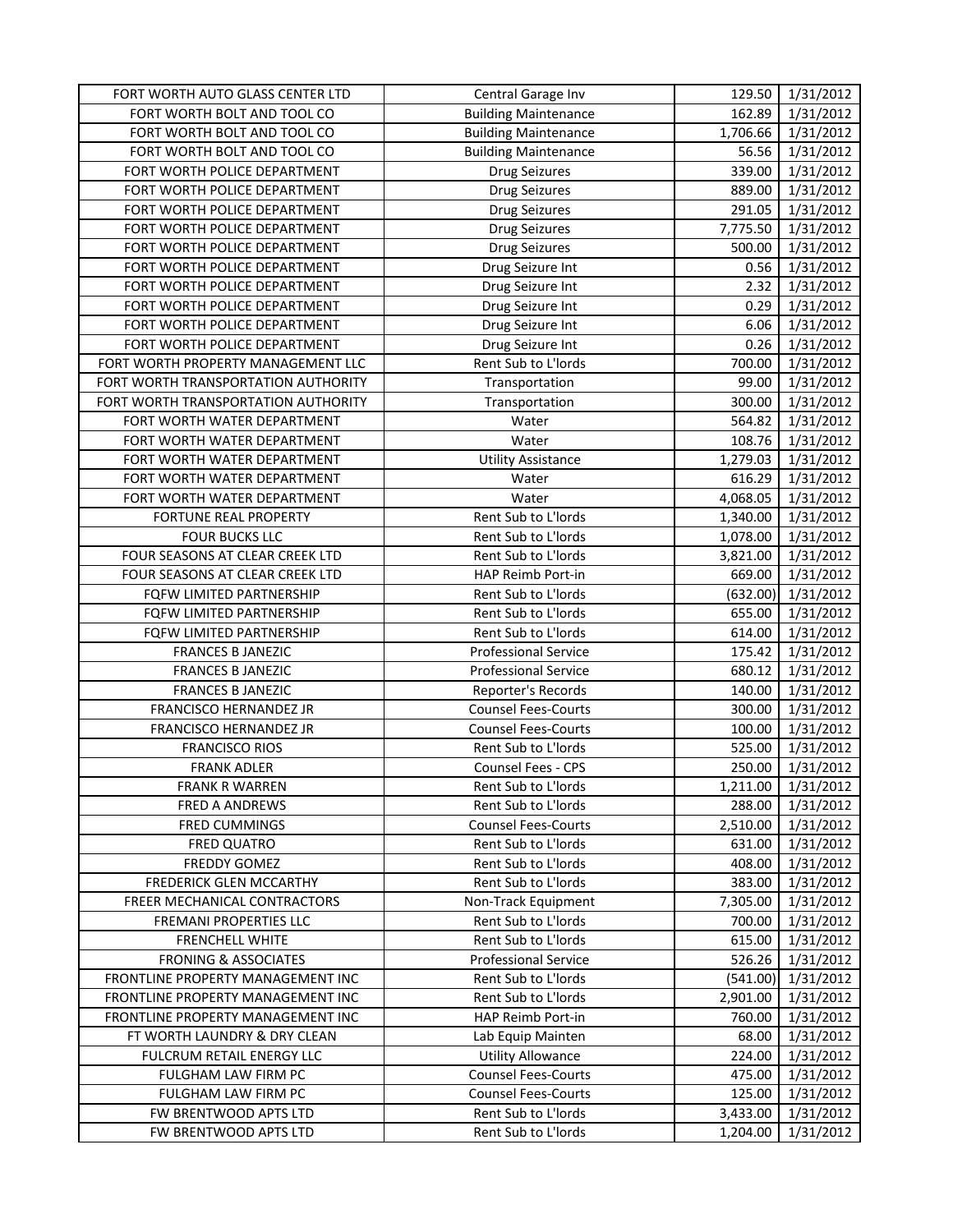| FW BRENTWOOD APTS LTD                   | HAP Reimb Port-in           |          | 957.00 1/31/2012 |
|-----------------------------------------|-----------------------------|----------|------------------|
| <b>FW EASTLAND HOUSING PARTNERS LTD</b> | Rent Sub to L'Iords         | 5,302.00 | 1/31/2012        |
| FW MILLSTONE PARTNERS LP                | Rent Sub to L'Iords         | 1,586.00 | 1/31/2012        |
| FW MILLSTONE PARTNERS LP                | HAP Reimb Port-in           | 853.00   | 1/31/2012        |
| <b>G ALAN STEELE</b>                    | <b>Counsel Fees-Courts</b>  | 1,125.00 | 1/31/2012        |
| <b>G ALAN STEELE</b>                    | Counsel Fees - CPS          | 100.00   | 1/31/2012        |
| <b>G ANDREW PLATT</b>                   | <b>Counsel Fees-Courts</b>  | 300.00   | 1/31/2012        |
| <b>G ANDREW PLATT</b>                   | <b>Counsel Fees-Courts</b>  | 325.00   | 1/31/2012        |
| <b>G ANDREW PLATT</b>                   | <b>Counsel Fees-Courts</b>  | 425.00   | 1/31/2012        |
| <b>G ANDREW PLATT</b>                   | <b>Counsel Fees-Courts</b>  | 200.00   | 1/31/2012        |
| <b>GABINO D GARCIA</b>                  | Rent Sub to L'Iords         | 827.00   | 1/31/2012        |
| <b>GABRIEL CASTRO</b>                   | Rent Sub to L'Iords         | 1,525.00 | 1/31/2012        |
| <b>GARLAN HOLDEN</b>                    | Rent Sub to L'Iords         | 414.00   | 1/31/2012        |
| <b>GARLAND HOUSING AUTHORITY</b>        | Port HAP Port-out           | 425.00   | 1/31/2012        |
| <b>GARLAND HOUSING AUTHORITY</b>        | Port Admin Fee Expen        | 42.87    | 1/31/2012        |
| <b>GARY MEDLIN</b>                      | <b>Counsel Fees-Courts</b>  | 400.00   | 1/31/2012        |
| <b>GARY W LARSON</b>                    | <b>Professional Service</b> | 1,831.71 | 1/31/2012        |
| GATEWAY ENERGY SERVICES CORPORATION     | <b>Utility Allowance</b>    | 29.00    | 1/31/2012        |
| <b>GAYLE C ISBELL</b>                   | Counsel Fees - CPS          | 200.00   | 1/31/2012        |
| <b>GEM JONES</b>                        | Rent Sub to L'Iords         | 2,322.00 | 1/31/2012        |
| <b>GENE TIPPENS</b>                     | Rent Sub to L'Iords         | 1,342.00 | 1/31/2012        |
| <b>GENE TIPPENS</b>                     | HAP Reimb Port-in           | 900.00   | 1/31/2012        |
| <b>GEORGE D BLACK</b>                   | HAP Reimb Port-in           | 530.00   | 1/31/2012        |
| <b>GEORGE MACKEY</b>                    | <b>Counsel Fees-Courts</b>  | 6,550.00 | 1/31/2012        |
| <b>GEORGE MACKEY</b>                    | <b>Counsel Fees-Courts</b>  | 900.00   | 1/31/2012        |
| <b>GEORGE R TRIMBER LAW OFFICE</b>      | <b>Counsel Fees-Courts</b>  | 500.00   | 1/31/2012        |
| <b>GEORGE R TRIMBER LAW OFFICE</b>      | <b>Counsel Fees-Courts</b>  | 400.00   | 1/31/2012        |
| <b>GEORGE W NORRIS</b>                  | Rent Sub to L'Iords         | 857.00   | 1/31/2012        |
| GEORGIA DEPT OF COMMUNITY AFFAIRS       | Port HAP Port-out           | 1,763.00 | 1/31/2012        |
| GEORGIA DEPT OF COMMUNITY AFFAIRS       | Port Admin Fee Expen        | 85.74    | 1/31/2012        |
| <b>GEOSHACK</b>                         | Field Equip&Supplies        | 65.90    | 1/31/2012        |
| <b>GERARD KARDONSKY</b>                 | <b>Counsel Fees-Courts</b>  | 1,400.00 | 1/31/2012        |
| <b>GERARD KARDONSKY</b>                 | <b>Counsel Fees-Courts</b>  | 200.00   | 1/31/2012        |
| <b>GERARD KARDONSKY</b>                 | <b>Counsel Fees-Courts</b>  | 450.00   | 1/31/2012        |
| <b>GERMAIN ROJO</b>                     | Rent Sub to L'Iords         | 339.00   | 1/31/2012        |
| <b>GERMAINE WRIGHT</b>                  | Rent Sub to L'Iords         | 813.00   | 1/31/2012        |
| <b>GERRY LYNN INC</b>                   | Rent Sub to L'Iords         | (544.00) | 1/31/2012        |
| <b>GERRY LYNN INC</b>                   | Rent Sub to L'Iords         | 1,992.00 | 1/31/2012        |
| <b>GERRY LYNN INC</b>                   | Rent Sub to L'Iords         | 685.00   | 1/31/2012        |
| <b>GERRY LYNN INC</b>                   | HAP Reimb Port-in           | 720.00   | 1/31/2012        |
| GES                                     | <b>Building Maintenance</b> | 340.85   | 1/31/2012        |
| GES                                     | <b>Building Maintenance</b> | 369.96   | 1/31/2012        |
| GES                                     | <b>Building Maintenance</b> | 5,466.99 | 1/31/2012        |
| GES                                     | <b>Building Maintenance</b> | 419.71   | 1/31/2012        |
| GES                                     | <b>Building Maintenance</b> | 217.00   | 1/31/2012        |
| GES                                     | <b>Building Maintenance</b> | 372.00   | 1/31/2012        |
| GES                                     | <b>Building Maintenance</b> | 217.00   | 1/31/2012        |
| GES                                     | <b>Building Maintenance</b> | 186.00   | 1/31/2012        |
| GES                                     | <b>Building Maintenance</b> | 186.00   | 1/31/2012        |
| GES                                     | A/C Maint Contract          | 868.00   | 1/31/2012        |
| GES                                     | A/C Maint Contract          | 1,086.84 | 1/31/2012        |
| GES                                     | Kitchen Maintenance         | 186.00   | 1/31/2012        |
| <b>GES</b>                              | A/C Maint Contract          | 465.00   | 1/31/2012        |
| <b>GEXA ENERGY CORPORATION</b>          | <b>Utility Allowance</b>    | 202.00   | 1/31/2012        |
| <b>GIAN S TANWAR</b>                    | Rent Sub to L'Iords         | 3,960.00 | 1/31/2012        |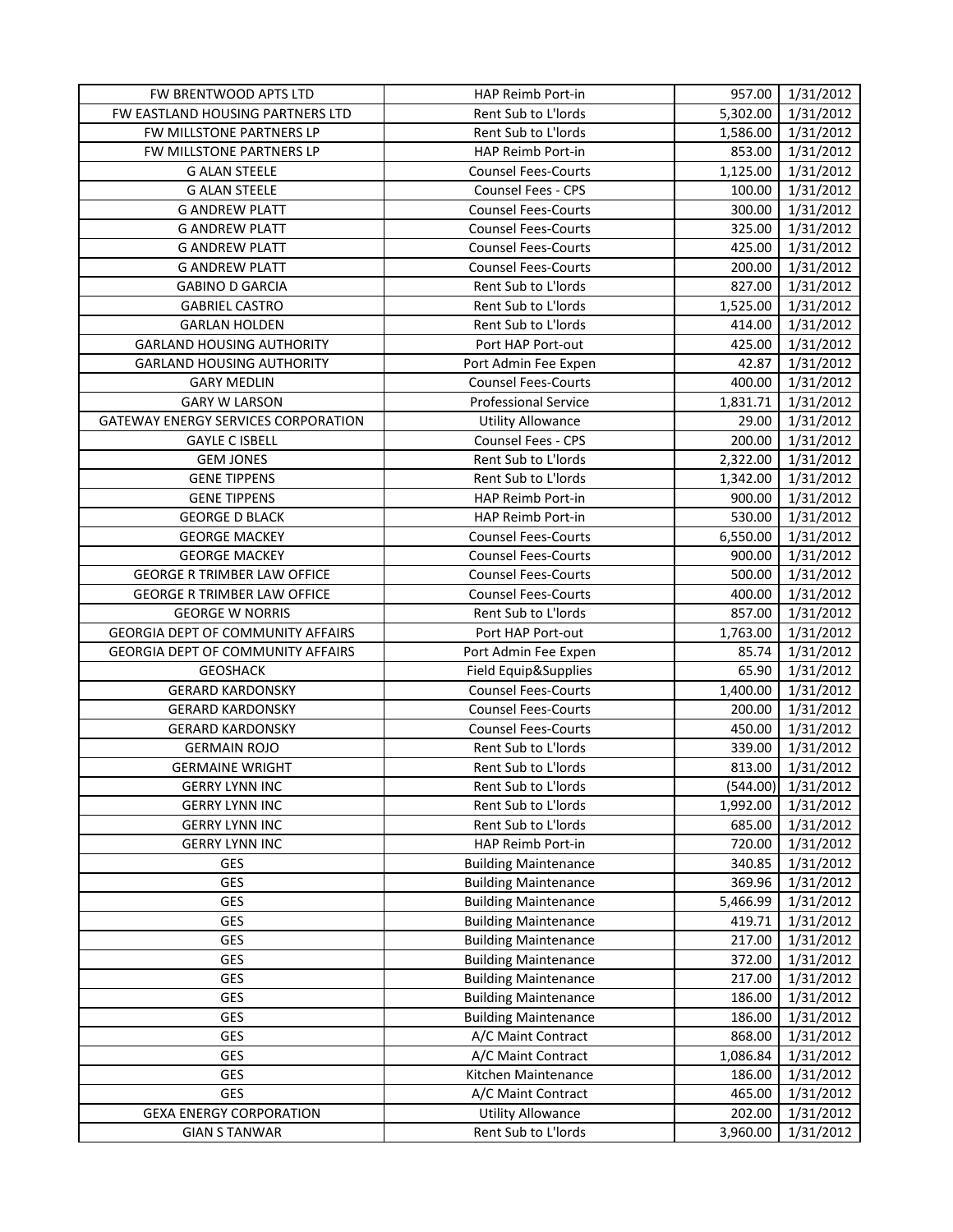| <b>GILBERTO TORREZ</b>                  | Investigative               |           | 1,500.00 1/31/2012   |
|-----------------------------------------|-----------------------------|-----------|----------------------|
| <b>GILLES SENSENBRENNER</b>             | Prepaid - Rent              | 8,305.02  | 1/31/2012            |
| <b>GJA INVESTMENTS LP</b>               | Rent Sub to L'Iords         | 202.00    | 1/31/2012            |
| <b>GLEN ROSE PARK APARTMENTS</b>        | HAP Reimb Port-in           | (630.00)  | 1/31/2012            |
| <b>GLEN ROSE PARK APARTMENTS</b>        | Rent Sub to L'Iords         | 3,029.00  | 1/31/2012            |
| <b>GLYNIS MCGINTY</b>                   | <b>Counsel Fees-Courts</b>  | 1,500.00  | 1/31/2012            |
| GOMEZ FLOOR COVERING INC                | Non-Track Const/Bldg        | 7,648.00  | 1/31/2012            |
| GOMEZ FLOOR COVERING INC                | Non-Track Equipment         | 10,364.15 | 1/31/2012            |
| GOMEZ FLOOR COVERING INC                | Non-Track Equipment         | 1,031.25  | 1/31/2012            |
| <b>GONY LTD</b>                         | Prepaid - Rent              | 9,450.00  | 1/31/2012            |
| <b>GORDON RYDELL</b>                    | <b>Professional Service</b> | 3,000.00  | 1/31/2012            |
| <b>GORDON T ARMSTRONG</b>               | Rent Sub to L'Iords         | 422.00    | 1/31/2012            |
| GRAND HYATT-SAN ANTONIO CONVEN CEN      | Education                   | 317.56    | 1/31/2012            |
| GRAND HYATT-SAN ANTONIO CONVEN CEN      | Education                   | 247.52    | 1/31/2012            |
| <b>GRAND PRAIRIE HOUSING ASSISTANCE</b> | Port HAP Port-out           | 3,868.00  | 1/31/2012            |
| <b>GRAND PRAIRIE HOUSING ASSISTANCE</b> | Port Admin Fee Expen        | 214.35    | 1/31/2012            |
| <b>GRANGER GROUP INC</b>                | <b>Bonds</b>                | 71.00     | 1/31/2012            |
| <b>GRANICUS INC</b>                     | Software Maintenance        | 52.00     | 1/31/2012            |
| <b>GRAPHIC FINISHING SYSTEMS INC</b>    | <b>Equipment Maint</b>      | 165.00    | 1/31/2012            |
| <b>GREATEST-GEN SENIOR HOUSING LTD</b>  | Rent Sub to L'Iords         | 3,784.00  | 1/31/2012            |
| <b>GREATEST-GEN SENIOR HOUSING LTD</b>  | Rent Sub to L'Iords         | 376.00    | 1/31/2012            |
| <b>GREEN MOUNTAIN ENERGY COMPANY</b>    | <b>Utility Assistance</b>   | 85.00     | 1/31/2012            |
| <b>GREEN MOUNTAIN ENERGY COMPANY</b>    | <b>Utility Assistance</b>   | 84.00     | 1/31/2012            |
| <b>GREEN MOUNTAIN ENERGY COMPANY</b>    | <b>Utility Assistance</b>   | 177.52    | 1/31/2012            |
| <b>GREEN MOUNTAIN ENERGY COMPANY</b>    | <b>Utility Assistance</b>   | 139.19    | 1/31/2012            |
| <b>GREEN MOUNTAIN ENERGY COMPANY</b>    | <b>Utility Assistance</b>   | 68.20     | 1/31/2012            |
| <b>GREEN MOUNTAIN ENERGY COMPANY</b>    | <b>Utility Allowance</b>    | 667.00    | 1/31/2012            |
| <b>GREEN MOUNTAIN ENERGY COMPANY</b>    | <b>Utility Allowance</b>    | 27.00     | 1/31/2012            |
| <b>GREEN MOUNTAIN ENERGY COMPANY</b>    | HAP Reimb Port-in           | 104.00    | 1/31/2012            |
| <b>GREEN PLANET INC</b>                 | Lab Equip Mainten           | 170.00    | 1/31/2012            |
| <b>GREG GRAY</b>                        | <b>Counsel Fees-Courts</b>  | 900.00    | 1/31/2012            |
| <b>GREGG GOODWIN</b>                    | Rent Sub to L'Iords         | 725.00    | 1/31/2012            |
| <b>GREGORY BRUCE RALSTON</b>            | <b>Drug Seizures</b>        | 262.00    | 1/31/2012            |
| <b>GREGORY BRUCE RALSTON</b>            | Drug Seizure Int            | 0.31      | 1/31/2012            |
| <b>GREGORY GONZALES JR</b>              | <b>Relative Assistance</b>  | 300.00    | 1/31/2012            |
| <b>GREGORY S STITH</b>                  | Rent Sub to L'Iords         | 706.00    | 1/31/2012            |
| <b>GST PUBLIC SAFETY SUPPLY</b>         | Clothing                    |           | $(212.20)$ 1/31/2012 |
| <b>GST PUBLIC SAFETY SUPPLY</b>         | Clothing                    | 3,673.96  | 1/31/2012            |
| <b>GST PUBLIC SAFETY SUPPLY</b>         | Clothing                    | 3,842.04  | 1/31/2012            |
| <b>GST PUBLIC SAFETY SUPPLY</b>         | Clothing                    | 3,158.35  | 1/31/2012            |
| <b>GST PUBLIC SAFETY SUPPLY</b>         | Clothing                    | 4,457.35  | 1/31/2012            |
| <b>GST PUBLIC SAFETY SUPPLY</b>         | Clothing                    | 7,988.20  | 1/31/2012            |
| <b>GST PUBLIC SAFETY SUPPLY</b>         | Clothing                    | 712.55    | 1/31/2012            |
| <b>GT INVESTIGATIVE SERVICES</b>        | Investigative               | 265.50    | 1/31/2012            |
| <b>GUADALUPE R CASTRO</b>               | Rent Sub to L'Iords         | 825.00    | 1/31/2012            |
| <b>GW OUTFITTERS LP</b>                 | Supplies                    | 49.50     | 1/31/2012            |
| <b>GW OUTFITTERS LP</b>                 | Supplies                    | 297.00    | 1/31/2012            |
| <b>GW OUTFITTERS LP</b>                 | Supplies                    | 297.00    | 1/31/2012            |
| <b>GW OUTFITTERS LP</b>                 | <b>Supplies</b>             | 99.00     | 1/31/2012            |
| <b>GWENDOLYN HOWARD</b>                 | Rent Sub to L'Iords         | 625.00    | 1/31/2012            |
| <b>GWENDOLYN PRICE MCCOWEN</b>          | Rent Sub to L'Iords         | 561.00    | 1/31/2012            |
| H C BLAKEWELL INC                       | Vehicle Maintenance         | 23.99     | 1/31/2012            |
| H KENNETH JETT                          | Rent Sub to L'Iords         | 811.00    | 1/31/2012            |
| <b>HAI NGUYEN</b>                       | Prepaid - Rent              | 2,750.00  | 1/31/2012            |
| HALAWA VIEW APARTMENTS GP               | Prepaid - Rent              | 460.33    | 1/31/2012            |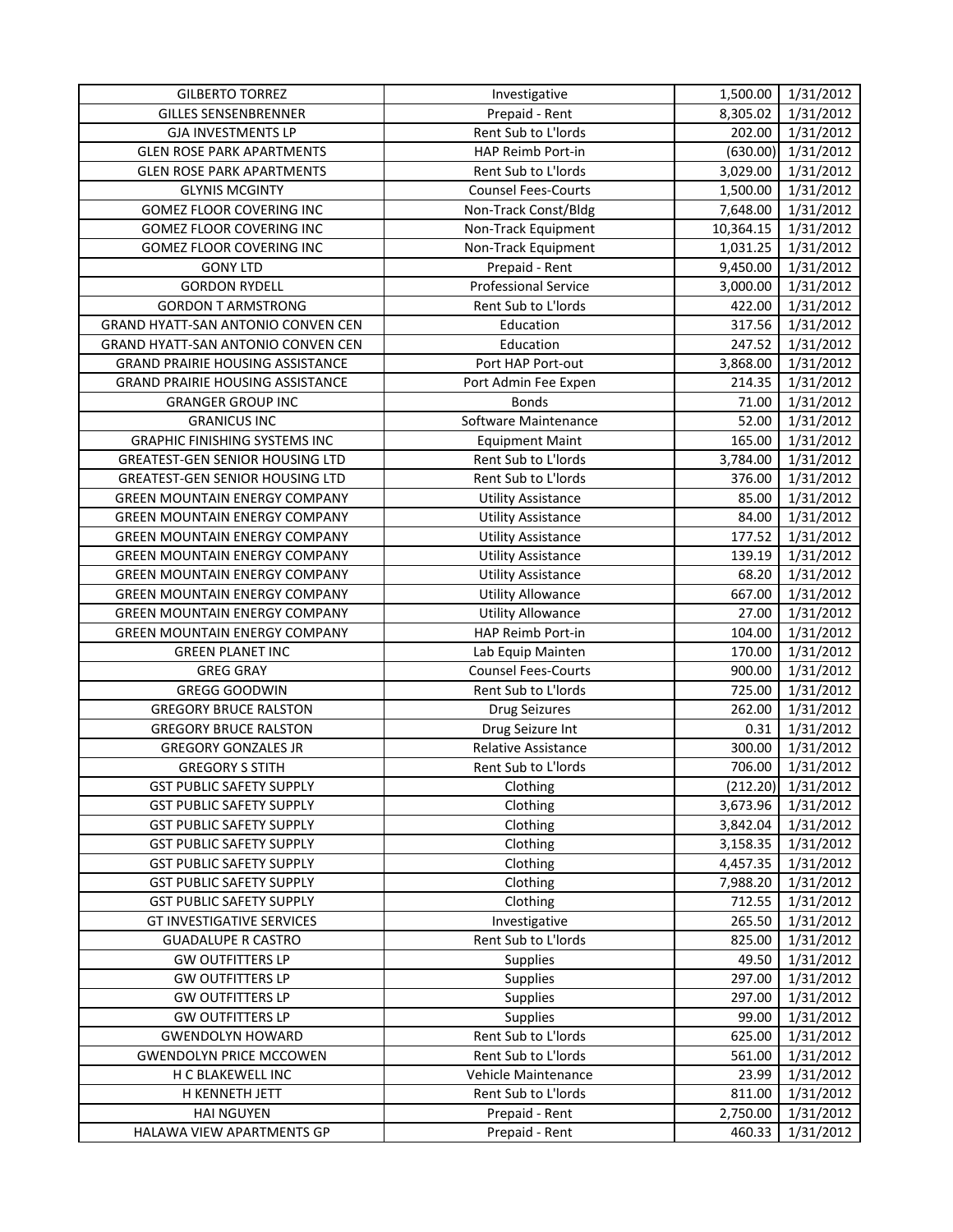| HALAWA VIEW APARTMENTS GP           | Prepaid - Rent              |          | 2,646.90 1/31/2012 |
|-------------------------------------|-----------------------------|----------|--------------------|
| HALAWA VIEW APARTMENTS GP           | Prepaid - Rent              | 2,646.90 | 1/31/2012          |
| HALO BRANDED SOLUTIONS INC          | Lab Supplies                | 41.50    | 1/31/2012          |
| HALO BRANDED SOLUTIONS INC          | Clothing                    | 445.10   | 1/31/2012          |
| HALO BRANDED SOLUTIONS INC          | Clothing                    | 1,989.95 | 1/31/2012          |
| HALO BRANDED SOLUTIONS INC          | Clothing                    | 20.35    | 1/31/2012          |
| HALTOM CITY POLICE DEPARTMENT       | <b>Drug Seizures</b>        | 2,345.00 | 1/31/2012          |
| HALTOM CITY POLICE DEPARTMENT       | Drug Seizure Int            | 5.11     | 1/31/2012          |
| HAMID JAY ASKARI                    | Rent Sub to L'Iords         | 485.00   | 1/31/2012          |
| HAMID JAY ASKARI                    | HAP Reimb Port-in           | 1,000.00 | 1/31/2012          |
| HAMIDA A ABDAL-KHALLAQ INC          | <b>Counsel Fees-Courts</b>  | 725.00   | 1/31/2012          |
| HAMIDA A ABDAL-KHALLAQ INC          | Counsel Fees - CPS          | 1,125.00 | 1/31/2012          |
| HAMMOND HOUSING AUTHORITY           | Port HAP Port-out           | 605.00   | 1/31/2012          |
| HAMMOND HOUSING AUTHORITY           | Port Admin Fee Expen        | 42.87    | 1/31/2012          |
| HAMPTON INN & SUITES DENVER         | Prepaid - Travel            | 592.63   | 1/31/2012          |
| <b>HANNAH ISAACS</b>                | Rent Sub to L'Iords         | 637.00   | 1/31/2012          |
| HAO WEI HSU                         | Rent Sub to L'Iords         | 900.00   | 1/31/2012          |
| <b>HAPPY HABITATS LLC</b>           | Rent Sub to L'Iords         | 2,769.00 | 1/31/2012          |
| <b>HAPPY HABITATS LLC</b>           | Rent Sub to L'Iords         | 401.00   | 1/31/2012          |
| <b>HAPPY HABITATS LLC</b>           | Rent Sub to L'Iords         | 416.00   | 1/31/2012          |
| <b>HAPPY HABITATS LLC</b>           | HAP Reimb Port-in           | 368.00   | 1/31/2012          |
| HARDIN MORTGAGE COMPANY INC         | Rent Sub to L'Iords         | 1,175.00 | 1/31/2012          |
| <b>HARMONY VITACCO</b>              | Rent Sub to L'Iords         | 775.00   | 1/31/2012          |
| HAROLD R & JOYCE SCHATZ REV TRUST   | Rent Sub to L'Iords         | 715.00   | 1/31/2012          |
| HAROLD V JOHNSON                    | <b>Counsel Fees-Courts</b>  | 475.00   | 1/31/2012          |
| HAROLD V JOHNSON                    | <b>Counsel Fees-Courts</b>  | 925.00   | 1/31/2012          |
| HAROLD V JOHNSON                    | <b>Counsel Fees-Courts</b>  | 700.00   | 1/31/2012          |
| HAROLD V JOHNSON                    | <b>Counsel Fees-Courts</b>  | 600.00   | 1/31/2012          |
| HARRELL WOODARD                     | Rent Sub to L'Iords         | 329.00   | 1/31/2012          |
| HARRY HARRIS, III                   | <b>Counsel Fees-Courts</b>  | 900.00   | 1/31/2012          |
| <b>HAZELNUT LLC</b>                 | Rent Sub to L'Iords         | 310.00   | 1/31/2012          |
| HDC FOREST HILL LIMITED PARTNERSHIP | Rent Sub to L'Iords         | 7,157.00 | 1/31/2012          |
| HDC FOREST HILL LIMITED PARTNERSHIP | Rent Sub to L'Iords         | 1,568.00 | 1/31/2012          |
| HDC FOREST HILL LIMITED PARTNERSHIP | HAP Reimb Port-in           | 548.00   | 1/31/2012          |
| HEALTHY LIFE GOALS LLC              | Rent Sub to L'Iords         | 1,719.00 | 1/31/2012          |
| <b>HEATHER LARSEN</b>               | Rent Sub to L'Iords         | 551.00   | 1/31/2012          |
| <b>HEATHER STROH</b>                | <b>Professional Service</b> | 1,831.71 | 1/31/2012          |
| HEATHER YVONNE OGIER                | Counsel Fees-Juv            | 200.00   | 1/31/2012          |
| HEATHER YVONNE OGIER                | Counsel Fees - CPS          | 300.00   | 1/31/2012          |
| <b>HELBING'S MOBIL SERVICE</b>      | Central Garage Inv          | 173.50   | 1/31/2012          |
| HEMPHILL SAMARITAN LP               | Rent Sub to L'Iords         | 117.00   | 1/31/2012          |
| <b>HENDERSON R PALMER</b>           | Rent Sub to L'Iords         | 885.00   | 1/31/2012          |
| <b>HENRY SCHEIN</b>                 | Lab Supplies                | 943.20   | 1/31/2012          |
| <b>HENRY SCHEIN</b>                 | <b>Medical Supplies</b>     | 1,375.22 | 1/31/2012          |
| <b>HENRY SCHEIN</b>                 | <b>Medical Supplies</b>     | 390.11   | 1/31/2012          |
| HERITAGE PARK VISTA HOUSING PARTNER | Rent Sub to L'Iords         | 348.00   | 1/31/2012          |
| <b>HERKIM LIMITED</b>               | Rent Sub to L'Iords         | 408.00   | 1/31/2012          |
| Hershey A Tatum                     | Education                   | 140.00   | 1/31/2012          |
| HHA INVESTORS LLC                   | Rent Sub to L'Iords         | (910.00) | 1/31/2012          |
| HHA INVESTORS LLC                   | Rent Sub to L'Iords         | 5,505.00 | 1/31/2012          |
| HHA INVESTORS LLC                   | Rent Sub to L'Iords         | 2,691.00 | 1/31/2012          |
| HHA INVESTORS LLC                   | Rent Sub to L'Iords         | 1,601.00 | 1/31/2012          |
| HILLSIDE VIEW SG LLC                | Rent Sub to L'Iords         | 1,057.00 | 1/31/2012          |
| HIRED HANDS INC                     | Interpreter Fees            | 140.00   | 1/31/2012          |
| <b>HIXLO LTD</b>                    | Rent Sub to L'Iords         | 516.00   | 1/31/2012          |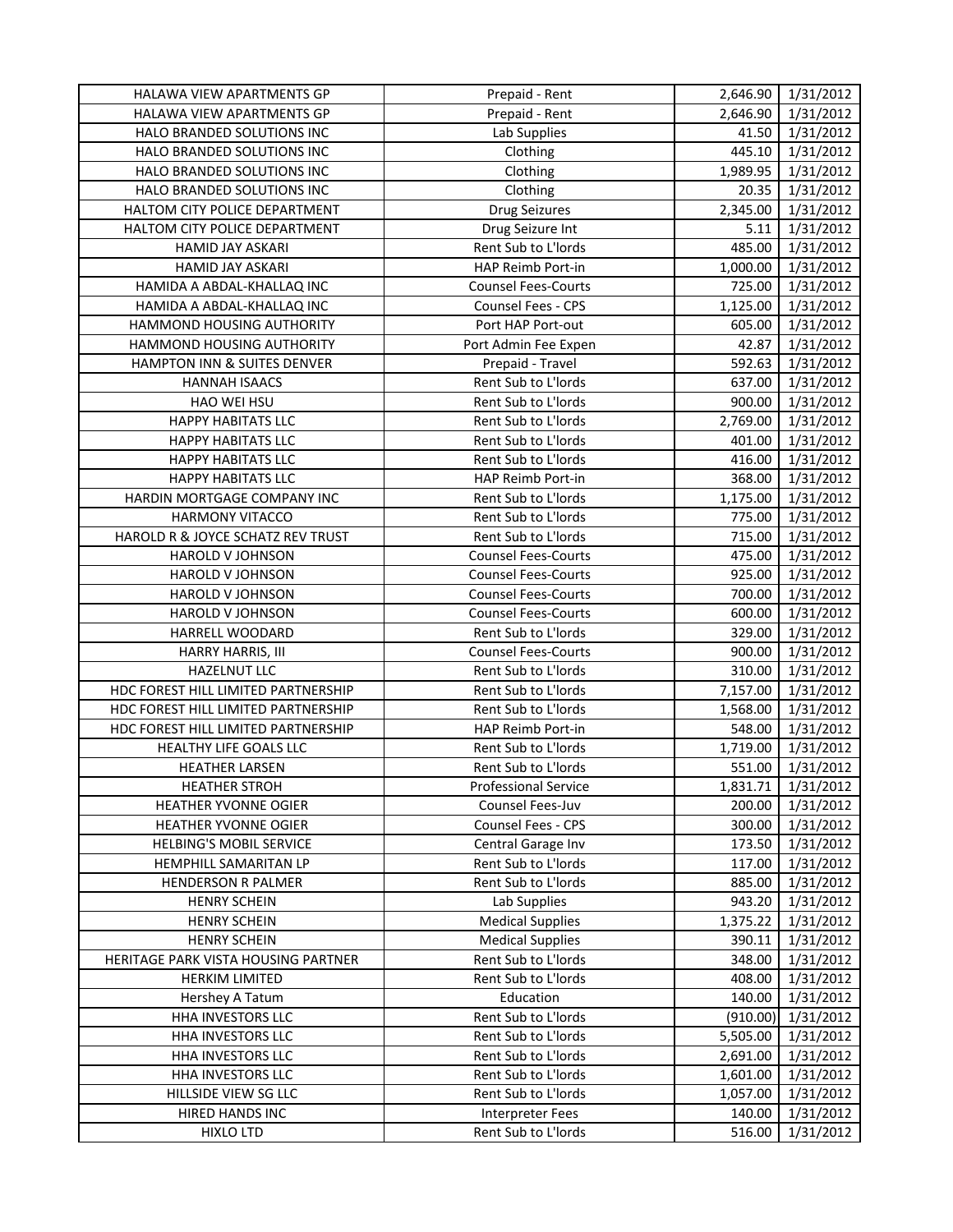| HM TRAVEL LLC                            | <b>Rent Sub to L'Iords</b>  | 798.00   | 1/31/2012 |
|------------------------------------------|-----------------------------|----------|-----------|
| HM TRAVEL LLC                            | HAP Reimb Port-in           | 2,162.00 | 1/31/2012 |
| HOA THI VU                               | Rent Sub to L'Iords         | 842.00   | 1/31/2012 |
| <b>HOANG NGUYEN</b>                      | Rent Sub to L'Iords         | 361.00   | 1/31/2012 |
| HOLLIS SLOAN GST EXEMPT TRUST            | Rent Sub to L'Iords         | 625.00   | 1/31/2012 |
| HOLLIS SLOAN GST EXEMPT TRUST            | HAP Reimb Port-in           | 625.00   | 1/31/2012 |
| HOLLIS SLOAN NON-GST EXEMPT TRUST        | Rent Sub to L'Iords         | 550.00   | 1/31/2012 |
| <b>HOLLY BISHOP</b>                      | <b>Bonds</b>                | 123.45   | 1/31/2012 |
| HOLT COMPANY OF TEXAS                    | Parts and Supplies          | 185.18   | 1/31/2012 |
| HOME TOWNE AT MATADOR RANCH LP           | Rent Sub to L'Iords         | 4,680.00 | 1/31/2012 |
| HOME TOWNE AT MATADOR RANCH LP           | Rent Sub to L'Iords         | 548.00   | 1/31/2012 |
| HOME TOWNE AT MATADOR RANCH LP           | HAP Reimb Port-in           | 524.00   | 1/31/2012 |
| HOMES OF PARKER COMMONS                  | Rent Sub to L'Iords         | 563.00   | 1/31/2012 |
| HOMES OF PARKER COMMONS                  | Rent Sub to L'Iords         | 1,451.00 | 1/31/2012 |
| HOMES OF PARKER COMMONS                  | Rent Sub to L'Iords         | 319.00   | 1/31/2012 |
| HOUSE4EVER LLC                           | Rent Sub to L'Iords         | 785.00   | 1/31/2012 |
| <b>HOUSING AUTHORITY</b>                 | Port HAP Port-out           | 1,720.00 | 1/31/2012 |
| <b>HOUSING AUTHORITY</b>                 | Port Admin Fee Expen        | 128.61   | 1/31/2012 |
| HOUSING AUTHORITY OF COLLEGE PARK        | Port HAP Port-out           | 730.00   | 1/31/2012 |
| <b>HOUSING AUTHORITY OF COLLEGE PARK</b> | Port Admin Fee Expen        | 42.87    | 1/31/2012 |
| HOUSING AUTHORITY OF NEW ORLEANS         | Port HAP Port-out           | 6,868.00 | 1/31/2012 |
| HOUSING AUTHORITY OF NEW ORLEANS         | Port Admin Fee Expen        | 342.96   | 1/31/2012 |
| HOUSING AUTHORITY OF THE CITY OF         | Port HAP Port-out           | 598.00   | 1/31/2012 |
| HOUSING AUTHORITY OF THE CITY OF         | Port HAP Port-out           | 941.00   | 1/31/2012 |
| HOUSING AUTHORITY OF THE CITY OF         | Port Admin Fee Expen        | 42.87    | 1/31/2012 |
| HOUSING AUTHORITY OF THE CITY OF         | Port Admin Fee Expen        | 42.87    | 1/31/2012 |
| HPI INTERNATIONAL INC                    | Sheriff Inventory           | 825.00   | 1/31/2012 |
| <b>HUGH L ROBERTS JR</b>                 | Rent Sub to L'Iords         | 118.00   | 1/31/2012 |
| HUNTINGTON PLACE APARTMENTS LTD          | Rent Sub to L'Iords         | 758.00   | 1/31/2012 |
| HUNTINGTON PLACE APARTMENTS LTD          | Rent Sub to L'Iords         | 821.00   | 1/31/2012 |
| HURST-JEREMIAH 29:11 LP                  | Rent Sub to L'Iords         | 4,645.00 | 1/31/2012 |
| HURST-JEREMIAH 29:11 LP                  | Rent Sub to L'Iords         | 1,584.00 | 1/31/2012 |
| HURST-JEREMIAH 29:11 LP                  | <b>HAP Reimb Port-in</b>    | 631.00   | 1/31/2012 |
| <b>HYDN P VALES</b>                      | Rent Sub to L'Iords         | 951.00   | 1/31/2012 |
| <b>IBM CORPORATION</b>                   | <b>Computer Maintenance</b> | 1,876.18 | 1/31/2012 |
| ICS                                      | Sheriff Inventory           | 801.60   | 1/31/2012 |
| ICS                                      | Personal Hygiene            | 140.00   | 1/31/2012 |
| ICS                                      | <b>Bedding and Clothing</b> | 4,749.48 | 1/31/2012 |
| ILCA-INTERNATIONAL LACTATION             | Education                   | 50.00    | 1/31/2012 |
| <b>IMAD FATEN DAOUK</b>                  | Rent Sub to L'Iords         | 785.00   | 1/31/2012 |
| INDEPENDENT ENVIRONMENTAL SERV           | <b>Disposal Service</b>     | 20.00    | 1/31/2012 |
| INDEPENDENT ENVIRONMENTAL SERV           | <b>Support Serv Supply</b>  | 365.61   | 1/31/2012 |
| INDEPENDENT ENVIRONMENTAL SERV           | <b>Disposal Service</b>     | 220.00   | 1/31/2012 |
| INDEPENDENT ENVIRONMENTAL SERV           | <b>Disposal Service</b>     | 140.40   | 1/31/2012 |
| INDEPENDENT ENVIRONMENTAL SERV           | <b>Disposal Service</b>     | 220.00   | 1/31/2012 |
| INDEPENDENT ENVIRONMENTAL SERV           | <b>Disposal Service</b>     | 125.00   | 1/31/2012 |
| <b>INDUSTRO TECH INC</b>                 | <b>Equipment Maint</b>      | 637.27   | 1/31/2012 |
| <b>INDUSTRO TECH INC</b>                 | <b>Equipment Maint</b>      | 1,668.05 | 1/31/2012 |
| <b>INDUSTRO TECH INC</b>                 | <b>Equipment Maint</b>      | 834.44   | 1/31/2012 |
| <b>INDUSTRO TECH INC</b>                 | <b>Equipment Maint</b>      | 392.55   | 1/31/2012 |
| <b>INDUSTRO TECH INC</b>                 | <b>Equipment Maint</b>      | 392.55   | 1/31/2012 |
| INTER-CITY SUPPLY CO INC                 | <b>Supplies</b>             | 32.27    | 1/31/2012 |
| INTERCON ENVIRONMENTAL INC               | Non-Track Equipment         | 6,622.50 | 1/31/2012 |
| <b>INX INC</b>                           | <b>Building Maintenance</b> | 1,176.32 | 1/31/2012 |
| <b>INX INC</b>                           | Non-Track Equipment         | 1,104.44 | 1/31/2012 |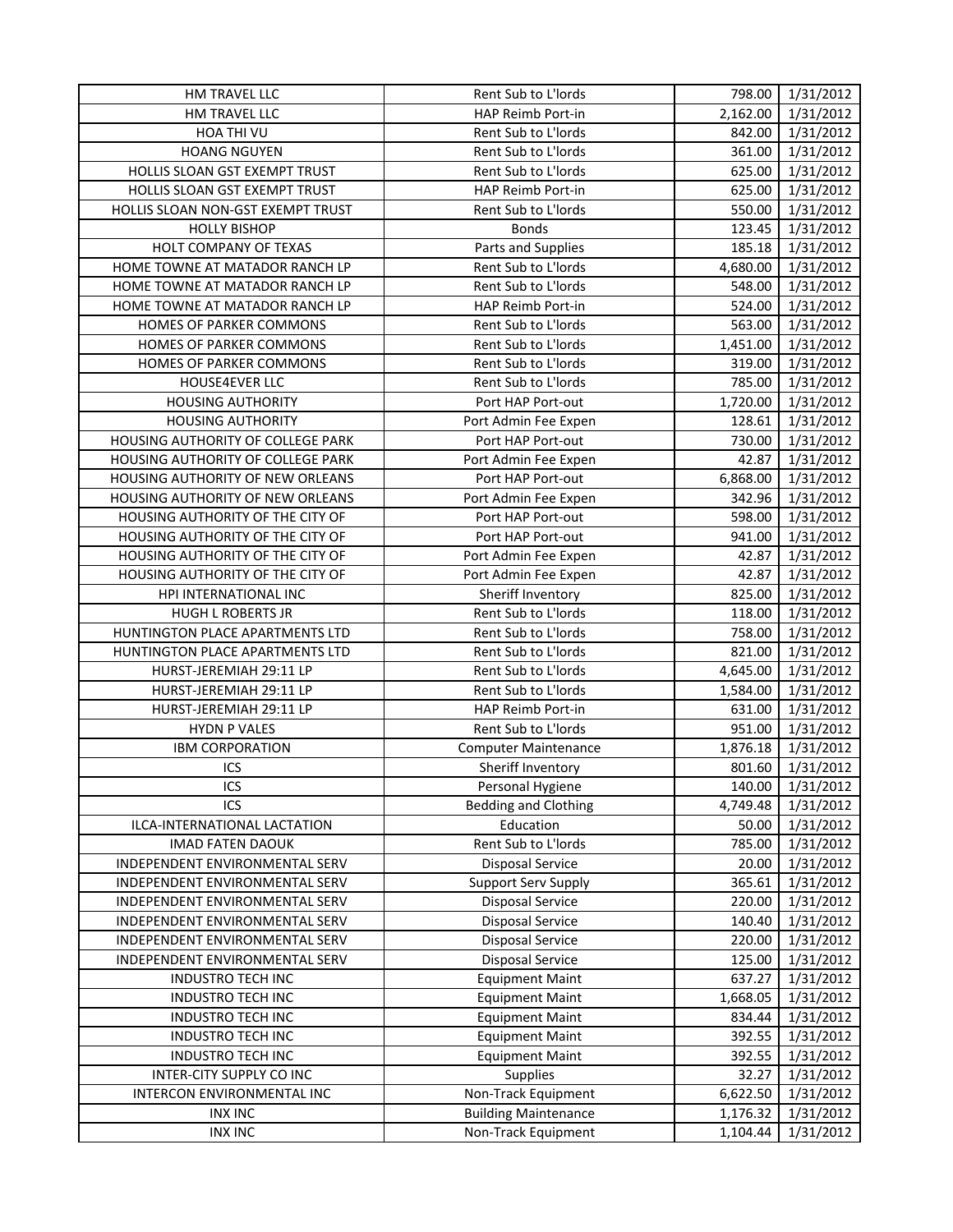| <b>INX INC</b>                | Non-Track Equipment         | $\blacksquare$ | 1/31/2012 |
|-------------------------------|-----------------------------|----------------|-----------|
| IRONWOOD RANCH TOWNHOMES LP   | Rent Sub to L'Iords         | 13,634.00      | 1/31/2012 |
| IRONWOOD RANCH TOWNHOMES LP   | HAP Reimb Port-in           | 2,542.00       | 1/31/2012 |
| IRVING HOLDINGS INC           | Transportation              | 48.30          | 1/31/2012 |
| <b>IRVING HOLDINGS INC</b>    | Transportation              | 45.65          | 1/31/2012 |
| <b>IRVING HOLDINGS INC</b>    | Transportation              | 482.85         | 1/31/2012 |
| <b>IRVING INVESTMENTS LTD</b> | Rent Sub to L'Iords         | 721.00         | 1/31/2012 |
| IRVING WEST BUILDING CO., INC | Rent Sub to L'Iords         | 518.00         | 1/31/2012 |
| IRVING WEST BUILDING CO., INC | Rent Sub to L'Iords         | 698.00         | 1/31/2012 |
| IRVING WEST BUILDING CO., INC | HAP Reimb Port-in           | 553.00         | 1/31/2012 |
| <b>ISAAC PIEDRA</b>           | Rent Sub to L'Iords         | 1,014.00       | 1/31/2012 |
| <b>ISABEL R OCHOA</b>         | Rent Sub to L'Iords         | 911.00         | 1/31/2012 |
| J A SEXAUER                   | <b>Building Maintenance</b> | 1,092.16       | 1/31/2012 |
| J A SEXAUER                   | <b>Building Maintenance</b> | 110.45         | 1/31/2012 |
| J A SEXAUER                   | Non-Track Equipment         | 1,095.10       | 1/31/2012 |
| <b>J ANTHONY SMITH</b>        | Rent Sub to L'Iords         | 948.00         | 1/31/2012 |
| <b>J MASON PROPERTIES LLC</b> | Rent Sub to L'Iords         | 859.00         | 1/31/2012 |
| <b>J STEVEN BUSH</b>          | <b>Counsel Fees-Courts</b>  | 100.00         | 1/31/2012 |
| J. MICHELE AUDET              | Drug Seizures               | 1,000.00       | 1/31/2012 |
| J. MICHELE AUDET              | Drug Seizure Int            | 2.30           | 1/31/2012 |
| <b>JACK B ADAMS</b>           | Rent Sub to L'Iords         | 871.00         | 1/31/2012 |
| JACK G DUFFY, JR.             | <b>Counsel Fees-Courts</b>  | 300.00         | 1/31/2012 |
| JACK G DUFFY, JR.             | <b>Counsel Fees-Courts</b>  | 600.00         | 1/31/2012 |
| JACK G DUFFY, JR.             | <b>Counsel Fees-Courts</b>  | 300.00         | 1/31/2012 |
| <b>JACK HENSON JR</b>         | Rent Sub to L'Iords         | 795.00         | 1/31/2012 |
| JACK L CASE                   | Rent Sub to L'Iords         | 510.00         | 1/31/2012 |
| JACK L HINES JR               | Non-Track Equipment         | 6,850.00       | 1/31/2012 |
| <b>JACK T MILLER</b>          | Rent Sub to L'Iords         | 373.00         | 1/31/2012 |
| <b>JACKIE MARTIN</b>          | Counsel Fees - CPS          | 2,225.00       | 1/31/2012 |
| <b>JACQUELINE LEE</b>         | Rent Sub to L'Iords         | 567.00         | 1/31/2012 |
| JAMES D RENFORTH II           | <b>Counsel Fees-Courts</b>  | 550.00         | 1/31/2012 |
| JAMES D RENFORTH II           | <b>Counsel Fees-Courts</b>  | 200.00         | 1/31/2012 |
| <b>JAMES DALE ERWIN</b>       | Rent Sub to L'Iords         | 1,743.00       | 1/31/2012 |
| JAMES F CZACH JR              | Rent Sub to L'Iords         | 433.00         | 1/31/2012 |
| <b>JAMES H LANDERS</b>        | <b>Counseling Services</b>  | 135.00         | 1/31/2012 |
| JAMES H SHAW LAW OFFICE       | <b>Bail Bond Surety Fee</b> | 13.50          | 1/31/2012 |
| JAMES H SHAW LAW OFFICE       | <b>Bail Bond Surety Fee</b> | 1.50           | 1/31/2012 |
| JAMES H SHAW LAW OFFICE       | Drug Seizure-Unit           | 600.00         | 1/31/2012 |
| JAMES H SHAW LAW OFFICE       | Drug Seizure Int            | 1.02           | 1/31/2012 |
| <b>JAMES MASEK</b>            | Counsel Fees-Juv            | 600.00         | 1/31/2012 |
| <b>JAMES MASEK</b>            | Counsel Fees - CPS          | 2,785.00       | 1/31/2012 |
| <b>JAMES MCNEILL</b>          | Rent Sub to L'Iords         | 601.00         | 1/31/2012 |
| <b>JAMES MICHAEL GALLEGOS</b> | Rent Sub to L'Iords         | 536.00         | 1/31/2012 |
| <b>JAMES P CAVANAUGH</b>      | Rent Sub to L'Iords         | 800.00         | 1/31/2012 |
| JAMES PUBLISHING CO           | Law Books                   | 2,322.00       | 1/31/2012 |
| <b>JAMES R HUDSON</b>         | Rent Sub to L'Iords         | 574.00         | 1/31/2012 |
| <b>JAMES S DENNIS</b>         | Rent Sub to L'Iords         | 1,820.00       | 1/31/2012 |
| <b>JAMES WIGEN</b>            | Rent Sub to L'Iords         | 764.00         | 1/31/2012 |
| JAMESON INN OF RICHMOND       | Education                   | 330.72         | 1/31/2012 |
| <b>JANA KAY BRAVO</b>         | <b>Professional Service</b> | 350.84         | 1/31/2012 |
| <b>JANA KAY BRAVO</b>         | Reporter's Records          | 180.00         | 1/31/2012 |
| JANE LANE APARTMENTS LLC      | Rent Sub to L'Iords         | 2,249.00       | 1/31/2012 |
| JANET S O'NEIL                | Counsel Fees - CPS          | 100.00         | 1/31/2012 |
| JANET SANDOVAL                | Relative Assistance         | 600.00         | 1/31/2012 |
| JANICE F STEWART              | Rent Sub to L'Iords         | 597.00         | 1/31/2012 |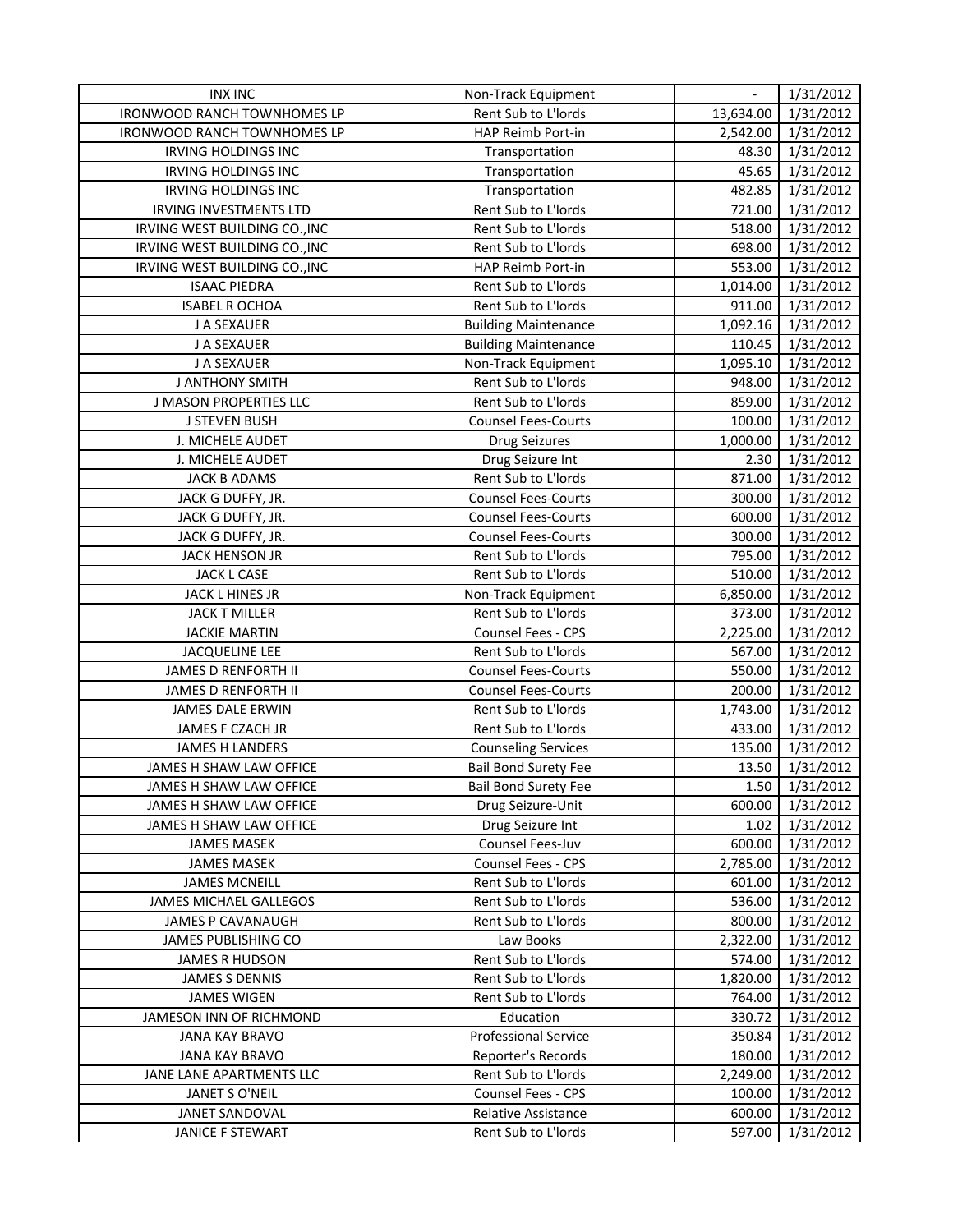| <b>JANIE BROWNLEE</b>           | Investigative               | 474.50             | 1/31/2012 |
|---------------------------------|-----------------------------|--------------------|-----------|
| <b>JANPAK</b>                   | <b>Building Maintenance</b> | 56.00              | 1/31/2012 |
| <b>JARC ASSOCIATES</b>          | Rent Sub to L'Iords         | 879.00             | 1/31/2012 |
| <b>JARC ASSOCIATES</b>          | HAP Reimb Port-in           | 800.00             | 1/31/2012 |
| <b>JASON A STEWART</b>          | Rent Sub to L'Iords         | 495.00             | 1/31/2012 |
| JAVONNA L TUNSTALL              | Rent Sub to L'Iords         | 772.00             | 1/31/2012 |
| JAY GILBERT CABALLERO           | <b>Counsel Fees-Courts</b>  | 1,250.00           | 1/31/2012 |
| <b>JEFF NEALE</b>               | Rent Sub to L'Iords         | 526.00             | 1/31/2012 |
| <b>JEFF NEALE</b>               | HAP Reimb Port-in           | 1,723.00           | 1/31/2012 |
| <b>JEFF S HOOVER</b>            | <b>Counsel Fees-Courts</b>  | 150.00             | 1/31/2012 |
| JEFFERY D KING SR               | Rent Sub to L'Iords         | 607.00             | 1/31/2012 |
| JEFFERY DAVID BONCEK            | <b>Counsel Fees-Courts</b>  | 700.00             | 1/31/2012 |
| <b>JEFFREY A HOKE</b>           | Rent Sub to L'Iords         | 813.00             | 1/31/2012 |
| JEFFREY L QUICK                 | Rent Sub to L'Iords         | 440.00             | 1/31/2012 |
| JEFFREY S STEWART PC            | <b>Counsel Fees-Courts</b>  | 800.00             | 1/31/2012 |
| JEFFREY S STEWART PC            | <b>Counsel Fees-Courts</b>  | 200.00             | 1/31/2012 |
| <b>JENNIE R DUKE</b>            | Counsel Fees - CPS          | 100.00             | 1/31/2012 |
| <b>JENNIFER BOATRIGHT</b>       | Rent Sub to L'Iords         | 841.00             | 1/31/2012 |
| <b>JEROLD S MOORE</b>           | Rent Sub to L'Iords         | 865.00             | 1/31/2012 |
| <b>JERRY A WINN</b>             | Rent Sub to L'Iords         | 821.00             | 1/31/2012 |
| <b>JERRY L BOYETT</b>           | Rent Sub to L'Iords         | 726.00             | 1/31/2012 |
| JERRY NELSON JENKINS            | Rent Sub to L'Iords         | 767.00             | 1/31/2012 |
| <b>JERRY PIERCE</b>             | Rent Sub to L'Iords         | 601.00             | 1/31/2012 |
| JERRY W WOODLOCK                | Travel                      | 86.76              | 1/31/2012 |
| <b>JERRY WALKER</b>             | <b>Counsel Fees-Courts</b>  | 100.00             | 1/31/2012 |
| <b>JERRY WALKER</b>             | <b>Counsel Fees-Courts</b>  | 200.00             | 1/31/2012 |
| <b>JERRY WOOD</b>               | <b>Counsel Fees-Courts</b>  | 1,625.00           | 1/31/2012 |
| <b>JERRY WOOD</b>               | <b>Counsel Fees-Courts</b>  | 1,250.00           | 1/31/2012 |
| <b>JERRY WOOD</b>               | <b>Counsel Fees-Courts</b>  | 125.00             | 1/31/2012 |
| <b>JESSE L MORRIS</b>           | Rent Sub to L'Iords         | 686.00             | 1/31/2012 |
| <b>JESUS NEVAREZ</b>            | Counsel Fees-Juv            | 100.00             | 1/31/2012 |
| <b>JESUS NEVAREZ</b>            | Counsel Fees - CPS          | 400.00             | 1/31/2012 |
| JIM BEARDEN AND ASSOCIATES PLLC | Counsel Fees - CPS          | 650.00             | 1/31/2012 |
| <b>JIM C MINTER</b>             | <b>Counsel Fees-Courts</b>  | 275.00             | 1/31/2012 |
| <b>JIM CULBERTSON</b>           | Counsel Fees - CPS          | 635.00             | 1/31/2012 |
| <b>JIM CULBERTSON</b>           | Cnsl Fees-Juv Det&Tr        | 100.00             | 1/31/2012 |
| JIM LANE                        | <b>Counsel Fees-Courts</b>  | 715.00 I           | 1/31/2012 |
| <b>JIM LANE</b>                 | <b>Counsel Fees-Courts</b>  | 350.00             | 1/31/2012 |
| <b>JIM LANE</b>                 | <b>Counsel Fees-Courts</b>  | 375.00             | 1/31/2012 |
| <b>JIMI WYATT</b>               | Counsel Fees - CPS          | 100.00             | 1/31/2012 |
| <b>JIMMIE LEE BELL</b>          | Rent Sub to L'Iords         | 2,907.00           | 1/31/2012 |
| <b>JJW PROPERTIES</b>           | HAP Reimb Port-in           |                    |           |
| <b>JODY KUCZEK</b>              | <b>HAP Reimb Port-in</b>    | 407.00             | 1/31/2012 |
| <b>JOE K MATTHEWS</b>           | <b>Bonds</b>                | 714.00             | 1/31/2012 |
| <b>JOE LEE NORTON</b>           | Rent Sub to L'Iords         | 71.00              | 1/31/2012 |
|                                 |                             | 649.00<br>1,036.00 | 1/31/2012 |
| <b>JOE TEAKELL</b>              | Rent Sub to L'Iords         |                    | 1/31/2012 |
| <b>JOE TEAKELL</b>              | Rent Sub to L'Iords         | 985.00             | 1/31/2012 |
| <b>JOETTA KEENE</b>             | <b>Counsel Fees-Courts</b>  | 512.50             | 1/31/2012 |
| <b>JOHN AVERY</b>               | <b>Counsel Fees-Courts</b>  | 400.00             | 1/31/2012 |
| <b>JOHN AVERY</b>               | <b>Counsel Fees-Courts</b>  | 200.00             | 1/31/2012 |
| JOHN CARL BEATTY                | <b>Counsel Fees-Courts</b>  | 1,050.00           | 1/31/2012 |
| JOHN CARL BEATTY                | <b>Counsel Fees-Courts</b>  | 2,400.00           | 1/31/2012 |
| JOHN CARL BEATTY                | <b>Counsel Fees-Courts</b>  | 450.00             | 1/31/2012 |
| JOHN CARL BEATTY                | <b>Counsel Fees-Courts</b>  | 1,175.00           | 1/31/2012 |
| JOHN CARL BEATTY                | Cnsl Fees-Crim Appls        | 1,050.00           | 1/31/2012 |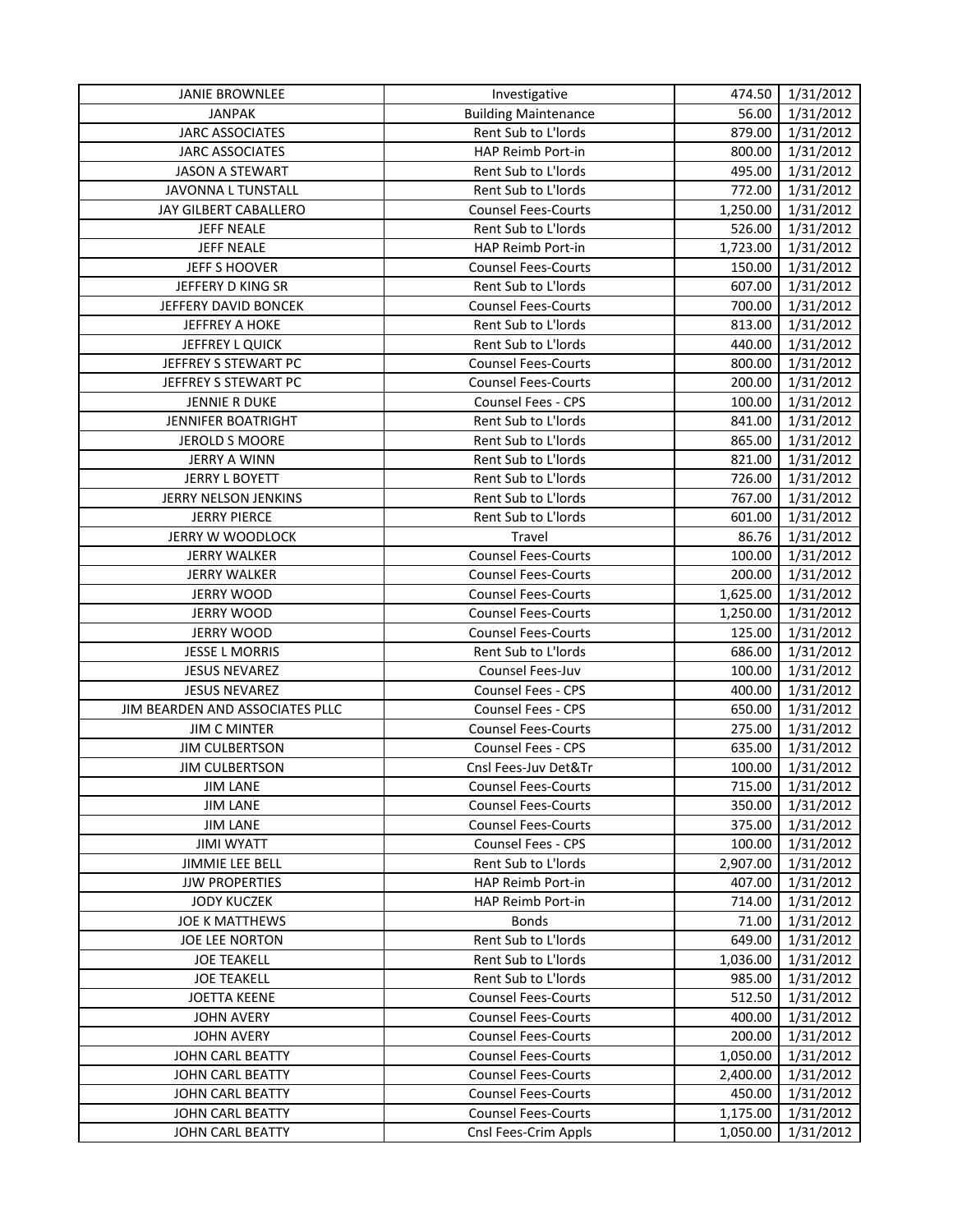| JOHN DAVID ALVAREZ           | Rent Sub to L'Iords        | 701.00    | 1/31/2012 |
|------------------------------|----------------------------|-----------|-----------|
| JOHN E REID & ASSOCIATES INC | Education                  | 840.00    | 1/31/2012 |
| <b>JOHN ECK</b>              | Counsel Fees - CPS         | 100.00    | 1/31/2012 |
| <b>JOHN HARDING</b>          | <b>Counsel Fees-Courts</b> | 700.00    | 1/31/2012 |
| JOHN J HALE                  | Rent Sub to L'Iords        | 720.00    | 1/31/2012 |
| JOHN KELLY BRITTAIN PROPERTY | Rent Sub to L'Iords        | 15,437.00 | 1/31/2012 |
| JOHN KELLY BRITTAIN PROPERTY | Rent Sub to L'Iords        | 333.00    | 1/31/2012 |
| JOHN KELLY BRITTAIN PROPERTY | HAP Reimb Port-in          | 1,590.00  | 1/31/2012 |
| JOHN L POWERS                | Rent Sub to L'Iords        | 474.00    | 1/31/2012 |
| <b>JOHN M RAHIMI</b>         | Rent Sub to L'Iords        | 727.00    | 1/31/2012 |
| <b>JOHN RUDDER</b>           | Rent Sub to L'Iords        | 497.00    | 1/31/2012 |
| JOHN W MCNARY                | Rent Sub to L'Iords        | 360.00    | 1/31/2012 |
| JOHN W STICKELS              | Cnsl Fees-Crim Appls       | 2,550.00  | 1/31/2012 |
| JOHNNIE LEE WHITE            | Rent Sub to L'Iords        | 340.00    | 1/31/2012 |
| JOHNNY L MIKLE               | Rent Sub to L'Iords        | 1,000.00  | 1/31/2012 |
| <b>JOHNNY R STEPHENS</b>     | Rent Sub to L'Iords        | 421.00    | 1/31/2012 |
| JOHNSON FAMILY PARTNERSHIP   | Rent Sub to L'Iords        | 2,856.00  | 1/31/2012 |
| JOHNSON FAMILY PARTNERSHIP   | Rent Sub to L'Iords        | 427.00    | 1/31/2012 |
| <b>JOHNSON PROPERTIES</b>    | Rent Sub to L'Iords        | 275.00    | 1/31/2012 |
| <b>JON WESTROM</b>           | Rent Sub to L'Iords        | 1,057.00  | 1/31/2012 |
| <b>JON WESTROM</b>           | Rent Sub to L'Iords        | 595.00    | 1/31/2012 |
| <b>JORDON WEHNER</b>         | Rent Sub to L'Iords        | 8,777.00  | 1/31/2012 |
| JORGE MENDOZA                | Rent Sub to L'Iords        | 470.00    | 1/31/2012 |
| <b>JOSE HECTOR HUANTE</b>    | Rent Sub to L'Iords        | 973.00    | 1/31/2012 |
| <b>JOSE R MERCED</b>         | Rent Sub to L'Iords        | 543.00    | 1/31/2012 |
| JOSEPH J SIMELARO            | Rent Sub to L'Iords        | 489.00    | 1/31/2012 |
| <b>JOVITA ANAYA</b>          | Rent Sub to L'Iords        | 963.00    | 1/31/2012 |
| JPCA OF TEXAS, INC           | Dues                       | 35.00     | 1/31/2012 |
| JPCA OF TEXAS, INC           | Dues                       | 35.00     | 1/31/2012 |
| JPCA OF TEXAS, INC           | Dues                       | 35.00     | 1/31/2012 |
| JPCA OF TEXAS, INC           | Dues                       | 35.00     | 1/31/2012 |
| JPCA OF TEXAS, INC           | Dues                       | 35.00     | 1/31/2012 |
| JPCA OF TEXAS, INC           | Dues                       | 35.00     | 1/31/2012 |
| JPCA OF TEXAS, INC           | Dues                       | 35.00     | 1/31/2012 |
| JPCA OF TEXAS, INC           | Dues                       | 35.00     | 1/31/2012 |
| JPCA OF TEXAS, INC           | Dues                       | 35.00     | 1/31/2012 |
| JPCA OF TEXAS, INC           | Dues                       | 35.00     | 1/31/2012 |
| JPCA OF TEXAS, INC           | Dues                       | 35.00     | 1/31/2012 |
| JPCA OF TEXAS, INC           | Dues                       | 35.00     | 1/31/2012 |
| JPCA OF TEXAS, INC           | Dues                       | 35.00     | 1/31/2012 |
| JPCA OF TEXAS, INC           | Dues                       | 35.00     | 1/31/2012 |
| JPCA OF TEXAS, INC           | Dues                       | 35.00     | 1/31/2012 |
| JPCA OF TEXAS, INC           | Dues                       | 35.00     | 1/31/2012 |
| JPCA OF TEXAS, INC           | Dues                       | 35.00     | 1/31/2012 |
| JP-FT WORTH APARTMENTS       | Rent Sub to L'Iords        | 2,078.00  | 1/31/2012 |
| JP-FT WORTH APARTMENTS       | Rent Sub to L'Iords        | 653.00    | 1/31/2012 |
| JPMORGAN CHASE BANK NA       | Education                  | 75.00     | 1/31/2012 |
| JPMORGAN CHASE BANK NA       | <b>Meeting Expenses</b>    | 300.91    | 1/31/2012 |
| <b>JUAN M GONZALES</b>       | Rent Sub to L'Iords        | 821.00    | 1/31/2012 |
| JUDITH VAN HOOF              | <b>Counsel Fees-Courts</b> | 1,380.00  | 1/31/2012 |
| JUDITH VAN HOOF              | Counsel Fees - CPS         | 150.00    | 1/31/2012 |
| <b>JUDY BUNCH</b>            | Rent Sub to L'Iords        | 600.00    | 1/31/2012 |
| <b>JUDY L HANSEN</b>         | Rent Sub to L'Iords        | 850.00    | 1/31/2012 |
| <b>JULES DEHI KOUE</b>       | Rent Sub to L'Iords        | 529.00    | 1/31/2012 |
| <b>JULIA COOK</b>            | Rent Sub to L'Iords        | 585.00    | 1/31/2012 |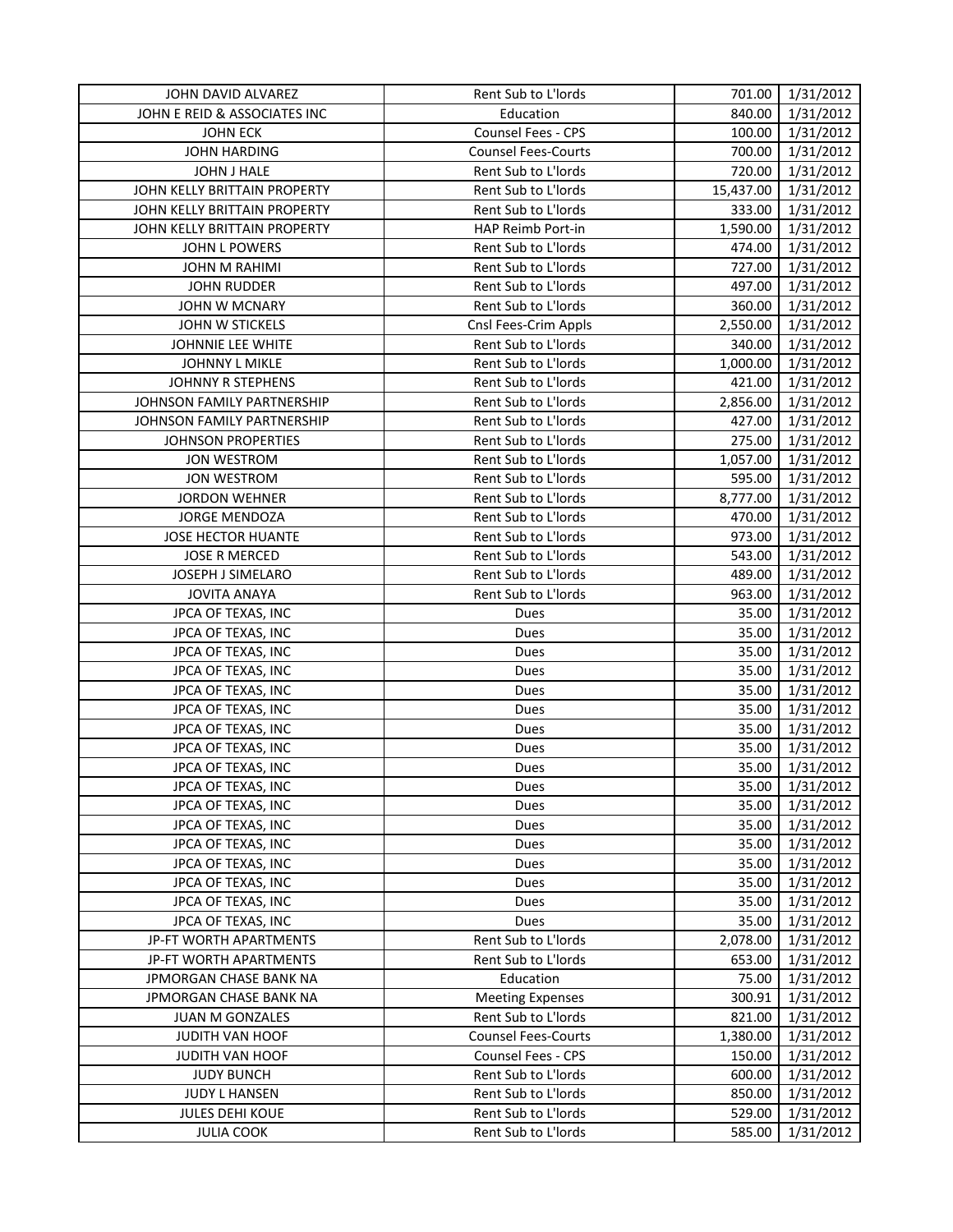| JULIANNE B SHAUGHNESSY          | Rent Sub to L'Iords         |          | 1,799.00 1/31/2012 |
|---------------------------------|-----------------------------|----------|--------------------|
| JULIANNE B SHAUGHNESSY          | Rent Sub to L'Iords         | 975.00   | 1/31/2012          |
| JULIE JACOBSON                  | <b>Counsel Fees-Courts</b>  | 1,350.00 | 1/31/2012          |
| JULIE JACOBSON                  | Counsel Fees - CPS          | 300.00   | 1/31/2012          |
| JUNIPER GG FORT WORTH LLC       | Rent Sub to L'Iords         | 7,189.00 | 1/31/2012          |
| JUNIPER GG FORT WORTH LLC       | Rent Sub to L'Iords         | 390.00   | 1/31/2012          |
| JUNIPER GG FORT WORTH LLC       | HAP Reimb Port-in           | 2,264.00 | 1/31/2012          |
| JURIS PUBLISHING INC            | Law Books                   | 56.67    | 1/31/2012          |
| <b>JUST ENERGY TEXAS I CORP</b> | <b>Utility Assistance</b>   | 290.54   | 1/31/2012          |
| JUST ENERGY TEXAS I CORP        | <b>Utility Allowance</b>    | 276.00   | 1/31/2012          |
| <b>JUST ENERGY TEXAS I CORP</b> | HAP Reimb Port-in           | 86.00    | 1/31/2012          |
| JUSTICE AND WHITE PLLC          | <b>Counsel Fees-Courts</b>  | 400.00   | 1/31/2012          |
| JUSTICE AND WHITE PLLC          | <b>Counsel Fees-Courts</b>  | 325.00   | 1/31/2012          |
| KAILO REAL ESTATE INVESTMENTS   | HAP Reimb Port-in           | 1,239.00 | 1/31/2012          |
| KAPPA MAP GROUP LLC             | <b>Supplies</b>             | 204.93   | 1/31/2012          |
| <b>KARA CARRERAS</b>            | <b>Counsel Fees-Courts</b>  | 100.00   | 1/31/2012          |
| <b>KAREN A POWELL</b>           | Rent Sub to L'Iords         | 1,010.00 | 1/31/2012          |
| <b>KAREN C BOHLING</b>          | Rent Sub to L'Iords         | 675.00   | 1/31/2012          |
| <b>KAREN SMITH</b>              | Reporter's Records          | 212.00   | 1/31/2012          |
| <b>KARIM YASIN</b>              | Rent Sub to L'Iords         | 475.00   | 1/31/2012          |
| <b>KARMEN JOHNSON</b>           | <b>Counsel Fees-Courts</b>  | 3,500.00 | 1/31/2012          |
| <b>KARMEN JOHNSON</b>           | Counsel Fees-Juv            | 200.00   | 1/31/2012          |
| <b>KARMEN JOHNSON</b>           | Counsel Fees - CPS          | 1,513.58 | 1/31/2012          |
| <b>KASHIF KHAN</b>              | Rent Sub to L'Iords         | 1,233.00 | 1/31/2012          |
| KATHERYN HAYWOOD                | <b>Counsel Fees-Courts</b>  | 400.00   | 1/31/2012          |
| KATHERYN HAYWOOD                | <b>Counsel Fees-Courts</b>  | 100.00   | 1/31/2012          |
| KATHERYN HAYWOOD                | <b>Counsel Fees-Courts</b>  | 100.00   | 1/31/2012          |
| KATHLEEN GALLAGHER REALTY       | Rent Sub to L'Iords         | 2,470.00 | 1/31/2012          |
| KATHLEEN JEANNE MEGONIGAL       | Counsel Fees-Juv            | 200.00   | 1/31/2012          |
| KATHLEEN JEANNE MEGONIGAL       | Counsel Fees - CPS          | 200.00   | 1/31/2012          |
| <b>KATHRYN B HARGIS</b>         | Rent Sub to L'Iords         | 570.00   | 1/31/2012          |
| <b>KATHRYN CRAVEN</b>           | Counsel Fees - CPS          | 100.00   | 1/31/2012          |
| <b>KATHRYN N THOMPSON</b>       | Rent Sub to L'Iords         | 990.00   | 1/31/2012          |
| <b>KATHRYN S STEPHAN</b>        | Rent Sub to L'Iords         | 1,000.00 | 1/31/2012          |
| <b>KATHY WALKER</b>             | Rent Sub to L'Iords         | 1,725.00 | 1/31/2012          |
| KEARNEY/WYNN ATTORNEYS AT LAW   | <b>Counsel Fees-Courts</b>  | 675.00   | 1/31/2012          |
| <b>KEITH MCKAY</b>              | <b>Counsel Fees-Courts</b>  | 300.00   | 1/31/2012          |
| <b>KEITH MCKAY</b>              | <b>Counsel Fees-Courts</b>  | 1,100.00 | 1/31/2012          |
| <b>KEITH MCKAY</b>              | <b>Counsel Fees-Courts</b>  | 900.00   | 1/31/2012          |
| KELLER POLICE DEPARTMENT        | <b>Drug Seizures</b>        | 617.00   | 1/31/2012          |
| KELLER POLICE DEPARTMENT        | Drug Seizure Int            | 1.41     | 1/31/2012          |
| KELLER SENIOR COMMUNITY LP      | Rent Sub to L'Iords         | 1,823.00 | 1/31/2012          |
| KELLER SENIOR COMMUNITY LP      | HAP Reimb Port-in           | 518.00   | 1/31/2012          |
| <b>KELLI D STEVENS</b>          | <b>Professional Service</b> | 1,295.00 | 1/31/2012          |
| <b>KELLY R GOODNESS PHD</b>     | <b>Expert Witness Serv</b>  | 1,250.00 | 1/31/2012          |
| KELLY R GOODNESS PHD            | Psych Exam/Testimony        | 400.00   | 1/31/2012          |
| <b>KELLY R GOODNESS PHD</b>     | Psych Exam/Testimony        | 400.00   | 1/31/2012          |
| <b>KELLY R GOODNESS PHD</b>     | Interpreter Fees            | 450.00   | 1/31/2012          |
| <b>KELLYE SWANDA</b>            | Counsel Fees - CPS          | 100.00   | 1/31/2012          |
| <b>KENNETH CUTRER</b>           | <b>Counsel Fees-Courts</b>  | 100.00   | 1/31/2012          |
| <b>KENNETH CUTRER</b>           | <b>Counsel Fees-Courts</b>  | 100.00   | 1/31/2012          |
| <b>KENNETH CUTRER</b>           | <b>Counsel Fees-Courts</b>  | 200.00   | 1/31/2012          |
| <b>KENNETH N MORTON</b>         | Rent Sub to L'Iords         | 1,355.00 | 1/31/2012          |
| KENNETH R GORDON PC             | <b>Counsel Fees-Courts</b>  | 475.00   | 1/31/2012          |
| KENTRON HEALTH CARE INC         | <b>Medical Supplies</b>     | 329.40   | 1/31/2012          |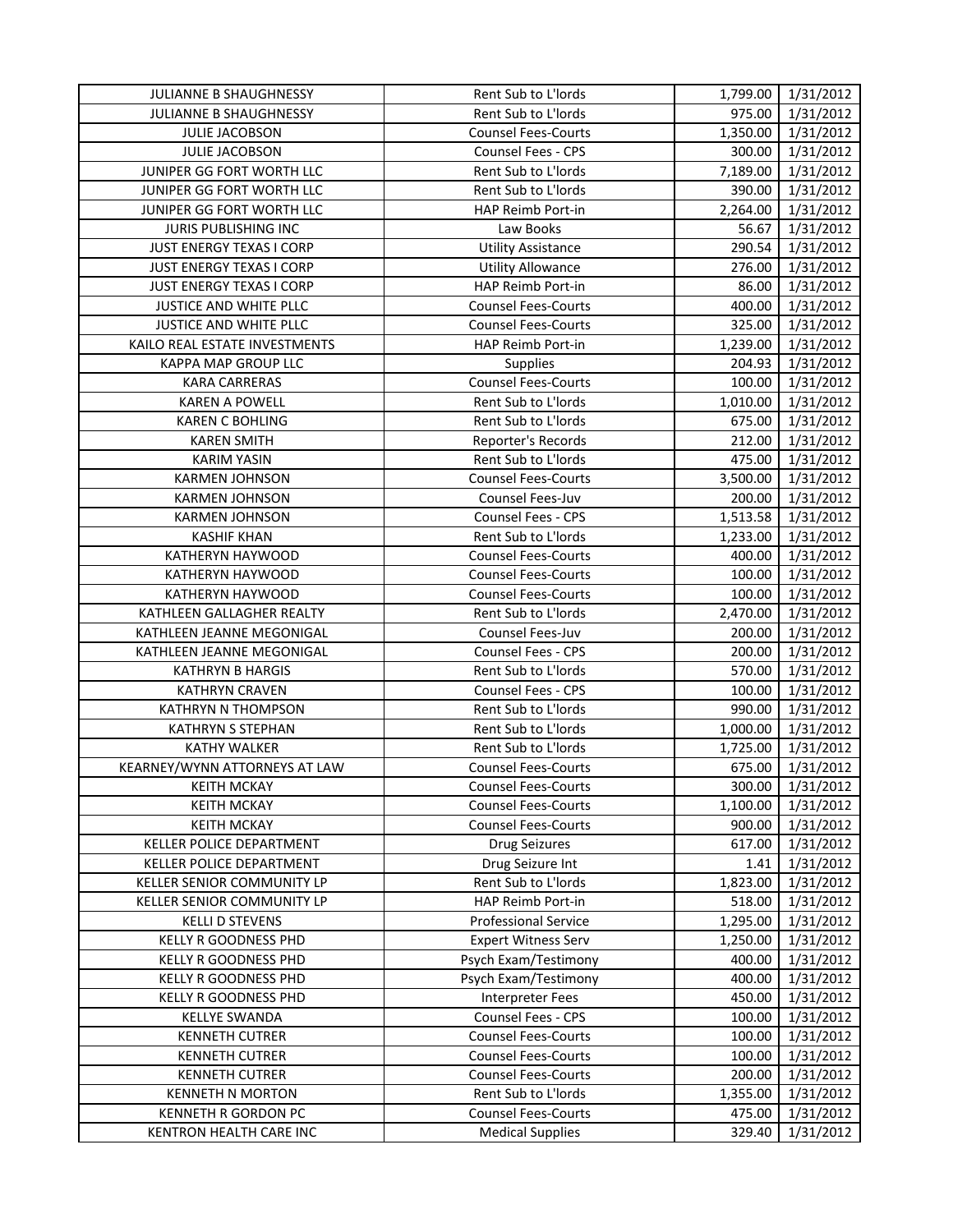| <b>KERRI MARSHALL</b>              | Rent Sub to L'Iords         | 599.00    | 1/31/2012 |
|------------------------------------|-----------------------------|-----------|-----------|
| <b>KERRI WEBB</b>                  | Rent Sub to L'Iords         | 390.00    | 1/31/2012 |
| <b>KERRY CRAWFORD</b>              | Rent Sub to L'Iords         | 499.00    | 1/31/2012 |
| <b>KERRY OWENS</b>                 | <b>Counsel Fees-Courts</b>  | 200.00    | 1/31/2012 |
| <b>KERRY OWENS</b>                 | <b>Counsel Fees-Courts</b>  | 750.00    | 1/31/2012 |
| <b>KERRY OWENS</b>                 | Counsel Fees - CPS          | 200.00    | 1/31/2012 |
| <b>KEVIN D RILEY</b>               | Rent Sub to L'Iords         | 446.00    | 1/31/2012 |
| KEYANNA L HUDSPETH                 | Rent Sub to L'Iords         | 454.00    | 1/31/2012 |
| <b>KHANH LE</b>                    | Rent Sub to L'Iords         | 726.00    | 1/31/2012 |
| <b>KHANH V NGUYEN</b>              | <b>HAP Reimb Port-in</b>    | 546.00    | 1/31/2012 |
| KIM CATALANO                       | <b>Counsel Fees-Courts</b>  | 2,790.00  | 1/31/2012 |
| KIMBERLY BUTLER                    | Counsel Fees - CPS          | 100.00    | 1/31/2012 |
| <b>KIMBERLY NGUYEN</b>             | Rent Sub to L'Iords         | 1,239.00  | 1/31/2012 |
| <b>KINSEY KROEGER</b>              | Rent Sub to L'Iords         | 440.00    | 1/31/2012 |
| <b>KIRPAL BHOGAL</b>               | Rent Sub to L'Iords         | 1,419.00  | 1/31/2012 |
| <b>KOBBY T WARREN</b>              | <b>Counsel Fees-Courts</b>  | 300.00    | 1/31/2012 |
| <b>KOFI SEFAH</b>                  | Rent Sub to L'Iords         | 631.00    | 1/31/2012 |
| KOSEL INVESTMENTS INC              | Rent Sub to L'Iords         | 806.00    | 1/31/2012 |
| <b>KPMG LLP</b>                    | <b>Financial Contracts</b>  | 3,000.00  | 1/31/2012 |
| <b>KPMG LLP</b>                    | <b>Financial Contracts</b>  | 75,000.00 | 1/31/2012 |
| <b>KRISTI LYNN JONES</b>           | Rent Sub to L'Iords         | 217.00    | 1/31/2012 |
| <b>KRISTINA WEST</b>               | Counsel Fees-Juv            | 75.00     | 1/31/2012 |
| <b>KRR VILLAS ON BEAR CREEK LP</b> | Rent Sub to L'Iords         | 2,409.00  | 1/31/2012 |
| <b>KRR VILLAS ON BEAR CREEK LP</b> | HAP Reimb Port-in           | 799.00    | 1/31/2012 |
| KSM EXCHANGE LLC                   | Parts and Supplies          | 254.44    | 1/31/2012 |
| KSM EXCHANGE LLC                   | Parts and Supplies          | 279.26    | 1/31/2012 |
| <b>KULVIR BHOGAL</b>               | Rent Sub to L'Iords         | 4,065.00  | 1/31/2012 |
| <b>KULVIR BHOGAL</b>               | HAP Reimb Port-in           | 810.00    | 1/31/2012 |
| <b>KURJI SUNIL</b>                 | Hith Dept Immu Fees         | 25.00     | 1/31/2012 |
| L C JACKSON                        | <b>Utility Allowance</b>    | 32.00     | 1/31/2012 |
| LA PRIMAVERA ASSOCIATES LP         | Rent Sub to L'Iords         | 339.00    | 1/31/2012 |
| LA PRIMAVERA ASSOCIATES LP         | Rent Sub to L'Iords         | 1,060.00  | 1/31/2012 |
| LA QUINTA MOPAC                    | Travel                      | 125.35    | 1/31/2012 |
| LA QUINTA MOPAC                    | Travel                      | 195.50    | 1/31/2012 |
| LAAUNDREANETTE L WILLIAMS          | Rent Sub to L'Iords         | 466.00    | 1/31/2012 |
| LADONNA GAIL AUBREY                | Rent Sub to L'Iords         | 396.00    | 1/31/2012 |
| LAHAINA GROUP INC                  | <b>Professional Service</b> | 97.50     | 1/31/2012 |
| LAJONDA HARRIS                     | Rent Sub to L'Iords         | 850.00    | 1/31/2012 |
| LAKEVIEW ON SHADY OAKS LLC         | Rent Sub to L'Iords         | 2,567.00  | 1/31/2012 |
| LAKEVIEW ON SHADY OAKS LLC         | Rent Sub to L'Iords         | 403.00    | 1/31/2012 |
| LAKEVIEW ON SHADY OAKS LLC         | HAP Reimb Port-in           | 1,059.00  | 1/31/2012 |
| <b>LAL CHAUHAN</b>                 | Rent Sub to L'Iords         | 482.00    | 1/31/2012 |
| LAMAR Q WILLIAMS                   | Rent Sub to L'Iords         | 975.00    | 1/31/2012 |
| LAN NINH HUYNH                     | HAP Reimb Port-in           | 975.00    | 1/31/2012 |
| LANGUAGE LINE SERVICES INC         | <b>Interpreter Fees</b>     | 33.99     | 1/31/2012 |
| LARISA KELTNER                     | Counsel Fees - CPS          | 100.00    | 1/31/2012 |
| <b>LARRY E REED</b>                | <b>Counsel Fees-Courts</b>  | 875.00    | 1/31/2012 |
| LARRY JOE THOMAS                   | Rent Sub to L'Iords         | 385.00    | 1/31/2012 |
| LARRY M CUNNINGHAM                 | <b>Drug Seizures</b>        | 3,200.00  | 1/31/2012 |
| LARRY M CUNNINGHAM                 | Drug Seizure Int            | 6.94      | 1/31/2012 |
| <b>LARRY WILK</b>                  | Petit Jury Services         | 6.00      | 1/31/2012 |
| LATEPH ADENIJI                     | <b>Counsel Fees-Courts</b>  | 625.00    | 1/31/2012 |
| LATEPH ADENIJI                     | Counsel Fees-Juv            | 200.00    | 1/31/2012 |
| LATEPH ADENIJI                     | Counsel Fees - CPS          | 100.00    | 1/31/2012 |
| LATREASA GARNER                    | Clothing                    | 125.00    | 1/31/2012 |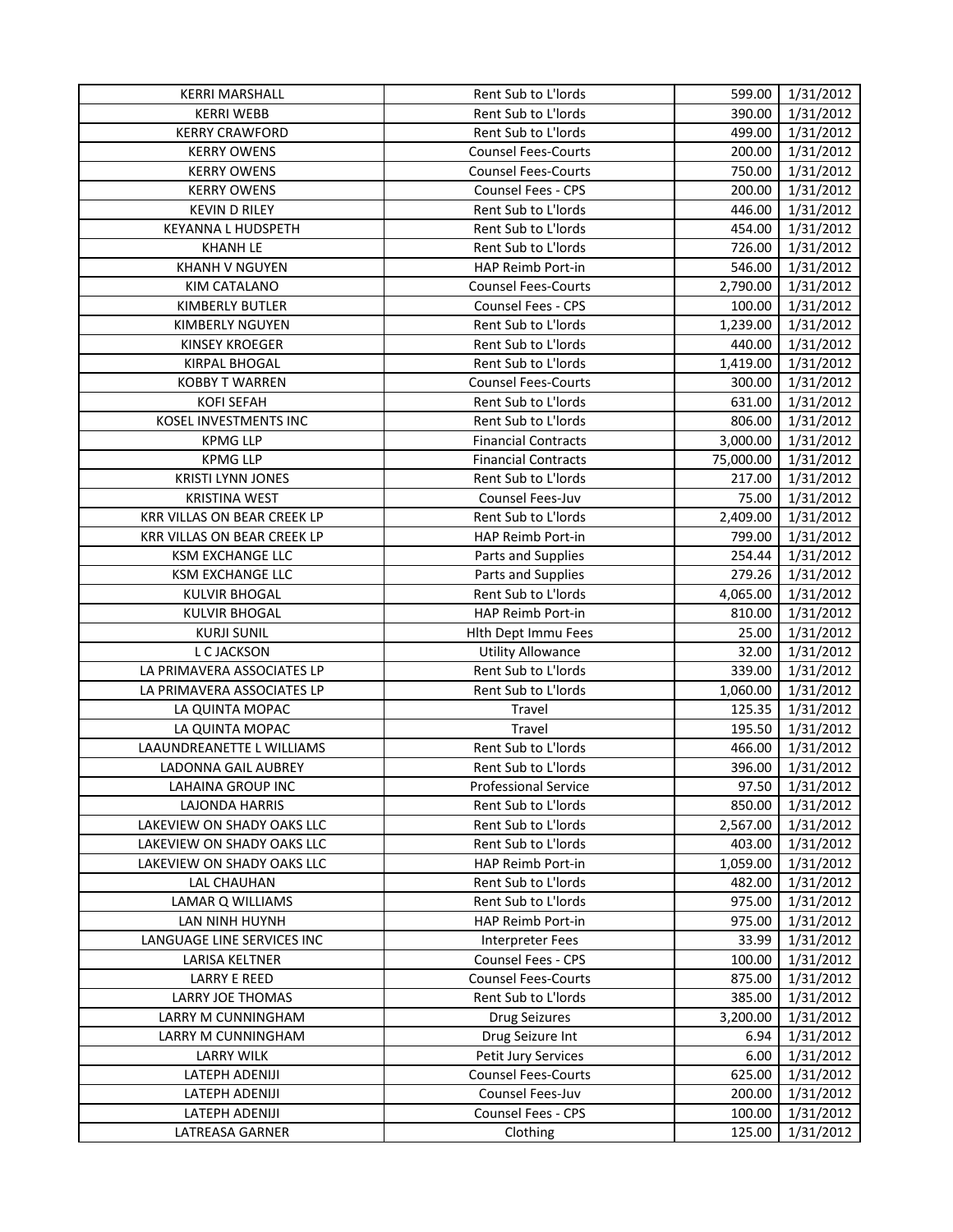| LATREASA GARNER                     | Cash For Kids               | 48.70     | 1/31/2012 |
|-------------------------------------|-----------------------------|-----------|-----------|
| <b>LAUCO ENTERPRISES</b>            | Rent Sub to L'Iords         | 550.00    | 1/31/2012 |
| LAURA MICHELE DELOTTO               | <b>Counsel Fees-Courts</b>  | 275.00    | 1/31/2012 |
| <b>LAURANCE TRAYLOR</b>             | Rent Sub to L'Iords         | 763.00    | 1/31/2012 |
| <b>LAURIVA DAY</b>                  | Rent Sub to L'Iords         | 1,447.00  | 1/31/2012 |
| LAW OFC OF PATTON E MAYNARD PC      | <b>Counsel Fees-Courts</b>  | 550.00    | 1/31/2012 |
| LAW OFC OF PATTON E MAYNARD PC      | <b>Counsel Fees-Courts</b>  | 865.00    | 1/31/2012 |
| LAW OFFICE EDWARD E CASTILLO PLLC   | <b>Counsel Fees-Courts</b>  | 700.00    | 1/31/2012 |
| LAW OFFICE OF BRADLEY L CLARK PC    | <b>Counsel Fees-Courts</b>  | 300.00    | 1/31/2012 |
| LAW OFFICE OF BRADLEY L CLARK PC    | <b>Counsel Fees-Courts</b>  | 300.00    | 1/31/2012 |
| LAW OFFICE OF BRADLEY L CLARK PC    | Counsel Fees - CPS          | 100.00    | 1/31/2012 |
| LAW OFFICE OF CARLOS G GALLIANI PC  | Counsel Fees-Juv            | 200.00    | 1/31/2012 |
| LAW OFFICE OF CARLOS G GALLIANI PC  | Counsel Fees - CPS          | 1,340.00  | 1/31/2012 |
| LAW OFFICE OF CARLOS G GALLIANI PC  | Drug Seizure-Unit           | 986.00    | 1/31/2012 |
| LAW OFFICE OF CARLOS G GALLIANI PC  | Drug Seizure Int            | 0.77      | 1/31/2012 |
| LAW OFFICE OF GARY L NICKELSON      | <b>Counsel Fees-Courts</b>  | 525.00    | 1/31/2012 |
| LAW OFFICE OF HARMONY M SCHUERMAN P | <b>Counsel Fees-Courts</b>  | 400.00    | 1/31/2012 |
| LAW OFFICE OF HARMONY M SCHUERMAN P | <b>Counsel Fees-Courts</b>  | 700.00    | 1/31/2012 |
| LAW OFFICE OF JO AN G ASHLEY        | Counsel Fees - CPS          | 100.00    | 1/31/2012 |
| LAW OFFICE OF KARLA M BALLI         | Counsel Fees - CPS          | 100.00    | 1/31/2012 |
| LAW OFFICE OF KEE A ABLES PC        | Counsel Fees - CPS          | 200.00    | 1/31/2012 |
| LAW OFFICE OF LISA HAINES           | <b>Counsel Fees-Courts</b>  | 700.00    | 1/31/2012 |
| LAW OFFICE OF LISA HAINES           | <b>Counsel Fees-Courts</b>  | 1,200.00  | 1/31/2012 |
| LAW OFFICE OF LISA HAINES           | <b>Counsel Fees-Courts</b>  | 200.00    | 1/31/2012 |
| LAW OFFICE OF LISA HAINES           | <b>Counsel Fees-Courts</b>  | 600.00    | 1/31/2012 |
| LAW OFFICE OF LISA HAINES           | <b>Counsel Fees-Courts</b>  | 200.00    | 1/31/2012 |
| LAW OFFICE OF PETROVICH & GIRAUD    | Counsel Fees - CPS          | 200.00    | 1/31/2012 |
| LAW OFFICE OF TIM CHOY              | <b>Counsel Fees-Courts</b>  | 300.00    | 1/31/2012 |
| LAW OFFICE OF TIM CHOY              | <b>Counsel Fees-Courts</b>  | 1,900.00  | 1/31/2012 |
| LAW OFFICES OF TIOMBE JONES         | <b>Counsel Fees-Courts</b>  | 500.00    | 1/31/2012 |
| LAW OFFICES OF TIOMBE JONES         | <b>Counsel Fees-Courts</b>  | 300.00    | 1/31/2012 |
| LAWANDA HURST                       | Rent Sub to L'Iords         | 869.00    | 1/31/2012 |
| LAWRENCE BARRETT                    | Rent Sub to L'Iords         | 210.00    | 1/31/2012 |
| <b>LAWSON PRODUCTS INC</b>          | Parts and Supplies          | 475.08    | 1/31/2012 |
| LAWSON PRODUCTS INC                 | Parts and Supplies          | 413.66    | 1/31/2012 |
| <b>LAWTON HOUSING AUTHORITY</b>     | Port HAP Port-out           | 89.00     | 1/31/2012 |
| LAWTON HOUSING AUTHORITY            | Port Admin Fee Expen        | 42.87     | 1/31/2012 |
| LAYTON MANOR PARTNERS INC           | Rent Sub to L'Iords         | 479.00    | 1/31/2012 |
| LAZARUS LEASING INC                 | Rent Sub to L'Iords         | 825.00    | 1/31/2012 |
| LEAH PALOMERO PARRENO WILDE         | Rent Sub to L'Iords         | 401.00    | 1/31/2012 |
| <b>LECIA HURST</b>                  | Clothing                    | 118.98    | 1/31/2012 |
| LEE E WEST JR                       | Rent Sub to L'Iords         | 1,005.00  | 1/31/2012 |
| LEGAL DIRECTORIES PBLSHNG           | <b>Supplies</b>             | 82.50     | 1/31/2012 |
| LEGG MASON REAL ESTATE CAPITAL II   | Rent Sub to L'Iords         | 5,068.00  | 1/31/2012 |
| LEICA BIOSYSTEMS RICHMOND           | Lab Supplies                | 710.00    | 1/31/2012 |
| LEIGH ANN SCHENK                    | Counsel Fees - CPS          | 200.00    | 1/31/2012 |
| <b>LEIGH MOURING</b>                | Rent Sub to L'Iords         | 725.00    | 1/31/2012 |
| LENA POPE HOME INC                  | Prepaid - Rent              | 21,185.25 | 1/31/2012 |
| LENA POPE HOME INC                  | <b>Professional Service</b> | 54,010.83 | 1/31/2012 |
| LENA POPE HOME INC                  | <b>Professional Service</b> | 6,369.00  | 1/31/2012 |
| LEON REED JR                        | <b>Counsel Fees-Courts</b>  | 287.50    | 1/31/2012 |
| LEONARD W MOORE III                 | Rent Sub to L'Iords         | 4,320.00  | 1/31/2012 |
| LEONARD W MOORE III                 | Rent Sub to L'Iords         | 645.00    | 1/31/2012 |
| LEONARDS FARM AND RANCH             | <b>Small Tools</b>          | 323.00    | 1/31/2012 |
| <b>LEROY YORK</b>                   | Rent Sub to L'Iords         | 4,452.00  | 1/31/2012 |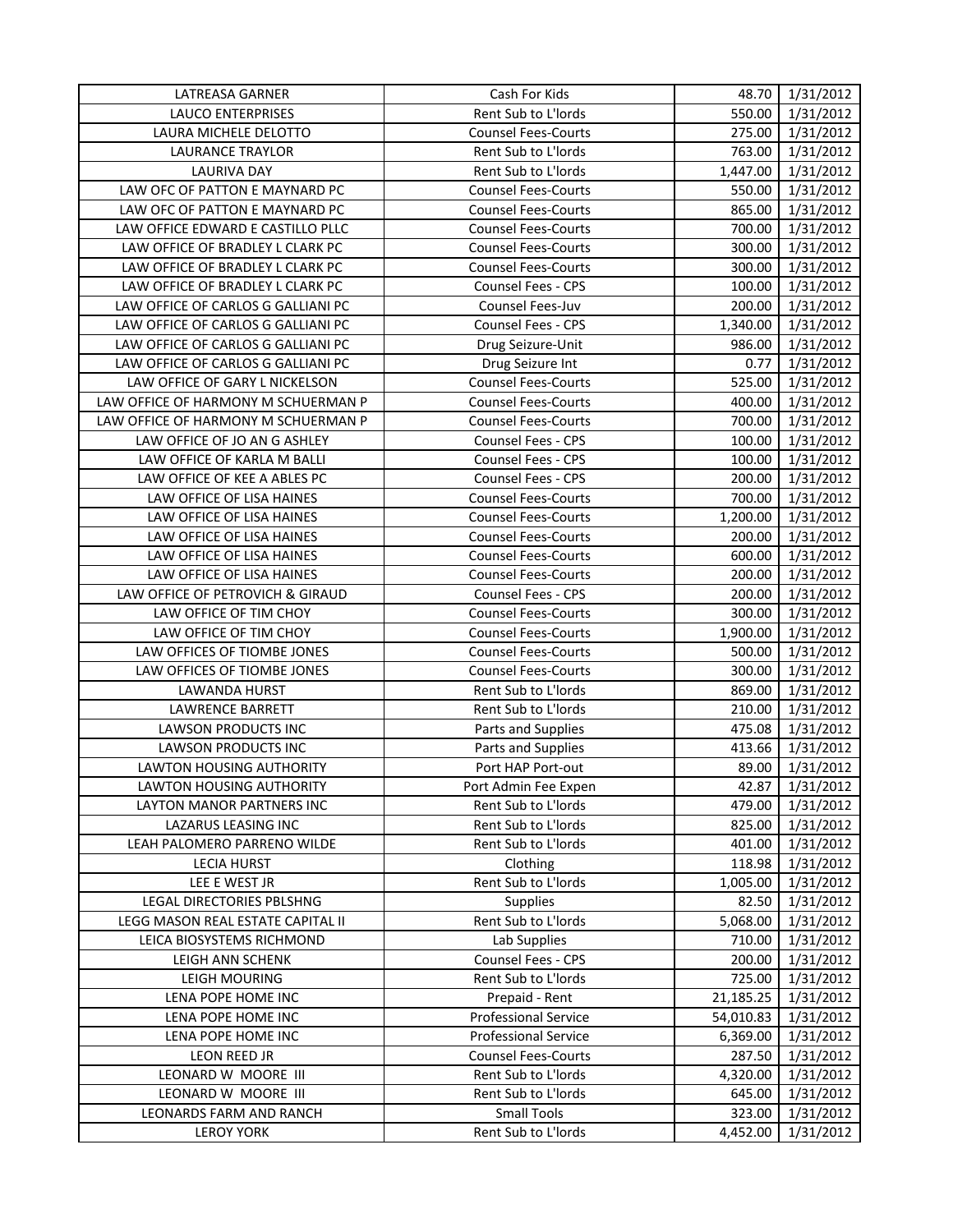| <b>LESA PAMPLIN</b>                 | <b>Counsel Fees-Courts</b>  | 1,600.00 | 1/31/2012 |
|-------------------------------------|-----------------------------|----------|-----------|
| LESLIE J BURGOYNE                   | <b>Counsel Fees - CPS</b>   | 100.00   | 1/31/2012 |
| LESLIE JOHNS                        | <b>Counsel Fees-Courts</b>  | 450.00   | 1/31/2012 |
| LESLIE JOHNS                        | <b>Counsel Fees-Courts</b>  | 300.00   | 1/31/2012 |
| <b>LESLIE NORMAN</b>                | Rent Sub to L'Iords         | 533.00   | 1/31/2012 |
| <b>LEX JOHNSTON</b>                 | <b>Counsel Fees-Courts</b>  | 400.00   | 1/31/2012 |
| LIBBY BRADY REAL ESTATE INC         | Rent Sub to L'Iords         | 1,632.00 | 1/31/2012 |
| LILLIE HATCHETT                     | Rent Sub to L'Iords         | 1,113.00 | 1/31/2012 |
| LINDA LEE MARTIN                    | <b>Professional Service</b> | 3,000.00 | 1/31/2012 |
| LIONEL ROBINSON                     | Rent Sub to L'Iords         | 924.00   | 1/31/2012 |
| LISA C BELL                         | Rent Sub to L'Iords         | 710.00   | 1/31/2012 |
| <b>LISA HOOBLER</b>                 | <b>Counsel Fees-Courts</b>  | 400.00   | 1/31/2012 |
| LISA HOOBLER                        | <b>Counsel Fees-Courts</b>  | 380.00   | 1/31/2012 |
| <b>LISA HOOBLER</b>                 | <b>Counsel Fees-Courts</b>  | 100.00   | 1/31/2012 |
| LISA HOOBLER                        | <b>Counsel Fees-Courts</b>  | 125.00   | 1/31/2012 |
| <b>LISA L DAWSON</b>                | Rent Sub to L'Iords         | 158.00   | 1/31/2012 |
| <b>LISA MORTON</b>                  | Reporter's Records          | 4,424.00 | 1/31/2012 |
| LISA MULLEN                         | <b>Counsel Fees-Courts</b>  | 1,000.00 | 1/31/2012 |
| LISA MULLEN                         | <b>Counsel Fees-Courts</b>  | 600.00   | 1/31/2012 |
| LISA MULLEN                         | <b>Counsel Fees-Courts</b>  | 137.50   | 1/31/2012 |
| <b>LISA THORN</b>                   | Cash For Kids               | 37.86    | 1/31/2012 |
| LLOYD GOSSELINK ROCHELLE & TOWNSEND | <b>Litigation Expense</b>   | 3,834.00 | 1/31/2012 |
| <b>LMW REALTY TRUST</b>             | Rent Sub to L'Iords         | 393.00   | 1/31/2012 |
| <b>LMW REALTY TRUST</b>             | HAP Reimb Port-in           | 289.00   | 1/31/2012 |
| LOCK TIGHT SECURITY INC             | <b>Supplies</b>             | 69.00    | 1/31/2012 |
| LODGE PROPERTIES MANAGEMENT LLC     | Rent Sub to L'Iords         | 1,088.00 | 1/31/2012 |
| <b>LONG NGUYEN</b>                  | Rent Sub to L'Iords         | 684.00   | 1/31/2012 |
| LOOMIS FARGO & COMPANY              | <b>Supplies</b>             | 105.00   | 1/31/2012 |
| LOOMIS FARGO & COMPANY              | <b>Supplies</b>             | 350.00   | 1/31/2012 |
| LOOMIS FARGO & COMPANY              | <b>Supplies</b>             | 35.00    | 1/31/2012 |
| LOOMIS FARGO & COMPANY              | <b>Supplies</b>             | 35.00    | 1/31/2012 |
| LOOMIS FARGO & COMPANY              | Supplies                    | 105.00   | 1/31/2012 |
| LOREN C GREEN PC                    | <b>Counsel Fees-Courts</b>  | 350.00   | 1/31/2012 |
| <b>LOREN C GREEN PC</b>             | <b>Counsel Fees-Courts</b>  | 350.00   | 1/31/2012 |
| <b>LORI DEANGELIS</b>               | <b>Counsel Fees-Courts</b>  | 300.00   | 1/31/2012 |
| <b>LORIE GRAHAM</b>                 | Reporter's Records          | 696.00   | 1/31/2012 |
| LORINE FAYE DUFFEY                  | Rent Sub to L'Iords         | 588.00   | 1/31/2012 |
| LOUIE F RUIZ                        | Rent Sub to L'Iords         | 543.00   | 1/31/2012 |
| <b>LOUIE F RUIZ</b>                 | Rent Sub to L'Iords         | 2,545.00 | 1/31/2012 |
| LOUIE M HEERWAGEN JR                | Rent Sub to L'Iords         | 519.00   | 1/31/2012 |
| LOWE'S                              | Supplies                    | 49.48    | 1/31/2012 |
| LOWE'S                              | Parts and Supplies          | 6.87     | 1/31/2012 |
| LPD REALTY LLC                      | Rent Sub to L'Iords         | 833.00   | 1/31/2012 |
| LRP KENSINGTON PARK LP              | Rent Sub to L'Iords         | 660.00   | 1/31/2012 |
| <b>LUVAN T TRAN</b>                 | Rent Sub to L'Iords         | 950.00   | 1/31/2012 |
| LUZIA KILONGOZI                     | <b>Relative Assistance</b>  | 300.00   | 1/31/2012 |
| <b>LYNDA S TARWATER</b>             | <b>Counsel Fees-Courts</b>  | 350.00   | 1/31/2012 |
| LYNNETTE WALLACE                    | Rent Sub to L'Iords         | 625.00   | 1/31/2012 |
| MAEDC-FAIR OAKS LLP                 | Rent Sub to L'Iords         | 1,124.00 | 1/31/2012 |
| M A E D C - FAIR OAKS LLP           | HAP Reimb Port-in           | 624.00   | 1/31/2012 |
| M MONIQUE WALTERS                   | Counsel Fees-Juv            | 200.00   | 1/31/2012 |
| M SUZANNE FROSSARD PC               | Counsel Fees-Juv            | 200.00   | 1/31/2012 |
| M TRENT LOFTIN                      | <b>Counsel Fees-Courts</b>  | 425.00   | 1/31/2012 |
| M TRENT LOFTIN                      | Cnsl Fees-Juv Det&Tr        | 100.00   | 1/31/2012 |
| <b>MACK TIPPENS</b>                 | Rent Sub to L'Iords         | 724.00   | 1/31/2012 |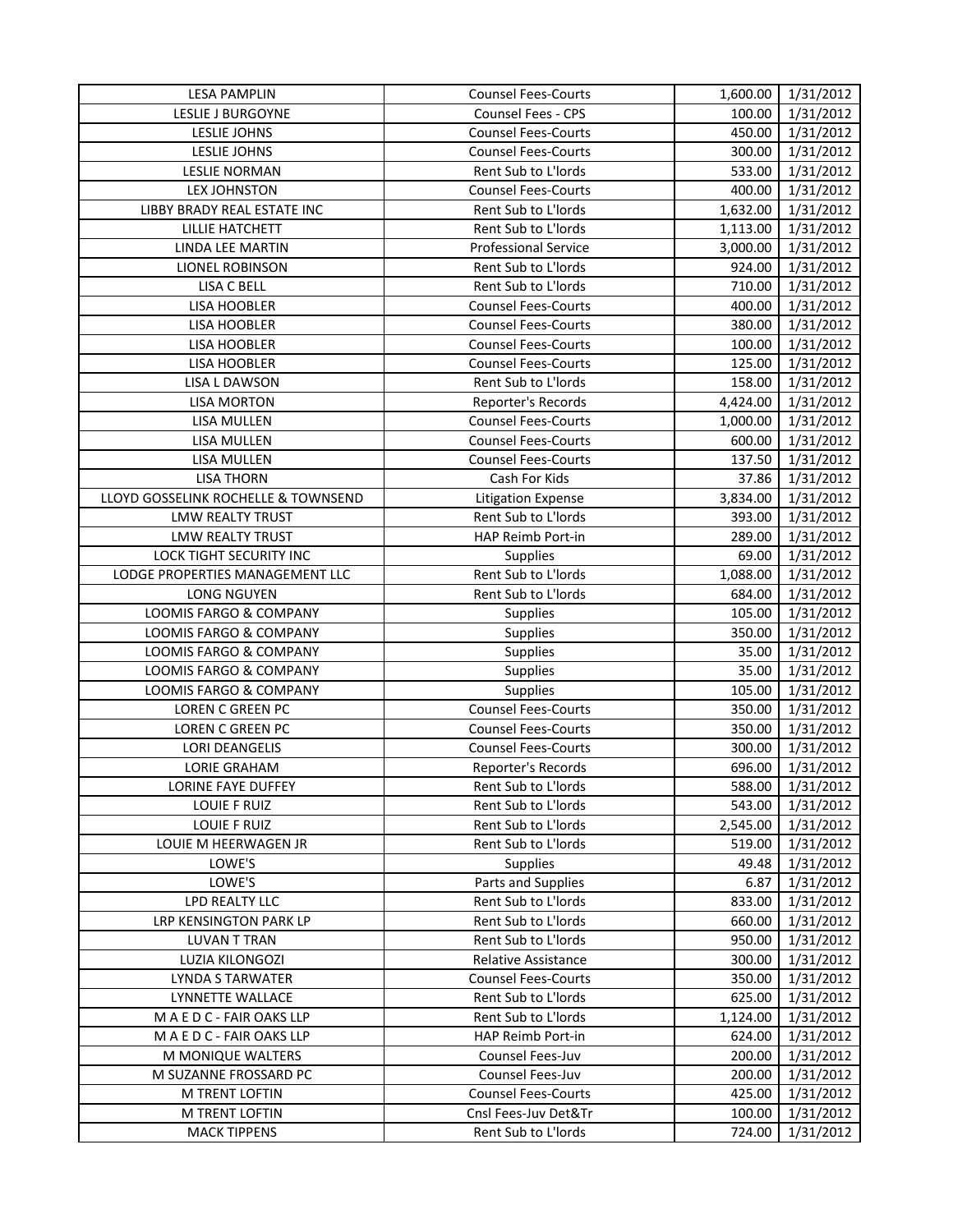| <b>MACKJ INC</b>                    | Rent Sub to L'Iords         | 617.00    | 1/31/2012 |
|-------------------------------------|-----------------------------|-----------|-----------|
| <b>MADISON SUMMIT LTD</b>           | Prepaid - Rent              | 5,515.00  | 1/31/2012 |
| MAEDC HULEN BEND SENIOR COMMUNITY L | Rent Sub to L'Iords         | 6,060.00  | 1/31/2012 |
| MAEDC HULEN BEND SENIOR COMMUNITY L | Rent Sub to L'Iords         | 398.00    | 1/31/2012 |
| MAEDC HULEN BEND SENIOR COMMUNITY L | HAP Reimb Port-in           | 997.00    | 1/31/2012 |
| MAEDC PALM HOUSE LLC                | Rent Sub to L'Iords         | 276.00    | 1/31/2012 |
| MAGNOLIA PROJECTS, LTD              | Rent Sub to L'Iords         | 280.00    | 1/31/2012 |
| <b>MAHIN JAN KIANI</b>              | Rent Sub to L'Iords         | 486.00    | 1/31/2012 |
| <b>MAHIN JAN KIANI</b>              | Rent Sub to L'Iords         | 900.00    | 1/31/2012 |
| MAINSTREAM PROPERTIES INC           | Rent Sub to L'Iords         | 2,042.00  | 1/31/2012 |
| MAMIE BUSH JOHNSON                  | <b>Counsel Fees-Courts</b>  | 100.00    | 1/31/2012 |
| MAMIE BUSH JOHNSON                  | <b>Counsel Fees-Courts</b>  | 625.00    | 1/31/2012 |
| MANAGED HEALTH NETWORK INC          | <b>Employee Assist Prog</b> | 1,042.36  | 1/31/2012 |
| MANAGED HEALTH NETWORK INC          | <b>Employee Assist Prog</b> | 13,364.60 | 1/31/2012 |
| MANAGED HEALTH NETWORK INC          | <b>Employee Assist Prog</b> | 953.80    | 1/31/2012 |
| MANAGEMENT OF SURREY OAKS LLC       | Rent Sub to L'Iords         | 1,162.00  | 1/31/2012 |
| <b>MANOHAR RAJPUT</b>               | Rent Sub to L'Iords         | 784.00    | 1/31/2012 |
| MANSFIELD ISD                       | <b>Restitution Payable</b>  | 495.00    | 1/31/2012 |
| MANSFIELD RETIREMENT LTD            | Rent Sub to L'Iords         | 227.00    | 1/31/2012 |
| MANUEL DELGADO JR                   | Rent Sub to L'Iords         | 160.00    | 1/31/2012 |
| <b>MANUEL MURILLO</b>               | Rent Sub to L'Iords         | 832.00    | 1/31/2012 |
| <b>MARC TAKACS</b>                  | Rent Sub to L'Iords         | 821.00    | 1/31/2012 |
| MARGARET G ANDERSON                 | Rent Sub to L'Iords         | 850.00    | 1/31/2012 |
| <b>MARIA RAMIREZ</b>                | Rent Sub to L'Iords         | 749.00    | 1/31/2012 |
| MARIA ROSARIO SAI MADIGAN           | Rent Sub to L'Iords         | 583.00    | 1/31/2012 |
| MARIA SANCHEZ                       | Rent Sub to L'Iords         | 535.00    | 1/31/2012 |
| MARIE PIGG REAL ESTATE              | Rent Sub to L'Iords         | 624.00    | 1/31/2012 |
| MARINE CREEK RESIDENTIAL LP         | Rent Sub to L'Iords         | 4,919.00  | 1/31/2012 |
| MARINE CREEK RESIDENTIAL LP         | Rent Sub to L'Iords         | 887.00    | 1/31/2012 |
| MARINE CREEK RESIDENTIAL LP         | HAP Reimb Port-in           | 477.00    | 1/31/2012 |
| MARINE HOUSING LP                   | Rent Sub to L'Iords         | 288.00    | 1/31/2012 |
| <b>MARION BAUGH</b>                 | Rent Sub to L'Iords         | 903.00    | 1/31/2012 |
| <b>MARION J AIKEN</b>               | Rent Sub to L'Iords         | 884.00    | 1/31/2012 |
| <b>MARK A SMITH</b>                 | Rent Sub to L'Iords         | 963.00    | 1/31/2012 |
| <b>MARK D HIXSON</b>                | Rent Sub to L'Iords         | 1,268.00  | 1/31/2012 |
| MARK D SCOTT & ASSOCIATES PLLC      | <b>Counsel Fees-Courts</b>  | 550.00    | 1/31/2012 |
| MARK D SCOTT & ASSOCIATES PLLC      | <b>Counsel Fees-Courts</b>  | 400.00    | 1/31/2012 |
| MARK D SCOTT & ASSOCIATES PLLC      | <b>Counsel Fees-Courts</b>  | 350.00    | 1/31/2012 |
| MARK D SCOTT & ASSOCIATES PLLC      | <b>Counsel Fees-Courts</b>  | 300.00    | 1/31/2012 |
| MARK D SCOTT & ASSOCIATES PLLC      | <b>Drug Seizures</b>        | 975.00    | 1/31/2012 |
| MARK D SCOTT & ASSOCIATES PLLC      | Drug Seizure Int            | 2.11      | 1/31/2012 |
| <b>MARK D SHEARER</b>               | Rent Sub to L'Iords         | 1,734.00  | 1/31/2012 |
| <b>MARK MCGINNIS</b>                | Rent Sub to L'Iords         | 832.00    | 1/31/2012 |
| <b>MARK ROSTEET</b>                 | <b>Counsel Fees-Courts</b>  | 600.00    | 1/31/2012 |
| <b>MARK SCOTT WILLIS</b>            | Rent Sub to L'Iords         | 734.00    | 1/31/2012 |
| MARKETING AND SERVICE ASSOC         | Capital Outlay-Furni        | 20,466.00 | 1/31/2012 |
| MARRIOTT HOTEL SERVICES INC         | Education                   | 464.67    | 1/31/2012 |
| MARRIOTT INTERNATIONAL INC          | Witness Travel              | 361.26    | 1/31/2012 |
| <b>MARTHA TRAN</b>                  | Rent Sub to L'Iords         | 821.00    | 1/31/2012 |
| MARTINEZ & BONE REALTY INC          | Rent Sub to L'Iords         | 651.00    | 1/31/2012 |
| <b>MARY B THORNTON</b>              | <b>Counsel Fees-Courts</b>  | 650.00    | 1/31/2012 |
| MARY ELLEN ECKLUND                  | Rent Sub to L'Iords         | 427.00    | 1/31/2012 |
| <b>MARY R THOMSEN</b>               | Counsel Fees-Juv            | 400.00    | 1/31/2012 |
| <b>MARY R THOMSEN</b>               | Counsel Fees - CPS          | 2,875.00  | 1/31/2012 |
| <b>MARY R THOMSEN</b>               | <b>Litigation Expense</b>   | 67.20     | 1/31/2012 |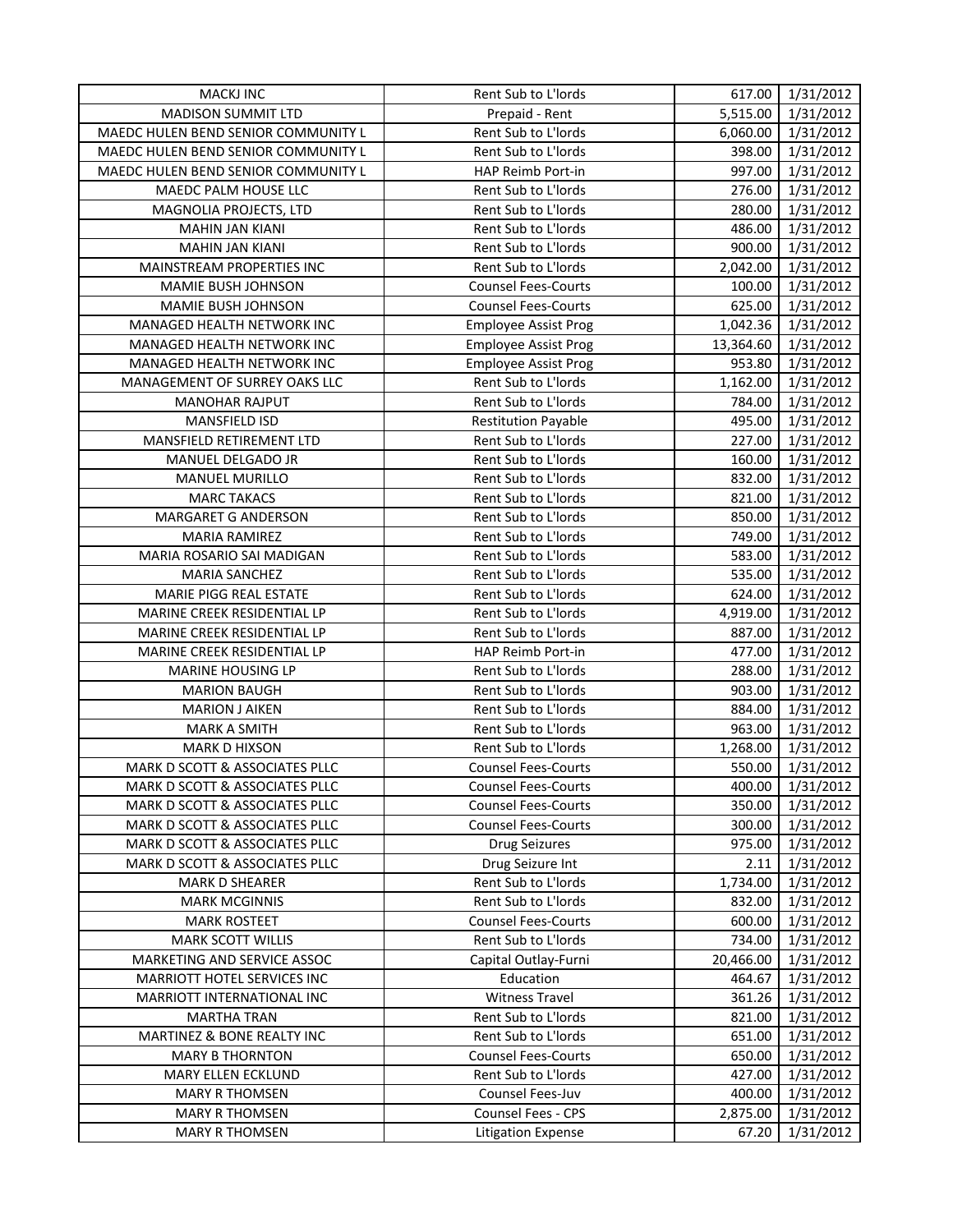| <b>MARY REYES</b>                        | Cash For Kids               | 95.00    | 1/31/2012           |
|------------------------------------------|-----------------------------|----------|---------------------|
| MASSIE'S LOCKSMITH                       | <b>Building Maintenance</b> | 435.00   | 1/31/2012           |
| MATRIX ASSOCIATES                        | Rent Sub to L'Iords         | 751.00   | 1/31/2012           |
| MATTHEW BENDER & COMPANY INC             | Supplies                    | 339.24   | 1/31/2012           |
| MATTHEW EASTWOOD                         | <b>Restitution Payable</b>  | 50.00    | 1/31/2012           |
| <b>MAX BREWINGTON</b>                    | Counsel Fees - CPS          | 100.00   | 1/31/2012           |
| MAXIM HEALTHCARE SERVICES INC            | <b>Professional Service</b> | 1,765.50 | $\frac{1}{31}/2012$ |
| MAXIM HEALTHCARE SERVICES INC            | <b>Professional Service</b> | 1,533.00 | 1/31/2012           |
| MAXUM HEALTH SERVICES CORP               | <b>Professional Service</b> | 35.71    | 1/31/2012           |
| MAXUM HEALTH SERVICES CORP               | <b>Professional Service</b> | 132.50   | 1/31/2012           |
| MAXUM HEALTH SERVICES CORP               | <b>Professional Service</b> | 132.50   | 1/31/2012           |
| MAXUM HEALTH SERVICES CORP               | <b>Professional Service</b> | 132.50   | 1/31/2012           |
| MAXUM HEALTH SERVICES CORP               | <b>Professional Service</b> | 132.50   | 1/31/2012           |
| MAXUM HEALTH SERVICES CORP               | <b>Professional Service</b> | 132.50   | 1/31/2012           |
| MAXUM HEALTH SERVICES CORP               | <b>Professional Service</b> | 157.69   | 1/31/2012           |
| MAXUM HEALTH SERVICES CORP               | <b>Professional Service</b> | 157.69   | 1/31/2012           |
| MAXUM HEALTH SERVICES CORP               | <b>Professional Service</b> | 91.86    | 1/31/2012           |
| MAXUM HEALTH SERVICES CORP               | <b>Professional Service</b> | 91.86    | 1/31/2012           |
| MAXUM HEALTH SERVICES CORP               | <b>Professional Service</b> | 157.69   | 1/31/2012           |
| MAXUM HEALTH SERVICES CORP               | <b>Professional Service</b> | 56.15    | 1/31/2012           |
| MAXUM HEALTH SERVICES CORP               | <b>Professional Service</b> | 91.86    | 1/31/2012           |
| <b>MDRD LLC</b>                          | Rent Sub to L'Iords         | 452.00   | 1/31/2012           |
| <b>MDRD LLC</b>                          | Rent Sub to L'Iords         | 414.00   | 1/31/2012           |
| MEADOR CHRYSLER-PLYMOUTH INC             | Parts and Supplies          | 131.94   | 1/31/2012           |
| <b>MEDICAL ARTS PRESS</b>                | Supplies                    | 294.85   | 1/31/2012           |
| MEDINA & MEDINA INC                      | Central Garage Inv          | 352.00   | 1/31/2012           |
| MEDLINE INDUSTRIES INC                   | <b>Supplies</b>             | 170.00   | 1/31/2012           |
| MEDLINE INDUSTRIES INC                   | Lab Supplies                | 532.80   | 1/31/2012           |
| <b>MELANIE F WEBB</b>                    | Psych Exam/Testimony        | 1,000.00 | 1/31/2012           |
| MELINDA NEUMANN                          | Clothing                    | 53.03    | 1/31/2012           |
| MELINDA NEUMANN                          | Cash For Kids               | 25.00    | 1/31/2012           |
| MELISSA L HAMRICK                        | <b>Counsel Fees-Courts</b>  | 175.00   | 1/31/2012           |
| <b>MELISSIA Y TALTON</b>                 | Rent Sub to L'Iords         | 808.00   | 1/31/2012           |
| MELVILLE R ASHDOWN                       | Rent Sub to L'Iords         | 2,384.00 | 1/31/2012           |
| MELVILLE R ASHDOWN                       | Rent Sub to L'Iords         | 2,147.00 | 1/31/2012           |
| <b>MEMBER'S BUILDING MAINTENANCE LTD</b> | <b>Custodian Services</b>   | 5,482.22 | 1/31/2012           |
| MEMBER'S BUILDING MAINTENANCE LTD        | Custodian Services          | 1,010.16 | 1/31/2012           |
| MEMBER'S BUILDING MAINTENANCE LTD        | <b>Custodian Services</b>   | 505.08   | 1/31/2012           |
| MEMBER'S BUILDING MAINTENANCE LTD        | <b>Custodian Services</b>   | 1,010.16 | 1/31/2012           |
| MEMBER'S BUILDING MAINTENANCE LTD        | <b>Custodian Services</b>   | 56.12    | 1/31/2012           |
| MEMBER'S BUILDING MAINTENANCE LTD        | <b>Custodian Services</b>   | 1,851.96 | 1/31/2012           |
| <b>MEMBER'S BUILDING MAINTENANCE LTD</b> | <b>Custodian Services</b>   | 1,234.64 | 1/31/2012           |
| MEMBER'S BUILDING MAINTENANCE LTD        | <b>Custodian Services</b>   | 757.62   | 1/31/2012           |
| MEMBER'S BUILDING MAINTENANCE LTD        | <b>Custodian Services</b>   | 1,234.64 | 1/31/2012           |
| <b>MEMBER'S BUILDING MAINTENANCE LTD</b> | <b>Custodian Services</b>   | 1,851.96 | 1/31/2012           |
| MEMBER'S BUILDING MAINTENANCE LTD        | <b>Custodian Services</b>   | 2,160.62 | 1/31/2012           |
| MEMBER'S BUILDING MAINTENANCE LTD        | <b>Custodian Services</b>   | 505.08   | 1/31/2012           |
| MEMBER'S BUILDING MAINTENANCE LTD        | <b>Custodian Services</b>   | 631.35   | 1/31/2012           |
| MEMBER'S BUILDING MAINTENANCE LTD        | <b>Custodian Services</b>   | 617.32   | 1/31/2012           |
| MEMBER'S BUILDING MAINTENANCE LTD        | <b>Custodian Services</b>   | 715.53   | 1/31/2012           |
| MEMBER'S BUILDING MAINTENANCE LTD        | <b>Custodian Services</b>   | 3,721.46 | 1/31/2012           |
| MEMBER'S BUILDING MAINTENANCE LTD        | <b>Custodian Services</b>   | 1,150.46 | 1/31/2012           |
| MEMBER'S BUILDING MAINTENANCE LTD        | <b>Custodian Services</b>   | 1,865.99 | 1/31/2012           |
| MEMBER'S BUILDING MAINTENANCE LTD        | <b>Custodian Services</b>   | 2,939.29 | 1/31/2012           |
| MEMBER'S BUILDING MAINTENANCE LTD        | <b>Custodian Services</b>   | 7,169.33 | 1/31/2012           |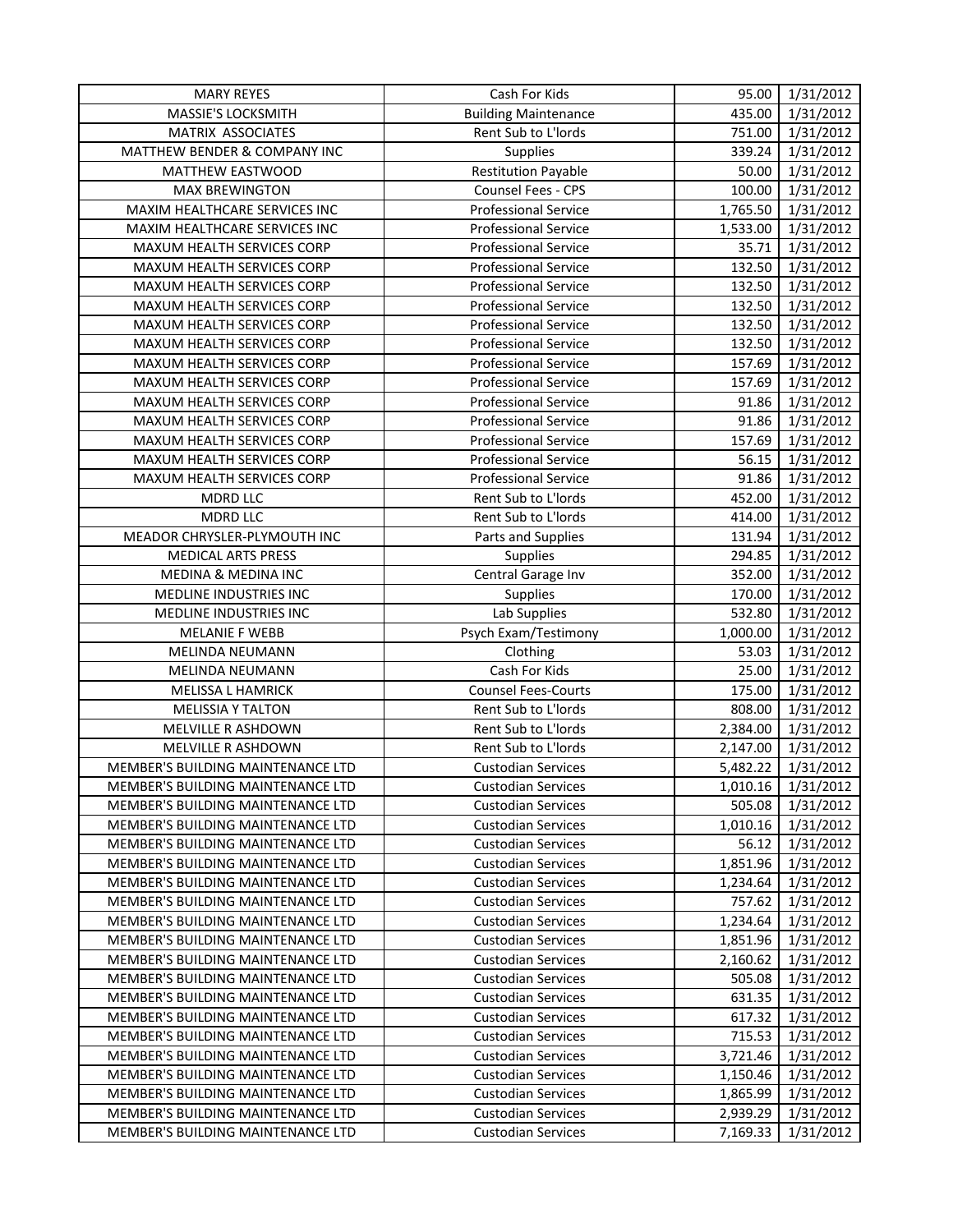| MEMBER'S BUILDING MAINTENANCE LTD  | <b>Custodian Services</b>   |            | 7,127.24 1/31/2012 |
|------------------------------------|-----------------------------|------------|--------------------|
| MEMBER'S BUILDING MAINTENANCE LTD  | <b>Custodian Services</b>   | 505.08     | 1/31/2012          |
| MEMBER'S BUILDING MAINTENANCE LTD  | <b>Custodian Services</b>   | 5,731.26   | 1/31/2012          |
| MEMBER'S BUILDING MAINTENANCE LTD  | <b>Custodian Services</b>   | 5,261.25   | 1/31/2012          |
| MEMBER'S BUILDING MAINTENANCE LTD  | <b>Custodian Services</b>   | 1,150.46   | 1/31/2012          |
| MEMBER'S BUILDING MAINTENANCE LTD  | <b>Custodian Services</b>   | 1,304.79   | 1/31/2012          |
| MEMBER'S BUILDING MAINTENANCE LTD  | <b>Custodian Services</b>   | 996.13     | 1/31/2012          |
| MEMBER'S BUILDING MAINTENANCE LTD  | <b>Custodian Services</b>   | 631.35     | 1/31/2012          |
| MEMBER'S BUILDING MAINTENANCE LTD  | Contract Labor              | 2,295.61   | 1/31/2012          |
| MEMBER'S BUILDING MAINTENANCE LTD  | Contract Labor              | 2,259.68   | 1/31/2012          |
| MEMBER'S BUILDING MAINTENANCE LTD  | Contract Labor              | 2,288.42   | 1/31/2012          |
| MEMBER'S BUILDING MAINTENANCE LTD  | <b>Custodian Services</b>   | 1,346.88   | 1/31/2012          |
| MEMBER'S BUILDING MAINTENANCE LTD  | <b>Custodian Services</b>   | 771.65     | 1/31/2012          |
| MENTAL HEALTH MENTAL RETARDATION   | <b>Detox Divert</b>         | 600.00     | 1/31/2012          |
| MENTAL HEALTH MENTAL RETARDATION   | <b>Counseling Services</b>  | 1,700.00   | 1/31/2012          |
| MERCANTILE PARTNERS LP             | Prepaid - Rent              | 15,545.16  | 1/31/2012          |
| MERCANTILE PARTNERS LP             | Prepaid - Other             | 5,427.54   | 1/31/2012          |
| MERCANTILE PARTNERS LP             | Prepaid - Rent              | 4,216.67   | 1/31/2012          |
| MERCANTILE PARTNERS LP             | Prepaid - Other             | 1,472.46   | 1/31/2012          |
| <b>MERIT TRAINING PROGRAMS LLC</b> | Education                   | 465.00     | 1/31/2012          |
| MERLIN G HOLLOWAY                  | Rent Sub to L'Iords         | 687.00     | 1/31/2012          |
| MERRY LAUREEN MOORE                | <b>Court Costs</b>          | 1,853.00   | 1/31/2012          |
| METROPLEX SERVICE WELDING          | Fuel                        | 101.30     | 1/31/2012          |
| MGT OF AMERICA INC                 | <b>Professional Service</b> | 7,456.00   | 1/31/2012          |
| MHMR OF TARRANT COUNTY             | Spec Needs Off Proj         | 3,087.10   | 1/31/2012          |
| MHMR OF TARRANT COUNTY             | Prepaid - Rent              | 4,247.48   | 1/31/2012          |
| MHMR OF TARRANT COUNTY             | <b>MHMR</b>                 | 189,453.77 | 1/31/2012          |
| MHMR OF TARRANT COUNTY             | <b>MHMR</b>                 | 187,768.80 | 1/31/2012          |
| MHMR OF TARRANT COUNTY             | <b>MHMR</b>                 | 187,742.82 | 1/31/2012          |
| MHMR OF TARRANT COUNTY             | <b>MHMR</b>                 | 199,104.30 | 1/31/2012          |
| MHMR OF TARRANT COUNTY             | <b>Professional Service</b> | 2,166.66   | 1/31/2012          |
| MHMR OF TARRANT COUNTY             | Spec Needs Off Proj         | 29,209.54  | 1/31/2012          |
| MHMR OF TARRANT COUNTY             | Spec Needs Off Proj         | 25,421.57  | 1/31/2012          |
| MHMR OF TARRANT COUNTY             | Spec Needs Off Proj         | 27,334.58  | 1/31/2012          |
| MICHAEL BERGER                     | Counsel Fees-Juv            | 400.00     | 1/31/2012          |
| MICHAEL BERGER                     | Counsel Fees - CPS          | 200.00     | 1/31/2012          |
| MICHAEL D TOLAND                   | Rent Sub to L'Iords         | 439.00     | 1/31/2012          |
| MICHAEL DEEGAN                     | <b>Counsel Fees-Courts</b>  | 500.00     | 1/31/2012          |
| MICHAEL DEEGAN                     | <b>Counsel Fees-Courts</b>  | 100.00     | 1/31/2012          |
| MICHAEL DEEGAN                     | <b>Drug Seizures</b>        | 2,000.00   | 1/31/2012          |
| MICHAEL DEEGAN                     | Drug Seizure Int            | 4.36       | 1/31/2012          |
| MICHAEL EARHART                    | <b>Building Maintenance</b> | 139.68     | 1/31/2012          |
| MICHAEL HAILEY                     | Rent Sub to L'Iords         | 950.00     | 1/31/2012          |
| Michael J Mayer                    | Education                   | 109.92     | 1/31/2012          |
| MICHAEL MOORE                      | Rent Sub to L'Iords         | 484.00     | 1/31/2012          |
| MICHAEL MOORE                      | Rent Sub to L'Iords         | 506.00     | 1/31/2012          |
| <b>MICHAEL R GARTNER</b>           | Rent Sub to L'Iords         | 360.00     | 1/31/2012          |
| MICHAEL RINEHART                   | Rent Sub to L'Iords         | 1,126.00   | 1/31/2012          |
| MICHAEL SHAWN MATLOCK              | <b>Counsel Fees-Courts</b>  | 400.00     | 1/31/2012          |
| MICHAEL SHAWN MATLOCK              | <b>Counsel Fees-Courts</b>  | 1,700.00   | 1/31/2012          |
| MICHAEL SHAWN MATLOCK              | <b>Counsel Fees-Courts</b>  | 400.00     | 1/31/2012          |
| MICHAEL SHAWN MATLOCK              | <b>Counsel Fees-Courts</b>  | 100.00     | 1/31/2012          |
| MICHAEL THOMPSON                   | Rent Sub to L'Iords         | 1,243.00   | 1/31/2012          |
| MICHAEL W MCCOWAN                  | Rent Sub to L'Iords         | 563.00     | 1/31/2012          |
| MICHELE M JOHNSON                  | Rent Sub to L'Iords         | 461.00     | 1/31/2012          |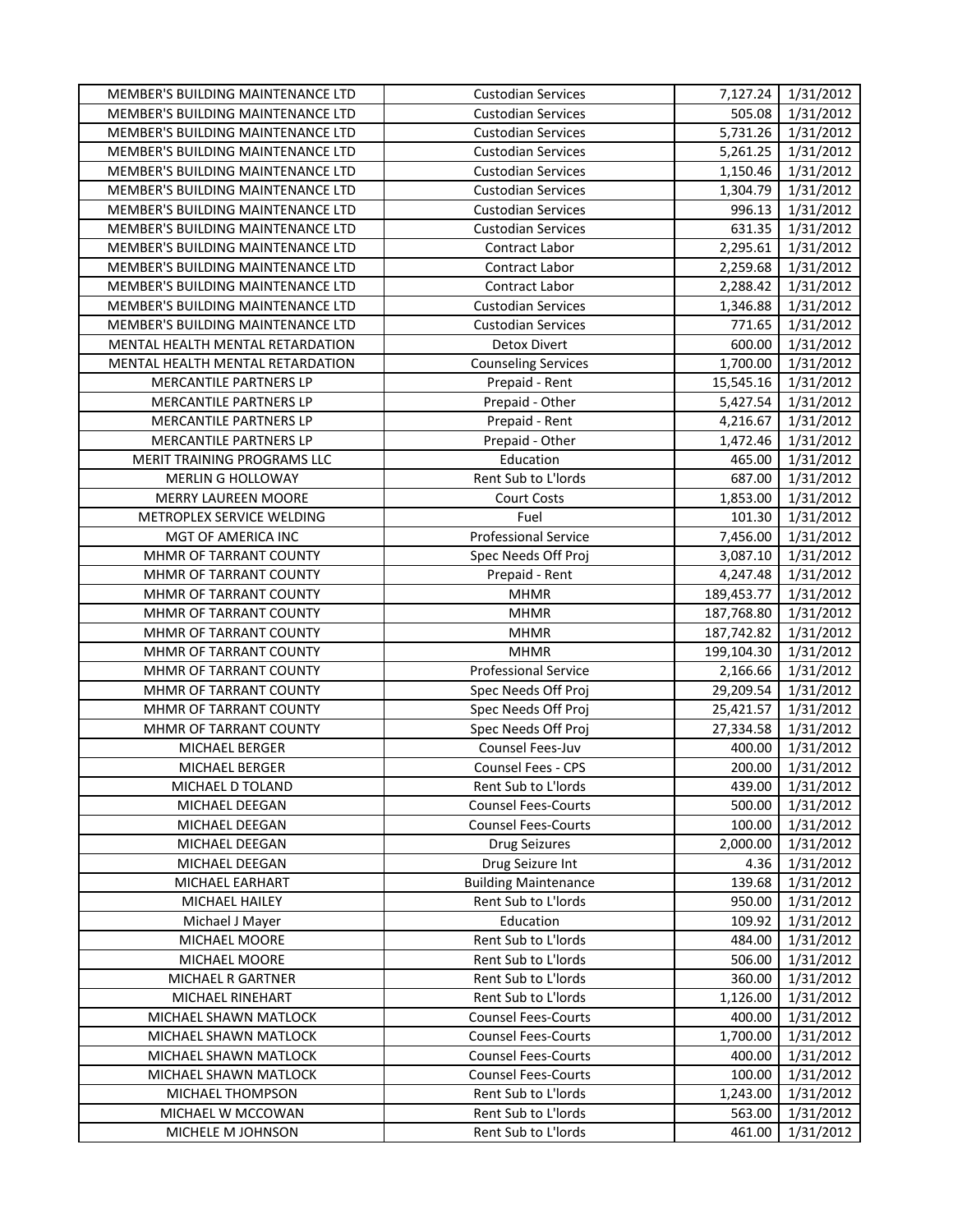| MICHELLE DO                         | Rent Sub to L'Iords        | 778.00   | 1/31/2012 |
|-------------------------------------|----------------------------|----------|-----------|
| MICHELLE I EUGENE                   | Rent Sub to L'Iords        | 1,304.00 | 1/31/2012 |
| MICHELLE I EUGENE                   | HAP Reimb Port-in          | 537.00   | 1/31/2012 |
| MICROSOFT CORP                      | Education                  | 2,975.00 | 1/31/2012 |
| MIDWEST MEDICAL SUPPLY CO, LLC      | Lab Supplies               | 60.00    | 1/31/2012 |
| MIGNEAULT FORT WORTH LP             | Rent Sub to L'Iords        | 1,210.50 | 1/31/2012 |
| MIGNEAULT FORT WORTH LP             | Rent Sub/Dep L'Iords       | 200.00   | 1/31/2012 |
| MIGNEAULT FORT WORTH LP             | Rent Sub to L'Iords        | 595.00   | 1/31/2012 |
| <b>MIKE CROXTON</b>                 | Rent Sub to L'Iords        | 530.00   | 1/31/2012 |
| MIMOSA LANE LLC                     | Prepaid - Rent             | 6,796.84 | 1/31/2012 |
| MINH HUONGTHI NGUYEN                | HAP Reimb Port-in          | 757.00   | 1/31/2012 |
| MINICK LAW PC                       | <b>Counsel Fees-Courts</b> | 835.00   | 1/31/2012 |
| MINICK LAW PC                       | <b>Counsel Fees-Courts</b> | 493.75   | 1/31/2012 |
| MINICK LAW PC                       | <b>Counsel Fees-Courts</b> | 350.00   | 1/31/2012 |
| MINNEAPOLIS HOUSING AUTHORITY       | Port HAP Port-out          | 1,214.00 | 1/31/2012 |
| MINNEAPOLIS HOUSING AUTHORITY       | Port Admin Fee Expen       | 42.87    | 1/31/2012 |
| MIPHI INVESTMENTS LLC               | Rent Sub to L'Iords        | 520.00   | 1/31/2012 |
| MITEFF FAMILY PARTNERSHIP           | Rent Sub to L'Iords        | 602.00   | 1/31/2012 |
| MOMENTUM MGMT GROUP LLC             | Rent Sub to L'Iords        | 665.00   | 1/31/2012 |
| <b>MONICA LEUCK</b>                 | Rent Sub to L'Iords        | 562.00   | 1/31/2012 |
| MONICA OLSON                        | <b>Counseling Services</b> | 4,700.00 | 1/31/2012 |
| MOSS COURT REPORTING LLC            | Reporter's Records         | 232.00   | 1/31/2012 |
| MOTION INDUSTRIES INC               | Parts and Supplies         | 10.28    | 1/31/2012 |
| Mr Andy N Nguyen                    | Travel                     | 418.00   | 1/31/2012 |
| Mr Carnelius L Carey                | Transportation             | 13.49    | 1/31/2012 |
| Mr D Miles Brissette                | <b>Supplies</b>            | 69.98    | 1/31/2012 |
| Mr D Miles Brissette                | Travel                     | 114.89   | 1/31/2012 |
| Mr D Miles Brissette                | Travel                     | 571.85   | 1/31/2012 |
| Mr Frederick W Rogers               | Fuel                       | 52.21    | 1/31/2012 |
| Mr Jerry W Crowder                  | Education                  | 82.49    | 1/31/2012 |
| Mr Johnny R Dotson                  | Travel                     | 212.01   | 1/31/2012 |
| Mr Leslie J Smith                   | Travel                     | 187.31   | 1/31/2012 |
| Mr Mark C Mendez                    | Travel                     | 221.29   | 1/31/2012 |
| Mr Raymond E Williby                | Education                  | 140.00   | 1/31/2012 |
| Mr Richard N Dickison               | Travel                     | 30.00    | 1/31/2012 |
| Mr Todd H Tiemann                   | Education                  | 82.49    | 1/31/2012 |
| MRI COUNTRY BEND INVESTMENT FUND LP | Rent Sub to L'Iords        | 3,758.00 | 1/31/2012 |
| MRI COUNTRY BEND INVESTMENT FUND LP | Rent Sub to L'Iords        | 378.00   | 1/31/2012 |
| MRI RIVER GLEN INVESTMENT FUND LP   | Rent Sub to L'Iords        | 3,186.00 | 1/31/2012 |
| MRI RIVER GLEN INVESTMENT FUND LP   | Rent Sub to L'Iords        | 669.00   | 1/31/2012 |
| MRS BAIRD'S BAKERIES INC            | Food                       | 265.77   | 1/31/2012 |
| Ms Hope H Harris                    | Education                  | 15.00    | 1/31/2012 |
| Ms Lynda S Hornsby                  | <b>Supplies</b>            | 27.45    | 1/31/2012 |
| Ms Sandra K Williams                | Education                  | 15.00    | 1/31/2012 |
| Ms Terry J Lafon                    | Prepaid - Travel           | (127.70) | 1/31/2012 |
| Ms Terry J Lafon                    | Travel                     | 212.97   | 1/31/2012 |
| MVM SERVICES LLC                    | Prepaid - Rent             | 4,373.33 | 1/31/2012 |
| <b>MXENERGY INC</b>                 | <b>Utility Allowance</b>   | 89.00    | 1/31/2012 |
| N T MIAN                            | Rent Sub to L'Iords        | 665.00   | 1/31/2012 |
| NABIN JUNG ADHIKARI                 | <b>Restitution Payable</b> | 50.00    | 1/31/2012 |
| NACE-NATIONAL ASSOCIATION OF COUNTY | Dues                       | 130.00   | 1/31/2012 |
| NACE-NATIONAL ASSOCIATION OF COUNTY | Dues                       | 130.00   | 1/31/2012 |
| NACE-NATIONAL ASSOCIATION OF COUNTY | Dues                       | 130.00   | 1/31/2012 |
| NACE-NATIONAL ASSOCIATION OF COUNTY | Education                  | 450.00   | 1/31/2012 |
| NADA J RUDDOCK                      | Rent Sub to L'Iords        | 616.00   | 1/31/2012 |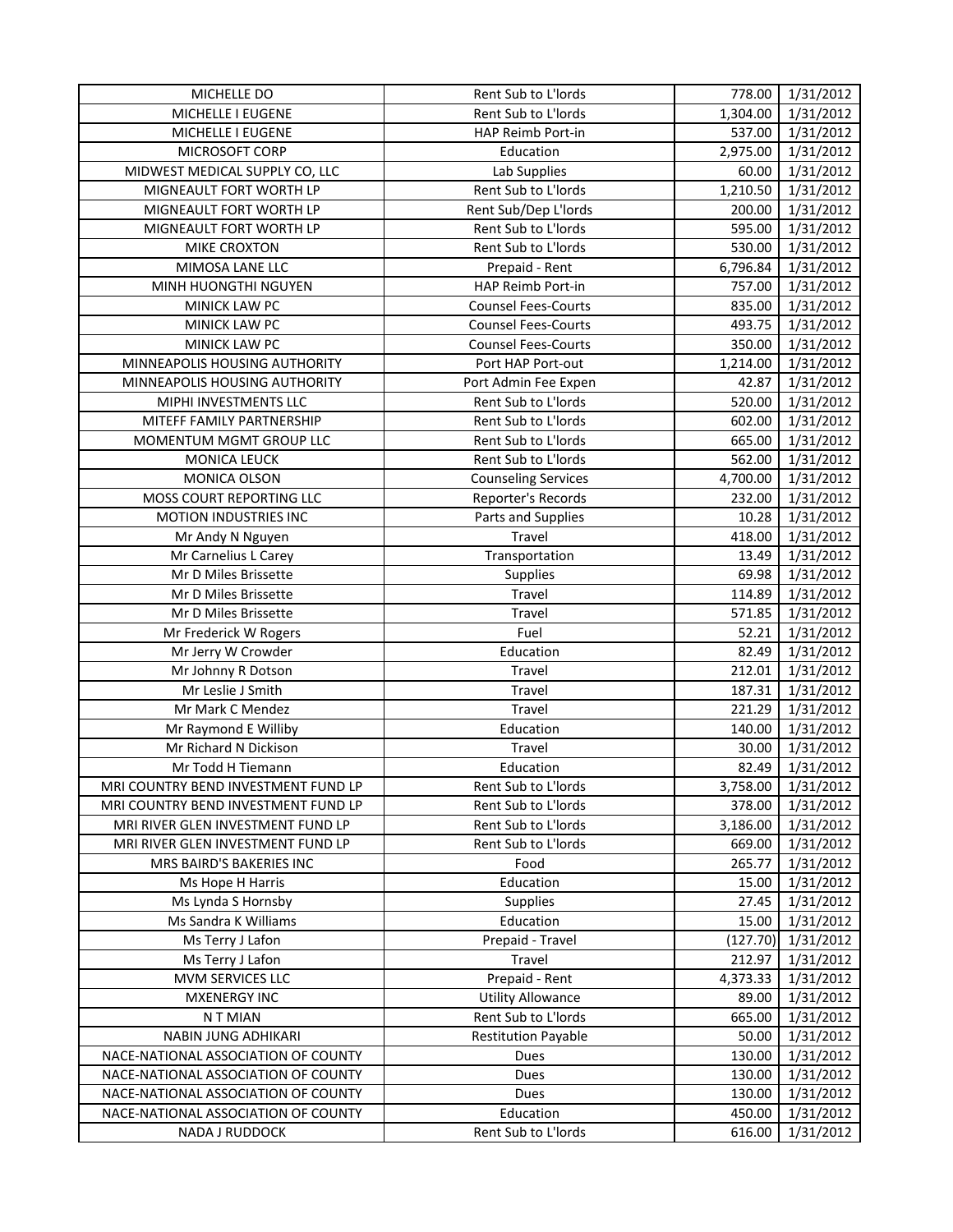| <b>NAFA INC</b>                  | Parts and Supplies          | 97.32     | 1/31/2012 |
|----------------------------------|-----------------------------|-----------|-----------|
| <b>NAHEED S NASIR</b>            | Rent Sub to L'Iords         | 1,400.00  | 1/31/2012 |
| <b>NAN BOWEN</b>                 | Rent Sub to L'Iords         | 254.00    | 1/31/2012 |
| <b>NANCY FUGATE</b>              | Rent Sub to L'Iords         | 848.00    | 1/31/2012 |
| NANCY J CLAUNCH                  | Rent Sub to L'Iords         | 875.00    | 1/31/2012 |
| NANKUMARI RAJPUT BHATTI          | Rent Sub to L'Iords         | 1,210.00  | 1/31/2012 |
| NAOYA ORIME                      | Rent Sub to L'Iords         | 685.00    | 1/31/2012 |
| <b>NATHAN B POTEET</b>           | Rent Sub to L'Iords         | 1,085.00  | 1/31/2012 |
| <b>NATHAN J FRY</b>              | HAP Reimb Port-in           | 977.00    | 1/31/2012 |
| NATIONAL CONSTABLES ASSOCIATION  | Dues                        | 60.00     | 1/31/2012 |
| NATIONAL EMERGENCY NUMBER ASSOC  | Dues                        | 85.00     | 1/31/2012 |
| NAVID ALBAND                     | <b>Counsel Fees-Courts</b>  | 1,125.00  | 1/31/2012 |
| NCTCOG - NORTH CENTRAL TEXAS     | Education                   | 49.00     | 1/31/2012 |
| NEC CORPORATION OF AMERICA       | <b>Professional Service</b> | 23,625.00 | 1/31/2012 |
| NEI DEVELOPMENT LLC              | Rent Sub to L'Iords         | 750.00    | 1/31/2012 |
| NEIGHBORHOOD PARTNERS OF TX LP   | HAP Reimb Port-in           | 199.00    | 1/31/2012 |
| NELON LAW GROUP PLLC             | <b>Counsel Fees-Courts</b>  | 850.00    | 1/31/2012 |
| NEWBORN & CHILDRENS MED SRVC     | <b>Medical Services</b>     | 2,640.00  | 1/31/2012 |
| <b>NGOC BIGH NGUYEN</b>          | Rent Sub to L'Iords         | 900.00    | 1/31/2012 |
| NHUNG THI DINH                   | Rent Sub to L'Iords         | 911.00    | 1/31/2012 |
| NHUNG THI DINH                   | <b>HAP Reimb Port-in</b>    | 993.00    | 1/31/2012 |
| NICHOLSON-WATERMAN FAMILY TRUST  | Rent Sub to L'Iords         | 489.00    | 1/31/2012 |
| NICHOLSON-WATERMAN FAMILY TRUST  | HAP Reimb Port-in           | 675.00    | 1/31/2012 |
| <b>NICK C MONNIER</b>            | Hlth Dept Immu Fees         | 14.00     | 1/31/2012 |
| NICULINA HODADEA                 | Rent Sub to L'Iords         | 929.00    | 1/31/2012 |
| <b>NICVIN LLC</b>                | Rent Sub to L'Iords         | 458.00    | 1/31/2012 |
| NIZAM PEERWANI, M.D., P.A.       | Misc Payable                | 29,311.10 | 1/31/2012 |
| NIZAM PEERWANI, M.D., P.A.       | Misc Payable                | 13,825.00 | 1/31/2012 |
| <b>NMS LABS</b>                  | <b>Professional Service</b> | 923.00    | 1/31/2012 |
| NORCHEM DRUG TESTING             | <b>Professional Service</b> | 800.00    | 1/31/2012 |
| NORCHEM DRUG TESTING             | Laboratory Costs            | 480.00    | 1/31/2012 |
| NORITSU AMERICA CORPORATION      | <b>Equipment Maint</b>      | 425.50    | 1/31/2012 |
| <b>NORSTAR</b>                   | Rent Sub to L'Iords         | 18,544.00 | 1/31/2012 |
| <b>NORSTAR</b>                   | Rent Sub to L'Iords         | 1,301.00  | 1/31/2012 |
| <b>NORSTAR</b>                   | Rent Sub to L'Iords         | 444.00    | 1/31/2012 |
| <b>NORSTAR</b>                   | HAP Reimb Port-in           | 3,063.00  | 1/31/2012 |
| NORTH CENTRAL TX COUNCIL OF      | <b>Professional Service</b> | 33,433.00 | 1/31/2012 |
| NORTH HILLS APTS LTD             | Rent Sub to L'Iords         | 2,039.00  | 1/31/2012 |
| NORTH RICHLAND HILLS POLICE      | Drug Seizures               | 4,645.50  | 1/31/2012 |
| NORTH RICHLAND HILLS POLICE      | Drug Seizures               | 155.00    | 1/31/2012 |
| NORTH RICHLAND HILLS POLICE      | Drug Seizures               | 200.00    | 1/31/2012 |
| NORTH RICHLAND HILLS POLICE      | Drug Seizure Int            | 0.47      | 1/31/2012 |
| NORTH RICHLAND HILLS POLICE      | Drug Seizure Int            | 4.28      | 1/31/2012 |
| NORTH RICHLAND HILLS POLICE      | Drug Seizure Int            | 0.41      | 1/31/2012 |
| NORTH TEXAS ADDICTION COUNSELING | <b>Counseling Services</b>  | 913.25    | 1/31/2012 |
| NORTH TEXAS EQUITIES CORP        | Rent Sub to L'Iords         | 2,280.00  | 1/31/2012 |
| NORTH TEXAS REO GROUP INC        | Rent Sub to L'Iords         | 1,720.00  | 1/31/2012 |
| NORTHCREST SHADYWOOD PARTNERS LP | Rent Sub to L'Iords         | 1,063.00  | 1/31/2012 |
| NORTHCREST SHADYWOOD PARTNERS LP | Rent Sub to L'Iords         | 450.00    | 1/31/2012 |
| NORTHCREST SHADYWOOD PARTNERS LP | Rent Sub to L'Iords         | 1,865.00  | 1/31/2012 |
| NORTHCREST/SHADYWOOD PARTNERS LP | Rent Sub to L'Iords         | 650.00    | 1/31/2012 |
| NOTTING HILL PARTNERS LP         | Rent Sub to L'Iords         | 6,503.00  | 1/31/2012 |
| NOTTING HILL PARTNERS LP         | Rent Sub to L'Iords         | 1,001.00  | 1/31/2012 |
| NOTTING HILL PARTNERS LP         | <b>Utility Allowance</b>    | 200.00    | 1/31/2012 |
| NPOT PARTNERS I LP               | Rent Sub to L'Iords         | 992.00    | 1/31/2012 |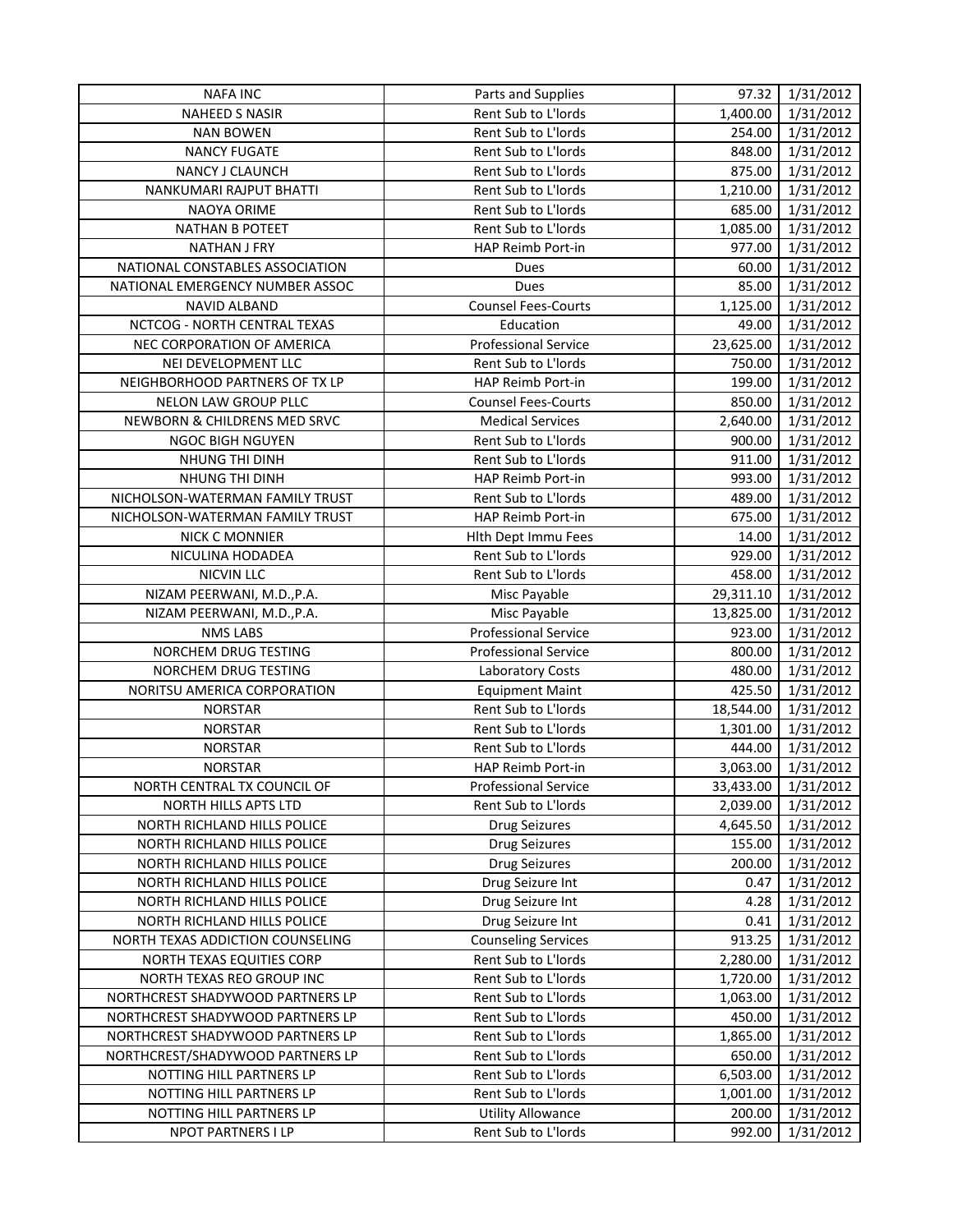| OAK FARMS DAIRY                 | Food                       | 756.76    | 1/31/2012 |
|---------------------------------|----------------------------|-----------|-----------|
| OAK TIMBERS FORT WORTH SOUTH LP | Rent Sub to L'Iords        | 631.00    | 1/31/2012 |
| OAK TIMBERS-FORT WORTH SOUTH LP | Rent Sub to L'Iords        | 2,773.00  | 1/31/2012 |
| OAK TIMBERS-FORT WORTH SOUTH LP | Rent Sub to L'Iords        | 1,488.00  | 1/31/2012 |
| OAK TIMBERS-FORT WORTH SOUTH LP | HAP Reimb Port-in          | 1,097.00  | 1/31/2012 |
| OAK TIMBERS-NORTH GREENBRIAR LP | Rent Sub to L'Iords        | 5,004.00  | 1/31/2012 |
| OAK TIMBERS-NORTH GREENBRIAR LP | Rent Sub to L'Iords        | 829.00    | 1/31/2012 |
| OAK TIMBERS-NORTH GREENBRIAR LP | HAP Reimb Port-in          | 1,357.00  | 1/31/2012 |
| OAK TIMBERS-WHITE SETTLEMENT    | Rent Sub to L'Iords        | 2,043.00  | 1/31/2012 |
| OAK TIMBERS-WHITE SETTLEMENT    | Rent Sub to L'Iords        | 1,729.00  | 1/31/2012 |
| OAK TIMBERS-WHITE SETTLEMENT    | HAP Reimb Port-in          | 917.00    | 1/31/2012 |
| OAK TIMBERS-WHITE SETTLEMENT II | Rent Sub to L'Iords        | 2,484.00  | 1/31/2012 |
| OAK TIMBERS-WHITE SETTLEMENT II | Rent Sub to L'Iords        | 823.00    | 1/31/2012 |
| OAK TIMBERS-WHITE SETTLEMENT II | HAP Reimb Port-in          | 428.00    | 1/31/2012 |
| <b>OBADIAH BOLES</b>            | Rent Sub to L'Iords        | 1,707.00  | 1/31/2012 |
| <b>OCEAN SYSTEMS</b>            | <b>Computer Supplies</b>   | 505.00    | 1/31/2012 |
| <b>OCE-USA INC</b>              | <b>Equipment Maint</b>     | 3,610.92  | 1/31/2012 |
| <b>OCE-USA INC</b>              | <b>Equipment Maint</b>     | 2,738.94  | 1/31/2012 |
| OCHO VEGAS INC                  | Rent Sub to L'Iords        | 168.00    | 1/31/2012 |
| OCHO VEGAS INC                  | Rent Sub to L'Iords        | 410.00    | 1/31/2012 |
| O'CONNOR PLACE LP               | Rent Sub to L'Iords        | 1,095.00  | 1/31/2012 |
| O'CONNOR PLACE LP               | Rent Sub to L'Iords        | 352.00    | 1/31/2012 |
| O'CONNOR PLACE LP               | Rent Sub to L'Iords        | 1,347.00  | 1/31/2012 |
| <b>ODIS A DARNELL</b>           | Rent Sub to L'Iords        | 141.00    | 1/31/2012 |
| OFEAR MOORE                     | Rent Sub to L'Iords        | 632.00    | 1/31/2012 |
| OGBURNS TRUCK PARTS OF FT WORTH | Parts and Supplies         | 31.54     | 1/31/2012 |
| OHC SPECTRUM ONE LLC            | Rent Sub to L'Iords        | 4,573.00  | 1/31/2012 |
| OHC SPECTRUM ONE LLC            | Rent Sub to L'Iords        | 1,014.00  | 1/31/2012 |
| OHC SPECTRUM ONE LLC            | HAP Reimb Port-in          | 2,120.00  | 1/31/2012 |
| OHC/COBBLESTONE LTD             | Rent Sub to L'Iords        | 5,023.00  | 1/31/2012 |
| OHC/COBBLESTONE LTD             | Rent Sub to L'Iords        | 2,012.00  | 1/31/2012 |
| OHC/COBBLESTONE LTD             | Rent Sub to L'Iords        | 509.00    | 1/31/2012 |
| OHC/COBBLESTONE LTD             | HAP Reimb Port-in          | 474.00    | 1/31/2012 |
| OKEY AKPOM                      | <b>Counsel Fees-Courts</b> | 600.00    | 1/31/2012 |
| OKEY AKPOM                      | <b>Counsel Fees-Courts</b> | 1,500.00  | 1/31/2012 |
| <b>OKEY AKPOM</b>               | <b>Counsel Fees-Courts</b> | 200.00    | 1/31/2012 |
| <b>OKEY AKPOM</b>               | <b>Counsel Fees-Courts</b> | 250.00    | 1/31/2012 |
| <b>OKEY AKPOM</b>               | <b>Counsel Fees-Courts</b> | 650.00    | 1/31/2012 |
| OKLAHOMA HOUSING FINANCE AGENCY | Port HAP Port-out          | 686.00    | 1/31/2012 |
| OKLAHOMA HOUSING FINANCE AGENCY | Port Admin Fee Expen       | 42.87     | 1/31/2012 |
| OLIVE TREE REALTY SOLUTION LLC  | Rent Sub to L'Iords        | 497.00    | 1/31/2012 |
| OLMSTED COUNTY HOUSING AND      | Port HAP Port-out          | 743.00    | 1/31/2012 |
| OLMSTED COUNTY HOUSING AND      | Port Admin Fee Expen       | 42.87     | 1/31/2012 |
| OLMSTED-KIRK PAPER CO           | <b>Graphics Inventory</b>  | 875.00    | 1/31/2012 |
| OMNI SAN ANTONIO HOTEL          | Education                  | 148.86    | 1/31/2012 |
| OMNI SAN ANTONIO HOTEL          | Education                  | 148.86    | 1/31/2012 |
| ONE AMELIA PARC LP              | Rent Sub to L'Iords        | 5,046.00  | 1/31/2012 |
| ONE AMELIA PARC LP              | HAP Reimb Port-in          | 2,133.00  | 1/31/2012 |
| ONE VILLAGE CREEK LP            | Rent Sub to L'Iords        | (936.00)  | 1/31/2012 |
| ONE VILLAGE CREEK LP            | Rent Sub to L'Iords        | (468.00)  | 1/31/2012 |
| ONE VILLAGE CREEK LP            | Rent Sub to L'Iords        | 15,742.00 | 1/31/2012 |
| ONE VILLAGE CREEK LP            | Rent Sub to L'Iords        | 2,568.00  | 1/31/2012 |
| ONE VILLAGE CREEK LP            | HAP Reimb Port-in          | 1,350.00  | 1/31/2012 |
| OSWALDO ZELAYA                  | Rent Sub to L'Iords        | 429.00    | 1/31/2012 |
| <b>OVERTON SQUARE LP</b>        | Rent Sub to L'Iords        | 6,034.00  | 1/31/2012 |
|                                 |                            |           |           |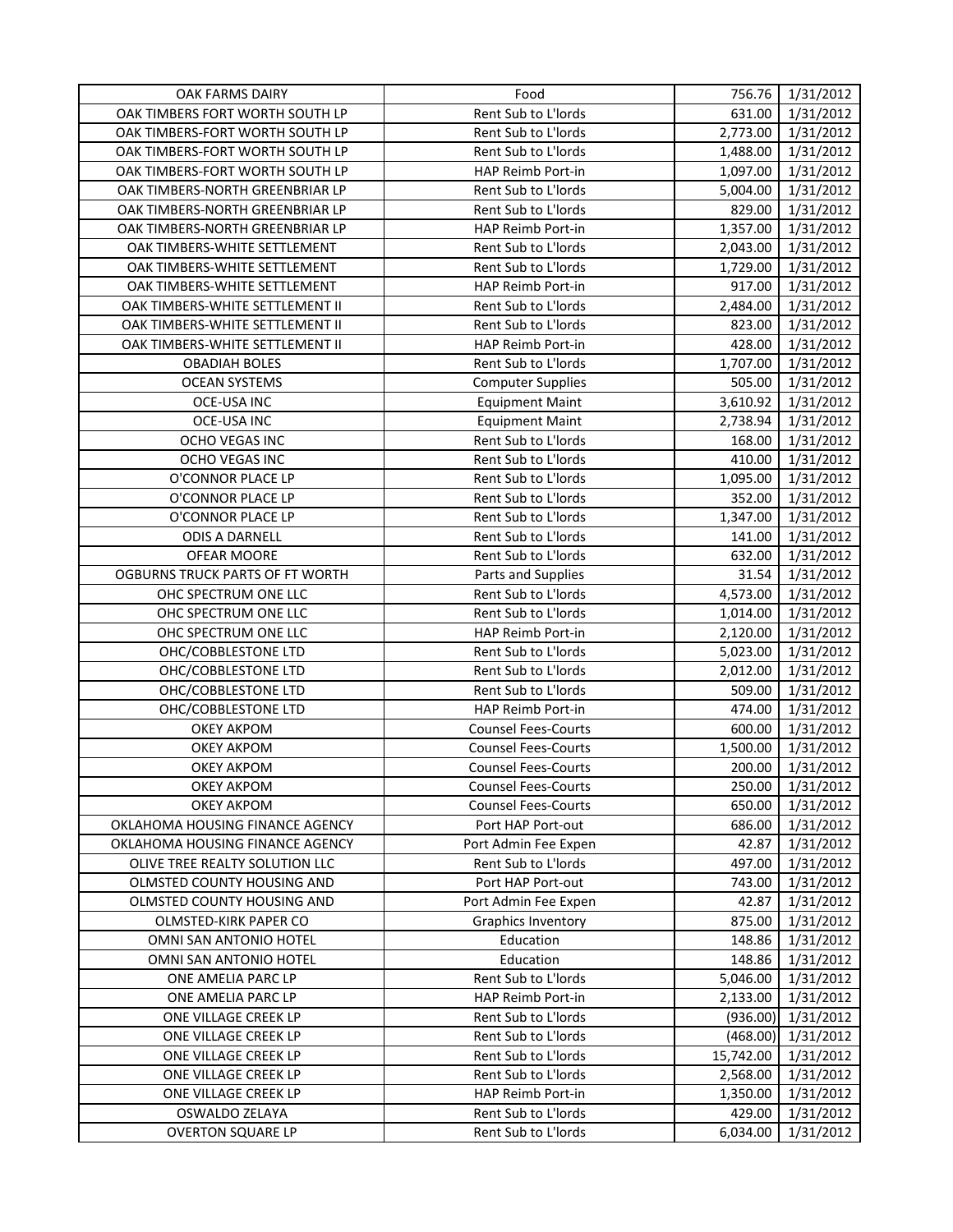| <b>OVERTON SQUARE LP</b>           | Rent Sub to L'Iords         | 717.00     | 1/31/2012 |
|------------------------------------|-----------------------------|------------|-----------|
| <b>OVERTON SQUARE LP</b>           | HAP Reimb Port-in           | 464.00     | 1/31/2012 |
| OWEN GROUP PROPERTY MANAGEMENT LLC | Rent Sub to L'Iords         | 403.00     | 1/31/2012 |
| <b>OWENS &amp; OWENS</b>           | <b>Counsel Fees-Courts</b>  | 100.00     | 1/31/2012 |
| <b>OWENS &amp; OWENS</b>           | Counsel Fees - CPS          | 200.00     | 1/31/2012 |
| <b>OZARKA DRINKING WATER</b>       | Graphics Inventory          | 8.98       | 1/31/2012 |
| OZARKA DRINKING WATER              | Lab Equip Mainten           | 6.49       | 1/31/2012 |
| OZARKA DRINKING WATER              | Water                       | 138.91     | 1/31/2012 |
| P MICHAEL SCHNEIDER LAW FIRM PC    | <b>Counsel Fees-Courts</b>  | 500.00     | 1/31/2012 |
| P MICHAEL SCHNEIDER LAW FIRM PC    | <b>Counsel Fees-Courts</b>  | 200.00     | 1/31/2012 |
| P MICHAEL SCHNEIDER LAW FIRM PC    | Counsel Fees - CPS          | 100.00     | 1/31/2012 |
| PACER SERVICE CENTER               | Subscriptions               | 292.08     | 1/31/2012 |
| PAMELA J TREST                     | Rent Sub to L'Iords         | 333.00     | 1/31/2012 |
| PARK PLAZA SHOPPING CENTER         | Prepaid - Rent              | 4,250.00   | 1/31/2012 |
| PARK VISTA TOWNHOMES L P           | Rent Sub to L'Iords         | (6,520.00) | 1/31/2012 |
| PARK VISTA TOWNHOMES L P           | Rent Sub to L'Iords         | 16,037.00  | 1/31/2012 |
| PARKER COUNTY SHERIFF'S OFFICE     | <b>Drug Seizures</b>        | 1,106.00   | 1/31/2012 |
| PARKER COUNTY SHERIFF'S OFFICE     | Drug Seizure Int            | 2.54       | 1/31/2012 |
| <b>PARKER ELECTRIC</b>             | Kitchen Maintenance         | 116.00     | 1/31/2012 |
| PARKSIDE APARTMENTS LLC            | Rent Sub to L'Iords         | 3,620.00   | 1/31/2012 |
| PARKSIDE PROPERTIES LP             | Rent Sub to L'Iords         | 428.00     | 1/31/2012 |
| PARKSIDE PROPERTIES LP             | HAP Reimb Port-in           | 364.00     | 1/31/2012 |
| PARNELL E RYAN                     | <b>Professional Service</b> | 2,385.00   | 1/31/2012 |
| PARODI PROPERTY LTD                | Rent Sub to L'Iords         | 15,237.00  | 1/31/2012 |
| PARODI PROPERTY LTD                | Rent Sub to L'Iords         | 2,966.00   | 1/31/2012 |
| PARODI PROPERTY LTD                | Rent Sub to L'Iords         | 575.00     | 1/31/2012 |
| PARTSMASTER                        | <b>Building Maintenance</b> | 612.67     | 1/31/2012 |
| PASADA PROPERTY INVESTMENTS LLC    | Rent Sub to L'Iords         | 1,181.00   | 1/31/2012 |
| PASCALE BARLATIER SURPRIS          | HAP Reimb Port-in           | 653.00     | 1/31/2012 |
| PATHWAY BUILDERS LP                | Rent Sub to L'Iords         | 950.00     | 1/31/2012 |
| PATRICIA L SUMMERS                 | <b>Counsel Fees-Courts</b>  | 350.00     | 1/31/2012 |
| PATRICIA L SUMMERS                 | Counsel Fees - CPS          | 200.00     | 1/31/2012 |
| PATRICIA R POOL                    | Rent Sub to L'Iords         | 695.00     | 1/31/2012 |
| <b>PATRICK KEVLIN</b>              | Rent Sub to L'Iords         | 882.00     | 1/31/2012 |
| PATRICK R MCCARTY                  | <b>Counsel Fees-Courts</b>  | 430.00     | 1/31/2012 |
| PATRICK R MCCARTY                  | <b>Counsel Fees-Courts</b>  | 450.00     | 1/31/2012 |
| PATRICK R MCCARTY                  | <b>Counsel Fees-Courts</b>  | 370.00     | 1/31/2012 |
| PATTY TILLMAN                      | <b>Counsel Fees-Courts</b>  | 480.00     | 1/31/2012 |
| PATTY TILLMAN                      | <b>Counsel Fees-Courts</b>  | 625.00     | 1/31/2012 |
| PATTY TILLMAN                      | <b>Counsel Fees-Courts</b>  | 625.00     | 1/31/2012 |
| PATTY TILLMAN                      | Counsel Fees-Juv            | 200.00     | 1/31/2012 |
| PAUL DIAZ                          | <b>Professional Service</b> | 2,850.19   | 1/31/2012 |
| PAUL E MAYS                        | Rent Sub to L'Iords         | 940.00     | 1/31/2012 |
| PAUL LEWALLEN                      | Drug Seizure-Unit           | 1,200.00   | 1/31/2012 |
| PAUL LEWALLEN                      | Drug Seizure Int            | 4.53       | 1/31/2012 |
| PAUL MCGINNIS                      | Prepaid - Rent              | 3,075.00   | 1/31/2012 |
| PAUL MURRAY                        | Rent Sub to L'Iords         | 518.00     | 1/31/2012 |
| PAUL OKELLO                        | Rent Sub to L'Iords         | 1,021.00   | 1/31/2012 |
| PAUL V PREVITE                     | <b>Counsel Fees-Courts</b>  | 800.00     | 1/31/2012 |
| PAUL V PREVITE                     | <b>Counsel Fees-Courts</b>  | 300.00     | 1/31/2012 |
| PAUL V PREVITE                     | <b>Counsel Fees-Courts</b>  | 550.00     | 1/31/2012 |
| PAUL V PREVITE                     | <b>Counsel Fees-Courts</b>  | 100.00     | 1/31/2012 |
| PAULA FOREMAN                      | Clothing                    | 99.26      | 1/31/2012 |
| PAYFLEX SYSTEMS USA INC            | Administration              | 10,345.65  | 1/31/2012 |
| PBG INVESTMENTS                    | Rent Sub to L'Iords         | 481.00     | 1/31/2012 |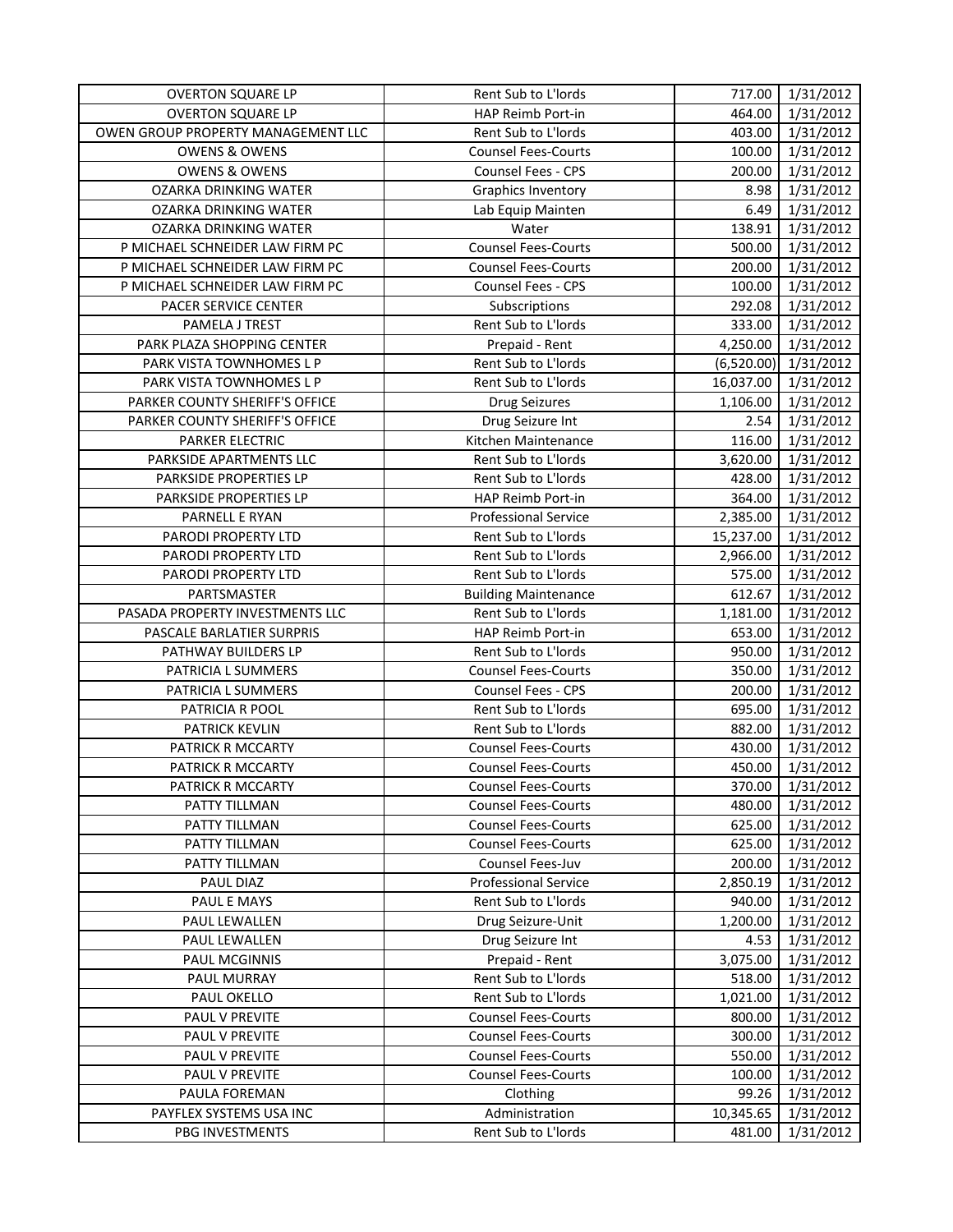| PC MALL GOV INC                     | Lab Supplies                | 187.28    | 1/31/2012 |
|-------------------------------------|-----------------------------|-----------|-----------|
| PECAN BEND APARTMENTS LTD           | Rent Sub to L'Iords         | 480.00    | 1/31/2012 |
| PECAN BEND APARTMENTS LTD           | HAP Reimb Port-in           | 340.00    | 1/31/2012 |
| PEDRO CISNEROS                      | Counsel Fees-Juv            | 250.00    | 1/31/2012 |
| PENNSYLVANIA PLACE APARTMENTS LP    | Rent Sub to L'Iords         | 3,176.00  | 1/31/2012 |
| PENNSYLVANIA PLACE APARTMENTS LP    | Rent Sub to L'Iords         | 1,310.00  | 1/31/2012 |
| PENNSYLVANIA PLACE APARTMENTS LP    | HAP Reimb Port-in           | 588.00    | 1/31/2012 |
| PENSTAR POWER LLC                   | <b>Utility Allowance</b>    | 238.00    | 1/31/2012 |
| PENTHOUSE CONDOMINIUM HOA           | Prepaid - Rent              | 265.00    | 1/31/2012 |
| PERIAN L CHEATWOOD                  | Rent Sub to L'Iords         | 600.00    | 1/31/2012 |
| PERKIN ELMER GENETICS INC           | <b>Professional Service</b> | 50.00     | 1/31/2012 |
| PERRY BRIGHAM                       | Rent Sub to L'Iords         | 767.00    | 1/31/2012 |
| PERSONAL ACQUISITION MGMT & SALES I | Rent Sub to L'Iords         | 1,767.00  | 1/31/2012 |
| PERSONAL ACQUISITION MGMT & SALES I | Rent Sub to L'Iords         | 550.00    | 1/31/2012 |
| PETER J WEBB                        | HAP Reimb Port-in           | 366.00    | 1/31/2012 |
| PETER SZWEDA                        | Rent Sub to L'Iords         | 355.00    | 1/31/2012 |
| PHAM HOANG LONG                     | Rent Sub to L'Iords         | 1,393.00  | 1/31/2012 |
| PHILIP J MITCHELL                   | <b>Counsel Fees-Probate</b> | 250.00    | 1/31/2012 |
| PHILLIP BARRON                      | Rent Sub to L'Iords         | 589.00    | 1/31/2012 |
| PHILLIP BOURCIER                    | <b>Witness Travel</b>       | 29.63     | 1/31/2012 |
| PHILLIP FEVANG                      | Rent Sub to L'Iords         | 667.00    | 1/31/2012 |
| PHILLIP TRINH                       | Rent Sub to L'Iords         | 3,532.00  | 1/31/2012 |
| PHILLIPS LAWN SPRINKLER CO          | Landscaping Expense         | 73.24     | 1/31/2012 |
| PHILLIPS LAWN SPRINKLER CO          | Landscaping Expense         | 263.26    | 1/31/2012 |
| PHOENIX EXCHANGE INC                | Parts and Supplies          | 850.00    | 1/31/2012 |
| PHUONG PHAM                         | Rent Sub to L'Iords         | 1,153.00  | 1/31/2012 |
| PHYLLIS GAINES                      | Rent Sub to L'Iords         | 742.00    | 1/31/2012 |
| PIA R. RODRIGUEZ                    | <b>Counsel Fees-Courts</b>  | 250.00    | 1/31/2012 |
| PIA R. RODRIGUEZ                    | <b>Counsel Fees-Courts</b>  | 100.00    | 1/31/2012 |
| PIA R. RODRIGUEZ                    | <b>Counsel Fees-Courts</b>  | 200.00    | 1/31/2012 |
| PITNEY BOWES GLOBAL FINANCIAL       | <b>Equipment Rentals</b>    | 46.00     | 1/31/2012 |
| PLANNED PARENTHOOD OF               | <b>Professional Service</b> | 1,833.88  | 1/31/2012 |
| PLANO HOUSING AUTHORITY             | Port HAP Port-out           | 1,340.00  | 1/31/2012 |
| PLANO HOUSING AUTHORITY             | Port Admin Fee Expen        | 128.61    | 1/31/2012 |
| PLANTATION WEST APARTMENTS          | Rent Sub to L'Iords         | 520.00    | 1/31/2012 |
| PLATINUM PROPERTY MANAGEMENT        | Rent Sub to L'Iords         | 962.00    | 1/31/2012 |
| <b>POCKET PRESS</b>                 | <b>Supplies</b>             | 2,292.45  | 1/31/2012 |
| POINT WEST ASSOCIATES LLC           | Rent Sub to L'Iords         | 345.00    | 1/31/2012 |
| POINT WEST ASSOCIATES LLC           | HAP Reimb Port-in           | 199.00    | 1/31/2012 |
| POLLOCK PAPER DISTRIBUTORS          | Sheriff Inventory           | 1,483.20  | 1/31/2012 |
| POLLOCK PAPER DISTRIBUTORS          | Supplies                    | 58.87     | 1/31/2012 |
| PORT CITY MEDICAL                   | <b>Medical Supplies</b>     | 582.00    | 1/31/2012 |
| PORT CITY MEDICAL                   | <b>Medical Supplies</b>     | 970.00    | 1/31/2012 |
| POST OAK EAST APARTMENTS LP         | Rent Sub to L'Iords         | 18,850.00 | 1/31/2012 |
| POST OAK EAST APARTMENTS LP         | Rent Sub to L'Iords         | 1,080.00  | 1/31/2012 |
| POST OAK EAST APARTMENTS LP         | Rent Sub to L'Iords         | 2,351.00  | 1/31/2012 |
| POST OAK EAST APARTMENTS LP         | HAP Reimb Port-in           | 1,627.00  | 1/31/2012 |
| PRACTICAL A/R SOLUTIONS INC         | <b>Medical Supplies</b>     | 300.00    | 1/31/2012 |
| PRACTICAL A/R SOLUTIONS INC         | <b>Medical Supplies</b>     | 68.40     | 1/31/2012 |
| PRAETORIAN OPERATING INC            | <b>Custodian Supplies</b>   | 123.36    | 1/31/2012 |
| PRATTCO CRESENT OAKS LP             | HAP Reimb Port-in           | 250.00    | 1/31/2012 |
| PRICE CAROL OAKS LP                 | Rent Sub to L'Iords         | 3,325.00  | 1/31/2012 |
| PRICE PROCTOR AND ASSOCIATES LLP    | <b>Expert Witness Serv</b>  | 5,000.00  | 1/31/2012 |
| PRONTO COURIER SERVICE LLC          | <b>Professional Service</b> | 200.01    | 1/31/2012 |
| PROVIDENT FOUNDATION BK TEXAS LLC   | Rent Sub to L'Iords         | 1,524.00  | 1/31/2012 |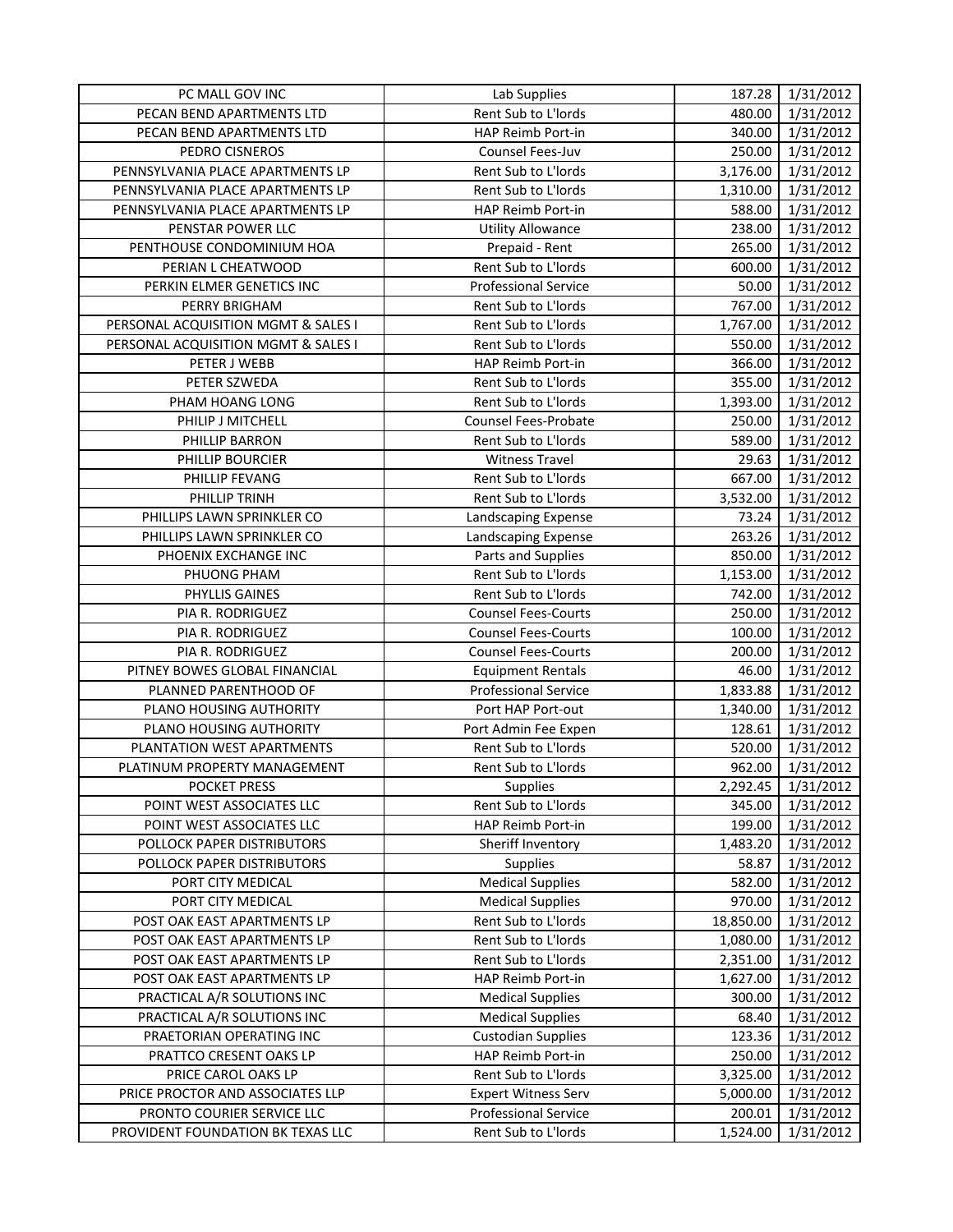| PSYCHOTHERAPY SERVICES & YOKEFELLOW    | Psych Exam/Testimony        | 660.00    | 1/31/2012 |
|----------------------------------------|-----------------------------|-----------|-----------|
| PTS OF AMERICA LLC                     | <b>Professional Service</b> | 1,569.10  | 1/31/2012 |
| PUNDIT JEE LP                          | Rent Sub to L'Iords         | 1,208.00  | 1/31/2012 |
| <b>QUANG CHIEU BUDDIST</b>             | Rent Sub to L'Iords         | 400.00    | 1/31/2012 |
| <b>QUANG N M HUYNH</b>                 | Rent Sub to L'Iords         | 1,138.00  | 1/31/2012 |
| <b>QUANTUM MECHANICAL SERVICES INC</b> | A/C Maint Contract          | 957.50    | 1/31/2012 |
| <b>QUEST DIAGNOSTICS INC</b>           | <b>Professional Service</b> | 5,962.95  | 1/31/2012 |
| <b>QUEST DIAGNOSTICS INC</b>           | <b>Professional Service</b> | 8,678.81  | 1/31/2012 |
| <b>QUEST DIAGNOSTICS INC</b>           | <b>Professional Service</b> | 32.08     | 1/31/2012 |
| <b>QUEST DIAGNOSTICS INC</b>           | <b>Professional Service</b> | 5,561.74  | 1/31/2012 |
| <b>QUEST DIAGNOSTICS INC</b>           | Laboratory Costs            | 23.00     | 1/31/2012 |
| <b>QUEST DIAGNOSTICS INC</b>           | Laboratory Costs            | 150.75    | 1/31/2012 |
| QUICKSEARCH COM LLC                    | <b>Background Check</b>     | 255.00    | 1/31/2012 |
| <b>QUILL CORPORATION</b>               | <b>Supplies</b>             | 312.00    | 1/31/2012 |
| <b>QUILL CORPORATION</b>               | Supplies                    | 78.00     | 1/31/2012 |
| R MAUREEN TOLBERT                      | <b>Counsel Fees-Courts</b>  | 200.00    | 1/31/2012 |
| R MAUREEN TOLBERT                      | <b>Counsel Fees-Courts</b>  | 150.00    | 1/31/2012 |
| RADWAN BEKOWICH                        | Rent Sub to L'Iords         | 728.00    | 1/31/2012 |
| RAINA REALTY                           | Rent Sub to L'Iords         | 224.00    | 1/31/2012 |
| <b>RAM P MALIK</b>                     | Rent Sub to L'Iords         | 668.00    | 1/31/2012 |
| <b>RAMON D STRIPLING</b>               | Rent Sub to L'Iords         | 925.00    | 1/31/2012 |
| RAMON VILLARREAL                       | <b>Professional Service</b> | 3,000.00  | 1/31/2012 |
| RAMU K MYSORE                          | Rent Sub to L'Iords         | 1,007.00  | 1/31/2012 |
| <b>RAN SHNITZER</b>                    | Rent Sub to L'Iords         | 900.00    | 1/31/2012 |
| RANDOL ASSET MANAGEMENT                | Prepaid - Rent              | 11,818.00 | 1/31/2012 |
| <b>RANDY W BOWERS</b>                  | <b>Counsel Fees-Courts</b>  | 900.00    | 1/31/2012 |
| RATTIKIN TITLE COMPANY                 | State Right of Way          | 896.96    | 1/31/2012 |
| RAUL NEVAREZ                           | <b>Counsel Fees-Courts</b>  | 350.00    | 1/31/2012 |
| RAUL NEVAREZ                           | Counsel Fees-Juv            | 100.00    | 1/31/2012 |
| <b>RAY ECKLUND</b>                     | Rent Sub to L'Iords         | 4,621.00  | 1/31/2012 |
| <b>RAY ECKLUND</b>                     | Rent Sub to L'Iords         | 645.00    | 1/31/2012 |
| RAY HALL JR                            | <b>Counsel Fees-Courts</b>  | 500.00    | 1/31/2012 |
| RAY HALL JR                            | <b>Counsel Fees-Courts</b>  | 650.00    | 1/31/2012 |
| RAY HALL JR                            | Counsel Fees - CPS          | 350.00    | 1/31/2012 |
| RAYA ROSALVA                           | Rent Sub to L'Iords         | 575.00    | 1/31/2012 |
| <b>RAYMOND DANIEL PC</b>               | Counsel Fees - CPS          | 300.00    | 1/31/2012 |
| RAZA MIAN                              | Rent Sub to L'Iords         | 1,000.00  | 1/31/2012 |
| <b>REACH ENERGY LLC</b>                | <b>Utility Allowance</b>    | 38.00     | 1/31/2012 |
| READ'S AUTO COLLISION                  | Vehicle Maintenance         | 2,587.76  | 1/31/2012 |
| READ'S AUTO COLLISION                  | Vehicle Maintenance         | 2,217.87  | 1/31/2012 |
| REAL ESTATE BY PAT GRAY & ASSOC INC    | Rent Sub to L'Iords         | 975.00    | 1/31/2012 |
| REAL PROPERTY MANAGEMENT               | Rent Sub to L'Iords         | 1,595.00  | 1/31/2012 |
| REAL SYNERGY INVESTMENTS INC           | Rent Sub to L'Iords         | 742.00    | 1/31/2012 |
| REBECCA WILLIAMS                       | Rent Sub to L'Iords         | 950.00    | 1/31/2012 |
| RECEPT PHARMACY LP                     | <b>Medical Supplies</b>     | 159.80    | 1/31/2012 |
| RECOVERY RESOURCE COUNCIL              | Counseling Services         | 600.00    | 1/31/2012 |
| REEDER DISTRIBUTORS INC                | Central Garage Inv          | 1,425.60  | 1/31/2012 |
| REEDER DISTRIBUTORS INC                | Grease and Oil              | 508.20    | 1/31/2012 |
| REEDER DISTRIBUTORS INC                | Grease and Oil              | 1,585.75  | 1/31/2012 |
| REGENCY IV APART & ART GENERAL PART    | Rent Sub to L'Iords         | 2,030.00  | 1/31/2012 |
| REGENCY IV APART & ART GENERAL PART    | Rent Sub to L'Iords         | 351.00    | 1/31/2012 |
| REGENCY IV APART & ART GENERAL PART    | HAP Reimb Port-in           | 498.00    | 1/31/2012 |
| REGENCY PARK HILLSIDE LP               | Rent Sub to L'Iords         | 575.00    | 1/31/2012 |
| REGENCY RAINTREE LTD PARTNERSHIP       | Rent Sub to L'Iords         | 1,486.00  | 1/31/2012 |
| REGENCY RAINTREE LTD PARTNERSHIP       | Rent Sub to L'Iords         | 625.00    | 1/31/2012 |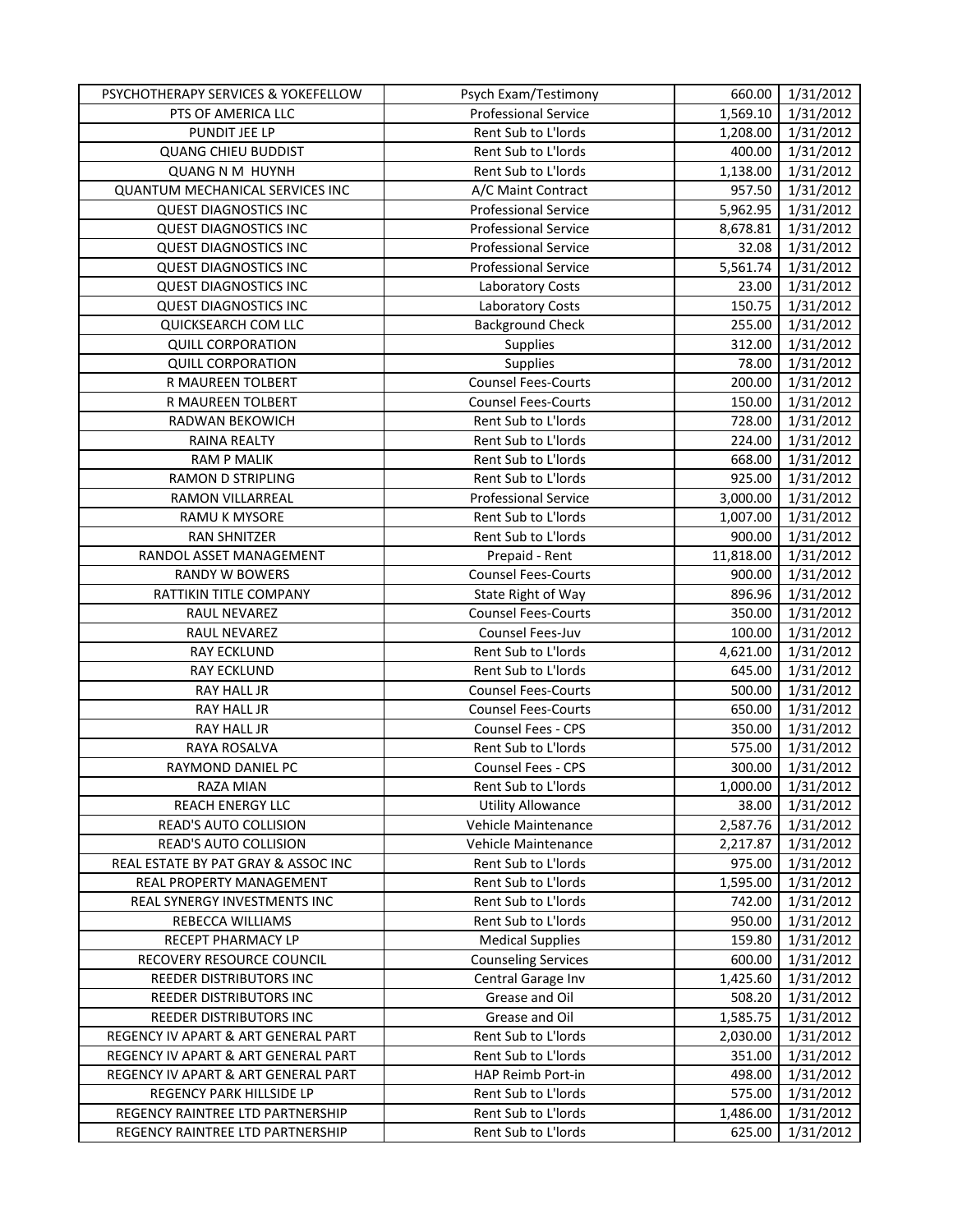| RELIABLE PAVING INC                | Non-Track Equipment         | 2,317.00 | 1/31/2012 |
|------------------------------------|-----------------------------|----------|-----------|
| RELIANT ENERGY RETAIL SERVICES INC | <b>Utility Allowance</b>    | 5,033.00 | 1/31/2012 |
| RELIANT ENERGY RETAIL SERVICES INC | <b>Utility Allowance</b>    | 41.00    | 1/31/2012 |
| RELIANT ENERGY RETAIL SERVICES INC | <b>Utility Allowance</b>    | 153.00   | 1/31/2012 |
| RELIANT ENERGY RETAIL SERVICES INC | HAP Reimb Port-in           | 529.00   | 1/31/2012 |
| <b>RELIANT ENERGY SERVICES</b>     | <b>Utility Assistance</b>   | 1,859.01 | 1/31/2012 |
| RELIANT ENERGY SERVICES            | <b>Utility Assistance</b>   | 138.55   | 1/31/2012 |
| RENEE A SANCHEZ                    | Counsel Fees - CPS          | 350.00   | 1/31/2012 |
| <b>REXEL SUMMERS</b>               | <b>Supplies</b>             | 391.12   | 1/31/2012 |
| <b>REXEL SUMMERS</b>               | <b>Building Maintenance</b> | 1,440.74 | 1/31/2012 |
| <b>REXEL SUMMERS</b>               | <b>Building Maintenance</b> | 1,184.77 | 1/31/2012 |
| <b>REXEL SUMMERS</b>               | <b>Building Maintenance</b> | 206.68   | 1/31/2012 |
| REXEL SUMMERS                      | <b>Building Maintenance</b> | 1,715.92 | 1/31/2012 |
| RICHARD A HENDERSON PC             | <b>Counsel Fees-Courts</b>  | 1,640.00 | 1/31/2012 |
| RICHARD A HENDERSON PC             | <b>Counsel Fees-Courts</b>  | 1,280.00 | 1/31/2012 |
| RICHARD A HENDERSON PC             | <b>Counsel Fees-Courts</b>  | 500.00   | 1/31/2012 |
| RICHARD A HENDERSON PC             | <b>Counsel Fees-Courts</b>  | 795.00   | 1/31/2012 |
| RICHARD A HENDERSON PC             | <b>Counsel Fees-Courts</b>  | 425.00   | 1/31/2012 |
| RICHARD ALLEY                      | <b>Counsel Fees-Courts</b>  | 600.00   | 1/31/2012 |
| RICHARD ALLEY                      | <b>Counsel Fees-Courts</b>  | 450.00   | 1/31/2012 |
| RICHARD ALLEY                      | Cnsl Fees-Crim Appls        | 2,000.00 | 1/31/2012 |
| RICHARD E JOHNSON SR               | Rent Sub to L'Iords         | 1,330.00 | 1/31/2012 |
| RICHARD EUDALY                     | State Right of Way          | 600.00   | 1/31/2012 |
| RICHARD HOLLIS                     | Rent Sub to L'Iords         | 667.00   | 1/31/2012 |
| RICHARD KLINE                      | <b>Counsel Fees-Courts</b>  | 725.00   | 1/31/2012 |
| RICHARD KLINE                      | Counsel Fees-Courts         | 500.00   | 1/31/2012 |
| RICHARD KLINE                      | <b>Counsel Fees-Courts</b>  | 525.00   | 1/31/2012 |
| RICHARD SCOTT WALKER               | <b>Counsel Fees-Courts</b>  | 1,050.00 | 1/31/2012 |
| RICHLAND HILLS PARTNERS LTD        | Rent Sub to L'Iords         | 2,313.00 | 1/31/2012 |
| RICHLAND HILLS WATER DEPT          | <b>Utility Assistance</b>   | 86.63    | 1/31/2012 |
| <b>RICK T BRAME</b>                | Rent Sub to L'Iords         | 1,003.00 | 1/31/2012 |
| RICKIE J WILLIAMS                  | Cash For Kids               | 80.00    | 1/31/2012 |
| RICKIE W WALLACE                   | Rent Sub to L'Iords         | 700.00   | 1/31/2012 |
| RICKY JACKSON                      | Rent Sub to L'Iords         | 321.00   | 1/31/2012 |
| <b>RICKY VANHUSS</b>               | Rent Sub to L'Iords         | 562.00   | 1/31/2012 |
| <b>RICOH</b>                       | <b>Equipment Rentals</b>    | 369.45   | 1/31/2012 |
| RIDGMAR SQUARE                     | Rent Sub to L'Iords         | 583.00   | 1/31/2012 |
| RIDGMAR SQUARE APARTMENTS          | Rent Sub to L'Iords         | 773.00   | 1/31/2012 |
| RITA C. SIMMONS                    | Rent Sub to L'Iords         | 259.00   | 1/31/2012 |
| RJD ASSOCIATES LTD                 | Rent Sub to L'Iords         | 573.00   | 1/31/2012 |
| ROADRUNNER TRAFFIC SUPPLY          | <b>Road Signs</b>           | 103.00   | 1/31/2012 |
| <b>ROBBY SMITH</b>                 | Rent Sub to L'Iords         | 482.00   | 1/31/2012 |
| ROBERT A WIDMAN                    | HAP Reimb Port-in           | 589.00   | 1/31/2012 |
| <b>ROBERT GEORGE</b>               | Rent Sub to L'Iords         | 795.00   | 1/31/2012 |
| <b>ROBERT H TAYLOR</b>             | <b>Building Maintenance</b> | 1,460.00 | 1/31/2012 |
| ROBERT H TAYLOR                    | Non-Track Equipment         | 1,490.00 | 1/31/2012 |
| ROBERT L CROCHETT SR               | Rent Sub to L'Iords         | 211.00   | 1/31/2012 |
| ROBERT L EPPS SR                   | Rent Sub to L'Iords         | 950.00   | 1/31/2012 |
| <b>ROBERT MOSES</b>                | Rent Sub to L'Iords         | 1,188.00 | 1/31/2012 |
| ROBERT P D'ANGELO                  | Rent Sub to L'Iords         | 850.00   | 1/31/2012 |
| ROBERT SEAN WEAR                   | Rent Sub to L'Iords         | 920.00   | 1/31/2012 |
| ROBERT W WILLIAMS                  | Rent Sub to L'Iords         | 817.00   | 1/31/2012 |
| ROBERTA WALKER                     | <b>Counsel Fees-Courts</b>  | 625.00   | 1/31/2012 |
| ROBERTA WALKER                     | Counsel Fees-Juv            | 200.00   | 1/31/2012 |
| ROBERTS REALTY ADVISORS INC        | Rent Sub to L'Iords         | 269.00   | 1/31/2012 |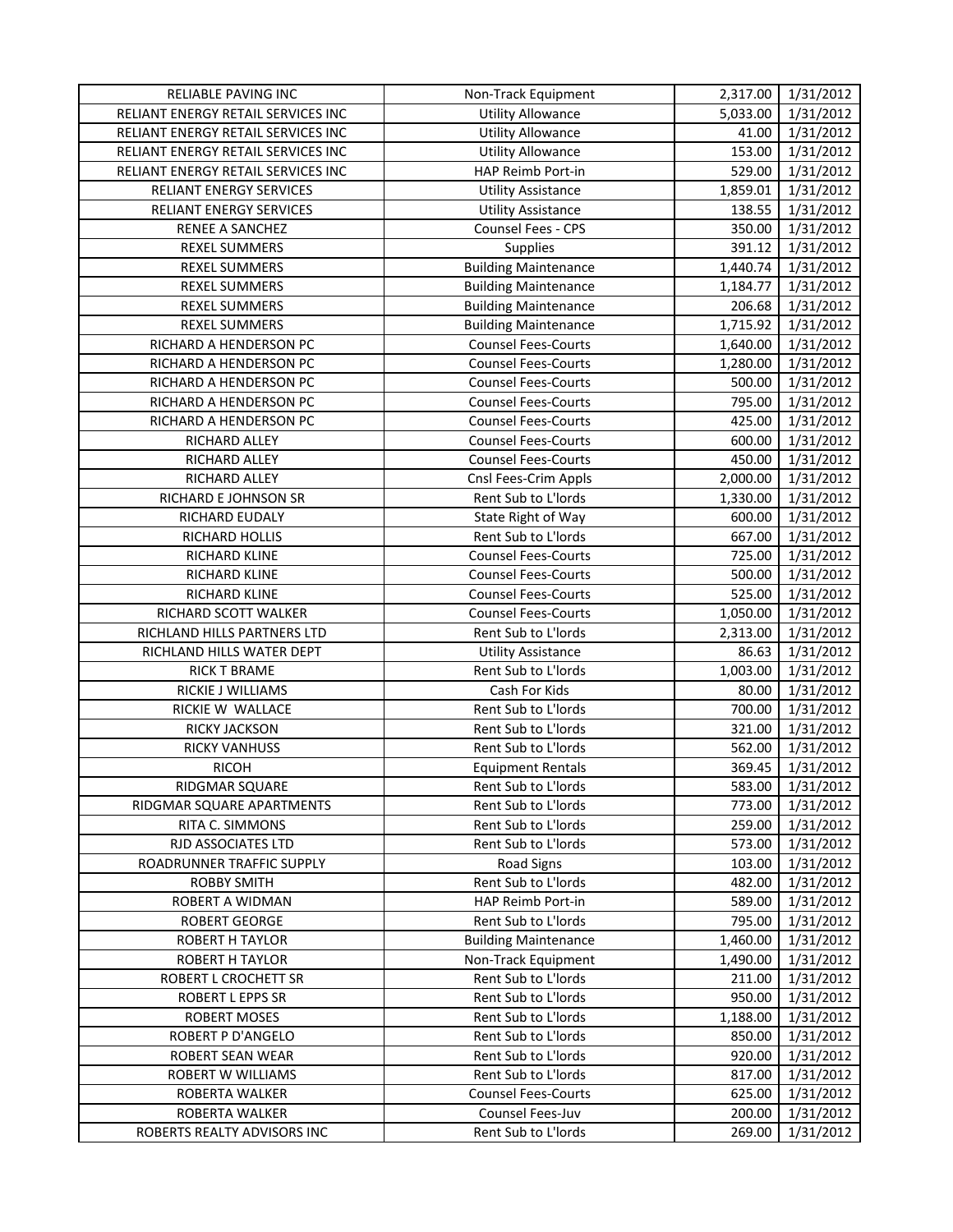| <b>ROBINSON &amp; SMART PC</b>      | <b>Counsel Fees-Courts</b>  | 700.00    | 1/31/2012 |
|-------------------------------------|-----------------------------|-----------|-----------|
| <b>ROBINSON &amp; SMART PC</b>      | <b>Counsel Fees-Courts</b>  | 900.00    | 1/31/2012 |
| <b>ROBINSON &amp; SMART PC</b>      | <b>Counsel Fees-Courts</b>  | 600.00    | 1/31/2012 |
| RODNEY COLLIER                      | Rent Sub to L'Iords         | 1,882.00  | 1/31/2012 |
| RODNEY M PATTERSON                  | Counsel Fees-Juv            | 200.00    | 1/31/2012 |
| <b>RODNEY MCNEELY</b>               | Rent Sub to L'Iords         | 2,154.00  | 1/31/2012 |
| <b>RODNEY PRINCE</b>                | Rent Sub to L'Iords         | 699.00    | 1/31/2012 |
| ROGERS & ROGERS INVESTMENTS         | Rent Sub to L'Iords         | 282.00    | 1/31/2012 |
| ROMCO INC                           | Parts and Supplies          | 126.11    | 1/31/2012 |
| ROMULO L CASAQUITE                  | Rent Sub to L'Iords         | 998.00    | 1/31/2012 |
| RONALD BRUCALE                      | Rent Sub to L'Iords         | (454.00)  | 1/31/2012 |
| <b>RONALD BRUCALE</b>               | Rent Sub to L'Iords         | 592.00    | 1/31/2012 |
| RONALD DAY                          | Rent Sub to L'Iords         | 594.00    | 1/31/2012 |
| RONALD J KOVACH PC                  | <b>Counsel Fees - CPS</b>   | 100.00    | 1/31/2012 |
| RONNIE D SMITH                      | Rent Sub to L'Iords         | 707.00    | 1/31/2012 |
| RONNIE EUGENE THOMAS                | Rent Sub to L'Iords         | 462.00    | 1/31/2012 |
| ROSE ANNA SALINAS                   | <b>Counsel Fees-Courts</b>  | 450.00    | 1/31/2012 |
| ROSE ANNA SALINAS                   | <b>Counsel Fees-Courts</b>  | 322.50    | 1/31/2012 |
| ROSE ANNA SALINAS                   | <b>Counsel Fees-Courts</b>  | 200.00    | 1/31/2012 |
| ROSE ANNA SALINAS                   | <b>Counsel Fees-Juv</b>     | 600.00    | 1/31/2012 |
| ROSELIE BONES IJEOMA                | HAP Reimb Port-in           | 321.00    | 1/31/2012 |
| ROSS LAND & REAL ESTATE SERVICES IN | Rent Sub to L'Iords         | 276.00    | 1/31/2012 |
| <b>ROY S SHARP</b>                  | HAP Reimb Port-in           | 655.00    | 1/31/2012 |
| ROY W FOSTER JR                     | Rent Sub to L'Iords         | 1,095.00  | 1/31/2012 |
| RUBEN JAMES EDWARDS SR              | Rent Sub to L'Iords         | 913.00    | 1/31/2012 |
| <b>RUBI S SWEANEY</b>               | Rent Sub to L'Iords         | 689.00    | 1/31/2012 |
| RUCHAN INVESTMENTS INC              | Rent Sub to L'Iords         | 654.00    | 1/31/2012 |
| RUDY VELOZ                          | Rent Sub to L'Iords         | 913.00    | 1/31/2012 |
| <b>RUFUS L JEWELL</b>               | HAP Reimb Port-in           | 467.00    | 1/31/2012 |
| RUIZ PROPERTY CONNECTION LLC        | Rent Sub to L'Iords         | 6,495.00  | 1/31/2012 |
| RUPERT PUPKIN PROPERTIES ROSELLA LL | Rent Sub to L'Iords         | 321.00    | 1/31/2012 |
| Russell B. Casey                    | Travel                      | 570.12    | 1/31/2012 |
| RUSSELL J GRIECO                    | Rent Sub to L'Iords         | 697.00    | 1/31/2012 |
| RYAN W HARDY                        | Counsel Fees - CPS          | 100.00    | 1/31/2012 |
| S & S FAITH FUND LLC                | Rent Sub to L'Iords         | 730.00    | 1/31/2012 |
| SAFEHAVEN OF TARRANT COUNTY         | <b>Subrecipient Service</b> | 3,592.00  | 1/31/2012 |
| SAFESITE INC                        | Space Lease Rental          | 50.00 l   | 1/31/2012 |
| SAFESITE INC                        | Space Lease Rental          | 2,954.12  | 1/31/2012 |
| SAGINAW CROSSING LLC                | Rent Sub to L'Iords         | 2,294.00  | 1/31/2012 |
| SAGINAW CROSSING LLC                | Rent Sub to L'Iords         | 477.00    | 1/31/2012 |
| SAGINAW CROSSING LLC                | Rent Sub to L'Iords         | 2,708.00  | 1/31/2012 |
| SAGINAW CROSSING LLC                | Rent Sub to L'Iords         | 900.00    | 1/31/2012 |
| SAINT LEGAL PLLC                    | <b>Counsel Fees-Courts</b>  | 850.00    | 1/31/2012 |
| SAINT LEGAL PLLC                    | <b>Counsel Fees-Juv</b>     | 310.00    | 1/31/2012 |
| SAINT LEGAL PLLC                    | <b>Counsel Fees - CPS</b>   | 200.00    | 1/31/2012 |
| SALAM INTERNATIONAL INC             | Lab Supplies                | 816.20    | 1/31/2012 |
| <b>SALVATION ARMY</b>               | <b>Subrecipient Service</b> | 34,441.00 | 1/31/2012 |
| SALVATORE LAMENTI                   | Rent Sub to L'Iords         | 491.00    | 1/31/2012 |
| <b>SAM BONIFIELD</b>                | <b>Counsel Fees-Courts</b>  | 350.00    | 1/31/2012 |
| SAMANTHA K HILL                     | <b>Counsel Fees-Courts</b>  | 700.00    | 1/31/2012 |
| SAMANTHA K HILL                     | <b>Counsel Fees-Courts</b>  | 100.00    | 1/31/2012 |
| SAMUEL E EMUZE                      | Rent Sub to L'Iords         | 497.00    | 1/31/2012 |
| SAMUEL M SANCHEZ                    | Counsel Fees - CPS          | 200.00    | 1/31/2012 |
| SAMUELS AVENUE LP                   | Rent Sub to L'Iords         | 4,462.00  | 1/31/2012 |
| SAMUELS AVENUE LP                   | Rent Sub to L'Iords         | 344.00    | 1/31/2012 |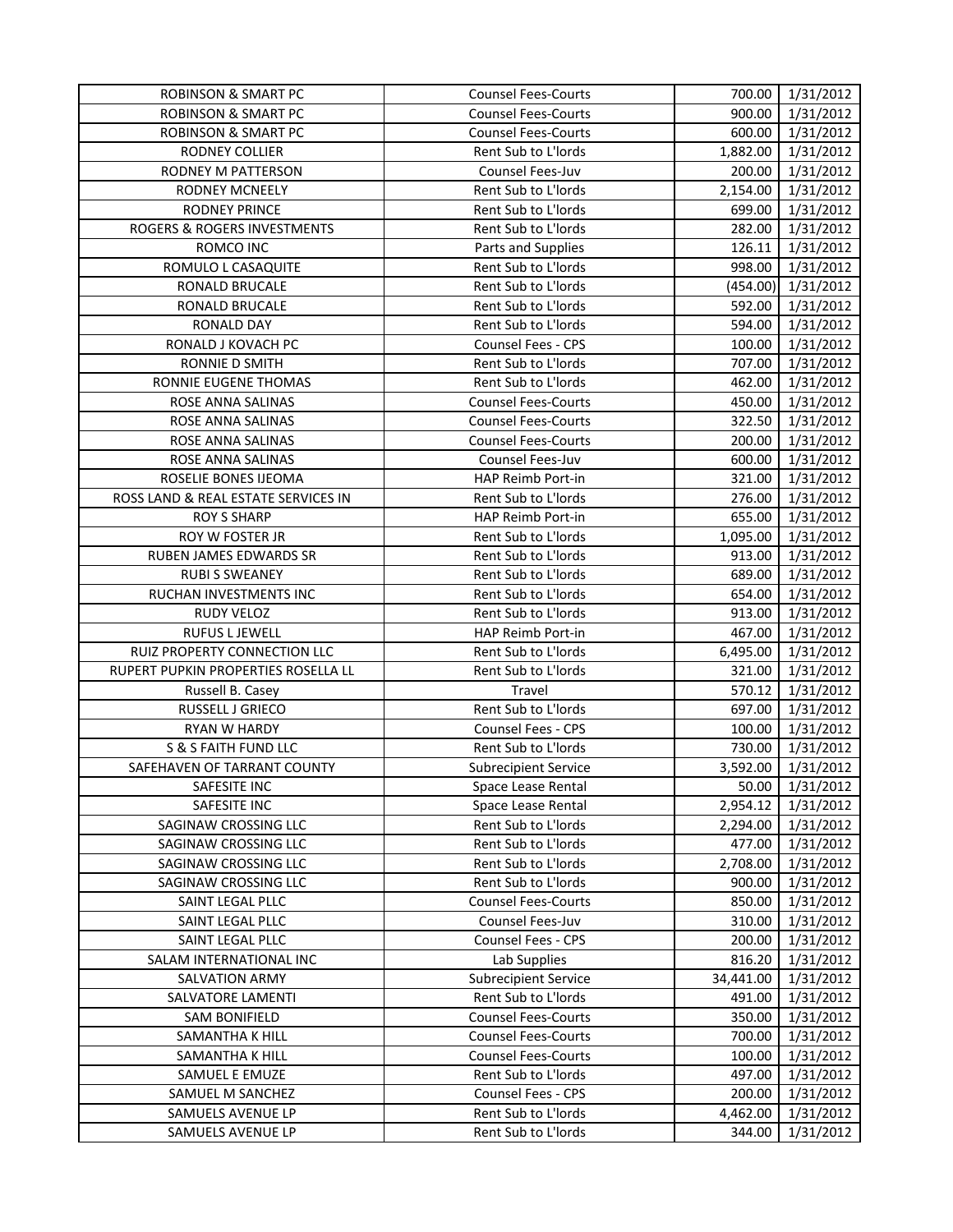| SANDOVAL & ASSOCIATES              | <b>Interpreter Fees</b>     | 195.00    | 1/31/2012 |
|------------------------------------|-----------------------------|-----------|-----------|
| SANDRA G ILLELLI                   | Rent Sub to L'Iords         | 575.00    | 1/31/2012 |
| SANDRA MITCHELL                    | Cash For Kids               | 150.00    | 1/31/2012 |
| SANDRA PETRUSAITIS                 | Rent Sub to L'Iords         | 527.00    | 1/31/2012 |
| <b>SANJAY KUMAR</b>                | Rent Sub to L'Iords         | 1,150.00  | 1/31/2012 |
| SANTA FE ADOLESCENT SERVICES       | <b>Professional Service</b> | 1,666.63  | 1/31/2012 |
| SANTIAGO SALINAS                   | <b>Counsel Fees-Courts</b>  | 300.00    | 1/31/2012 |
| SANTIAGO SALINAS                   | <b>Counsel Fees-Courts</b>  | 500.00    | 1/31/2012 |
| SANTIAGO SALINAS                   | <b>Counsel Fees-Courts</b>  | 200.00    | 1/31/2012 |
| SANZ FORT WORTH HOLDINGS LLC       | Rent Sub to L'Iords         | 625.00    | 1/31/2012 |
| SARAH BENEZE                       | Clothing                    | 86.28     | 1/31/2012 |
| SARATOGA MANAGEMENT GROUP LLC      | Rent Sub to L'Iords         | (372.00)  | 1/31/2012 |
| SARATOGA MANAGEMENT GROUP LLC      | Rent Sub to L'Iords         | 5,000.00  | 1/31/2012 |
| SARATOGA MANAGEMENT GROUP LLC      | Rent Sub to L'Iords         | 1,114.00  | 1/31/2012 |
| SAVANT S CHAUHAN                   | Rent Sub to L'Iords         | 1,528.00  | 1/31/2012 |
| SCOTT BROWN PROPERTIES INC         | Rent Sub to L'Iords         | 1,079.00  | 1/31/2012 |
| SCOTT COONRADT                     | <b>Witness Travel</b>       | 156.53    | 1/31/2012 |
| SENIOR CITIZEN SERVICES OF GREATER | <b>Meeting Expenses</b>     | 40.00     | 1/31/2012 |
| SENIOR CITIZEN SERVICES OF GREATER | <b>Meeting Expenses</b>     | 40.00     | 1/31/2012 |
| <b>SHACOBY J WOMACK</b>            | Rent Sub to L'Iords         | 157.00    | 1/31/2012 |
| SHADOW CREEK APARTMENTS            | Rent Sub to L'Iords         | 2,539.00  | 1/31/2012 |
| SHADOW CREEK APARTMENTS            | Rent Sub to L'Iords         | 640.00    | 1/31/2012 |
| SHALLOM HOLDINGS                   | Rent Sub to L'Iords         | 700.00    | 1/31/2012 |
| SHAMROCK SCENTIFIC SPECIALTY       | Lab Supplies                | 87.70     | 1/31/2012 |
| <b>SHARE CORPORATION</b>           | <b>Custodian Supplies</b>   | 261.81    | 1/31/2012 |
| <b>SHARON PATTERSON</b>            | Rent Sub to L'Iords         | 661.00    | 1/31/2012 |
| SHAWN M WORTHEY                    | Rent Sub to L'Iords         | 778.00    | 1/31/2012 |
| SHAWN PASCHALL                     | <b>Counsel Fees-Courts</b>  | 650.00    | 1/31/2012 |
| SHEILA RANDOLPH                    | <b>Counsel Fees-Courts</b>  | 137.50    | 1/31/2012 |
| SHENANDOAH VILLAGE APTS LP         | Rent Sub to L'Iords         | 475.00    | 1/31/2012 |
| SHENANDOAH VILLAGE APTS LP         | HAP Reimb Port-in           | 833.00    | 1/31/2012 |
| SHERWIN WILLIAMS PAINT             | <b>Building Maintenance</b> | 2,157.30  | 1/31/2012 |
| SHERWIN WILLIAMS PAINT             | <b>Building Maintenance</b> | 92.20     | 1/31/2012 |
| SHERYL BUCHANAN                    | Rent Sub to L'Iords         | 743.00    | 1/31/2012 |
| SHERYL WRIGHT                      | Rent Sub to L'Iords         | 750.00    | 1/31/2012 |
| <b>SHEVIA LTD</b>                  | Rent Sub to L'Iords         | 1,169.00  | 1/31/2012 |
| SHEVIA LTD                         | Rent Sub to L'Iords         | 5,783.00  | 1/31/2012 |
| <b>SHEVIA LTD</b>                  | Rent Sub to L'Iords         | 2,147.00  | 1/31/2012 |
| SHI GOVERNMENT SOLUTIONS           | <b>Supplies</b>             | 164.00    | 1/31/2012 |
| SHI GOVERNMENT SOLUTIONS           | <b>Computer Supplies</b>    | 1,524.00  | 1/31/2012 |
| SID W SHAPIRO                      | Counsel Fees-Juv            | 400.00    | 1/31/2012 |
| SID W SHAPIRO                      | Counsel Fees - CPS          | 200.00    | 1/31/2012 |
| SIEMENS INDUSTRY INC               | Lab Equip Mainten           | 178.00    | 1/31/2012 |
| SIGNATURE LEASING & MANAGEMENT INC | Rent Sub to L'Iords         | 670.00    | 1/31/2012 |
| SILAS OTTONIEL ROSALES             | Rent Sub to L'Iords         | 307.00    | 1/31/2012 |
| SILVER CREEK PH II                 | Rent Sub to L'Iords         | 560.00    | 1/31/2012 |
| <b>SIMBA INDUSTRIES</b>            | Echo Lake Park              | 1,154.60  | 1/31/2012 |
| <b>SKY GROUP LLC</b>               | Rent Sub to L'Iords         | 604.00    | 1/31/2012 |
| SKYVUE MEMORIAL GARDENS            | <b>County Burials</b>       | 865.00    | 1/31/2012 |
| SMITH TEMPORARIES INC              | Contract Labor              | 13,124.97 | 1/31/2012 |
| <b>SOLOMON BRACKENS</b>            | Rent Sub to L'Iords         | 779.00    | 1/31/2012 |
| SON V NGUYEN                       | HAP Reimb Port-in           | 1,114.00  | 1/31/2012 |
| SOUTH HULEN LP                     | Rent Sub to L'Iords         | 12,316.00 | 1/31/2012 |
| SOUTH HULEN LP                     | Rent Sub to L'Iords         | 971.00    | 1/31/2012 |
| SOUTH HULEN LP                     | HAP Reimb Port-in           | 666.00    | 1/31/2012 |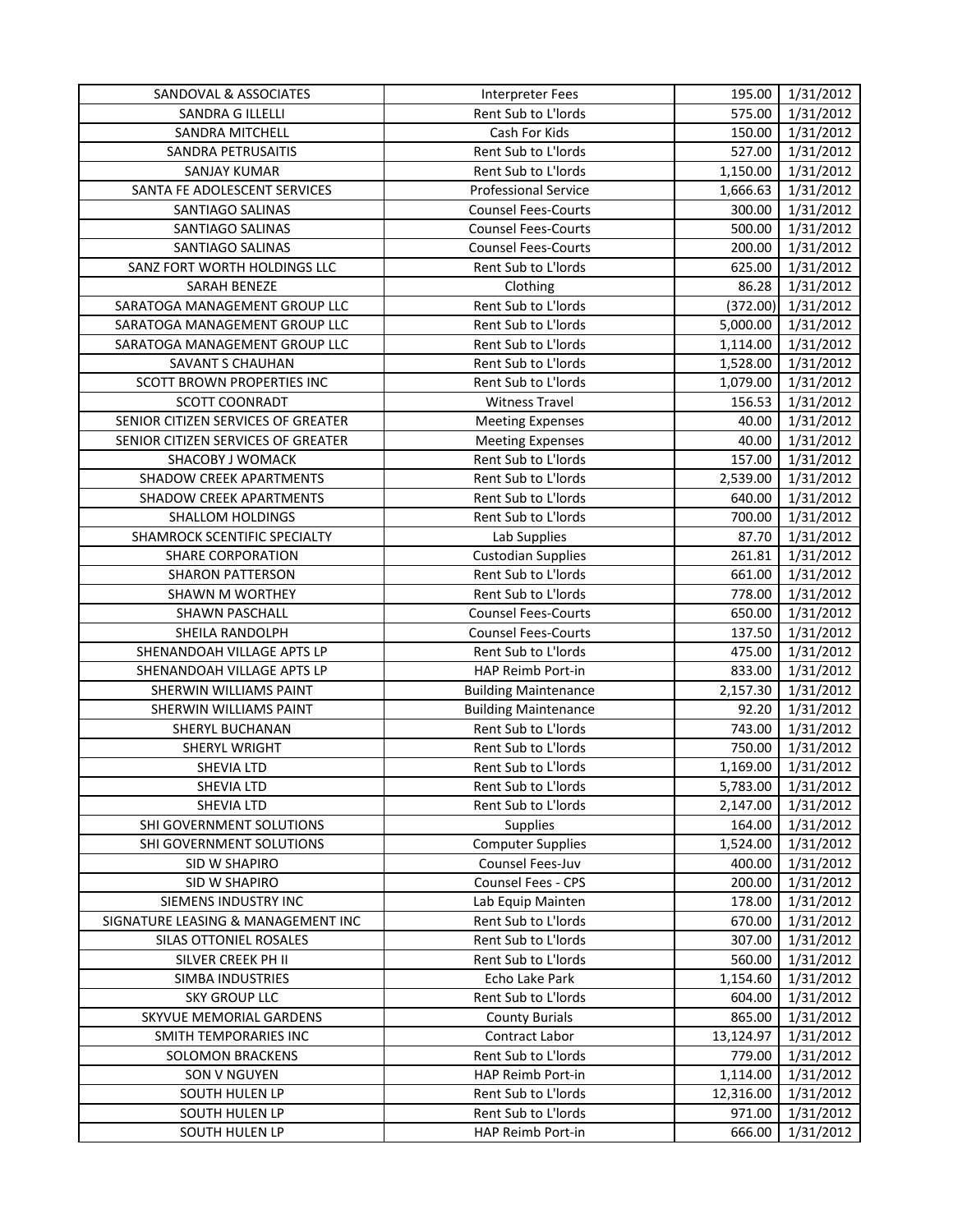| SOUTHFORK MMLP                 | Rent Sub to L'Iords        | 690.00                   | 1/31/2012 |
|--------------------------------|----------------------------|--------------------------|-----------|
| SOUTHWEST ICE CREAM SPEC       | Food                       | 58.38                    | 1/31/2012 |
| SOUTHWEST OFFICE SYSTEMS       | <b>Equipment Maint</b>     | 2,498.00                 | 1/31/2012 |
| SPARK ENERGY LP                | <b>Utility Allowance</b>   | 57.00                    | 1/31/2012 |
| SPARK ENERGY LP                | <b>Utility Allowance</b>   | 28.00                    | 1/31/2012 |
| SPECIALIZED PROP MGMT INC      | Rent Sub to L'Iords        | 1,362.00                 | 1/31/2012 |
| SPECTRO INC                    | Parts and Supplies         | 437.50                   | 1/31/2012 |
| <b>SPENCER TANKE</b>           | Clothing                   | 70.34                    | 1/31/2012 |
| SPINDLEMEDIA INC               | Software Maintenance       | 82,025.00                | 1/31/2012 |
| SPRING OAK APARTMENTS          | Rent Sub to L'Iords        | 216.00                   | 1/31/2012 |
| SPRING VALLEY LTD              | Rent Sub to L'Iords        | 734.00                   | 1/31/2012 |
| SPRINT NEXTEL                  | Telephone - Mobile         | 49.99                    | 1/31/2012 |
| SPRINT NEXTEL                  | Radio Serv-Contract        | 182.27                   | 1/31/2012 |
| ST BERNARD PARISH GOVERNMENT   | Port HAP Port-out          | 444.00                   | 1/31/2012 |
| ST BERNARD PARISH GOVERNMENT   | Port Admin Fee Expen       | 42.87                    | 1/31/2012 |
| ST FRANCIS VILLAGE, INC        | Rent Sub to L'Iords        | 369.00                   | 1/31/2012 |
| ST FRANCIS VILLAGE, INC        | Rent Sub to L'Iords        | 305.00                   | 1/31/2012 |
| ST FRANCIS VILLAGE, INC        | Rent Sub to L'Iords        | 629.00                   | 1/31/2012 |
| ST FRANCIS VILLAGE, INC        | HAP Reimb Port-in          | 508.00                   | 1/31/2012 |
| <b>STACEY SHIPLEY</b>          | <b>Witness Travel</b>      | 195.30                   | 1/31/2012 |
| <b>STACY ALFORD</b>            | <b>Counsel Fees-Courts</b> | 340.00                   | 1/31/2012 |
| STANTON WILLIAM SCHMITZ        | <b>Drug Seizures</b>       | 366.50                   | 1/31/2012 |
| <b>STANTON WILLIAM SCHMITZ</b> | Drug Seizure Int           | 0.50                     | 1/31/2012 |
| STAPLES ADVANTAGE              | Supplies                   | 257.28                   | 1/31/2012 |
| STAPLES ADVANTAGE              | Supplies                   | 138.73                   | 1/31/2012 |
| STAPLES ADVANTAGE              | Supplies                   | 26.17                    | 1/31/2012 |
| STAPLES ADVANTAGE              | Supplies                   | 173.45                   | 1/31/2012 |
| STAPLES ADVANTAGE              | Supplies                   | 246.74                   | 1/31/2012 |
| STAPLES ADVANTAGE              | Supplies                   | $\overline{\phantom{a}}$ | 1/31/2012 |
| STAPLES ADVANTAGE              | Supplies                   | 74.71                    | 1/31/2012 |
| STAPLES ADVANTAGE              | Supplies                   | 257.71                   | 1/31/2012 |
| STAPLES ADVANTAGE              | Supplies                   | 311.12                   | 1/31/2012 |
| STAPLES ADVANTAGE              | Lab Supplies               | 48.96                    | 1/31/2012 |
| STAPLES ADVANTAGE              | Supplies                   | 123.53                   | 1/31/2012 |
| STAPLES ADVANTAGE              | Supplies                   | 179.15                   | 1/31/2012 |
| STAPLES ADVANTAGE              | Supplies                   | 31.26                    | 1/31/2012 |
| STAPLES ADVANTAGE              | Supplies                   | 67.43                    | 1/31/2012 |
| STAPLES ADVANTAGE              | Supplies                   | 128.15                   | 1/31/2012 |
| STAPLES ADVANTAGE              | Supplies                   | 163.92                   | 1/31/2012 |
| <b>STAPLES ADVANTAGE</b>       | Supplies                   | 136.77                   | 1/31/2012 |
| STAPLES ADVANTAGE              | <b>Supplies</b>            | 499.99                   | 1/31/2012 |
| STAPLES ADVANTAGE              | Sheriff Inventory          | 202.44                   | 1/31/2012 |
| STAPLES ADVANTAGE              | Supplies                   | 65.58                    | 1/31/2012 |
| STAPLES ADVANTAGE              | <b>Supplies</b>            | 40.92                    | 1/31/2012 |
| STAPLES ADVANTAGE              | Supplies                   | 856.53                   | 1/31/2012 |
| STAPLES ADVANTAGE              | Supplies                   | 214.14                   | 1/31/2012 |
| STAPLES ADVANTAGE              | Supplies                   | 1,082.32                 | 1/31/2012 |
| STAPLES ADVANTAGE              | Supplies                   | 35.74                    | 1/31/2012 |
| STAPLES ADVANTAGE              | Supplies                   | 1,730.01                 | 1/31/2012 |
| STAPLES ADVANTAGE              | Supplies                   | 152.81                   | 1/31/2012 |
| STAPLES ADVANTAGE              | Supplies                   | 50.84                    | 1/31/2012 |
| STAPLES ADVANTAGE              | Supplies                   | 219.86                   | 1/31/2012 |
| STAPLES ADVANTAGE              | Supplies                   | 98.08                    | 1/31/2012 |
| STAPLES ADVANTAGE              | Supplies                   | 171.86                   | 1/31/2012 |
| STAPLES ADVANTAGE              | <b>Supplies</b>            | 73.67                    | 1/31/2012 |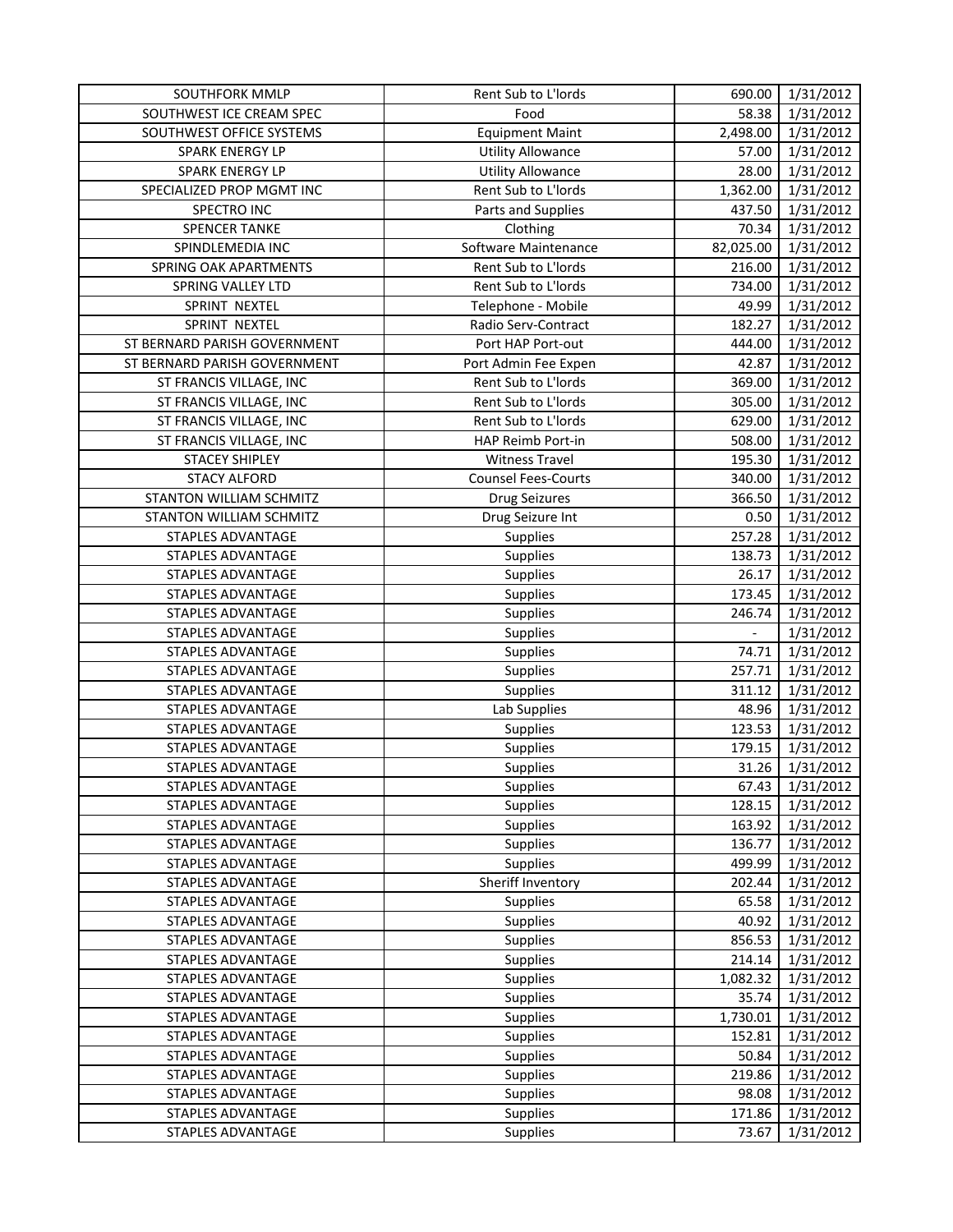| STAPLES ADVANTAGE | <b>Supplies</b>          | 353.52                   | 1/31/2012 |
|-------------------|--------------------------|--------------------------|-----------|
| STAPLES ADVANTAGE | Supplies                 | 636.17                   | 1/31/2012 |
| STAPLES ADVANTAGE | Supplies                 | 76.72                    | 1/31/2012 |
| STAPLES ADVANTAGE | <b>Supplies</b>          | 155.78                   | 1/31/2012 |
| STAPLES ADVANTAGE | Supplies                 | 70.76                    | 1/31/2012 |
| STAPLES ADVANTAGE | <b>Supplies</b>          | 61.10                    | 1/31/2012 |
| STAPLES ADVANTAGE | Supplies                 | 23.82                    | 1/31/2012 |
| STAPLES ADVANTAGE | Supplies                 | 224.49                   | 1/31/2012 |
| STAPLES ADVANTAGE | Supplies                 | 124.56                   | 1/31/2012 |
| STAPLES ADVANTAGE | <b>Supplies</b>          | 40.36                    | 1/31/2012 |
| STAPLES ADVANTAGE | Supplies                 | 466.80                   | 1/31/2012 |
| STAPLES ADVANTAGE | <b>Supplies</b>          | 166.44                   | 1/31/2012 |
| STAPLES ADVANTAGE | Supplies                 | 472.80                   | 1/31/2012 |
| STAPLES ADVANTAGE | <b>Supplies</b>          | (20.24)                  | 1/31/2012 |
| STAPLES ADVANTAGE | <b>Supplies</b>          | 84.83                    | 1/31/2012 |
| STAPLES ADVANTAGE | Supplies                 | 138.78                   | 1/31/2012 |
| STAPLES ADVANTAGE | <b>Supplies</b>          | 306.08                   | 1/31/2012 |
| STAPLES ADVANTAGE | <b>Supplies</b>          | 245.86                   | 1/31/2012 |
| STAPLES ADVANTAGE | Supplies                 | 144.42                   | 1/31/2012 |
| STAPLES ADVANTAGE | Supplies                 | 70.74                    | 1/31/2012 |
| STAPLES ADVANTAGE | Supplies                 | 63.20                    | 1/31/2012 |
| STAPLES ADVANTAGE | <b>Supplies</b>          | 44.95                    | 1/31/2012 |
| STAPLES ADVANTAGE | <b>Supplies</b>          | 49.59                    | 1/31/2012 |
| STAPLES ADVANTAGE | Supplies                 | 20.76                    | 1/31/2012 |
| STAPLES ADVANTAGE | Supplies                 | 26.70                    | 1/31/2012 |
| STAPLES ADVANTAGE | <b>Supplies</b>          | 15.32                    | 1/31/2012 |
| STAPLES ADVANTAGE | Supplies                 | 123.40                   | 1/31/2012 |
| STAPLES ADVANTAGE | Supplies                 | 116.88                   | 1/31/2012 |
| STAPLES ADVANTAGE | <b>Supplies</b>          | 27.45                    | 1/31/2012 |
| STAPLES ADVANTAGE | <b>Supplies</b>          | 111.46                   | 1/31/2012 |
| STAPLES ADVANTAGE | <b>Supplies</b>          | 24.66                    | 1/31/2012 |
| STAPLES ADVANTAGE | Supplies                 | 72.10                    | 1/31/2012 |
| STAPLES ADVANTAGE | Supplies                 | 114.01                   | 1/31/2012 |
| STAPLES ADVANTAGE | <b>Supplies</b>          | 188.37                   | 1/31/2012 |
| STAPLES ADVANTAGE | Supplies                 | 55.44                    | 1/31/2012 |
| STAPLES ADVANTAGE | <b>Supplies</b>          | 23.91                    | 1/31/2012 |
| STAPLES ADVANTAGE | <b>Supplies</b>          | 59.84                    | 1/31/2012 |
| STAPLES ADVANTAGE | Supplies                 | 287.02                   | 1/31/2012 |
| STAPLES ADVANTAGE | <b>Supplies</b>          | 122.50                   | 1/31/2012 |
| STAPLES ADVANTAGE | Supplies                 | 141.26                   | 1/31/2012 |
| STAPLES ADVANTAGE | <b>Supplies</b>          | 13.96                    | 1/31/2012 |
| STAPLES ADVANTAGE | <b>Supplies</b>          | 71.63                    | 1/31/2012 |
| STAPLES ADVANTAGE | <b>Supplies</b>          | 53.50                    | 1/31/2012 |
| STAPLES ADVANTAGE | <b>Supplies</b>          | $\overline{\phantom{a}}$ | 1/31/2012 |
| STAPLES ADVANTAGE | <b>Supplies</b>          | $\overline{\phantom{a}}$ | 1/31/2012 |
| STAPLES ADVANTAGE | Supplies                 | 12.05                    | 1/31/2012 |
| STAPLES ADVANTAGE | <b>Supplies</b>          | 140.69                   | 1/31/2012 |
| STAPLES ADVANTAGE | <b>Computer Supplies</b> | 111.70                   | 1/31/2012 |
| STAPLES ADVANTAGE | <b>Voting Supplies</b>   | 1,342.44                 | 1/31/2012 |
| STAPLES ADVANTAGE | Lab Supplies             | 109.80                   | 1/31/2012 |
| STAPLES ADVANTAGE | Supplies                 | 54.09                    | 1/31/2012 |
| STAPLES ADVANTAGE | Supplies                 | 63.20                    | 1/31/2012 |
| STAPLES ADVANTAGE | <b>Supplies</b>          | 260.83                   | 1/31/2012 |
| STAPLES ADVANTAGE | <b>Supplies</b>          |                          | 1/31/2012 |
| STAPLES ADVANTAGE | Supplies                 | 68.56                    | 1/31/2012 |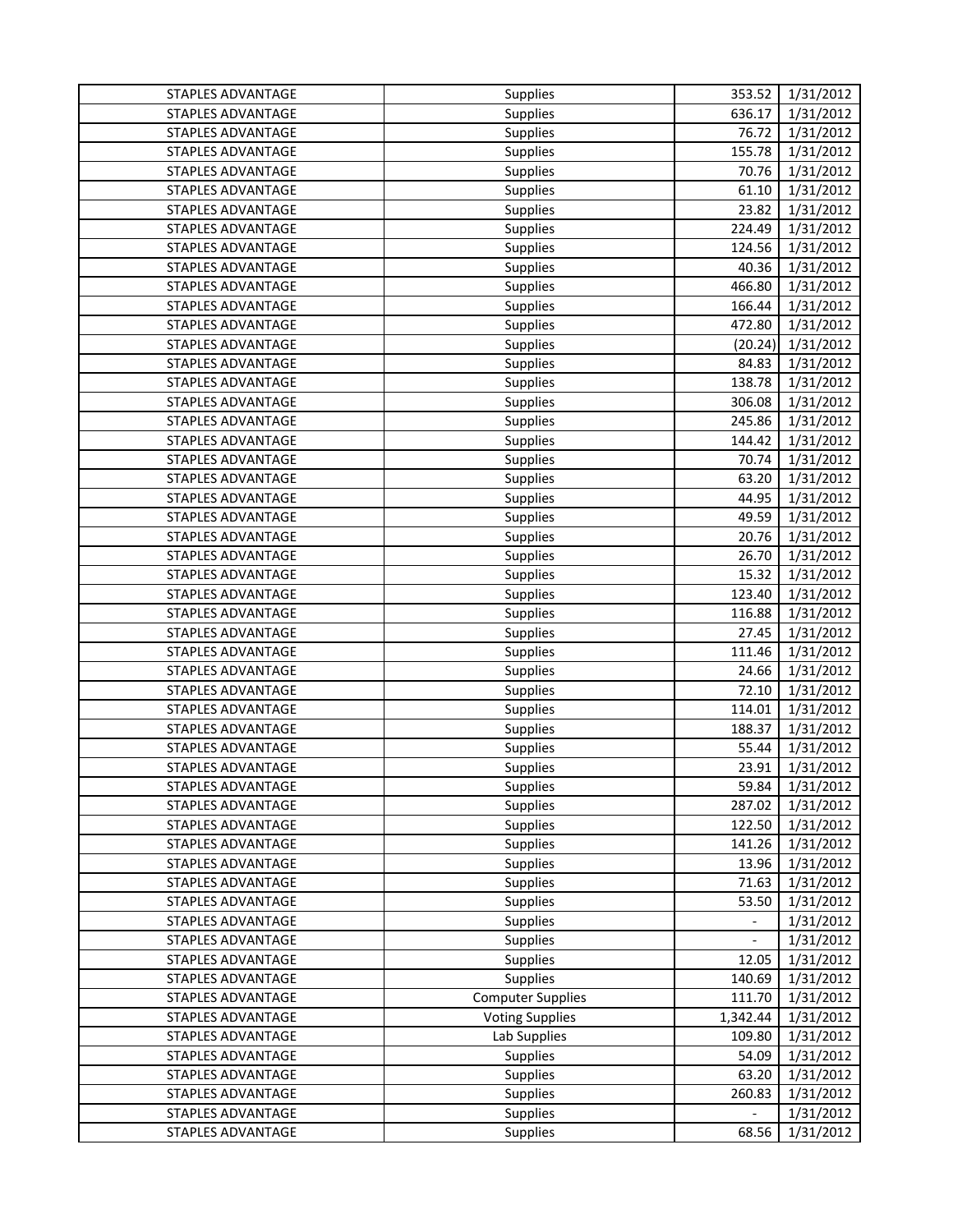| STAPLES ADVANTAGE                         | Supplies                    | 19.22     | 1/31/2012 |
|-------------------------------------------|-----------------------------|-----------|-----------|
| STAPLES ADVANTAGE                         | Supplies                    | 12.54     | 1/31/2012 |
| STAPLES ADVANTAGE                         | Supplies                    | 25.47     | 1/31/2012 |
| STAPLES ADVANTAGE                         | Supplies                    | 6.98      | 1/31/2012 |
| STAPLES ADVANTAGE                         | <b>Building Maintenance</b> | 72.42     | 1/31/2012 |
| STAPLES ADVANTAGE                         | Supplies                    | 74.27     | 1/31/2012 |
| STAPLES ADVANTAGE                         | Supplies                    | 258.62    | 1/31/2012 |
| STAPLES ADVANTAGE                         | Supplies                    | 19.46     | 1/31/2012 |
| STAPLES ADVANTAGE                         | Supplies                    | 110.84    | 1/31/2012 |
| STAPLES ADVANTAGE                         | Supplies                    | 328.49    | 1/31/2012 |
| STAR ELECTRICITY LLC                      | <b>Utility Allowance</b>    | 35.00     | 1/31/2012 |
| <b>STARBUCK &amp; WISE INC</b>            | Rent Sub to L'Iords         | 2,415.00  | 1/31/2012 |
| <b>STARBUCK &amp; WISE INC</b>            | HAP Reimb Port-in           | 446.00    | 1/31/2012 |
| STATE BAR OF TEXAS                        | Education                   | 50.00     | 1/31/2012 |
| <b>STATON &amp; TAYLOR PC</b>             | <b>Counsel Fees-Courts</b>  | 600.00    | 1/31/2012 |
| <b>STATON &amp; TAYLOR PC</b>             | <b>Counsel Fees-Courts</b>  | 400.00    | 1/31/2012 |
| <b>STATON &amp; TAYLOR PC</b>             | Counsel Fees-Juv            | 275.00    | 1/31/2012 |
| STELLA NWANKWO                            | Rent Sub to L'Iords         | 850.00    | 1/31/2012 |
| STEPHAN R BLACK                           | Rent Sub to L'Iords         | 524.00    | 1/31/2012 |
| STEPHANI R JOHNSON                        | Counsel Fees - CPS          | 200.00    | 1/31/2012 |
| STEPHANIE GONZALEZ                        | <b>Counsel Fees-Courts</b>  | 1,300.00  | 1/31/2012 |
| STEPHANIE GONZALEZ                        | <b>Counsel Fees-Courts</b>  | 350.00    | 1/31/2012 |
| STEPHEN D HANDY PLLC                      | Drug Seizure-Unit           | 365.00    | 1/31/2012 |
| STEPHEN D HANDY PLLC                      | Drug Seizure Int            | 0.44      | 1/31/2012 |
| STEPHEN M BURLINGAME                      | Rent Sub to L'Iords         | 181.00    | 1/31/2012 |
| STEPHEN N WOOD                            | Rent Sub to L'Iords         | 811.00    | 1/31/2012 |
| <b>STEVE HAMPTON</b>                      | Rent Sub to L'Iords         | 432.00    | 1/31/2012 |
| <b>STEVE JOSEPH</b>                       | Rent Sub to L'Iords         | 904.00    | 1/31/2012 |
| <b>STEVE JOSEPH</b>                       | HAP Reimb Port-in           | 173.00    | 1/31/2012 |
| <b>STEVEN R HEROD</b>                     | Travel                      | 115.95    | 1/31/2012 |
| STEVEN ROBERT FROMM                       | Rent Sub to L'Iords         | 694.00    | 1/31/2012 |
| Stewart L. DeJournett                     | Prepaid - Travel            | (738.60)  | 1/31/2012 |
| Stewart L. DeJournett                     | Travel                      | 788.62    | 1/31/2012 |
| <b>STREAM ENERGY</b>                      | <b>Utility Assistance</b>   | 2,226.48  | 1/31/2012 |
| <b>STREAM ENERGY</b>                      | <b>Utility Allowance</b>    | 2,733.00  | 1/31/2012 |
| <b>STREAM ENERGY</b>                      | <b>Utility Allowance</b>    | 113.00    | 1/31/2012 |
| <b>STREAM ENERGY</b>                      | HAP Reimb Port-in           | 87.00     | 1/31/2012 |
| <b>STREET CAPITAL RENTALS I</b>           | Rent Sub to L'Iords         | 530.00    | 1/31/2012 |
| STREET CAPITAL RENTALS II LLC             | Rent Sub to L'Iords         | 6,654.00  | 1/31/2012 |
| <b>SUMAN BHAT CHERRY</b>                  | Rent Sub to L'Iords         | 1,114.00  | 1/31/2012 |
| SUMMIT CONSULTANTS                        | <b>Professional Service</b> | 925.00    | 1/31/2012 |
| <b>SUNBELT RENTALS</b>                    | Road Signs                  | 1,033.60  | 1/31/2012 |
| SUNSET POINTE HOUSING PARTNERSHIP         | Rent Sub to L'Iords         | 7,504.00  | 1/31/2012 |
| <b>SUPERIOR FIBER &amp; DATA SERV INC</b> | Vendor AP                   | 4,161.99  | 1/31/2012 |
| Susan R Howe                              | Education                   | 1,034.40  | 1/31/2012 |
| SUVINI SAGARIKA WICKRAMARATNE             | Rent Sub to L'Iords         | 990.00    | 1/31/2012 |
| <b>SUZANNE BENINATE</b>                   | Rent Sub to L'Iords         | 965.00    | 1/31/2012 |
| <b>SWEET TALKING LLC</b>                  | Prepaid - Rent              | 4,052.00  | 1/31/2012 |
| SYCAMORE CENTER VILLAS                    | Rent Sub to L'Iords         | 10,067.00 | 1/31/2012 |
| SYCAMORE CENTER VILLAS                    | Rent Sub to L'Iords         | 1,976.00  | 1/31/2012 |
| SYCAMORE POINTE TOWNHOMES                 | Rent Sub to L'Iords         | 3,045.00  | 1/31/2012 |
| SYCAMORE POINTE TOWNHOMES                 | Rent Sub to L'Iords         | 693.00    | 1/31/2012 |
| SYCAMORE TRACE INVESTORS LP               | Rent Sub to L'Iords         | 825.00    | 1/31/2012 |
| SYCAMORE TRACE INVESTORS LP               | Rent Sub to L'Iords         | 525.00    | 1/31/2012 |
| SYED AJAZ ANWAR                           | Rent Sub to L'Iords         | 823.00    | 1/31/2012 |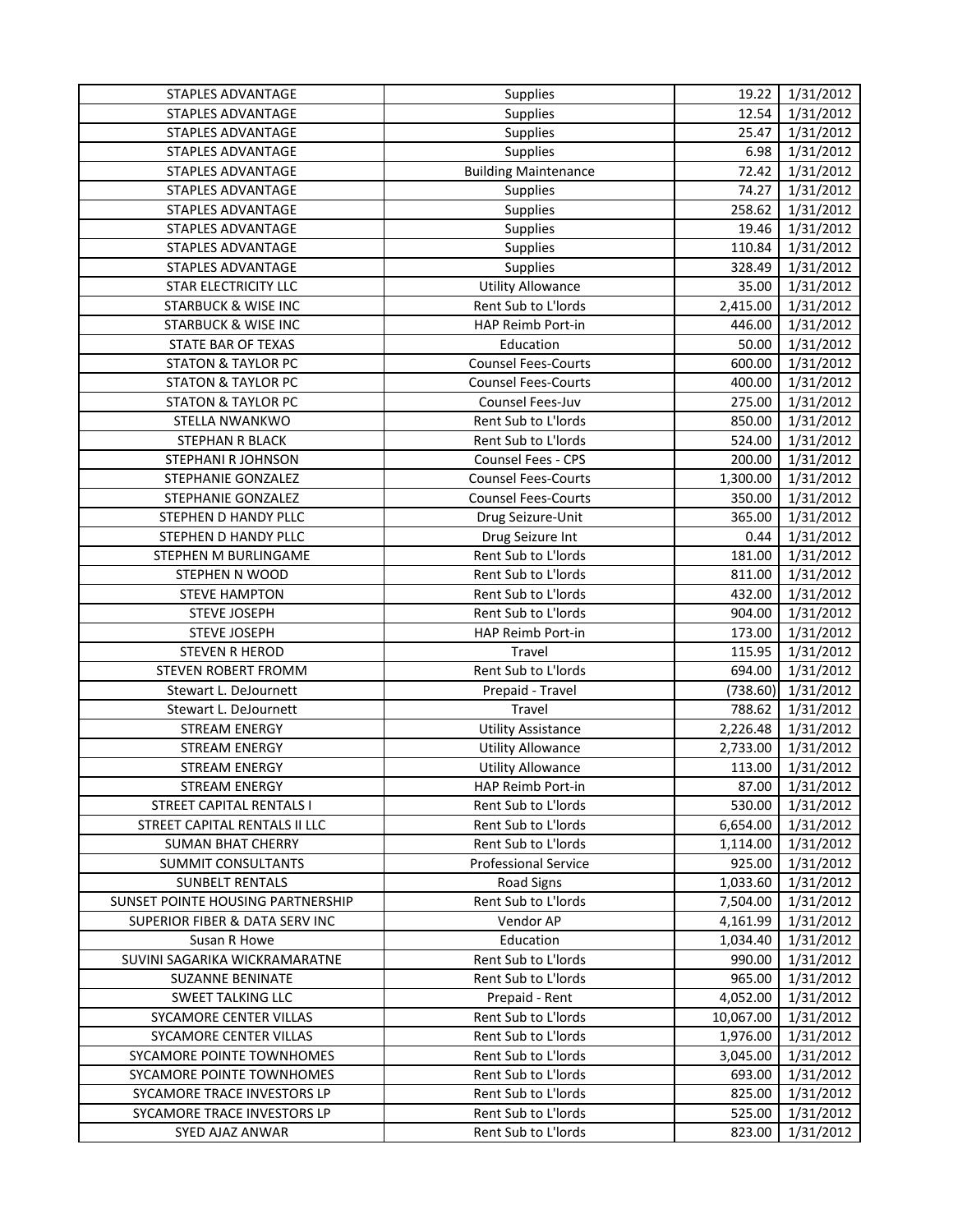| TU ELECTRIC                        | <b>Utility Allowance</b>    | 6,959.00  | 1/31/2012 |
|------------------------------------|-----------------------------|-----------|-----------|
| TU ELECTRIC                        | <b>Utility Allowance</b>    | 2.00      | 1/31/2012 |
| TU ELECTRIC                        | <b>Utility Allowance</b>    | 735.00    | 1/31/2012 |
| TU ELECTRIC                        | HAP Reimb Port-in           | 567.00    | 1/31/2012 |
| TAE E MARKGRAF                     | Rent Sub to L'Iords         | 1,821.00  | 1/31/2012 |
| <b>TAHIRA MITHANI</b>              | Rent Sub to L'Iords         | 725.00    | 1/31/2012 |
| TANIA JACKSON WILLIAMS             | Rent Sub to L'Iords         | 1,024.00  | 1/31/2012 |
| TARA ENERGY LLC                    | <b>Utility Allowance</b>    | 16.00     | 1/31/2012 |
| <b>TARA V KERSH</b>                | Counsel Fees - CPS          | 100.00    | 1/31/2012 |
| <b>TARGET BANK</b>                 | <b>Meeting Expenses</b>     | 146.58    | 1/31/2012 |
| <b>TARGET BANK</b>                 | Food                        | 136.79    | 1/31/2012 |
| <b>TARGET BANK</b>                 | Clothing                    | 173.95    | 1/31/2012 |
| TARRANT CO SAMARITAN HOUSE INC     | Subrecipient Service        | 56,124.72 | 1/31/2012 |
| TARRANT CO SAMARITAN HOUSE INC     | <b>Subrecipient Service</b> | 16,765.55 | 1/31/2012 |
| TARRANT COUNTRY VILLA ASSOC        | Rent Sub to L'Iords         | 612.00    | 1/31/2012 |
| TARRANT COUNTY BAR ASSOC.          | Education                   | 40.00     | 1/31/2012 |
| TARRANT COUNTY BAR ASSOC.          | Education                   | 40.00     | 1/31/2012 |
| TARRANT COUNTY BAR ASSOC.          | Education                   | 40.00     | 1/31/2012 |
| TARRANT COUNTY BAR ASSOC.          | Education                   | 40.00     | 1/31/2012 |
| TARRANT COUNTY BAR ASSOC.          | Education                   | 40.00     | 1/31/2012 |
| TARRANT COUNTY BAR ASSOC.          | Education                   | 40.00     | 1/31/2012 |
| TARRANT COUNTY BAR ASSOC.          | Education                   | 40.00     | 1/31/2012 |
| TARRANT COUNTY BAR ASSOC.          | Education                   | 40.00     | 1/31/2012 |
| TARRANT COUNTY BAR ASSOC.          | Education                   | 40.00     | 1/31/2012 |
| TARRANT COUNTY BAR ASSOC.          | Education                   | 40.00     | 1/31/2012 |
| TARRANT COUNTY BAR ASSOC.          | Education                   | 50.00     | 1/31/2012 |
| TARRANT COUNTY BAR FOUNDATION      | State Right of Way          | 50.00     | 1/31/2012 |
| <b>TARRANT COUNTY CLERK</b>        | State Right of Way          | 18,330.00 | 1/31/2012 |
| <b>TARRANT COUNTY COLLEGE</b>      | Education                   | 125.00    | 1/31/2012 |
| <b>TARRANT COUNTY COLLEGE</b>      | Education                   | 125.00    | 1/31/2012 |
| TARRANT COUNTY DISTRICT ATTORNEY   | <b>Counsel Fees-Courts</b>  | 1,150.00  | 1/31/2012 |
| TARRANT COUNTY DISTRICT ATTORNEY   | <b>Counsel Fees-Courts</b>  | 400.00    | 1/31/2012 |
| TARRANT COUNTY DISTRICT ATTORNEY   | <b>Counsel Fees-Courts</b>  | 300.00    | 1/31/2012 |
| TARRANT COUNTY HOSPITAL DISTRICT   | Prepaid - Rent              | 3,093.00  | 1/31/2012 |
| TARRANT COUNTY HOUSING PARTNERSHIP | <b>Professional Service</b> | 4,935.45  | 1/31/2012 |
| TARRANT COUNTY HOUSING PARTNERSHIP | Rent Sub to L'Iords         | 1,611.00  | 1/31/2012 |
| TARRANT COUNTY HOUSING PARTNERSHIP | HAP Reimb Port-in           | 691.00    | 1/31/2012 |
| TARRANT COUNTY NARCOTICS UNIT      | <b>Confidential Funds</b>   | 3,000.00  | 1/31/2012 |
| TARRANT COUNTY PUBLIC HEALTH       | Health TB Control           | 70.00     | 1/31/2012 |
| TARRANT COUNTY SAMARITAN           | <b>Subrecipient Service</b> | 19,464.90 | 1/31/2012 |
| TARRANT COUNTY SAMARITAN           | <b>Subrecipient Service</b> | 12,624.71 | 1/31/2012 |
| TARRANT COUNTY SAMARITAN           | <b>Subrecipient Service</b> | 7,209.58  | 1/31/2012 |
| <b>TARRANT COUNTY SHERIFF</b>      | Travel                      | 908.51    | 1/31/2012 |
| <b>TARRANT PARTNERS LP</b>         | Rent Sub to L'Iords         | (532.00)  | 1/31/2012 |
| <b>TARRANT PARTNERS LP</b>         | Rent Sub to L'Iords         | 19,184.00 | 1/31/2012 |
| <b>TARRANT PARTNERS LP</b>         | Rent Sub to L'Iords         | 374.00    | 1/31/2012 |
| <b>TARRANT PARTNERS LP</b>         | Rent Sub to L'Iords         | 572.00    | 1/31/2012 |
| <b>TARRANT PARTNERS LP</b>         | HAP Reimb Port-in           | 202.00    | 1/31/2012 |
| TARRANT PATHOLOGY ASSOCIATES       | <b>Professional Service</b> | 312.06    | 1/31/2012 |
| TARRANT PATHOLOGY ASSOCIATES       | <b>Professional Service</b> | 832.16    | 1/31/2012 |
| <b>TARRANT PROPERTIES INC</b>      | Rent Sub to L'Iords         | 566.00    | 1/31/2012 |
| <b>TAVEEWAN GURKIN</b>             | Rent Sub to L'Iords         | 272.00    | 1/31/2012 |
| TCJIUG - TEXAS CRIMINAL JUSTICE    | Dues                        | 35.00     | 1/31/2012 |
| <b>TEAGUE LUMBER</b>               | <b>County Projects</b>      | 40.93     | 1/31/2012 |
| <b>TEAGUE LUMBER</b>               | Non-Track Const/Bldg        | 8,873.51  | 1/31/2012 |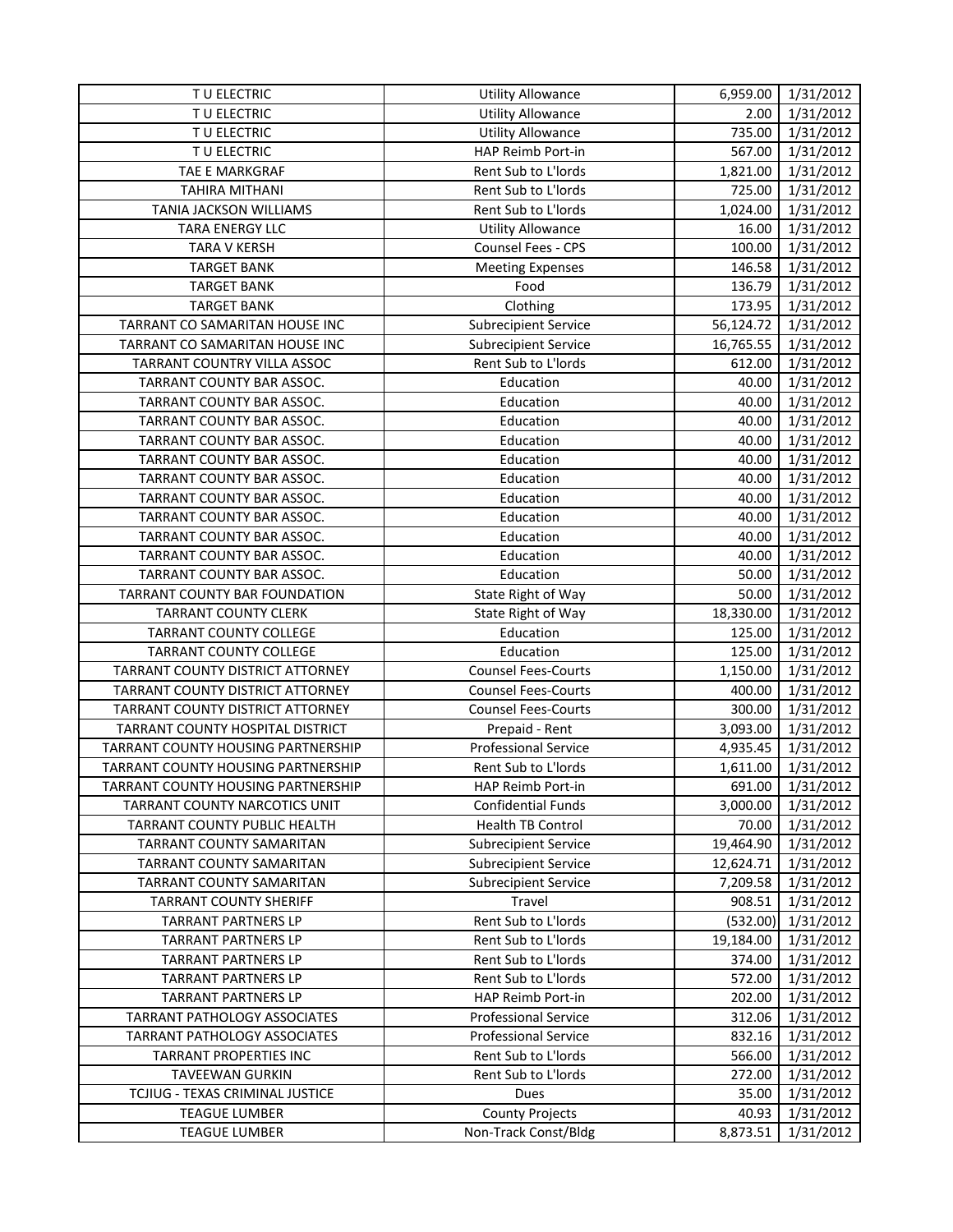| <b>TEAGUE LUMBER</b>                | Echo Lake Park              | 108.04    | 1/31/2012 |
|-------------------------------------|-----------------------------|-----------|-----------|
| TECH PLAN INC                       | <b>Building Maintenance</b> | 4,162.00  | 1/31/2012 |
| TECH PLAN INC                       | A/C Maint Contract          | 1,868.00  | 1/31/2012 |
| TECHNOLOGY RESOURCE CENTER OF       | <b>Equipment Maint</b>      | 2,130.00  | 1/31/2012 |
| <b>TEKSYSTEMS INC</b>               | <b>Professional Service</b> | 2,574.00  | 1/31/2012 |
| <b>TEKSYSTEMS INC</b>               | <b>Professional Service</b> | 6,864.00  | 1/31/2012 |
| TELETOUCH COMMUNICATIONS INC        | Telephone - Mobile          | 1,130.41  | 1/31/2012 |
| TELETOUCH COMMUNICATIONS INC        | Telephone - Mobile          | 206.60    | 1/31/2012 |
| TELETOUCH COMMUNICATIONS INC        | Telephone - Mobile          | 22.66     | 1/31/2012 |
| TELETOUCH COMMUNICATIONS INC        | Telephone - Mobile          | 22.66     | 1/31/2012 |
| TELETOUCH COMMUNICATIONS INC        | Telephone - Mobile          | 314.61    | 1/31/2012 |
| TELETOUCH COMMUNICATIONS INC        | Telephone - Mobile          | 87.40     | 1/31/2012 |
| TELETOUCH COMMUNICATIONS INC        | Telephone - Mobile          | 22.66     | 1/31/2012 |
| <b>TERESA A LAWSON</b>              | Rent Sub to L'Iords         | 622.00    | 1/31/2012 |
| <b>TERESEA ADCOCK</b>               | Reporter's Records          | 432.00    | 1/31/2012 |
| TERRA MANOR REAL ESTATE INC         | Rent Sub to L'Iords         | 290.00    | 1/31/2012 |
| <b>TERRY BARLOW</b>                 | <b>Counsel Fees-Courts</b>  | 250.00    | 1/31/2012 |
| <b>TERRY GIBBONS</b>                | Rent Sub to L'Iords         | 6,513.00  | 1/31/2012 |
| <b>TERRY GIBBONS</b>                | Rent Sub to L'Iords         | 1,090.00  | 1/31/2012 |
| <b>TERRY GIBBONS</b>                | <b>HAP Reimb Port-in</b>    | 411.00    | 1/31/2012 |
| <b>TESSCO</b>                       | Central Garage Inv          | 198.24    | 1/31/2012 |
| TEXAS AIR SYSTEMS, INC              | A/C Maint Contract          | 148.68    | 1/31/2012 |
| TEXAS ASSOCIATION OF ASSESSING      | Education                   | 240.00    | 1/31/2012 |
| TEXAS DEPT OF CRIMINAL JUSTICE      | Sheriff Inventory           | 300.96    | 1/31/2012 |
| TEXAS DEPT OF STATE HEALTH SERVICES | <b>Professional Service</b> | 100.00    | 1/31/2012 |
| TEXAS HI-PORT PROPERTIES LTD        | Rent Sub to L'Iords         | 2,652.00  | 1/31/2012 |
| TEXAS HI-PORT PROPERTIES LTD        | Rent Sub to L'Iords         | 433.00    | 1/31/2012 |
| TEXAS HI-PORT PROPERTIES LTD        | Rent Sub to L'Iords         | 1,366.00  | 1/31/2012 |
| TEXAS INTERPRETING SERVICES LLC     | Interpreter Fees            | 90.00     | 1/31/2012 |
| TEXAS INTERPRETING SERVICES LLC     | <b>Interpreter Fees</b>     | 450.00    | 1/31/2012 |
| TEXAS LONGEVITY HOUSING, INC        | Rent Sub to L'Iords         | 4,756.00  | 1/31/2012 |
| TEXAS LONGEVITY HOUSING, INC        | Rent Sub to L'Iords         | 742.00    | 1/31/2012 |
| TEXAS MUNICIPAL COURTS ASSOC        | Education                   | 450.00    | 1/31/2012 |
| <b>TEXAS POWER LP</b>               | <b>Utility Allowance</b>    | 113.00    | 1/31/2012 |
| <b>TEXAS POWER LP</b>               | <b>Utility Allowance</b>    | 98.00     | 1/31/2012 |
| <b>TEXAS POWER LP</b>               | HAP Reimb Port-in           | 46.00     | 1/31/2012 |
| TEXAS PUBLIC HEALTH ASSOCIATION     | Dues                        | 70.00     | 1/31/2012 |
| <b>TEXAS REAL ESTATE</b>            | Rent Sub to L'Iords         | 528.00    | 1/31/2012 |
| TEXAS REHAB GROUP LLC               | Rehab/Preserve Act          | 23,190.00 | 1/31/2012 |
| TEXAS TACTICAL POLICE OFFICERS      | Education                   | 400.00    | 1/31/2012 |
| TEXCAN VENTURES II LTD              | Rent Sub to L'Iords         | 1,961.00  | 1/31/2012 |
| TEXCAN VENTURES II LTD              | Rent Sub to L'Iords         | 2,906.00  | 1/31/2012 |
| TEXCAN VENTURES II LTD              | Rent Sub to L'Iords         | 136.00    | 1/31/2012 |
| TEXCAN VENTURES II LTD              | <b>Utility Allowance</b>    | 12.00     | 1/31/2012 |
| <b>TEXCAN VENTURES III</b>          | Rent Sub to L'Iords         | 4,843.00  | 1/31/2012 |
| <b>TEXCAN VENTURES III</b>          | Rent Sub to L'Iords         | 837.00    | 1/31/2012 |
| <b>TEXCAN VENTURES III</b>          | HAP Reimb Port-in           | 985.00    | 1/31/2012 |
| THANH LE                            | Rent Sub to L'Iords         | 416.00    | 1/31/2012 |
| <b>THANH LE</b>                     | HAP Reimb Port-in           | 610.00    | 1/31/2012 |
| THANKSGIVING REALTY INC             | Rent Sub to L'Iords         | 1,793.00  | 1/31/2012 |
| THE CARROLL LAW FIRM PC             | Counsel Fees - CPS          | 100.00    | 1/31/2012 |
| THE FORTIS COMPANY LLC              | Rent Sub to L'Iords         | 2,972.00  | 1/31/2012 |
| THE HAMPTON LAW FIRM PLLC           | <b>Counsel Fees-Courts</b>  | 800.00    | 1/31/2012 |
| THE HOUSING AUTHORITY OF MARICOPA   | Port HAP Port-out           | 792.00    | 1/31/2012 |
| THE HOUSING AUTHORITY OF MARICOPA   | Port Admin Fee Expen        | 42.87     | 1/31/2012 |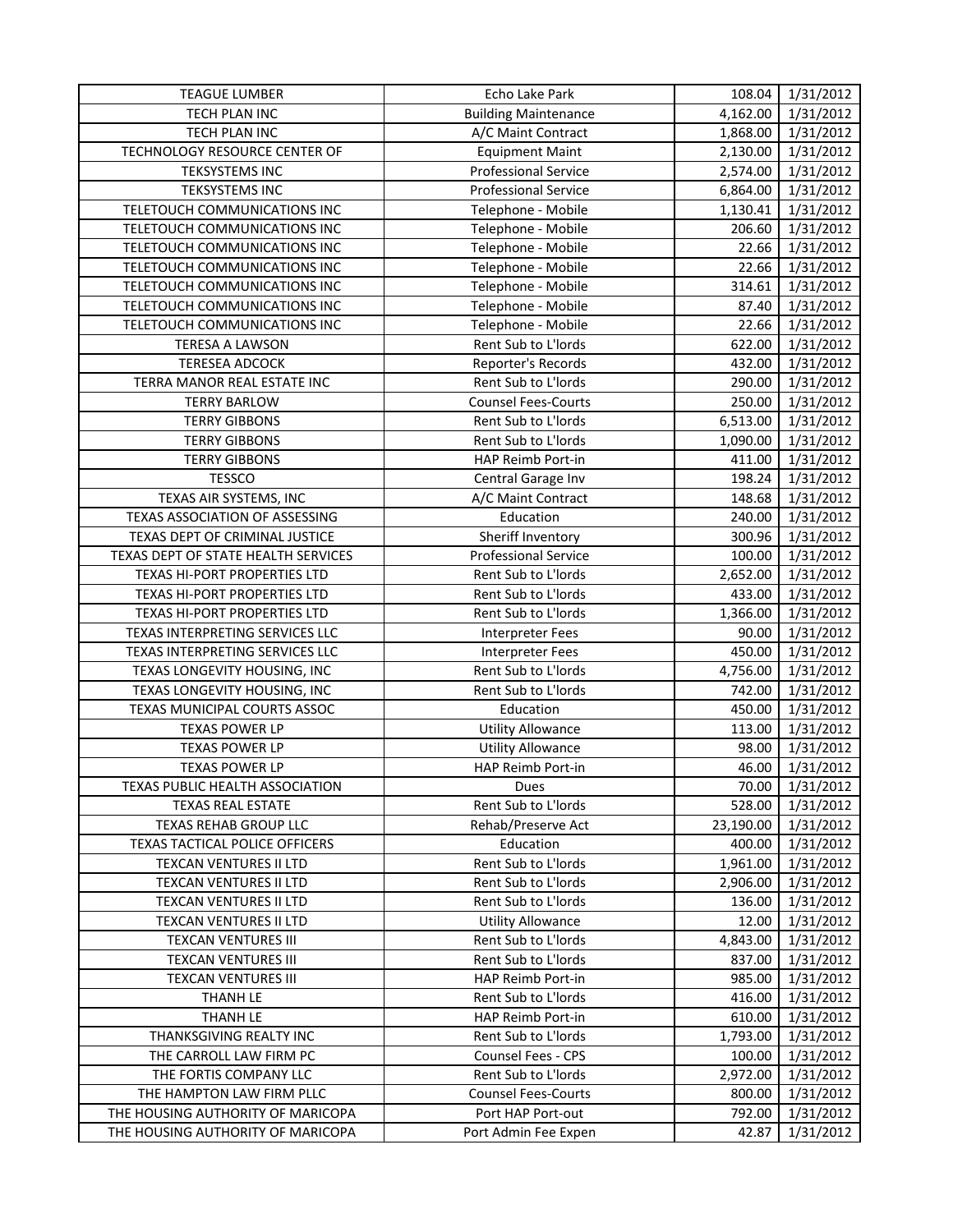| THE HUSTON FIRM PC                  | <b>Counsel Fees-Courts</b> | 300.00    | 1/31/2012 |
|-------------------------------------|----------------------------|-----------|-----------|
| THE HUSTON FIRM PC                  | <b>Counsel Fees-Courts</b> | 750.00    | 1/31/2012 |
| THE HUSTON FIRM PC                  | Counsel Fees-Juv           | 100.00    | 1/31/2012 |
| THE HUSTON FIRM PC                  | <b>Drug Seizures</b>       | 895.00    | 1/31/2012 |
| THE HUSTON FIRM PC                  | Drug Seizure Int           | 3.02      | 1/31/2012 |
| THE LAKES OF WILLIAMSBERG           | Rent Sub to L'Iords        | 16,374.00 | 1/31/2012 |
| THE LAKES OF WILLIAMSBERG           | Rent Sub to L'Iords        | 1,105.00  | 1/31/2012 |
| THE LAKES OF WILLIAMSBERG           | Rent Sub to L'Iords        | 1,151.00  | 1/31/2012 |
| THE LAKES OF WILLIAMSBERG           | HAP Reimb Port-in          | 1,590.00  | 1/31/2012 |
| THE LAW FIRM OF DAVID C JONES       | <b>Counsel Fees-Courts</b> | 375.00    | 1/31/2012 |
| THE LAW OFFICE OF COURTNEY MILLER P | <b>Counsel Fees-Courts</b> | 400.00    | 1/31/2012 |
| THE M A DAVIDSON FAMILY LIMITED     | Rent Sub to L'Iords        | 897.00    | 1/31/2012 |
| THE MULHOLLAND CO                   | <b>Supplies</b>            | 23.00     | 1/31/2012 |
| THE MULHOLLAND CO                   | Supplies                   | 9.00      | 1/31/2012 |
| THE MULHOLLAND CO                   | Supplies                   | 58.75     | 1/31/2012 |
| THE MULHOLLAND CO                   | <b>Voting Supplies</b>     | 124.75    | 1/31/2012 |
| THE MULHOLLAND CO                   | <b>Supplies</b>            | 26.99     | 1/31/2012 |
| THE NORTHEAST TARRANT CHAMBER       | Education                  | 25.00     | 1/31/2012 |
| THE PEAVEY CORPORATION              | Lab Supplies               | 895.50    | 1/31/2012 |
| THE S R DAVIDSON FAMILY LIMITED     | Rent Sub to L'Iords        | 8,109.00  | 1/31/2012 |
| THE S R DAVIDSON FAMILY LIMITED     | Rent Sub to L'Iords        | 914.00    | 1/31/2012 |
| THE SCOTT R DAVIDSON INTEREST INC   | Rent Sub to L'Iords        | 4,817.00  | 1/31/2012 |
| THE SPOKEN WORD LLC                 | <b>Interpreter Fees</b>    | 60.00     | 1/31/2012 |
| THE SPOKEN WORD LLC                 | <b>Interpreter Fees</b>    | 90.00     | 1/31/2012 |
| THE TEXAS OAKS APT                  | Rent Sub to L'Iords        | 6,624.00  | 1/31/2012 |
| THE TEXAS OAKS APT                  | <b>Utility Allowance</b>   | 214.00    | 1/31/2012 |
| THE TEXAS OAKS APT                  | HAP Reimb Port-in          | 515.00    | 1/31/2012 |
| THE VERDUN GROUP LP                 | Rent Sub to L'Iords        | 873.00    | 1/31/2012 |
| THEODORE YARIYEP LOT                | Rent Sub to L'Iords        | 1,469.00  | 1/31/2012 |
| THEODORE YARIYEP LOT                | HAP Reimb Port-in          | 865.00    | 1/31/2012 |
| THERESA YOKO COPELAND               | <b>Counsel Fees-Courts</b> | 1,210.00  | 1/31/2012 |
| THERESA YOKO COPELAND               | Counsel Fees - CPS         | 500.00    | 1/31/2012 |
| THOMAS BENJAMIN JR                  | Rent Sub to L'Iords        | 379.00    | 1/31/2012 |
| THOMAS J COBB                       | HAP Reimb Port-in          | 422.00    | 1/31/2012 |
| THOMAS JOHNSON                      | Rent Sub to L'Iords        | 526.00    | 1/31/2012 |
| THOMAS M HOLBROOK                   | Rent Sub to L'Iords        | 730.00    | 1/31/2012 |
| THOMAS R MARSH                      | Investigative              | 506.25    | 1/31/2012 |
| THOMAS W BALLANTYNE                 | Rent Sub to L'Iords        | 1,293.00  | 1/31/2012 |
| THOMPSONS HARVESON & COLE           | <b>County Burials</b>      | 700.00    | 1/31/2012 |
| THOMSON REUTERS (TAX& ACCTG) INC    | Law Books                  | 847.50    | 1/31/2012 |
| THORLAUG DANIELSDOTTIR              | Rent Sub to L'Iords        | 715.00    | 1/31/2012 |
| TIC EXPRESS LLC                     | <b>Supplies</b>            | 348.90    | 1/31/2012 |
| TIC EXPRESS LLC                     | <b>Supplies</b>            | 196.00    | 1/31/2012 |
| TIC EXPRESS LLC                     | <b>Supplies</b>            | 27.00     | 1/31/2012 |
| TIC EXPRESS LLC                     | <b>Supplies</b>            | 216.00    | 1/31/2012 |
| TIC EXPRESS LLC                     | <b>Supplies</b>            | 31.79     | 1/31/2012 |
| TIC EXPRESS LLC                     | <b>Supplies</b>            | 253.54    | 1/31/2012 |
| TIC EXPRESS LLC                     | <b>Computer Supplies</b>   | 144.00    | 1/31/2012 |
| TIC EXPRESS LLC                     | <b>Supplies</b>            | 69.00     | 1/31/2012 |
| TIC EXPRESS LLC                     | <b>Supplies</b>            | 46.00     | 1/31/2012 |
| TIMBER CHASE APARTMENTS LLC         | Rent Sub to L'Iords        | 2,112.00  | 1/31/2012 |
| TIMOTHY J AYRES                     | Rent Sub to L'Iords        | 524.00    | 1/31/2012 |
| TIMOTHY J LEDOUX                    | Rent Sub to L'Iords        | 691.00    | 1/31/2012 |
| TINA D ROBINSON                     | Rent Sub to L'Iords        | 607.00    | 1/31/2012 |
| TLG LEGACY APARTMENTS LLC           | Rent Sub to L'Iords        | 3,590.00  | 1/31/2012 |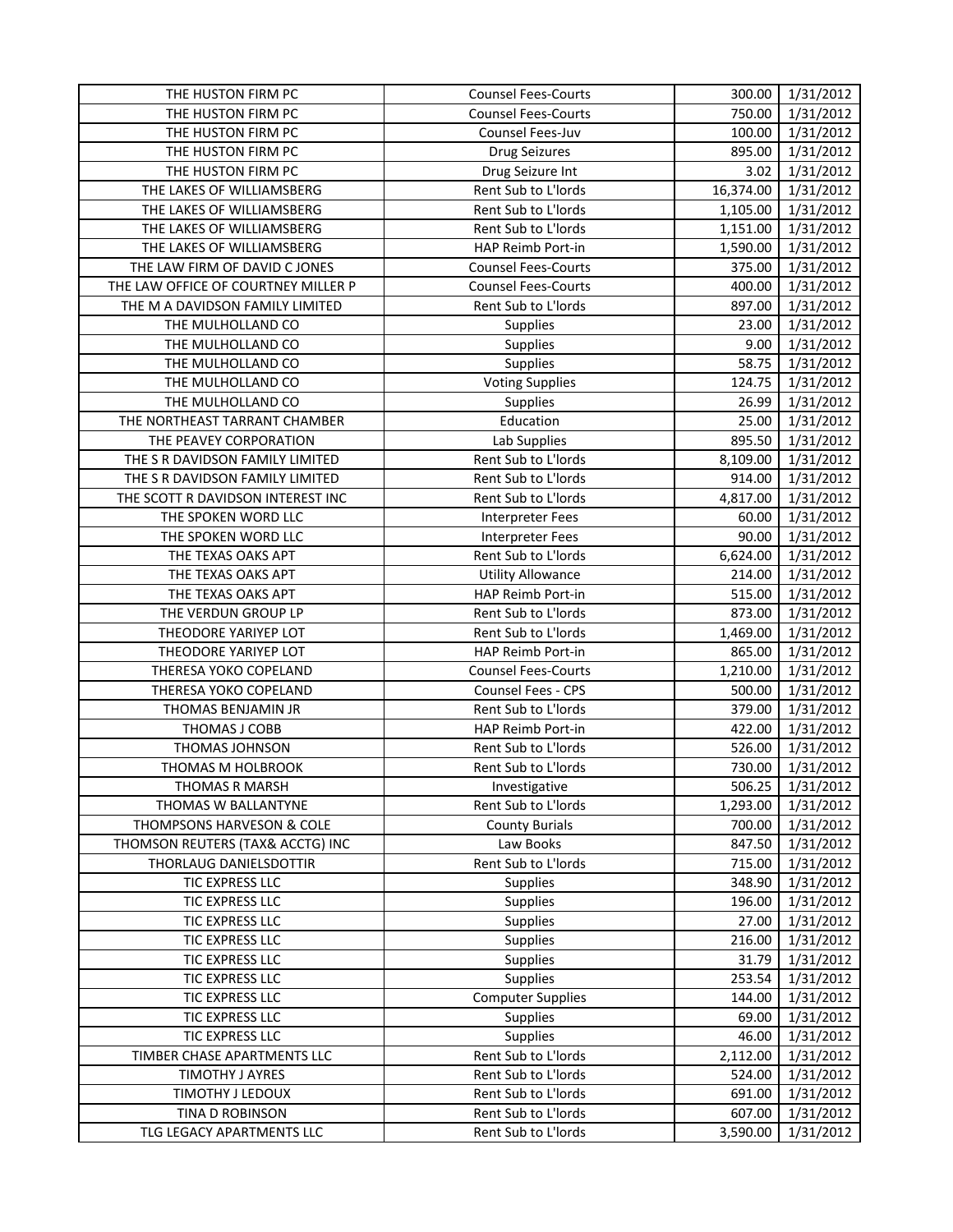| TLG LEGACY APARTMENTS LLC         | Rent Sub to L'Iords         | 494.00     | 1/31/2012 |
|-----------------------------------|-----------------------------|------------|-----------|
| TMCCP-TEXAS MUNICIPAL CLERKS      | <b>Voting Supplies</b>      | 400.00     | 1/31/2012 |
| TOM MINH LE                       | Rent Sub to L'Iords         | 550.00     | 1/31/2012 |
| <b>TOM WHITE</b>                  | Rent Sub to L'Iords         | 844.00     | 1/31/2012 |
| TOM WITTROCK                      | Rent Sub to L'Iords         | 9,125.00   | 1/31/2012 |
| TOM WITTROCK                      | Rent Sub to L'Iords         | 745.00     | 1/31/2012 |
| TOM WITTROCK                      | Rent Sub to L'Iords         | 366.00     | 1/31/2012 |
| <b>TOM WITTROCK</b>               | HAP Reimb Port-in           | 900.00     | 1/31/2012 |
| TONY P HOLMES                     | Rent Sub to L'Iords         | 1,326.00   | 1/31/2012 |
| <b>TONY TRUONG</b>                | Rent Sub to L'Iords         | 487.00     | 1/31/2012 |
| TOP NOTCH PROPERTY MANAGEMENT     | Rent Sub to L'Iords         | 1,478.00   | 1/31/2012 |
| TOWN CENTER MALL LP               | Prepaid - Rent              | 3,106.76   | 1/31/2012 |
| TOWN CENTER MALL LP               | Prepaid - Rent              | 4,114.91   | 1/31/2012 |
| TOWN NORTH ASSOCIATION LTD.       | Prepaid - Rent              | 1,878.80   | 1/31/2012 |
| TOWN NORTH ASSOCIATION LTD.       | Prepaid - Rent              | 4,831.20   | 1/31/2012 |
| TOXICOLOGY & CLIN/CHEM LABS INC   | Education                   | 275.00     | 1/31/2012 |
| TOXICOLOGY & CLIN/CHEM LABS INC   | Education                   | 275.00     | 1/31/2012 |
| <b>TRACIE KENAN</b>               | <b>Counsel Fees-Courts</b>  | 100.00     | 1/31/2012 |
| <b>TRANE COMPANY</b>              | A/C Maint Contract          | 5,052.00   | 1/31/2012 |
| <b>TRAVIS YOUNG</b>               | <b>Counsel Fees-Courts</b>  | 400.00     | 1/31/2012 |
| TRI COUNTY ELECTRIC CO-OP         | <b>Utility Allowance</b>    | 130.00     | 1/31/2012 |
| TRI COUNTY ELECTRIC CO-OP         | <b>Utility Allowance</b>    | 29.00      | 1/31/2012 |
| TRI-ED DISTRIBUTION, INC.         | <b>Building Maintenance</b> | (270.56)   | 1/31/2012 |
| TRI-ED DISTRIBUTION, INC.         | <b>Building Maintenance</b> | 315.24     | 1/31/2012 |
| TRINITY QUALITY HOUSING LP        | Rent Sub to L'Iords         | 710.00     | 1/31/2012 |
| TRINITY QUALITY HOUSING LP        | Rent Sub to L'Iords         | 570.00     | 1/31/2012 |
| TRIPLENET PRICING LLC             | <b>Supplies</b>             | 741.00     | 1/31/2012 |
| TRIPLENET PRICING LLC             | Supplies                    | 101.46     | 1/31/2012 |
| TRIPLENET PRICING LLC             | Supplies                    | 127.30     | 1/31/2012 |
| TRIPLENET PRICING LLC             | <b>Supplies</b>             | 1,420.30   | 1/31/2012 |
| TRIPLENET PRICING LLC             | <b>Computer Supplies</b>    | 1,510.60   | 1/31/2012 |
| TRIPLENET PRICING LLC             | <b>Supplies</b>             | 228.40     | 1/31/2012 |
| <b>TROPHY ARTS</b>                | Supplies                    | 59.00      | 1/31/2012 |
| <b>TROY BETHLEY</b>               | Rent Sub to L'Iords         | 216.00     | 1/31/2012 |
| TROY EUGENE THOMAS                | Rent Sub to L'Iords         | 850.00     | 1/31/2012 |
| TRUGREEN LANDCARE LLC             | Landscaping Expense         | 730.88     | 1/31/2012 |
| TRUGREEN LANDCARE LLC             | Landscaping Expense         | 820.00     | 1/31/2012 |
| TRUGREEN LANDCARE LLC             | Landscaping Expense         | 652.00     | 1/31/2012 |
| TRUGREEN LANDCARE LLC             | Landscaping Expense         | 186.00     | 1/31/2012 |
| TRUGREEN LANDCARE LLC             | Landscaping Expense         | 348.00     | 1/31/2012 |
| <b>TRUONG DAO</b>                 | Rent Sub to L'Iords         | 785.00     | 1/31/2012 |
| TRW ENTERPRISES II INC            | Rent Sub to L'Iords         | 955.00     | 1/31/2012 |
| TU ELECTRIC                       | <b>Utility Assistance</b>   | 60.00      | 1/31/2012 |
| <b>TUAN Q TRAN</b>                | Rent Sub to L'Iords         | 877.00     | 1/31/2012 |
| T-UNIVERSAL CORP                  | Rent Sub to L'Iords         | 2,932.00   | 1/31/2012 |
| TURN KEY REAL ESTATE MANAGEMENT   | Rent Sub to L'Iords         | 1,171.00   | 1/31/2012 |
| TX COMPTROLLER OF PUBLIC ACCOUNTS | Dues                        | 100.00     | 1/31/2012 |
| TXI OPERATIONS, LP (NT)           | <b>Base Stab Materials</b>  | 4,486.60   | 1/31/2012 |
| TXU ELECTRIC COMPANY              | <b>Utility Assistance</b>   | 946.61     | 1/31/2012 |
| TXU ELECTRIC COMPANY              | <b>Utility Assistance</b>   | 5,919.24   | 1/31/2012 |
| U S IDENTIFICATION MANUAL         | Subscriptions               | 82.50      | 1/31/2012 |
| <b>U S POSTMASTER</b>             | Prepaid - Postage           | 125,000.00 | 1/31/2012 |
| <b>U S POSTMASTER</b>             | Postage                     | 3,249.00   | 1/31/2012 |
| ULINE INC                         | <b>Supplies</b>             | 463.69     | 1/31/2012 |
| ULINE INC                         | Lab Supplies                | 32.43      | 1/31/2012 |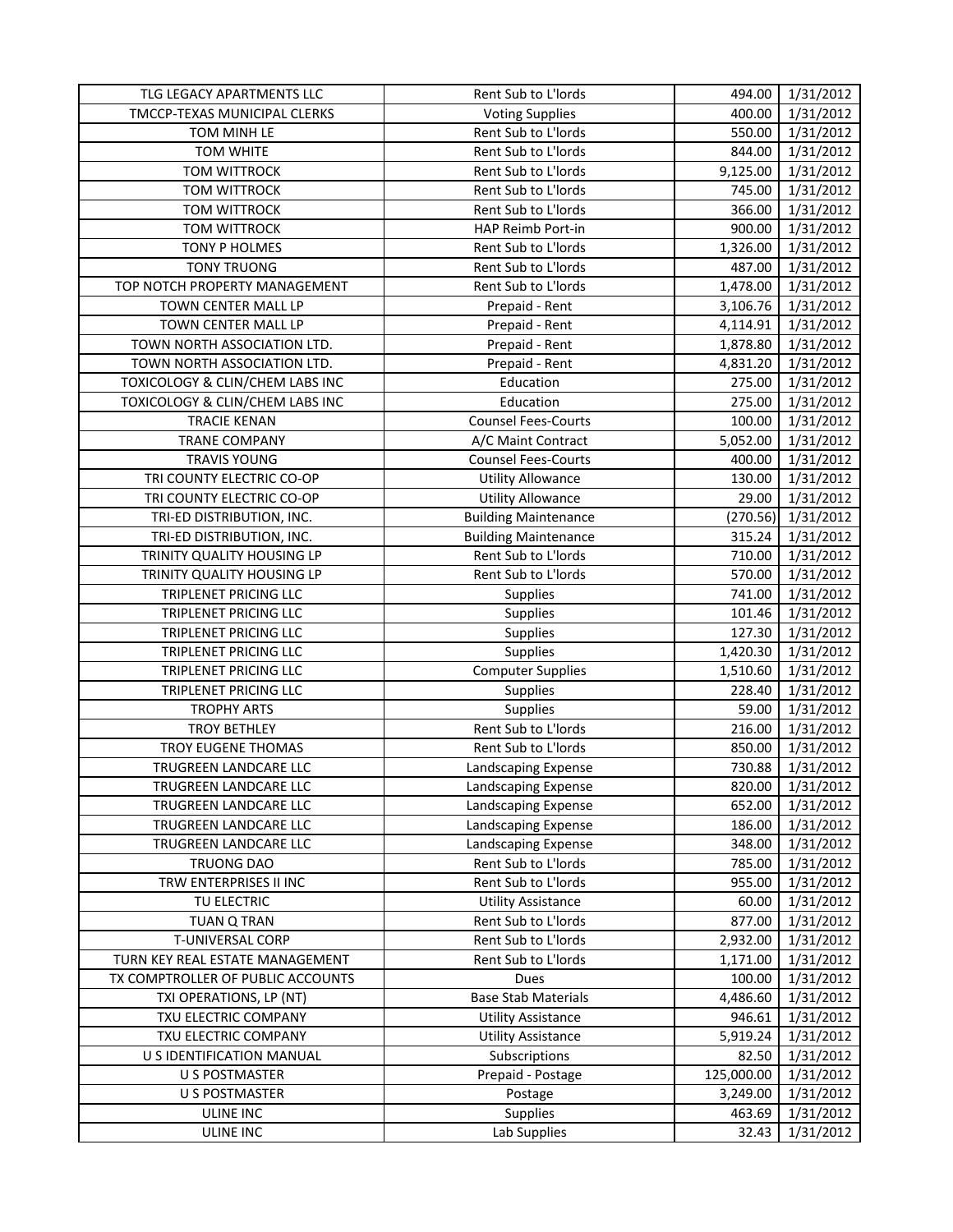| <b>ULINE INC</b>                    | Lab Supplies                | 1,099.28   | 1/31/2012 |
|-------------------------------------|-----------------------------|------------|-----------|
| UNITED HEALTHCARE INSURANCE COMPANY | <b>Medical Admn Fees</b>    | 180,808.97 | 1/31/2012 |
| UNITED HEALTHCARE INSURANCE COMPANY | <b>Medical Admn Fees</b>    | 12,903.91  | 1/31/2012 |
| UNITED RECREATION CENTER            | Supplies                    | 195.98     | 1/31/2012 |
| UNITED SOUTHERN                     | Parts and Supplies          | 300.00     | 1/31/2012 |
| UNIVERSITY OF N TX HEALTH SCIENCE   | <b>Professional Service</b> | 1,288.00   | 1/31/2012 |
| UNIVERSITY OF N TX HEALTH SCIENCE   | <b>Professional Service</b> | 1,288.00   | 1/31/2012 |
| UNIVERSITY OF N TX HEALTH SCIENCE   | <b>Professional Service</b> | 1,104.00   | 1/31/2012 |
| UPS/UNITED PARCEL SERVICE           | Postage                     | 63.97      | 1/31/2012 |
| UPS/UNITED PARCEL SERVICE           | Postage                     | 49.44      | 1/31/2012 |
| UPS/UNITED PARCEL SERVICE           | Postage                     | 192.82     | 1/31/2012 |
| UPS/UNITED PARCEL SERVICE           | Postage                     | 205.01     | 1/31/2012 |
| UPS/UNITED PARCEL SERVICE           | Postage                     | 138.95     | 1/31/2012 |
| URISA                               | Dues                        | 175.00     | 1/31/2012 |
| <b>USA DATAFAX</b>                  | <b>Equipment Maint</b>      | 405.00     | 1/31/2012 |
| V A DAVIS                           | Rent Sub to L'Iords         | 2,105.00   | 1/31/2012 |
| V A DAVIS                           | HAP Reimb Port-in           | 1,145.00   | 1/31/2012 |
| <b>VALERIE ALLEN</b>                | Reporter's Records          | 3,880.00   | 1/31/2012 |
| <b>VALLEY CREEK APARTMENTS</b>      | Rent Sub to L'Iords         | 3,935.00   | 1/31/2012 |
| <b>VALLEY CREEK APARTMENTS</b>      | Rent Sub to L'Iords         | 683.00     | 1/31/2012 |
| <b>VALLEY OAKS APARTMENTS</b>       | Rent Sub to L'Iords         | 1,106.00   | 1/31/2012 |
| VAN T NGUYEN                        | Rent Sub to L'Iords         | 1,349.00   | 1/31/2012 |
| <b>VANDERBILT APARTMENTS LLP</b>    | Rent Sub to L'Iords         | 3,007.00   | 1/31/2012 |
| VANESSA M JORDAN                    | <b>Counsel Fees-Courts</b>  | 150.00     | 1/31/2012 |
| <b>VAUGHN BAILEY</b>                | Counsel Fees-Courts         | 100.00     | 1/31/2012 |
| VENTREX ENVIRONMENTAL SERVICES      | <b>Disposal Service</b>     | 702.63     | 1/31/2012 |
| <b>VERIZON SOUTHWEST</b>            | Telephone-Basic             | 52.19      | 1/31/2012 |
| <b>VERNON RUDD</b>                  | Prepaid - Rent              | 2,775.00   | 1/31/2012 |
| <b>VERNONA E CARTER</b>             | Rent Sub to L'Iords         | 141.00     | 1/31/2012 |
| <b>VIC A AKERS</b>                  | Rent Sub to L'Iords         | 1,456.00   | 1/31/2012 |
| <b>VIC TINSLEY</b>                  | State Right of Way          | 600.00     | 1/31/2012 |
| VICKERY RESIDENTIAL PROPERTIES LP   | Rent Sub to L'Iords         | 28.00      | 1/31/2012 |
| <b>VICTOR DAY</b>                   | Rent Sub to L'Iords         | 518.00     | 1/31/2012 |
| <b>VIJAY K CHAWLA</b>               | Rent Sub to L'Iords         | 25,743.00  | 1/31/2012 |
| <b>VIJAY K CHAWLA</b>               | Rent Sub to L'Iords         | 954.00     | 1/31/2012 |
| <b>VIJAY K CHAWLA</b>               | Rent Sub to L'Iords         | 983.00     | 1/31/2012 |
| <b>VILLAGE CREEK TOWNHOMES</b>      | Rent Sub to L'Iords         | 1,012.00   | 1/31/2012 |
| VILLAS OF EASTWOOD TERRACE LLC      | Rent Sub to L'Iords         | 3,419.00   | 1/31/2012 |
| VILLAS OF MARINE CREEK LTD PARTNER  | Rent Sub to L'Iords         | 572.00     | 1/31/2012 |
| VILLAS OF MARINE CREEK LTD PARTNER  | Rent Sub to L'Iords         | 313.00     | 1/31/2012 |
| <b>VINCENT GALLEGOS</b>             | Rent Sub to L'Iords         | 948.00     | 1/31/2012 |
| <b>VINH HUYNH</b>                   | Rent Sub to L'Iords         | 1,397.00   | 1/31/2012 |
| <b>VIOLET NWOKOYE</b>               | <b>Counsel Fees-Courts</b>  | 400.00     | 1/31/2012 |
| <b>VIRGINIA CARTER</b>              | <b>Counsel Fees-Courts</b>  | 500.00     | 1/31/2012 |
| <b>VIRGINIA CARTER</b>              | <b>Counsel Fees-Courts</b>  | 200.00     | 1/31/2012 |
| <b>VIRGINIA CARTER</b>              | Counsel Fees-Juv            | 200.00     | 1/31/2012 |
| W R STARKEY MORTGAGE LLP            | Rent Sub to L'Iords         | 862.00     | 1/31/2012 |
| <b>WAFAA ALI</b>                    | Rent Sub to L'Iords         | 935.00     | 1/31/2012 |
| WAK - FS LP                         | Rent Sub to L'Iords         | 2,908.00   | 1/31/2012 |
| WAK - FS LP                         | Rent Sub to L'Iords         | 629.00     | 1/31/2012 |
| <b>WALGREENS COMPANY</b>            | Food/Hygiene Assist         | 29.78      | 1/31/2012 |
| WALTON HOUSTON GALLERIA HOTELS LP   | Education                   | 255.06     | 1/31/2012 |
| WARREN HOUSE FORT WORTH LP          | Rent Sub to L'Iords         | 577.00     | 1/31/2012 |
| <b>WARREN ST JOHN</b>               | <b>Counsel Fees-Courts</b>  | 650.00     | 1/31/2012 |
| WARREN WINSLOW WILSON               | Rent Sub to L'Iords         | 1,000.00   | 1/31/2012 |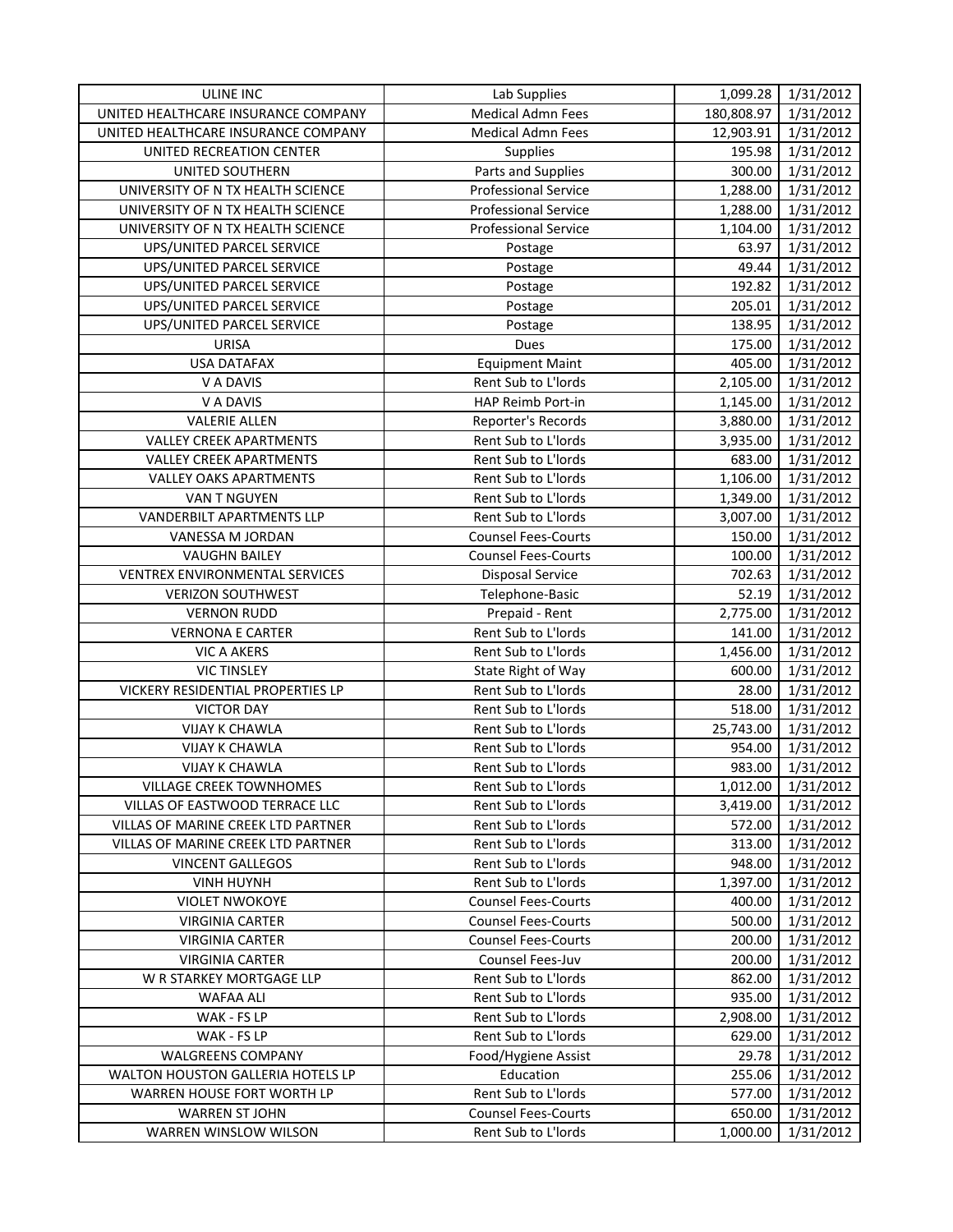| WARREN-WARRICK APARTMENTS LLC       | Rent Sub to L'Iords         | 575.00    | 1/31/2012 |
|-------------------------------------|-----------------------------|-----------|-----------|
| <b>WASTE PARTNERS OF TEXAS INC</b>  | <b>Disposal Service</b>     | 158.40    | 1/31/2012 |
| WDOP SUB 1 LP                       | Rent Sub to L'Iords         | 1,591.00  | 1/31/2012 |
| WDOP SUB II LP                      | Rent Sub to L'Iords         | 4,076.00  | 1/31/2012 |
| WDOP SUB II LP                      | Rent Sub to L'Iords         | 2,948.00  | 1/31/2012 |
| WEATHERFORD HOUSING AUTHORITY       | Port HAP Port-out           | 1,141.00  | 1/31/2012 |
| WEATHERFORD HOUSING AUTHORITY       | Port Admin Fee Expen        | 171.48    | 1/31/2012 |
| WEILUN WANG                         | Rent Sub to L'Iords         | 465.00    | 1/31/2012 |
| WEIR INVESTMENTS FUND LLC           | <b>Utility Assistance</b>   | 296.77    | 1/31/2012 |
| <b>WELLINGTON ALLEN</b>             | Rent Sub to L'Iords         | 77.00     | 1/31/2012 |
| WELLS FARGO HOME MORTGAGE           | Rent Sub to L'Iords         | 471.00    | 1/31/2012 |
| WELLS FRAMING CONTRACTORS INC       | Rent Sub to L'Iords         | 1,686.00  | 1/31/2012 |
| <b>WENDY BOHANON</b>                | Rent Sub to L'Iords         | 319.00    | 1/31/2012 |
| <b>WENDY HACKLER</b>                | <b>Counsel Fees-Courts</b>  | 800.00    | 1/31/2012 |
| <b>WEST GROUP</b>                   | <b>Educational Material</b> | 1,161.60  | 1/31/2012 |
| <b>WEST GROUP</b>                   | Law Books                   | 1,332.25  | 1/31/2012 |
| <b>WEST GROUP</b>                   | Law Books                   | 496.80    | 1/31/2012 |
| <b>WEST GROUP</b>                   | <b>Professional Service</b> | 1,122.12  | 1/31/2012 |
| <b>WEST GROUP</b>                   | Law Books                   | 32,285.81 | 1/31/2012 |
| <b>WEST GROUP</b>                   | On-Line Service             | 5,866.84  | 1/31/2012 |
| WEST GROUP PAYMENT CENTER           | On-Line Service             | 2,139.48  | 1/31/2012 |
| WEST SIDE LANDFILL WM               | Disposal Service            | 111.00    | 1/31/2012 |
| WEST TEXAS COUNTY JUDGES AND        | Education                   | 175.00    | 1/31/2012 |
| WESTDALE ASSET MANAGEMENT           | Rent Sub to L'Iords         | 279.00    | 1/31/2012 |
| <b>WESTERN DETENTION</b>            | <b>Building Maintenance</b> | 183.88    | 1/31/2012 |
| WESTERN HILLS AFFORDABLE HOUSING LP | Rent Sub to L'Iords         | 3,283.00  | 1/31/2012 |
| WESTERN HILLS AFFORDABLE HOUSING LP | Rent Sub to L'Iords         | 867.00    | 1/31/2012 |
| <b>WESTERN RIM PROPERTIES</b>       | Rent Sub to L'Iords         | 2,274.00  | 1/31/2012 |
| <b>WESTERN RIM PROPERTIES</b>       | Rent Sub to L'Iords         | 518.00    | 1/31/2012 |
| <b>WESTERN RIM PROPERTIES</b>       | HAP Reimb Port-in           | 433.00    | 1/31/2012 |
| WESTERN-BRW PAPER CO INC            | Supplies                    | 790.00    | 1/31/2012 |
| WESTERN-BRW PAPER CO INC            | Supplies                    | 395.00    | 1/31/2012 |
| WESTERN-BRW PAPER CO INC            | Supplies                    | 2,413.60  | 1/31/2012 |
| WESTERN-BRW PAPER CO INC            | Supplies                    | 321.60    | 1/31/2012 |
| <b>WHIGHAM FLP</b>                  | Rent Sub to L'Iords         | 878.00    | 1/31/2012 |
| WHITE SETTLEMENT POLICE DEPT        | <b>Drug Seizures</b>        | 104.25    | 1/31/2012 |
| WHITE SETTLEMENT POLICE DEPT        | Drug Seizure Int            | 0.14      | 1/31/2012 |
| <b>WHITNEY ILLIES</b>               | Rent Sub to L'Iords         | 847.00    | 1/31/2012 |
| WILC/MDR PTNSHIP & WILC/MVL AS TIC  | Rent Sub to L'Iords         | 880.00    | 1/31/2012 |
| WILDWOOD BRANCH TOWNHOMES LP        | Rent Sub to L'Iords         | 1,070.00  | 1/31/2012 |
| WILLANDA GRIMES                     | Rent Sub to L'Iords         | 554.00    | 1/31/2012 |
| WILLARD ELDON WILLIAMS SR           | Rent Sub to L'Iords         | 719.00    | 1/31/2012 |
| WILLBANKS METALS INC                | Non-Track Equipment         | 4,629.80  | 1/31/2012 |
| <b>WILLIAM ALLEN SHEARER</b>        | Rent Sub to L'Iords         | 631.00    | 1/31/2012 |
| <b>WILLIAM BRIAN GOZA</b>           | <b>Counsel Fees-Courts</b>  | 500.00    | 1/31/2012 |
| WILLIAM BURK ROSENTHAL              | Rent Sub to L'Iords         | 474.00    | 1/31/2012 |
| WILLIAM H BILL RAY PC               | <b>Counsel Fees-Courts</b>  | 975.00    | 1/31/2012 |
| WILLIAM H BILL RAY PC               | <b>Counsel Fees-Courts</b>  | 1,250.00  | 1/31/2012 |
| WILLIAM H BILL RAY PC               | <b>Counsel Fees-Courts</b>  | 500.00    | 1/31/2012 |
| WILLIAM H BILL RAY PC               | <b>Counsel Fees-Courts</b>  | 312.50    | 1/31/2012 |
| WILLIAM H MCDOWELL                  | Rent Sub to L'Iords         | 950.00    | 1/31/2012 |
| <b>WILLIAM H NORRIS</b>             | Rent Sub to L'Iords         | 448.00    | 1/31/2012 |
| <b>WILLIAM P BURCH</b>              | Rent Sub to L'Iords         | 727.00    | 1/31/2012 |
| <b>WILLIAM RUCKER</b>               | Rent Sub to L'Iords         | 1,650.00  | 1/31/2012 |
| <b>WILLIAM THOMAS</b>               | Rent Sub to L'Iords         | 800.00    | 1/31/2012 |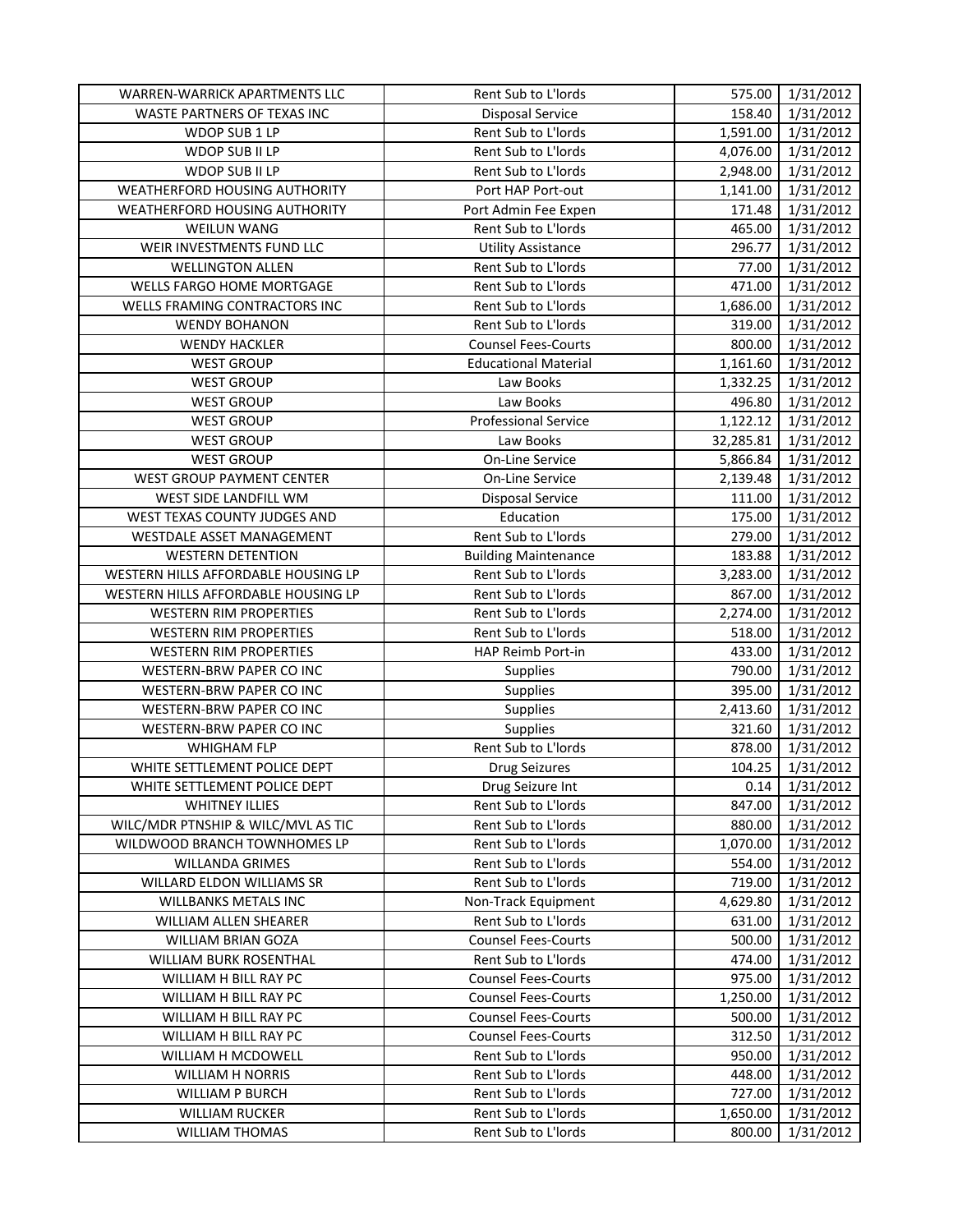| <b>WILLIE F LESTER</b>                            | Rent Sub to L'Iords         | 832.00             | 1/31/2012         |  |  |  |
|---------------------------------------------------|-----------------------------|--------------------|-------------------|--|--|--|
| <b>WILLYE WILLIAMS ESTATE</b>                     | Rent Sub to L'Iords         | 1,028.00           | 1/31/2012         |  |  |  |
| <b>WINIFRED HANEY</b>                             | HAP Reimb Port-in           | 314.00             | 1/31/2012         |  |  |  |
| WM BARRY NORMAN                                   | Psych Exam/Testimony        | 800.00             | 1/31/2012         |  |  |  |
| WOODARD BUILDING SUPPLY                           | <b>Building Maintenance</b> | 3,132.50           | 1/31/2012         |  |  |  |
| WOODMONT APARTMENTS LP                            | Rent Sub to L'Iords         | 11,577.00          | 1/31/2012         |  |  |  |
| WOODMONT APARTMENTS LP                            | Rent Sub to L'Iords         | 489.00             | 1/31/2012         |  |  |  |
| WOODMONT APARTMENTS LP                            | HAP Reimb Port-in           | 1,456.00           | 1/31/2012         |  |  |  |
| WOODWAY ON THE GREEN APTS INC                     | Rent Sub to L'Iords         | 815.00             | 1/31/2012         |  |  |  |
| WOOF BROTHERS LLC                                 | Rent Sub to L'Iords         | 595.00             | 1/31/2012         |  |  |  |
| <b>WOOF BROTHERS LLC</b>                          | HAP Reimb Port-in           | 856.00             | 1/31/2012         |  |  |  |
| <b>WORTHINGTON POINT LP</b>                       | Rent Sub to L'Iords         | 6,941.00           | 1/31/2012         |  |  |  |
| <b>WORTHINGTON POINT LP</b>                       | Rent Sub to L'Iords         | 574.00             | 1/31/2012         |  |  |  |
| <b>WORTHINGTON POINT LP</b>                       | Rent Sub to L'Iords         | 602.00             | 1/31/2012         |  |  |  |
| <b>WORTHINGTON POINT LP</b>                       | HAP Reimb Port-in           | 3,575.00           | 1/31/2012         |  |  |  |
| WRBD LP                                           | Rent Sub to L'Iords         | 6,406.00           | 1/31/2012         |  |  |  |
| WRBD LP                                           | Rent Sub to L'Iords         | 617.00             | 1/31/2012         |  |  |  |
| WRBD LP                                           | Rent Sub to L'Iords         | 1,539.00           | 1/31/2012         |  |  |  |
| WRBD LP                                           | HAP Reimb Port-in           | 901.00             | 1/31/2012         |  |  |  |
| WS NRB INCORPORATED 80                            | Rent Sub to L'Iords         | 1,121.00           | 1/31/2012         |  |  |  |
| WW SALEM PARK LP                                  | Rent Sub to L'Iords         | 688.00             | 1/31/2012         |  |  |  |
| YOLANDA D WOODARD                                 | HAP Reimb Port-in           | 1,014.00           | 1/31/2012         |  |  |  |
| YOLANDA SMITH                                     | Rent Sub to L'Iords         | 925.00             | 1/31/2012         |  |  |  |
| YOUNG ENERGY LLC                                  | <b>Utility Allowance</b>    | 320.00             | 1/31/2012         |  |  |  |
| YOUNG ENERGY LLC                                  | <b>Utility Allowance</b>    | 118.00             | 1/31/2012         |  |  |  |
| YOUTH & FAMILY ENRICHMENT                         | Clothing                    | 220.70             | 1/31/2012         |  |  |  |
| YOUTH ADVOCATE PROGRAMS INC                       | <b>Professional Service</b> | 74,981.08          | 1/31/2012         |  |  |  |
| YOUTH ADVOCATE PROGRAMS INC                       | Professional Service        | 4,560.34           | 1/31/2012         |  |  |  |
| YUEN LING LI                                      | Rent Sub to L'Iords         | 821.00             | 1/31/2012         |  |  |  |
| YVONNE ELAINE ROSS                                | Rent Sub to L'Iords         | 585.00             | 1/31/2012         |  |  |  |
| ZACHRY PUBLICATIONS LP                            | Education                   | 175.00             | 1/31/2012         |  |  |  |
| ZEP MFG                                           | Kitchen Supplies            | 2,634.13           | 1/31/2012         |  |  |  |
| ZEP MFG                                           | <b>Laundry Services</b>     | 798.19             | 1/31/2012         |  |  |  |
|                                                   |                             |                    |                   |  |  |  |
| <b>COMMISSIONERS' REPORT OF CLAIMS - Addendum</b> |                             |                    |                   |  |  |  |
| FOR THE WEEK ENDING - January 31, 2012            |                             |                    |                   |  |  |  |
|                                                   |                             |                    |                   |  |  |  |
| <b>Vendor Name</b>                                | <b>Item Description</b>     | <b>Paid Amount</b> | <b>Check Date</b> |  |  |  |
| Able Communications Inc                           | <b>Professional Service</b> | 129,085.03         | 1/31/2012         |  |  |  |
| Acacia Energy LLC                                 | <b>Utility Allowance</b>    | 74.00              | 1/31/2012         |  |  |  |
| AIDS Outreach Center                              | <b>Subrecipient Service</b> | 10,450.59          | 1/31/2012         |  |  |  |
| <b>American Messaging</b>                         | Pager / Blackberry          | 616.40             | 1/31/2012         |  |  |  |
| American Messaging Services LLC                   | Pager / Blackberry          | 387.40             | 1/31/2012         |  |  |  |
| American Messaging Services LLC                   | Pager / Blackberry          | 88.00              | 1/31/2012         |  |  |  |
| American Messaging Services LLC                   | Pager / Blackberry          | 2.50               | 1/31/2012         |  |  |  |
| American Messaging Services LLC                   |                             |                    |                   |  |  |  |
| American Messaging Services LLC                   | Pager / Blackberry          | 2.50               | 1/31/2012         |  |  |  |
|                                                   | Pager / Blackberry          | 5.00               | 1/31/2012         |  |  |  |
| <b>American Messaging Services LLC</b>            | Pager / Blackberry          | 105.50             | 1/31/2012         |  |  |  |
| <b>Automated Collection Serv</b>                  | 5002 Student Loan Levy      | (16.96)            | 1/31/2012         |  |  |  |
| Bankston Ford of South Fort Worth                 | Parts and Supplies          | 52.73              | 1/31/2012         |  |  |  |
| Basecom Inc                                       | Non-Track Equipment         | 9,099.73           | 1/31/2012         |  |  |  |
| Bickerstaff, Heath, Delgado, Acosta LLP           | <b>Professional Service</b> | 31,281.02          | 1/31/2012         |  |  |  |
| CLEAT                                             | <b>Union Dues</b>           | 60.00              | 1/31/2012         |  |  |  |
| C.D. Hartnett Co                                  | Food                        | 69.68              | 1/31/2012         |  |  |  |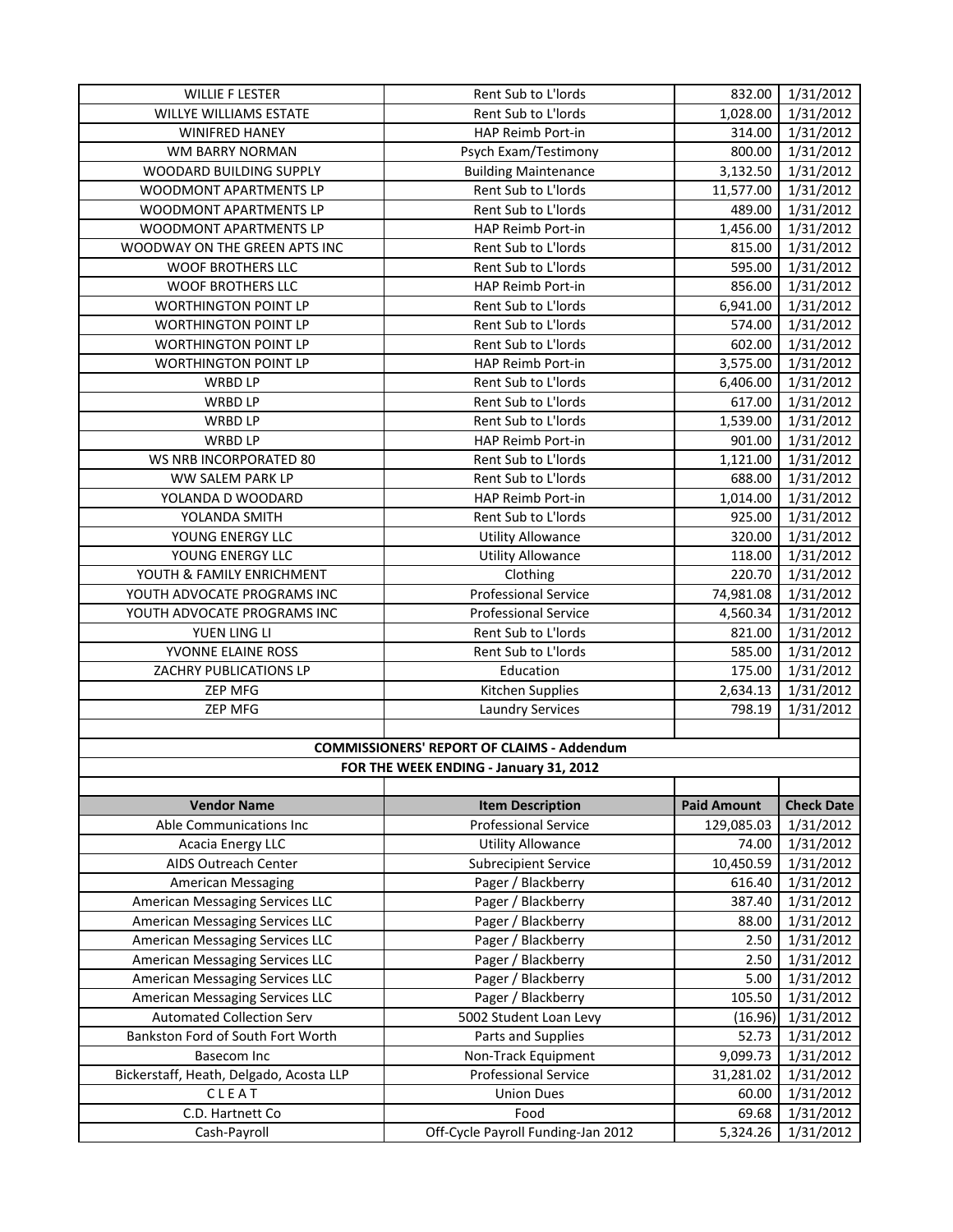| <b>Dental Claims</b><br>Delta Dental Insurance Co<br>8,047.50<br>1/31/2012<br>Rent Sub to L'Iords<br>1/31/2012<br>Enex Hosea Caro<br>650.00<br><b>GC Services LP</b><br>150.64<br>1/31/2012<br>5002 Student Loan Levy<br>368.00<br>1/31/2012<br><b>Howard County Clerk</b><br>Court Costs<br><b>Internal Revenue Service</b><br>5001 Tax Levy<br>18.80<br>1/31/2012<br>Ironwood Ranch Townhomes LP<br>Rent Sub to L'Iords<br>13,076.00<br>1/31/2012<br>Ironwood Ranch Townhomes LP<br>Rent Sub to L'Iords<br>748.00<br>1/31/2012<br>Ironwood Ranch Townhomes LP<br>HAP Reimb Port-in<br>2,542.00<br>1/31/2012<br><b>IRS FICA EE</b><br>1/31/2012<br>FICA-Employee<br>(4,431.67)<br>1/31/2012<br><b>IRS FICA ER</b><br>(6, 542.92)<br>FICA-Employer<br><b>IRS FIT</b><br>FIT Withholding<br>(26, 320.04)<br>1/31/2012<br>IRS MED EE<br>Medicare-Employee<br>1/31/2012<br>(1,530.47)<br>IRS MED ER<br>Medicare-Employer<br>(1,530.47)<br>1/31/2012<br>Lincoln Financial Group<br>Deferred Comp<br>7,460.00<br>1/31/2012<br>Metropolitan Life<br>Metlife<br>1/31/2012<br>54.36<br><b>Missouri Family Support</b><br>Child Support<br>1/31/2012<br>(228.92)<br>Education<br>Nan Mckay & Associates, Inc<br>560.00<br>1/31/2012<br>Nationwide Retirement Sol<br>Deferred Comp<br>(13, 445.77)<br>1/31/2012<br>Oklahoma Guaranteed Student<br>5002 Student Loan Levy<br>3.96<br>1/31/2012<br>PayFlex<br>Dependent Care<br>2,337.14<br>1/31/2012<br>PayFlex<br>Medical<br>98,818.64<br>1/31/2012<br>Pennsylvania-HEAA<br>5002 Student Loan Levy<br>7.56<br>1/31/2012<br>176.50<br>Photo Stat LP<br>1/31/2012<br><b>Litigation Expense</b><br>Pioneer Credit Recovery<br>5002 Student Loan Levy<br>(12.59)<br>1/31/2012<br><b>Union Dues</b><br>25.60<br>1/31/2012<br>Police & Firefighters Ins<br>Rent Sub to L'Iords<br>364.00<br>1/31/2012<br><b>Richland Place Apartments Partners</b><br>252.16<br><b>Professional Service</b><br>1/31/2012<br>Southeastern Freight Line<br>Rent Sub to L'Iords<br>7,427.00<br>1/31/2012<br><b>Sunset Pointe Housing Partnership</b><br><b>Sunset Pointe Housing Partnership</b><br>Rent Sub to L'Iords<br>470.00<br>1/31/2012<br><b>Payroll Transfers</b><br>730.97<br>1/31/2012<br>Tarrant Co. P/R Acct<br><b>Tarrant County Deputy Sheriff</b><br><b>Union Dues</b><br>5.50<br>1/31/2012<br>Texas Child Support Disbu<br>Child Support<br>(389.94)<br>1/31/2012<br><b>Texas Comptroller of Public Accts</b><br>State Ct Costs and Arrest fees 4th Qtr 2011<br>415.30<br>1/31/2012<br><b>Texas Comptroller of Public Accts</b><br>State Ct Costs and Arrest fees 4th Qtr 2011<br>5.00<br>1/31/2012<br><b>Texas Comptroller of Public Accts</b><br>1/31/2012<br>State Ct Costs and Arrest fees 4th Qtr 2011<br>78.00<br><b>Texas Comptroller of Public Accts</b><br>State Ct Costs and Arrest fees 4th Qtr 2011<br>628.84<br>1/31/2012<br><b>Texas Comptroller of Public Accts</b><br>State Ct Costs and Arrest fees 4th Qtr 2011<br>5.88<br>1/31/2012<br><b>Texas Comptroller of Public Accts</b><br>State Ct Costs and Arrest fees 4th Qtr 2011<br>98.79<br>1/31/2012<br><b>Texas Comptroller of Public Accts</b><br>State Ct Costs and Arrest fees 4th Qtr 2011<br>1/31/2012<br>3,815.11<br><b>Texas Comptroller of Public Accts</b><br>State Ct Costs and Arrest fees 4th Qtr 2011<br>1/31/2012<br>54.38<br><b>Texas Comptroller of Public Accts</b><br>State Ct Costs and Arrest fees 4th Qtr 2011<br>1/31/2012<br>8.97<br><b>Texas Comptroller of Public Accts</b><br>State Ct Costs and Arrest fees 4th Qtr 2011<br>1/31/2012<br>22.50<br><b>Texas Comptroller of Public Accts</b><br>State Ct Costs and Arrest fees 4th Qtr 2011<br>25.39<br>1/31/2012<br><b>Texas Comptroller of Public Accts</b><br>State Ct Costs and Arrest fees 4th Qtr 2011<br>53.10<br>1/31/2012<br><b>Texas Comptroller of Public Accts</b><br>State Ct Costs and Arrest fees 4th Qtr 2011<br>8,299.87<br>1/31/2012<br>Texas Comptroller of Public Accts<br>State Ct Costs and Arrest fees 4th Qtr 2011<br>1,801.50<br>1/31/2012 | Delta Dental Insurance Co                | <b>Dental Claims</b>                        | 20,080.50  | 1/31/2012 |
|------------------------------------------------------------------------------------------------------------------------------------------------------------------------------------------------------------------------------------------------------------------------------------------------------------------------------------------------------------------------------------------------------------------------------------------------------------------------------------------------------------------------------------------------------------------------------------------------------------------------------------------------------------------------------------------------------------------------------------------------------------------------------------------------------------------------------------------------------------------------------------------------------------------------------------------------------------------------------------------------------------------------------------------------------------------------------------------------------------------------------------------------------------------------------------------------------------------------------------------------------------------------------------------------------------------------------------------------------------------------------------------------------------------------------------------------------------------------------------------------------------------------------------------------------------------------------------------------------------------------------------------------------------------------------------------------------------------------------------------------------------------------------------------------------------------------------------------------------------------------------------------------------------------------------------------------------------------------------------------------------------------------------------------------------------------------------------------------------------------------------------------------------------------------------------------------------------------------------------------------------------------------------------------------------------------------------------------------------------------------------------------------------------------------------------------------------------------------------------------------------------------------------------------------------------------------------------------------------------------------------------------------------------------------------------------------------------------------------------------------------------------------------------------------------------------------------------------------------------------------------------------------------------------------------------------------------------------------------------------------------------------------------------------------------------------------------------------------------------------------------------------------------------------------------------------------------------------------------------------------------------------------------------------------------------------------------------------------------------------------------------------------------------------------------------------------------------------------------------------------------------------------------------------------------------------------------------------------------------------------------------------------------------------------------------------------------------------------------------------------------------------------------------------------------------------------------------------------------------------------------------------------------------------------------------------------------------------------------------------------------------------------------------------------|------------------------------------------|---------------------------------------------|------------|-----------|
|                                                                                                                                                                                                                                                                                                                                                                                                                                                                                                                                                                                                                                                                                                                                                                                                                                                                                                                                                                                                                                                                                                                                                                                                                                                                                                                                                                                                                                                                                                                                                                                                                                                                                                                                                                                                                                                                                                                                                                                                                                                                                                                                                                                                                                                                                                                                                                                                                                                                                                                                                                                                                                                                                                                                                                                                                                                                                                                                                                                                                                                                                                                                                                                                                                                                                                                                                                                                                                                                                                                                                                                                                                                                                                                                                                                                                                                                                                                                                                                                                                                |                                          |                                             |            |           |
|                                                                                                                                                                                                                                                                                                                                                                                                                                                                                                                                                                                                                                                                                                                                                                                                                                                                                                                                                                                                                                                                                                                                                                                                                                                                                                                                                                                                                                                                                                                                                                                                                                                                                                                                                                                                                                                                                                                                                                                                                                                                                                                                                                                                                                                                                                                                                                                                                                                                                                                                                                                                                                                                                                                                                                                                                                                                                                                                                                                                                                                                                                                                                                                                                                                                                                                                                                                                                                                                                                                                                                                                                                                                                                                                                                                                                                                                                                                                                                                                                                                |                                          |                                             |            |           |
|                                                                                                                                                                                                                                                                                                                                                                                                                                                                                                                                                                                                                                                                                                                                                                                                                                                                                                                                                                                                                                                                                                                                                                                                                                                                                                                                                                                                                                                                                                                                                                                                                                                                                                                                                                                                                                                                                                                                                                                                                                                                                                                                                                                                                                                                                                                                                                                                                                                                                                                                                                                                                                                                                                                                                                                                                                                                                                                                                                                                                                                                                                                                                                                                                                                                                                                                                                                                                                                                                                                                                                                                                                                                                                                                                                                                                                                                                                                                                                                                                                                |                                          |                                             |            |           |
|                                                                                                                                                                                                                                                                                                                                                                                                                                                                                                                                                                                                                                                                                                                                                                                                                                                                                                                                                                                                                                                                                                                                                                                                                                                                                                                                                                                                                                                                                                                                                                                                                                                                                                                                                                                                                                                                                                                                                                                                                                                                                                                                                                                                                                                                                                                                                                                                                                                                                                                                                                                                                                                                                                                                                                                                                                                                                                                                                                                                                                                                                                                                                                                                                                                                                                                                                                                                                                                                                                                                                                                                                                                                                                                                                                                                                                                                                                                                                                                                                                                |                                          |                                             |            |           |
|                                                                                                                                                                                                                                                                                                                                                                                                                                                                                                                                                                                                                                                                                                                                                                                                                                                                                                                                                                                                                                                                                                                                                                                                                                                                                                                                                                                                                                                                                                                                                                                                                                                                                                                                                                                                                                                                                                                                                                                                                                                                                                                                                                                                                                                                                                                                                                                                                                                                                                                                                                                                                                                                                                                                                                                                                                                                                                                                                                                                                                                                                                                                                                                                                                                                                                                                                                                                                                                                                                                                                                                                                                                                                                                                                                                                                                                                                                                                                                                                                                                |                                          |                                             |            |           |
|                                                                                                                                                                                                                                                                                                                                                                                                                                                                                                                                                                                                                                                                                                                                                                                                                                                                                                                                                                                                                                                                                                                                                                                                                                                                                                                                                                                                                                                                                                                                                                                                                                                                                                                                                                                                                                                                                                                                                                                                                                                                                                                                                                                                                                                                                                                                                                                                                                                                                                                                                                                                                                                                                                                                                                                                                                                                                                                                                                                                                                                                                                                                                                                                                                                                                                                                                                                                                                                                                                                                                                                                                                                                                                                                                                                                                                                                                                                                                                                                                                                |                                          |                                             |            |           |
|                                                                                                                                                                                                                                                                                                                                                                                                                                                                                                                                                                                                                                                                                                                                                                                                                                                                                                                                                                                                                                                                                                                                                                                                                                                                                                                                                                                                                                                                                                                                                                                                                                                                                                                                                                                                                                                                                                                                                                                                                                                                                                                                                                                                                                                                                                                                                                                                                                                                                                                                                                                                                                                                                                                                                                                                                                                                                                                                                                                                                                                                                                                                                                                                                                                                                                                                                                                                                                                                                                                                                                                                                                                                                                                                                                                                                                                                                                                                                                                                                                                |                                          |                                             |            |           |
|                                                                                                                                                                                                                                                                                                                                                                                                                                                                                                                                                                                                                                                                                                                                                                                                                                                                                                                                                                                                                                                                                                                                                                                                                                                                                                                                                                                                                                                                                                                                                                                                                                                                                                                                                                                                                                                                                                                                                                                                                                                                                                                                                                                                                                                                                                                                                                                                                                                                                                                                                                                                                                                                                                                                                                                                                                                                                                                                                                                                                                                                                                                                                                                                                                                                                                                                                                                                                                                                                                                                                                                                                                                                                                                                                                                                                                                                                                                                                                                                                                                |                                          |                                             |            |           |
|                                                                                                                                                                                                                                                                                                                                                                                                                                                                                                                                                                                                                                                                                                                                                                                                                                                                                                                                                                                                                                                                                                                                                                                                                                                                                                                                                                                                                                                                                                                                                                                                                                                                                                                                                                                                                                                                                                                                                                                                                                                                                                                                                                                                                                                                                                                                                                                                                                                                                                                                                                                                                                                                                                                                                                                                                                                                                                                                                                                                                                                                                                                                                                                                                                                                                                                                                                                                                                                                                                                                                                                                                                                                                                                                                                                                                                                                                                                                                                                                                                                |                                          |                                             |            |           |
|                                                                                                                                                                                                                                                                                                                                                                                                                                                                                                                                                                                                                                                                                                                                                                                                                                                                                                                                                                                                                                                                                                                                                                                                                                                                                                                                                                                                                                                                                                                                                                                                                                                                                                                                                                                                                                                                                                                                                                                                                                                                                                                                                                                                                                                                                                                                                                                                                                                                                                                                                                                                                                                                                                                                                                                                                                                                                                                                                                                                                                                                                                                                                                                                                                                                                                                                                                                                                                                                                                                                                                                                                                                                                                                                                                                                                                                                                                                                                                                                                                                |                                          |                                             |            |           |
|                                                                                                                                                                                                                                                                                                                                                                                                                                                                                                                                                                                                                                                                                                                                                                                                                                                                                                                                                                                                                                                                                                                                                                                                                                                                                                                                                                                                                                                                                                                                                                                                                                                                                                                                                                                                                                                                                                                                                                                                                                                                                                                                                                                                                                                                                                                                                                                                                                                                                                                                                                                                                                                                                                                                                                                                                                                                                                                                                                                                                                                                                                                                                                                                                                                                                                                                                                                                                                                                                                                                                                                                                                                                                                                                                                                                                                                                                                                                                                                                                                                |                                          |                                             |            |           |
|                                                                                                                                                                                                                                                                                                                                                                                                                                                                                                                                                                                                                                                                                                                                                                                                                                                                                                                                                                                                                                                                                                                                                                                                                                                                                                                                                                                                                                                                                                                                                                                                                                                                                                                                                                                                                                                                                                                                                                                                                                                                                                                                                                                                                                                                                                                                                                                                                                                                                                                                                                                                                                                                                                                                                                                                                                                                                                                                                                                                                                                                                                                                                                                                                                                                                                                                                                                                                                                                                                                                                                                                                                                                                                                                                                                                                                                                                                                                                                                                                                                |                                          |                                             |            |           |
|                                                                                                                                                                                                                                                                                                                                                                                                                                                                                                                                                                                                                                                                                                                                                                                                                                                                                                                                                                                                                                                                                                                                                                                                                                                                                                                                                                                                                                                                                                                                                                                                                                                                                                                                                                                                                                                                                                                                                                                                                                                                                                                                                                                                                                                                                                                                                                                                                                                                                                                                                                                                                                                                                                                                                                                                                                                                                                                                                                                                                                                                                                                                                                                                                                                                                                                                                                                                                                                                                                                                                                                                                                                                                                                                                                                                                                                                                                                                                                                                                                                |                                          |                                             |            |           |
|                                                                                                                                                                                                                                                                                                                                                                                                                                                                                                                                                                                                                                                                                                                                                                                                                                                                                                                                                                                                                                                                                                                                                                                                                                                                                                                                                                                                                                                                                                                                                                                                                                                                                                                                                                                                                                                                                                                                                                                                                                                                                                                                                                                                                                                                                                                                                                                                                                                                                                                                                                                                                                                                                                                                                                                                                                                                                                                                                                                                                                                                                                                                                                                                                                                                                                                                                                                                                                                                                                                                                                                                                                                                                                                                                                                                                                                                                                                                                                                                                                                |                                          |                                             |            |           |
|                                                                                                                                                                                                                                                                                                                                                                                                                                                                                                                                                                                                                                                                                                                                                                                                                                                                                                                                                                                                                                                                                                                                                                                                                                                                                                                                                                                                                                                                                                                                                                                                                                                                                                                                                                                                                                                                                                                                                                                                                                                                                                                                                                                                                                                                                                                                                                                                                                                                                                                                                                                                                                                                                                                                                                                                                                                                                                                                                                                                                                                                                                                                                                                                                                                                                                                                                                                                                                                                                                                                                                                                                                                                                                                                                                                                                                                                                                                                                                                                                                                |                                          |                                             |            |           |
|                                                                                                                                                                                                                                                                                                                                                                                                                                                                                                                                                                                                                                                                                                                                                                                                                                                                                                                                                                                                                                                                                                                                                                                                                                                                                                                                                                                                                                                                                                                                                                                                                                                                                                                                                                                                                                                                                                                                                                                                                                                                                                                                                                                                                                                                                                                                                                                                                                                                                                                                                                                                                                                                                                                                                                                                                                                                                                                                                                                                                                                                                                                                                                                                                                                                                                                                                                                                                                                                                                                                                                                                                                                                                                                                                                                                                                                                                                                                                                                                                                                |                                          |                                             |            |           |
|                                                                                                                                                                                                                                                                                                                                                                                                                                                                                                                                                                                                                                                                                                                                                                                                                                                                                                                                                                                                                                                                                                                                                                                                                                                                                                                                                                                                                                                                                                                                                                                                                                                                                                                                                                                                                                                                                                                                                                                                                                                                                                                                                                                                                                                                                                                                                                                                                                                                                                                                                                                                                                                                                                                                                                                                                                                                                                                                                                                                                                                                                                                                                                                                                                                                                                                                                                                                                                                                                                                                                                                                                                                                                                                                                                                                                                                                                                                                                                                                                                                |                                          |                                             |            |           |
|                                                                                                                                                                                                                                                                                                                                                                                                                                                                                                                                                                                                                                                                                                                                                                                                                                                                                                                                                                                                                                                                                                                                                                                                                                                                                                                                                                                                                                                                                                                                                                                                                                                                                                                                                                                                                                                                                                                                                                                                                                                                                                                                                                                                                                                                                                                                                                                                                                                                                                                                                                                                                                                                                                                                                                                                                                                                                                                                                                                                                                                                                                                                                                                                                                                                                                                                                                                                                                                                                                                                                                                                                                                                                                                                                                                                                                                                                                                                                                                                                                                |                                          |                                             |            |           |
|                                                                                                                                                                                                                                                                                                                                                                                                                                                                                                                                                                                                                                                                                                                                                                                                                                                                                                                                                                                                                                                                                                                                                                                                                                                                                                                                                                                                                                                                                                                                                                                                                                                                                                                                                                                                                                                                                                                                                                                                                                                                                                                                                                                                                                                                                                                                                                                                                                                                                                                                                                                                                                                                                                                                                                                                                                                                                                                                                                                                                                                                                                                                                                                                                                                                                                                                                                                                                                                                                                                                                                                                                                                                                                                                                                                                                                                                                                                                                                                                                                                |                                          |                                             |            |           |
|                                                                                                                                                                                                                                                                                                                                                                                                                                                                                                                                                                                                                                                                                                                                                                                                                                                                                                                                                                                                                                                                                                                                                                                                                                                                                                                                                                                                                                                                                                                                                                                                                                                                                                                                                                                                                                                                                                                                                                                                                                                                                                                                                                                                                                                                                                                                                                                                                                                                                                                                                                                                                                                                                                                                                                                                                                                                                                                                                                                                                                                                                                                                                                                                                                                                                                                                                                                                                                                                                                                                                                                                                                                                                                                                                                                                                                                                                                                                                                                                                                                |                                          |                                             |            |           |
|                                                                                                                                                                                                                                                                                                                                                                                                                                                                                                                                                                                                                                                                                                                                                                                                                                                                                                                                                                                                                                                                                                                                                                                                                                                                                                                                                                                                                                                                                                                                                                                                                                                                                                                                                                                                                                                                                                                                                                                                                                                                                                                                                                                                                                                                                                                                                                                                                                                                                                                                                                                                                                                                                                                                                                                                                                                                                                                                                                                                                                                                                                                                                                                                                                                                                                                                                                                                                                                                                                                                                                                                                                                                                                                                                                                                                                                                                                                                                                                                                                                |                                          |                                             |            |           |
|                                                                                                                                                                                                                                                                                                                                                                                                                                                                                                                                                                                                                                                                                                                                                                                                                                                                                                                                                                                                                                                                                                                                                                                                                                                                                                                                                                                                                                                                                                                                                                                                                                                                                                                                                                                                                                                                                                                                                                                                                                                                                                                                                                                                                                                                                                                                                                                                                                                                                                                                                                                                                                                                                                                                                                                                                                                                                                                                                                                                                                                                                                                                                                                                                                                                                                                                                                                                                                                                                                                                                                                                                                                                                                                                                                                                                                                                                                                                                                                                                                                |                                          |                                             |            |           |
|                                                                                                                                                                                                                                                                                                                                                                                                                                                                                                                                                                                                                                                                                                                                                                                                                                                                                                                                                                                                                                                                                                                                                                                                                                                                                                                                                                                                                                                                                                                                                                                                                                                                                                                                                                                                                                                                                                                                                                                                                                                                                                                                                                                                                                                                                                                                                                                                                                                                                                                                                                                                                                                                                                                                                                                                                                                                                                                                                                                                                                                                                                                                                                                                                                                                                                                                                                                                                                                                                                                                                                                                                                                                                                                                                                                                                                                                                                                                                                                                                                                |                                          |                                             |            |           |
|                                                                                                                                                                                                                                                                                                                                                                                                                                                                                                                                                                                                                                                                                                                                                                                                                                                                                                                                                                                                                                                                                                                                                                                                                                                                                                                                                                                                                                                                                                                                                                                                                                                                                                                                                                                                                                                                                                                                                                                                                                                                                                                                                                                                                                                                                                                                                                                                                                                                                                                                                                                                                                                                                                                                                                                                                                                                                                                                                                                                                                                                                                                                                                                                                                                                                                                                                                                                                                                                                                                                                                                                                                                                                                                                                                                                                                                                                                                                                                                                                                                |                                          |                                             |            |           |
|                                                                                                                                                                                                                                                                                                                                                                                                                                                                                                                                                                                                                                                                                                                                                                                                                                                                                                                                                                                                                                                                                                                                                                                                                                                                                                                                                                                                                                                                                                                                                                                                                                                                                                                                                                                                                                                                                                                                                                                                                                                                                                                                                                                                                                                                                                                                                                                                                                                                                                                                                                                                                                                                                                                                                                                                                                                                                                                                                                                                                                                                                                                                                                                                                                                                                                                                                                                                                                                                                                                                                                                                                                                                                                                                                                                                                                                                                                                                                                                                                                                |                                          |                                             |            |           |
|                                                                                                                                                                                                                                                                                                                                                                                                                                                                                                                                                                                                                                                                                                                                                                                                                                                                                                                                                                                                                                                                                                                                                                                                                                                                                                                                                                                                                                                                                                                                                                                                                                                                                                                                                                                                                                                                                                                                                                                                                                                                                                                                                                                                                                                                                                                                                                                                                                                                                                                                                                                                                                                                                                                                                                                                                                                                                                                                                                                                                                                                                                                                                                                                                                                                                                                                                                                                                                                                                                                                                                                                                                                                                                                                                                                                                                                                                                                                                                                                                                                |                                          |                                             |            |           |
|                                                                                                                                                                                                                                                                                                                                                                                                                                                                                                                                                                                                                                                                                                                                                                                                                                                                                                                                                                                                                                                                                                                                                                                                                                                                                                                                                                                                                                                                                                                                                                                                                                                                                                                                                                                                                                                                                                                                                                                                                                                                                                                                                                                                                                                                                                                                                                                                                                                                                                                                                                                                                                                                                                                                                                                                                                                                                                                                                                                                                                                                                                                                                                                                                                                                                                                                                                                                                                                                                                                                                                                                                                                                                                                                                                                                                                                                                                                                                                                                                                                |                                          |                                             |            |           |
|                                                                                                                                                                                                                                                                                                                                                                                                                                                                                                                                                                                                                                                                                                                                                                                                                                                                                                                                                                                                                                                                                                                                                                                                                                                                                                                                                                                                                                                                                                                                                                                                                                                                                                                                                                                                                                                                                                                                                                                                                                                                                                                                                                                                                                                                                                                                                                                                                                                                                                                                                                                                                                                                                                                                                                                                                                                                                                                                                                                                                                                                                                                                                                                                                                                                                                                                                                                                                                                                                                                                                                                                                                                                                                                                                                                                                                                                                                                                                                                                                                                |                                          |                                             |            |           |
|                                                                                                                                                                                                                                                                                                                                                                                                                                                                                                                                                                                                                                                                                                                                                                                                                                                                                                                                                                                                                                                                                                                                                                                                                                                                                                                                                                                                                                                                                                                                                                                                                                                                                                                                                                                                                                                                                                                                                                                                                                                                                                                                                                                                                                                                                                                                                                                                                                                                                                                                                                                                                                                                                                                                                                                                                                                                                                                                                                                                                                                                                                                                                                                                                                                                                                                                                                                                                                                                                                                                                                                                                                                                                                                                                                                                                                                                                                                                                                                                                                                |                                          |                                             |            |           |
|                                                                                                                                                                                                                                                                                                                                                                                                                                                                                                                                                                                                                                                                                                                                                                                                                                                                                                                                                                                                                                                                                                                                                                                                                                                                                                                                                                                                                                                                                                                                                                                                                                                                                                                                                                                                                                                                                                                                                                                                                                                                                                                                                                                                                                                                                                                                                                                                                                                                                                                                                                                                                                                                                                                                                                                                                                                                                                                                                                                                                                                                                                                                                                                                                                                                                                                                                                                                                                                                                                                                                                                                                                                                                                                                                                                                                                                                                                                                                                                                                                                |                                          |                                             |            |           |
|                                                                                                                                                                                                                                                                                                                                                                                                                                                                                                                                                                                                                                                                                                                                                                                                                                                                                                                                                                                                                                                                                                                                                                                                                                                                                                                                                                                                                                                                                                                                                                                                                                                                                                                                                                                                                                                                                                                                                                                                                                                                                                                                                                                                                                                                                                                                                                                                                                                                                                                                                                                                                                                                                                                                                                                                                                                                                                                                                                                                                                                                                                                                                                                                                                                                                                                                                                                                                                                                                                                                                                                                                                                                                                                                                                                                                                                                                                                                                                                                                                                |                                          |                                             |            |           |
|                                                                                                                                                                                                                                                                                                                                                                                                                                                                                                                                                                                                                                                                                                                                                                                                                                                                                                                                                                                                                                                                                                                                                                                                                                                                                                                                                                                                                                                                                                                                                                                                                                                                                                                                                                                                                                                                                                                                                                                                                                                                                                                                                                                                                                                                                                                                                                                                                                                                                                                                                                                                                                                                                                                                                                                                                                                                                                                                                                                                                                                                                                                                                                                                                                                                                                                                                                                                                                                                                                                                                                                                                                                                                                                                                                                                                                                                                                                                                                                                                                                |                                          |                                             |            |           |
|                                                                                                                                                                                                                                                                                                                                                                                                                                                                                                                                                                                                                                                                                                                                                                                                                                                                                                                                                                                                                                                                                                                                                                                                                                                                                                                                                                                                                                                                                                                                                                                                                                                                                                                                                                                                                                                                                                                                                                                                                                                                                                                                                                                                                                                                                                                                                                                                                                                                                                                                                                                                                                                                                                                                                                                                                                                                                                                                                                                                                                                                                                                                                                                                                                                                                                                                                                                                                                                                                                                                                                                                                                                                                                                                                                                                                                                                                                                                                                                                                                                |                                          |                                             |            |           |
|                                                                                                                                                                                                                                                                                                                                                                                                                                                                                                                                                                                                                                                                                                                                                                                                                                                                                                                                                                                                                                                                                                                                                                                                                                                                                                                                                                                                                                                                                                                                                                                                                                                                                                                                                                                                                                                                                                                                                                                                                                                                                                                                                                                                                                                                                                                                                                                                                                                                                                                                                                                                                                                                                                                                                                                                                                                                                                                                                                                                                                                                                                                                                                                                                                                                                                                                                                                                                                                                                                                                                                                                                                                                                                                                                                                                                                                                                                                                                                                                                                                |                                          |                                             |            |           |
|                                                                                                                                                                                                                                                                                                                                                                                                                                                                                                                                                                                                                                                                                                                                                                                                                                                                                                                                                                                                                                                                                                                                                                                                                                                                                                                                                                                                                                                                                                                                                                                                                                                                                                                                                                                                                                                                                                                                                                                                                                                                                                                                                                                                                                                                                                                                                                                                                                                                                                                                                                                                                                                                                                                                                                                                                                                                                                                                                                                                                                                                                                                                                                                                                                                                                                                                                                                                                                                                                                                                                                                                                                                                                                                                                                                                                                                                                                                                                                                                                                                |                                          |                                             |            |           |
|                                                                                                                                                                                                                                                                                                                                                                                                                                                                                                                                                                                                                                                                                                                                                                                                                                                                                                                                                                                                                                                                                                                                                                                                                                                                                                                                                                                                                                                                                                                                                                                                                                                                                                                                                                                                                                                                                                                                                                                                                                                                                                                                                                                                                                                                                                                                                                                                                                                                                                                                                                                                                                                                                                                                                                                                                                                                                                                                                                                                                                                                                                                                                                                                                                                                                                                                                                                                                                                                                                                                                                                                                                                                                                                                                                                                                                                                                                                                                                                                                                                |                                          |                                             |            |           |
|                                                                                                                                                                                                                                                                                                                                                                                                                                                                                                                                                                                                                                                                                                                                                                                                                                                                                                                                                                                                                                                                                                                                                                                                                                                                                                                                                                                                                                                                                                                                                                                                                                                                                                                                                                                                                                                                                                                                                                                                                                                                                                                                                                                                                                                                                                                                                                                                                                                                                                                                                                                                                                                                                                                                                                                                                                                                                                                                                                                                                                                                                                                                                                                                                                                                                                                                                                                                                                                                                                                                                                                                                                                                                                                                                                                                                                                                                                                                                                                                                                                |                                          |                                             |            |           |
|                                                                                                                                                                                                                                                                                                                                                                                                                                                                                                                                                                                                                                                                                                                                                                                                                                                                                                                                                                                                                                                                                                                                                                                                                                                                                                                                                                                                                                                                                                                                                                                                                                                                                                                                                                                                                                                                                                                                                                                                                                                                                                                                                                                                                                                                                                                                                                                                                                                                                                                                                                                                                                                                                                                                                                                                                                                                                                                                                                                                                                                                                                                                                                                                                                                                                                                                                                                                                                                                                                                                                                                                                                                                                                                                                                                                                                                                                                                                                                                                                                                |                                          |                                             |            |           |
|                                                                                                                                                                                                                                                                                                                                                                                                                                                                                                                                                                                                                                                                                                                                                                                                                                                                                                                                                                                                                                                                                                                                                                                                                                                                                                                                                                                                                                                                                                                                                                                                                                                                                                                                                                                                                                                                                                                                                                                                                                                                                                                                                                                                                                                                                                                                                                                                                                                                                                                                                                                                                                                                                                                                                                                                                                                                                                                                                                                                                                                                                                                                                                                                                                                                                                                                                                                                                                                                                                                                                                                                                                                                                                                                                                                                                                                                                                                                                                                                                                                |                                          |                                             |            |           |
|                                                                                                                                                                                                                                                                                                                                                                                                                                                                                                                                                                                                                                                                                                                                                                                                                                                                                                                                                                                                                                                                                                                                                                                                                                                                                                                                                                                                                                                                                                                                                                                                                                                                                                                                                                                                                                                                                                                                                                                                                                                                                                                                                                                                                                                                                                                                                                                                                                                                                                                                                                                                                                                                                                                                                                                                                                                                                                                                                                                                                                                                                                                                                                                                                                                                                                                                                                                                                                                                                                                                                                                                                                                                                                                                                                                                                                                                                                                                                                                                                                                |                                          |                                             |            |           |
|                                                                                                                                                                                                                                                                                                                                                                                                                                                                                                                                                                                                                                                                                                                                                                                                                                                                                                                                                                                                                                                                                                                                                                                                                                                                                                                                                                                                                                                                                                                                                                                                                                                                                                                                                                                                                                                                                                                                                                                                                                                                                                                                                                                                                                                                                                                                                                                                                                                                                                                                                                                                                                                                                                                                                                                                                                                                                                                                                                                                                                                                                                                                                                                                                                                                                                                                                                                                                                                                                                                                                                                                                                                                                                                                                                                                                                                                                                                                                                                                                                                |                                          |                                             |            |           |
|                                                                                                                                                                                                                                                                                                                                                                                                                                                                                                                                                                                                                                                                                                                                                                                                                                                                                                                                                                                                                                                                                                                                                                                                                                                                                                                                                                                                                                                                                                                                                                                                                                                                                                                                                                                                                                                                                                                                                                                                                                                                                                                                                                                                                                                                                                                                                                                                                                                                                                                                                                                                                                                                                                                                                                                                                                                                                                                                                                                                                                                                                                                                                                                                                                                                                                                                                                                                                                                                                                                                                                                                                                                                                                                                                                                                                                                                                                                                                                                                                                                |                                          |                                             |            |           |
|                                                                                                                                                                                                                                                                                                                                                                                                                                                                                                                                                                                                                                                                                                                                                                                                                                                                                                                                                                                                                                                                                                                                                                                                                                                                                                                                                                                                                                                                                                                                                                                                                                                                                                                                                                                                                                                                                                                                                                                                                                                                                                                                                                                                                                                                                                                                                                                                                                                                                                                                                                                                                                                                                                                                                                                                                                                                                                                                                                                                                                                                                                                                                                                                                                                                                                                                                                                                                                                                                                                                                                                                                                                                                                                                                                                                                                                                                                                                                                                                                                                |                                          |                                             |            |           |
|                                                                                                                                                                                                                                                                                                                                                                                                                                                                                                                                                                                                                                                                                                                                                                                                                                                                                                                                                                                                                                                                                                                                                                                                                                                                                                                                                                                                                                                                                                                                                                                                                                                                                                                                                                                                                                                                                                                                                                                                                                                                                                                                                                                                                                                                                                                                                                                                                                                                                                                                                                                                                                                                                                                                                                                                                                                                                                                                                                                                                                                                                                                                                                                                                                                                                                                                                                                                                                                                                                                                                                                                                                                                                                                                                                                                                                                                                                                                                                                                                                                |                                          |                                             |            |           |
|                                                                                                                                                                                                                                                                                                                                                                                                                                                                                                                                                                                                                                                                                                                                                                                                                                                                                                                                                                                                                                                                                                                                                                                                                                                                                                                                                                                                                                                                                                                                                                                                                                                                                                                                                                                                                                                                                                                                                                                                                                                                                                                                                                                                                                                                                                                                                                                                                                                                                                                                                                                                                                                                                                                                                                                                                                                                                                                                                                                                                                                                                                                                                                                                                                                                                                                                                                                                                                                                                                                                                                                                                                                                                                                                                                                                                                                                                                                                                                                                                                                |                                          |                                             |            |           |
|                                                                                                                                                                                                                                                                                                                                                                                                                                                                                                                                                                                                                                                                                                                                                                                                                                                                                                                                                                                                                                                                                                                                                                                                                                                                                                                                                                                                                                                                                                                                                                                                                                                                                                                                                                                                                                                                                                                                                                                                                                                                                                                                                                                                                                                                                                                                                                                                                                                                                                                                                                                                                                                                                                                                                                                                                                                                                                                                                                                                                                                                                                                                                                                                                                                                                                                                                                                                                                                                                                                                                                                                                                                                                                                                                                                                                                                                                                                                                                                                                                                |                                          |                                             |            |           |
|                                                                                                                                                                                                                                                                                                                                                                                                                                                                                                                                                                                                                                                                                                                                                                                                                                                                                                                                                                                                                                                                                                                                                                                                                                                                                                                                                                                                                                                                                                                                                                                                                                                                                                                                                                                                                                                                                                                                                                                                                                                                                                                                                                                                                                                                                                                                                                                                                                                                                                                                                                                                                                                                                                                                                                                                                                                                                                                                                                                                                                                                                                                                                                                                                                                                                                                                                                                                                                                                                                                                                                                                                                                                                                                                                                                                                                                                                                                                                                                                                                                | <b>Texas Comptroller of Public Accts</b> | State Ct Costs and Arrest fees 4th Qtr 2011 | 254,198.36 | 1/31/2012 |
| <b>Texas Comptroller of Public Accts</b><br>State Ct Costs and Arrest fees 4th Qtr 2011<br>221.37<br>1/31/2012                                                                                                                                                                                                                                                                                                                                                                                                                                                                                                                                                                                                                                                                                                                                                                                                                                                                                                                                                                                                                                                                                                                                                                                                                                                                                                                                                                                                                                                                                                                                                                                                                                                                                                                                                                                                                                                                                                                                                                                                                                                                                                                                                                                                                                                                                                                                                                                                                                                                                                                                                                                                                                                                                                                                                                                                                                                                                                                                                                                                                                                                                                                                                                                                                                                                                                                                                                                                                                                                                                                                                                                                                                                                                                                                                                                                                                                                                                                                 |                                          |                                             |            |           |
| <b>Texas Comptroller of Public Accts</b><br>State Ct Costs and Arrest fees 4th Qtr 2011<br>18.64<br>1/31/2012                                                                                                                                                                                                                                                                                                                                                                                                                                                                                                                                                                                                                                                                                                                                                                                                                                                                                                                                                                                                                                                                                                                                                                                                                                                                                                                                                                                                                                                                                                                                                                                                                                                                                                                                                                                                                                                                                                                                                                                                                                                                                                                                                                                                                                                                                                                                                                                                                                                                                                                                                                                                                                                                                                                                                                                                                                                                                                                                                                                                                                                                                                                                                                                                                                                                                                                                                                                                                                                                                                                                                                                                                                                                                                                                                                                                                                                                                                                                  |                                          |                                             |            |           |
| <b>Texas Comptroller of Public Accts</b><br>State Ct Costs and Arrest fees 4th Qtr 2011<br>15,678.18<br>1/31/2012                                                                                                                                                                                                                                                                                                                                                                                                                                                                                                                                                                                                                                                                                                                                                                                                                                                                                                                                                                                                                                                                                                                                                                                                                                                                                                                                                                                                                                                                                                                                                                                                                                                                                                                                                                                                                                                                                                                                                                                                                                                                                                                                                                                                                                                                                                                                                                                                                                                                                                                                                                                                                                                                                                                                                                                                                                                                                                                                                                                                                                                                                                                                                                                                                                                                                                                                                                                                                                                                                                                                                                                                                                                                                                                                                                                                                                                                                                                              |                                          |                                             |            |           |
| <b>Texas Comptroller of Public Accts</b><br>State Ct Costs and Arrest fees 4th Qtr 2011<br>1/31/2012<br>400.29                                                                                                                                                                                                                                                                                                                                                                                                                                                                                                                                                                                                                                                                                                                                                                                                                                                                                                                                                                                                                                                                                                                                                                                                                                                                                                                                                                                                                                                                                                                                                                                                                                                                                                                                                                                                                                                                                                                                                                                                                                                                                                                                                                                                                                                                                                                                                                                                                                                                                                                                                                                                                                                                                                                                                                                                                                                                                                                                                                                                                                                                                                                                                                                                                                                                                                                                                                                                                                                                                                                                                                                                                                                                                                                                                                                                                                                                                                                                 |                                          |                                             |            |           |
| <b>Texas Comptroller of Public Accts</b><br>State Ct Costs and Arrest fees 4th Qtr 2011<br>1/31/2012<br>22.23                                                                                                                                                                                                                                                                                                                                                                                                                                                                                                                                                                                                                                                                                                                                                                                                                                                                                                                                                                                                                                                                                                                                                                                                                                                                                                                                                                                                                                                                                                                                                                                                                                                                                                                                                                                                                                                                                                                                                                                                                                                                                                                                                                                                                                                                                                                                                                                                                                                                                                                                                                                                                                                                                                                                                                                                                                                                                                                                                                                                                                                                                                                                                                                                                                                                                                                                                                                                                                                                                                                                                                                                                                                                                                                                                                                                                                                                                                                                  |                                          |                                             |            |           |
| <b>Texas Comptroller of Public Accts</b><br>State Ct Costs and Arrest fees 4th Qtr 2011<br>4,062.84<br>1/31/2012                                                                                                                                                                                                                                                                                                                                                                                                                                                                                                                                                                                                                                                                                                                                                                                                                                                                                                                                                                                                                                                                                                                                                                                                                                                                                                                                                                                                                                                                                                                                                                                                                                                                                                                                                                                                                                                                                                                                                                                                                                                                                                                                                                                                                                                                                                                                                                                                                                                                                                                                                                                                                                                                                                                                                                                                                                                                                                                                                                                                                                                                                                                                                                                                                                                                                                                                                                                                                                                                                                                                                                                                                                                                                                                                                                                                                                                                                                                               |                                          |                                             |            |           |
| <b>Texas Comptroller of Public Accts</b><br>State Ct Costs and Arrest fees 4th Qtr 2011<br>84,564.00<br>1/31/2012                                                                                                                                                                                                                                                                                                                                                                                                                                                                                                                                                                                                                                                                                                                                                                                                                                                                                                                                                                                                                                                                                                                                                                                                                                                                                                                                                                                                                                                                                                                                                                                                                                                                                                                                                                                                                                                                                                                                                                                                                                                                                                                                                                                                                                                                                                                                                                                                                                                                                                                                                                                                                                                                                                                                                                                                                                                                                                                                                                                                                                                                                                                                                                                                                                                                                                                                                                                                                                                                                                                                                                                                                                                                                                                                                                                                                                                                                                                              |                                          |                                             |            |           |